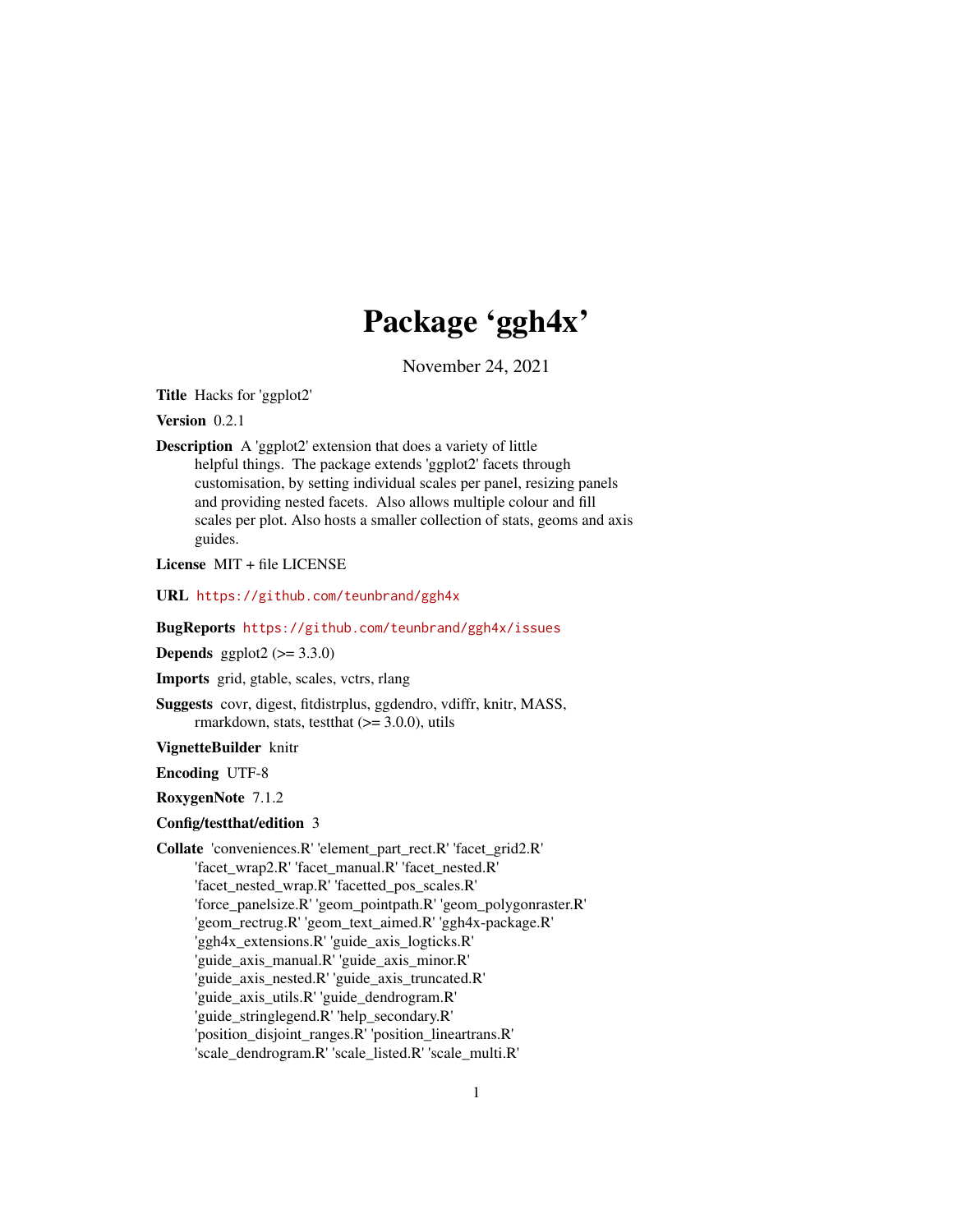'stat\_difference.R' 'stat\_funxy.R' 'stat\_rle.R' 'stat\_roll.R' 'stat\_theodensity.R' 'strip\_vanilla.R' 'strip\_themed.R' 'strip\_nested.R' 'themes.R' 'utils.R' 'utils\_grid.R' 'utils\_gtable.R'

### NeedsCompilation no

Author Teun van den Brand [aut, cre] (<<https://orcid.org/0000-0002-9335-7468>>)

Maintainer Teun van den Brand <tahvdbrand@gmail.com>

Repository CRAN

Date/Publication 2021-11-24 13:20:02 UTC

# R topics documented:

|     | 3 |
|-----|---|
|     | 3 |
|     | 5 |
|     | 6 |
|     | 6 |
|     | 8 |
| 11  |   |
| 14  |   |
| 17  |   |
| 20  |   |
| 22  |   |
| 23  |   |
|     |   |
| 27  |   |
|     |   |
|     |   |
|     |   |
|     |   |
| 38  |   |
| 40  |   |
| 43  |   |
| 45  |   |
| 47  |   |
| 49  |   |
| -51 |   |
|     |   |
|     |   |
|     |   |
| 59  |   |
| 60  |   |
| 63  |   |
|     |   |
|     |   |
| 70  |   |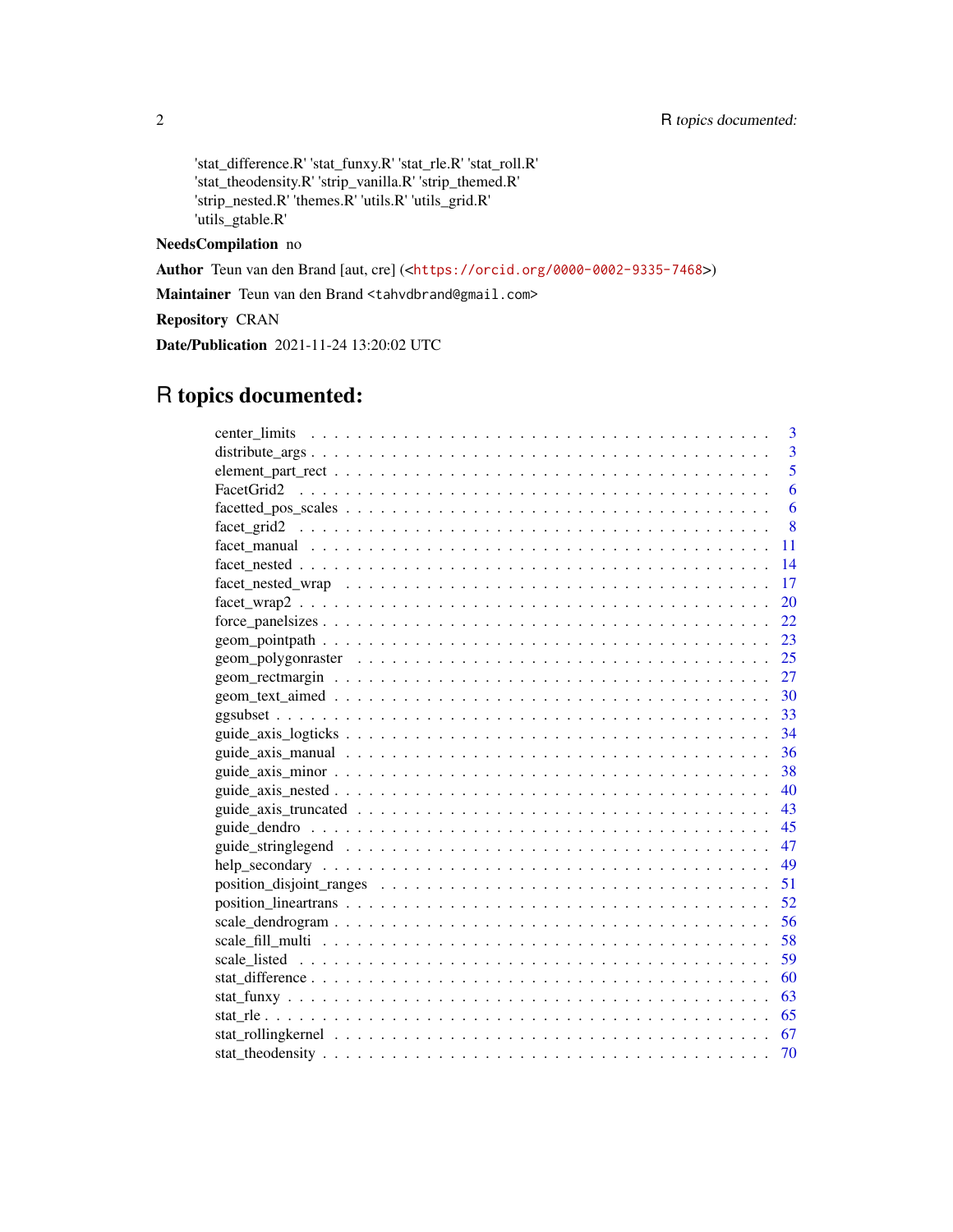### <span id="page-2-0"></span>center\_limits 3

| Index |  |  |  |  |  |  |  |  |  |  |  |  |  |  |  |  |
|-------|--|--|--|--|--|--|--|--|--|--|--|--|--|--|--|--|
|       |  |  |  |  |  |  |  |  |  |  |  |  |  |  |  |  |
|       |  |  |  |  |  |  |  |  |  |  |  |  |  |  |  |  |
|       |  |  |  |  |  |  |  |  |  |  |  |  |  |  |  |  |
|       |  |  |  |  |  |  |  |  |  |  |  |  |  |  |  |  |
|       |  |  |  |  |  |  |  |  |  |  |  |  |  |  |  |  |

center\_limits *Center limits*

#### Description

This a function factory that allows the centering of scales around a certain value while still including all values. Convenient for centering log2 fold change limits around zero.

#### Usage

```
center_limits(around = 0)
```
### Arguments

around A numeric of length 1 indicating around which value to center the limits.

#### Value

A function that takes limits and returns expanded limits centered at the around argument.

#### Examples

```
center_limits(5)(c(3,8))
g <- ggplot(iris,
            aes(Sepal.Width, Sepal.Length,
                colour = log2(Petal.Width / Petal.Length))) +
 geom_point() +
 scale_colour_gradient2(limits = center_limits())
```
distribute\_args *Element list constructors*

#### Description

These functions take a vector of arguments and pass on the  $i^{th}$  item of the vector to an  $i^{th}$  call of a function. The elem\_list\_text and elem\_list\_rect are convenience functions for constructing lists of [element\\_text\(\)](#page-0-0) and [element\\_rect\(\)](#page-0-0) theme elements.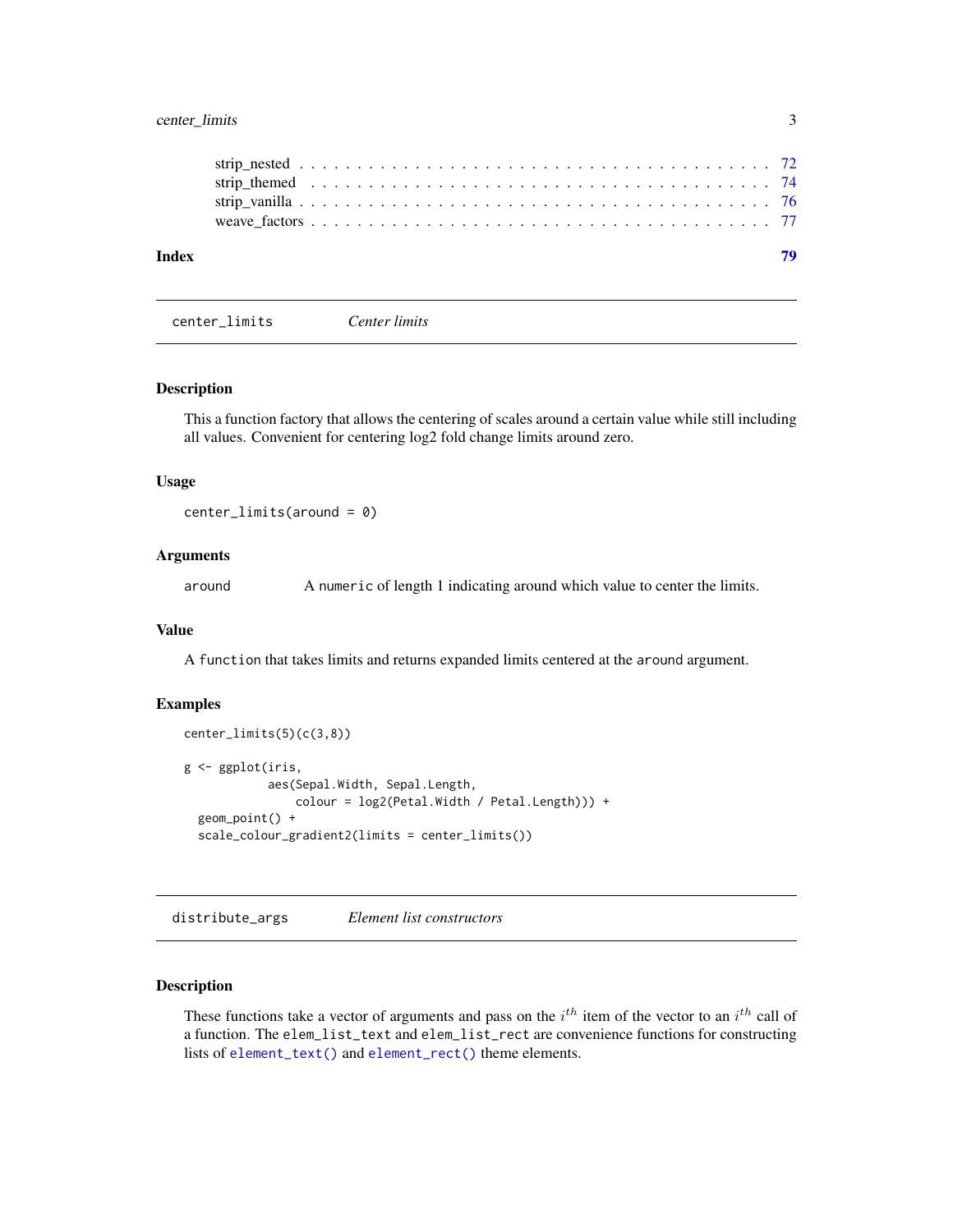#### Usage

```
distribute_{args}(\ldots, .fun = element_{text, .call = TRUE})elem_list_text(...)
elem_list_rect(...)
```
#### Arguments

| $\cdot$ $\cdot$ $\cdot$ | Vectorised arguments to pass on to functions.                    |
|-------------------------|------------------------------------------------------------------|
| . fun                   | A function to distribute arguments to.                           |
| .cull                   | A logical (1) determining if unknown arguments are being culled. |

#### Details

NAs and NULLs will be silently dropped. If you want to pass on a transparent fill or colour argument, you should use the more verbose character "transparent" instead. However, you *can* use a NA to indicate that it's argument should not be passed to a function in that position.

#### Value

A list of outputs from fun.

#### Note

Whereas the distribute\_args function might seem amenable for off-label uses elsewhere (besides constructing lists of theme elements), it is not intended as such. For example, because valid arguments will be deduced from the formals of a function, using certain functions can be troublesome. For example, the distribute\_args function does not properly recognise the utility of a ... argument in a function that it is supposed to distribute arguments to. This can be a problem for object-oriented functions: if the methods contain more arguments than the generic itself, these extra arguments will be silently dropped.

#### See Also

The [element\\_text\(\)](#page-0-0) and [element\\_rect\(\)](#page-0-0) theme elements for a description of their arguments.

#### Examples

```
# Providing arguments for `element_rect()`
elem_list_rect(
 # The first element_rect will have linetype 1, the second gets 3
 linetype = c(1, 3),
 # If an argument doesn't exist, it will be silently dropped
 nonsense_argument = c("I", "will", "be", "filtered", "out")
)
# Providing arguments for `element_text()`
elem_list_text(
 # `NA`s will be skipped
```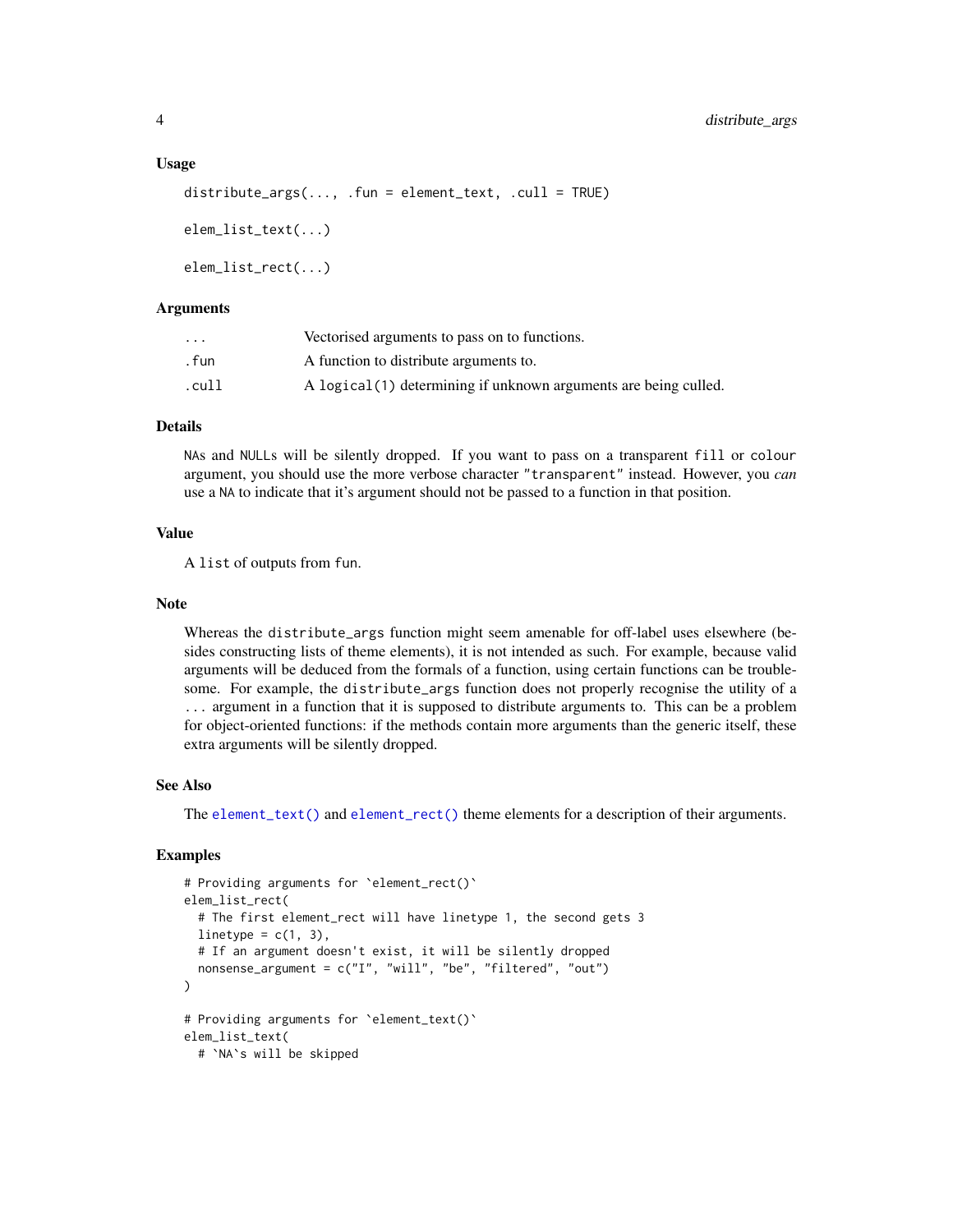### <span id="page-4-0"></span>element\_part\_rect 5

```
family = c("mono", NA, "sans"),
  # Providing a list of more complex arguments. `NULL` will be skipped too.
  margin = list(NULL, margin(t = 5)))
# Providing arguments to other functions
distribute_args(
  lineend = c("round", "butt", "square"),
  # If you want to pass a vector instead of a scalar, you can use a list
  colour = list(c("blue", "red"), "green"),
  .fun = element_line
\overline{)}
```
element\_part\_rect *Partial rectangle theme element*

#### Description

The element\_part\_rect() function draws sides of a rectangle as theme elements. It can substitute element\_rect() theme elements.

#### Usage

```
element_part_rect(
  side = "tlbr",
  fill = NULL,colour = NULL,
  size = NULL,
  linetype = NULL,
  color = NULL,
  inherit.blank = FALSE
)
```

```
Arguments
```

| side     | A character of length one containing any of "t", "1", "b", "r". If these<br>letters are present it will draw an edge at the top $(t)$ , left $(l)$ , bottom $(b)$ or right<br>(r) respectively. Including all or none of these letters will default to normal<br>$element\_rect()$ . |
|----------|--------------------------------------------------------------------------------------------------------------------------------------------------------------------------------------------------------------------------------------------------------------------------------------|
| fill     | Fill colour.                                                                                                                                                                                                                                                                         |
| colour   | Line/border colour. Color is an alias for colour.                                                                                                                                                                                                                                    |
| size     | Line/border size in mm; text size in pts.                                                                                                                                                                                                                                            |
| linetype | Line type. An integer (0:8), a name (blank, solid, dashed, dotted, dotdash, long-<br>dash, twodash), or a string with an even number (up to eight) of hexadecimal<br>digits which give the lengths in consecutive positions in the string.                                           |
| color    | Line/border colour. Color is an alias for colour.                                                                                                                                                                                                                                    |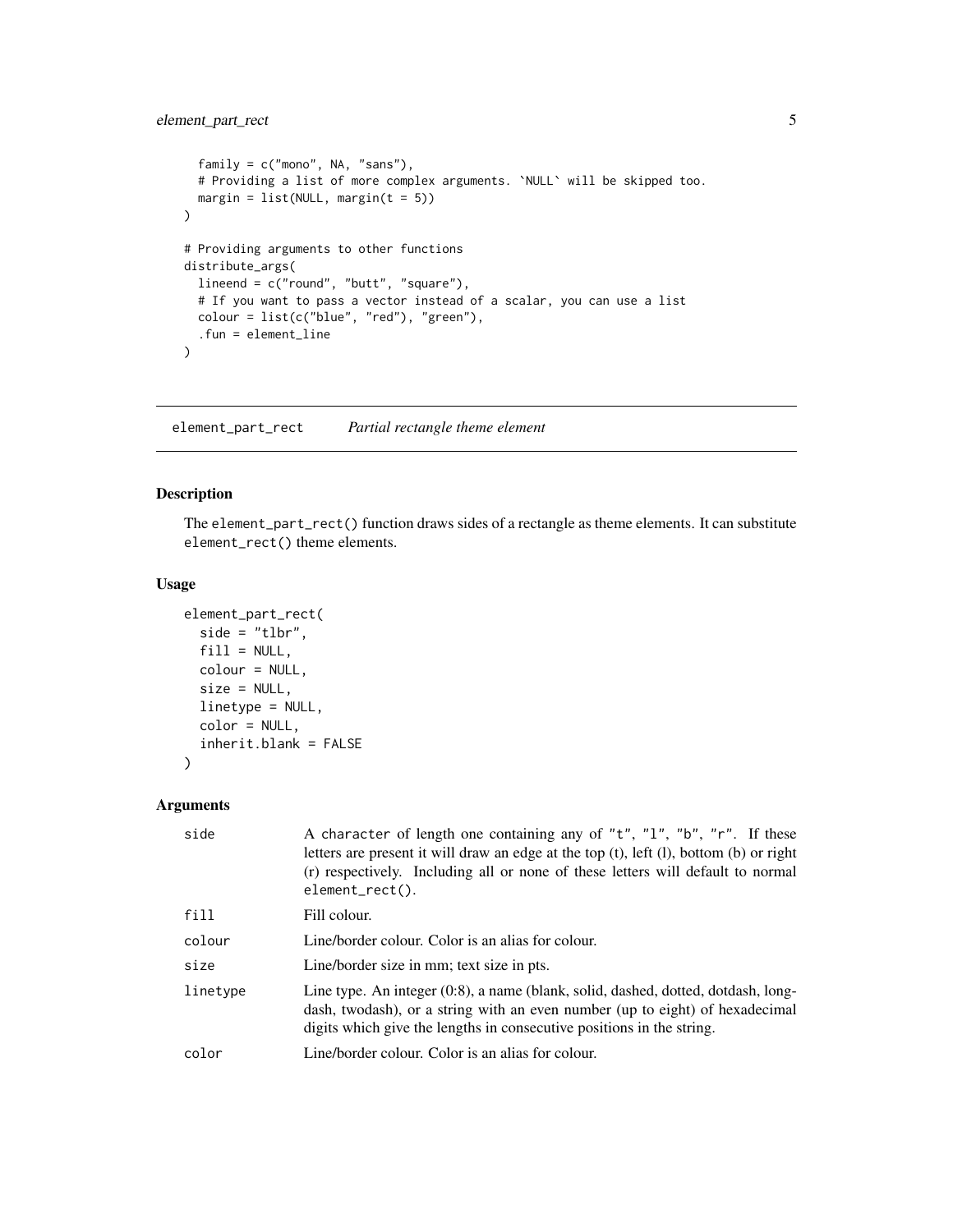<span id="page-5-0"></span>inherit.blank Should this element inherit the existence of an element\_blank among its parents? If TRUE the existence of a blank element among its parents will cause this element to be blank as well. If FALSE any blank parent element will be ignored when calculating final element state.

#### Value

An S3 object of class element\_part\_rect.

#### Examples

```
ggplot(iris, aes(Sepal.Width, Sepal.Length)) +
 geom_point() +
 facet_grid(Species ~.) +
 theme(
   strip.background = element_part_rect(side = "tb", colour = "black"),
   panel.background = element_part_rect(side = "l", colour = "black")
 \lambda
```
FacetGrid2 *ggh4x extensions to ggplot2*

#### Description

ggnomics relies on the extension mechanism of ggplot2 through ggproto class objects, which allows cross-package inheritance of objects such as geoms, stats, facets, scales and coordinate systems. These objects can be ignored by users for the purpose of making plots, since interacting with these objects is preferred through various geom\_\\*, stat\_\\*, facet\_\\*, coord\_\\* and scale\_\\* functions.

#### See Also

[ggproto](#page-0-0)

facetted\_pos\_scales *Set individual scales in facets*

#### Description

This function allows the tweaking of the position scales (x and y) of individual facets. You can use it to fine-tune limits, breaks and other scale parameters for individual facets, provided the facet allows free scales.

#### Usage

```
facetted_pos_scales(x = NULL, y = NULL)
```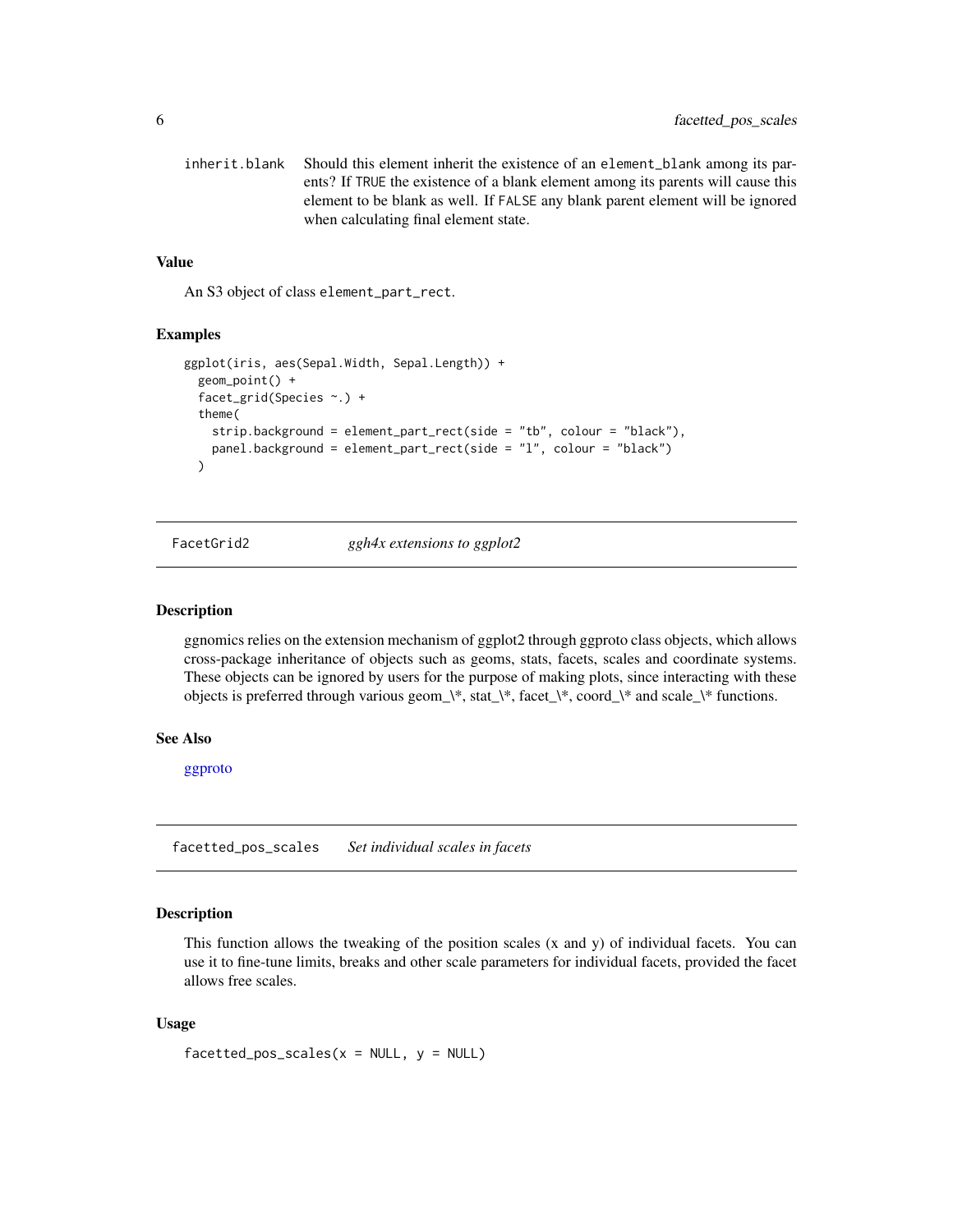#### Arguments

x, y A list wherein elements are either x/y position scales or NULLs. Alternatively, a list of formulae (see details).

#### Details

It is intended that this function works with both [facet\\_wrap](#page-0-0) and [facet\\_grid](#page-0-0). For facet\_wrap, the scales are used for each individual panel. For facet\_grid, the scales are used for the rows and columns. Note that these facets must be used with scales = "free" or "free\_x" or "free\_y", depending on what scales are added.

Axis titles are derived from the first scale in the list (or the default position scale when the first list element is NULL).

Scale transformations: It is allowed to use individual scale transformations for facets, but this functionality comes with the trade-off that the out of bounds (oob) argument for individual scales is ignored. Values that are out of bounds will be clipped. Whereas the stat part of a ggplot layer is typically calculated after scale transformations, the calculation of the stat happens before scale transformation with this function, which can lead to some awkward results. The suggested workaround is to pre-transform the data for layers with non-identity stat parts.

Scale list input: NULLs are valid list elements and signal that the default position scale should be used at the position in the list where the NULL occurs. Since transformations are applied before facet scales are initiated, it is not recommended to use a default position (either the first in the list, or defined outside facetted\_pos\_scales()) scale with a transformation other than trans = "identity" (the default).

Formula list input: The x and y arguments also accept a list of two-sided formulas. The left hand side of a formula should evaluate to a logical vector. The right hand side of the formula should evaluate to a position scale, wherein the x argument accepts x-position scales and the y argument accepts y-position scales. Notably, the left hand side of the formula is evaluated using the tidy evaluation framework, whereby the data.frame with the plot's layout is given priority over the environment in which the formula was created. As a consequence, variables (columns) that define faceting groups can be references directly.

#### Value

A *facetted\_pos\_scales* object, instructing a ggplot how to adjust the scales per facet.

#### See Also

[scale\\_continuous](#page-0-0) and scale\_x\_discrete.

#### Examples

```
plot <- ggplot(iris, aes(Sepal.Width, Sepal.Length)) +
 geom_point(aes(colour = Species)) +
  facet_wrap(Species ~ ~ ., scales = "free_y")
```
# Reversing the y-axis in the second panel. When providing a list of scales,

# NULL indicates to use the default, global scale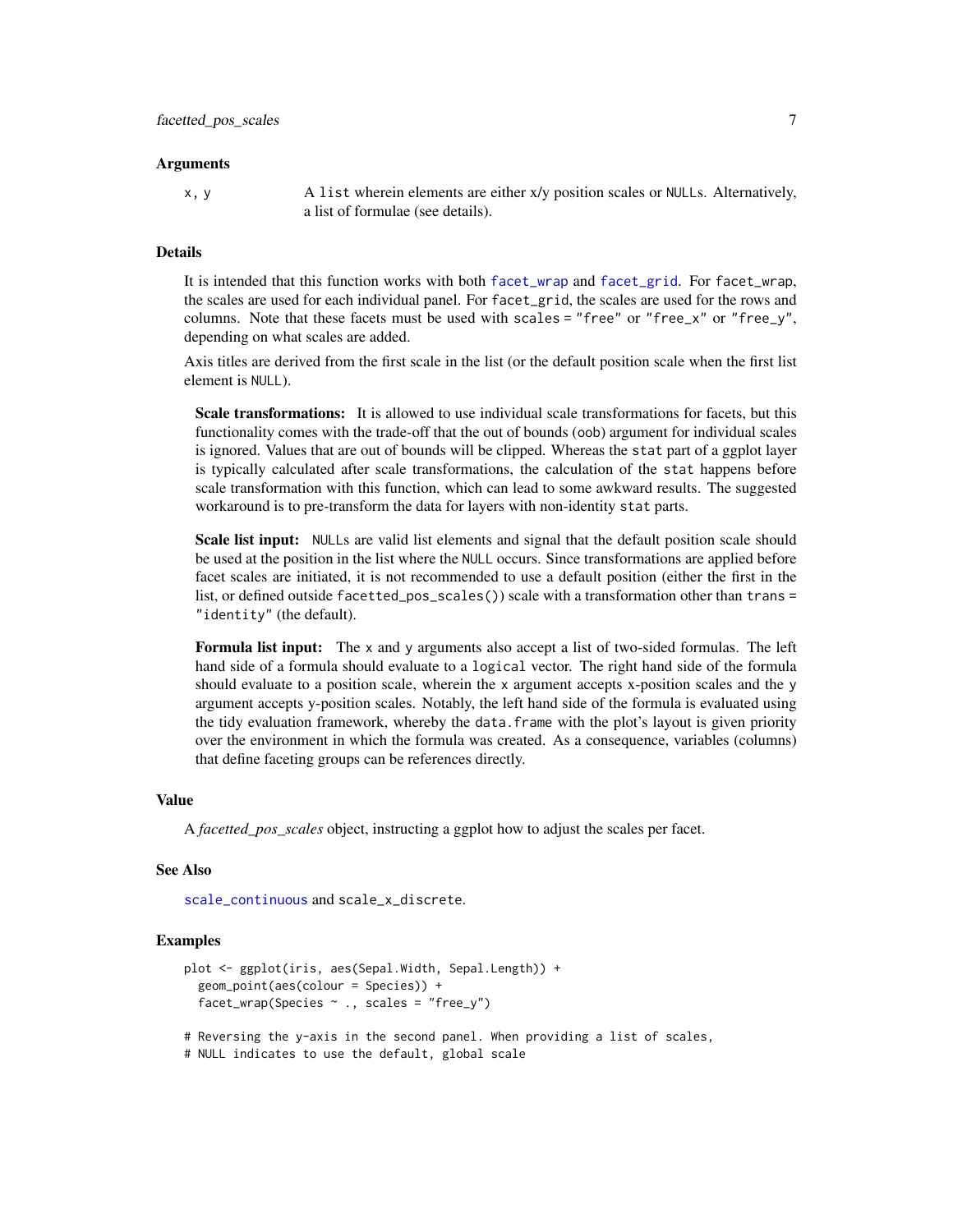```
plot +
 facetted_pos_scales(
   y = list(NULL, scale_y_continuous(trans = "reverse"))
 )
# Alternative for specifying scales with formula lists. The LHS can access
# columns in the plot's layout.
plot +
 facetted_pos_scales(
   y = list(Species == "virginica" \sim scale_y_continuous(breaks = c(6, 7)),
      Species == "versicolor" ~ scale_y_reverse()
   )
 \mathcal{L}
```
<span id="page-7-1"></span>facet\_grid2 *Extended grid facets*

### Description

This function behaves like [ggplot2::facet\\_grid](#page-0-0) with default arguments, but has a few extra options. It can draw partial or full axis guides at inner panels, and position scales can be independent.

#### Usage

```
facet_grid2(
  rows = NULL,cols = NULL,
  scales = "fixed",
  space = "fixed",
  axes = "margins",
  remove_labels = "none",
  independent = "none",
  shrink = TRUE,labeller = "label_value",
  as.table = TRUE,switch = NULL,drop = TRUE,
 margins = FALSE,
  strip = strip_vanilla()
)
```
### Arguments

rows A set of variables or expressions quoted by [vars\(\)](#page-0-0) and defining faceting groups on the rows or columns dimension. The variables can be named (the names are passed to labeller).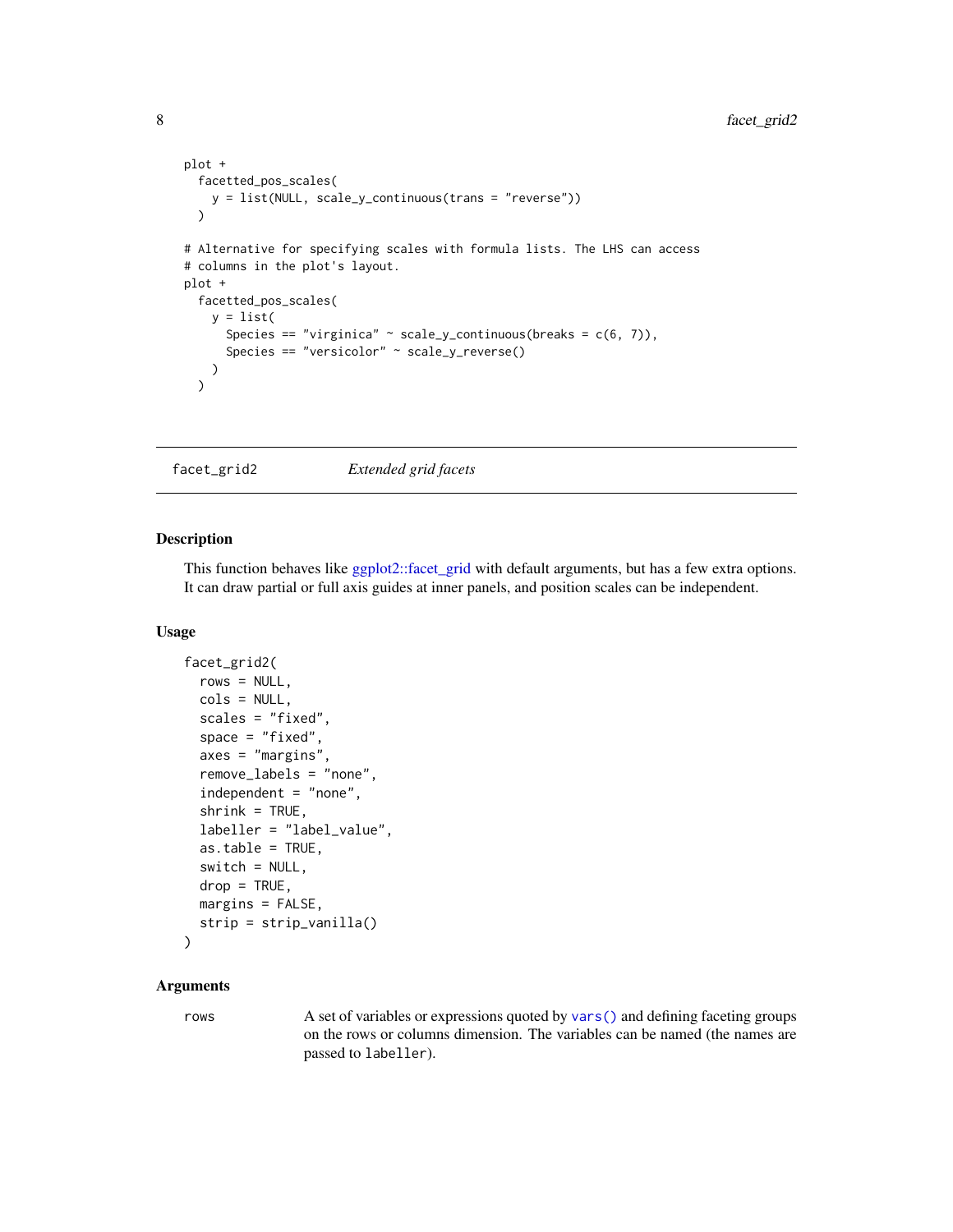|               | For compatibility with the classic interface, rows can also be a formula with the<br>rows (of the tabular display) on the LHS and the columns (of the tabular display)<br>on the RHS; the dot in the formula is used to indicate there should be no faceting<br>on this dimension (either row or column).                                                                  |
|---------------|----------------------------------------------------------------------------------------------------------------------------------------------------------------------------------------------------------------------------------------------------------------------------------------------------------------------------------------------------------------------------|
| cols          | A set of variables or expressions quoted by vars() and defining faceting groups<br>on the rows or columns dimension. The variables can be named (the names are<br>passed to labeller).                                                                                                                                                                                     |
|               | For compatibility with the classic interface, rows can also be a formula with the<br>rows (of the tabular display) on the LHS and the columns (of the tabular display)<br>on the RHS; the dot in the formula is used to indicate there should be no faceting<br>on this dimension (either row or column).                                                                  |
| scales        | A character(1) or logical(1) whether scales are shared across facets or al-<br>lowed to vary. Interacts with the independent argument. One of the following:                                                                                                                                                                                                               |
|               | "fixed" or FALSE Scales are shared across all facets (default).                                                                                                                                                                                                                                                                                                            |
|               | "free_x" x-scales are allowed to vary across rows.                                                                                                                                                                                                                                                                                                                         |
|               | "free_y" y-scales are allowed to vary across columns.                                                                                                                                                                                                                                                                                                                      |
|               | "free" or TRUE Scales can vary across rows and columns.                                                                                                                                                                                                                                                                                                                    |
| space         | A character(1) or logical(1) determining whether the size of panels are<br>proportional to the length of the scales. When the independent argument allows<br>for free scales in a dimension, the panel sizes cannot be proportional. Note that<br>the scales argument must be free in the same dimension as the space argument<br>to have an effect. One of the following: |
|               | "fixed" or FALSE All panels have the same size (default).                                                                                                                                                                                                                                                                                                                  |
|               | "free_x" Panel widths are proportional to the x-scales.                                                                                                                                                                                                                                                                                                                    |
|               | "free_y" Panel heights are proportional to the y-scales.                                                                                                                                                                                                                                                                                                                   |
|               | "free" or TRUE Both the widths and heights vary according to scales.                                                                                                                                                                                                                                                                                                       |
| axes          | A character(1) or logical(1) where axes should be drawn. One of the fol-<br>lowing:                                                                                                                                                                                                                                                                                        |
|               | "margins" or FALSE Only draw axes at the outer margins (default).                                                                                                                                                                                                                                                                                                          |
|               | "x" Draw axes at the outer margins and all inner x-axes too.                                                                                                                                                                                                                                                                                                               |
|               | "y" Draw axes at the outer margins and all inner y-axes too.                                                                                                                                                                                                                                                                                                               |
|               | "all" or TRUE Draw the axes for every panel.                                                                                                                                                                                                                                                                                                                               |
| remove_labels | A character(1) or logical(1) determining whether axis text is displayed at<br>inner panels. One of the following:                                                                                                                                                                                                                                                          |
|               | "none" or FALSE Display axis text at all axes (default).                                                                                                                                                                                                                                                                                                                   |
|               | "x" Display axis text at outer margins and all inner y-axes.                                                                                                                                                                                                                                                                                                               |
|               | "y" Display axis text at outer margins and all inner x-axes.                                                                                                                                                                                                                                                                                                               |
|               | "all" or TRUE Only display axis text at the outer margins.                                                                                                                                                                                                                                                                                                                 |
| independent   | A character(1) or logical(1) determining whether scales can vary within a<br>row or column of panels, like they can be in ggplot2::facet_wrap. The scales<br>argument must be free for the same dimension before they can be set to inde-<br>pendent. One of the following:                                                                                                |
|               | "none" or FALSE All y-scales should be fixed in a row and all x-scales are fixed<br>in a column (default).                                                                                                                                                                                                                                                                 |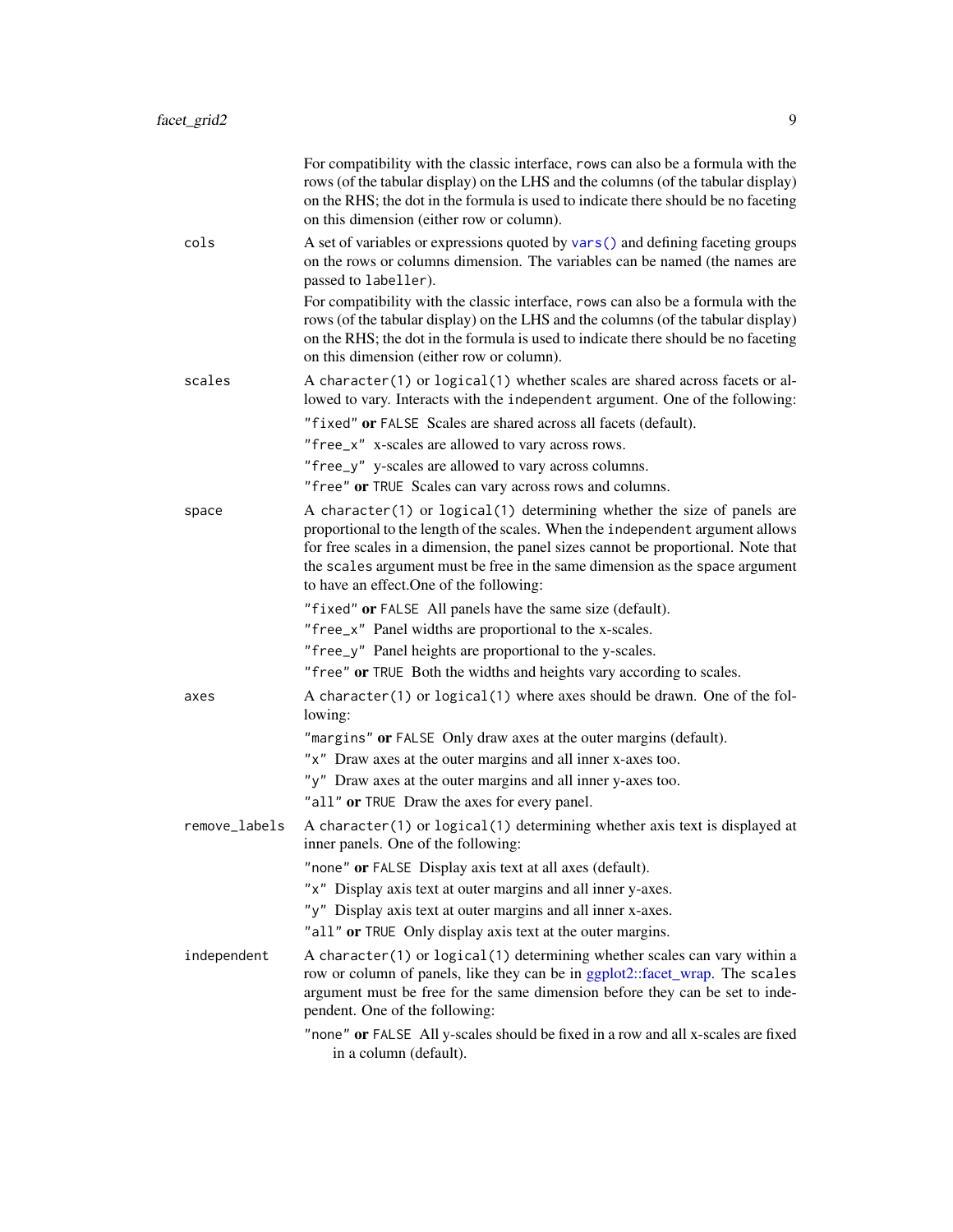|          | "x" x-scales are allowed to vary within a column.                                                                                                                                                                                                                                                                                                                                                                                                                                                                                                                                                                                  |
|----------|------------------------------------------------------------------------------------------------------------------------------------------------------------------------------------------------------------------------------------------------------------------------------------------------------------------------------------------------------------------------------------------------------------------------------------------------------------------------------------------------------------------------------------------------------------------------------------------------------------------------------------|
|          | "y" y-scales are allowed to vary within a row.                                                                                                                                                                                                                                                                                                                                                                                                                                                                                                                                                                                     |
|          | "all" or TRUE Both x- and y-scales are allowed to vary within a column or row<br>respectively.                                                                                                                                                                                                                                                                                                                                                                                                                                                                                                                                     |
| shrink   | If TRUE, will shrink scales to fit output of statistics, not raw data. If FALSE, will<br>be range of raw data before statistical summary.                                                                                                                                                                                                                                                                                                                                                                                                                                                                                          |
| labeller | A function that takes one data frame of labels and returns a list or data frame<br>of character vectors. Each input column corresponds to one factor. Thus there<br>will be more than one with vars(cyl, am). Each output column gets displayed<br>as one separate line in the strip label. This function should inherit from the<br>"labeller" S3 class for compatibility with labeller(). You can use different<br>labeling functions for different kind of labels, for example use label_parsed()<br>for formatting facet labels. label_value() is used by default, check it for more<br>details and pointers to other options. |
| as.table | If TRUE, the default, the facets are laid out like a table with highest values at the<br>bottom-right. If FALSE, the facets are laid out like a plot with the highest value<br>at the top-right.                                                                                                                                                                                                                                                                                                                                                                                                                                   |
| switch   | By default, the labels are displayed on the top and right of the plot. If " $x$ ", the<br>top labels will be displayed to the bottom. If "y", the right-hand side labels will<br>be displayed to the left. Can also be set to "both".                                                                                                                                                                                                                                                                                                                                                                                              |
| drop     | If TRUE, the default, all factor levels not used in the data will automatically be<br>dropped. If FALSE, all factor levels will be shown, regardless of whether or not<br>they appear in the data.                                                                                                                                                                                                                                                                                                                                                                                                                                 |
| margins  | Either a logical value or a character vector. Margins are additional facets which<br>contain all the data for each of the possible values of the faceting variables.<br>If FALSE, no additional facets are included (the default). If TRUE, margins are<br>included for all faceting variables. If specified as a character vector, it is the<br>names of variables for which margins are to be created.                                                                                                                                                                                                                           |
| strip    | An object created by a call to a strip function, such as strip_vanilla.                                                                                                                                                                                                                                                                                                                                                                                                                                                                                                                                                            |

Both the independent and space arguments only have an effect when the scales argument in a dimension is free. However, the independent and space arguments can *not* be used to simultaneously set an independent scale and have the panel size be proportional to that scale.

### Value

A Facet ggproto object that can be added to a plot.

## See Also

Other facetting functions: [facet\\_manual\(](#page-10-1)), [facet\\_nested\\_wrap\(](#page-16-1)), [facet\\_nested\(](#page-13-1)), [facet\\_wrap2\(](#page-19-1))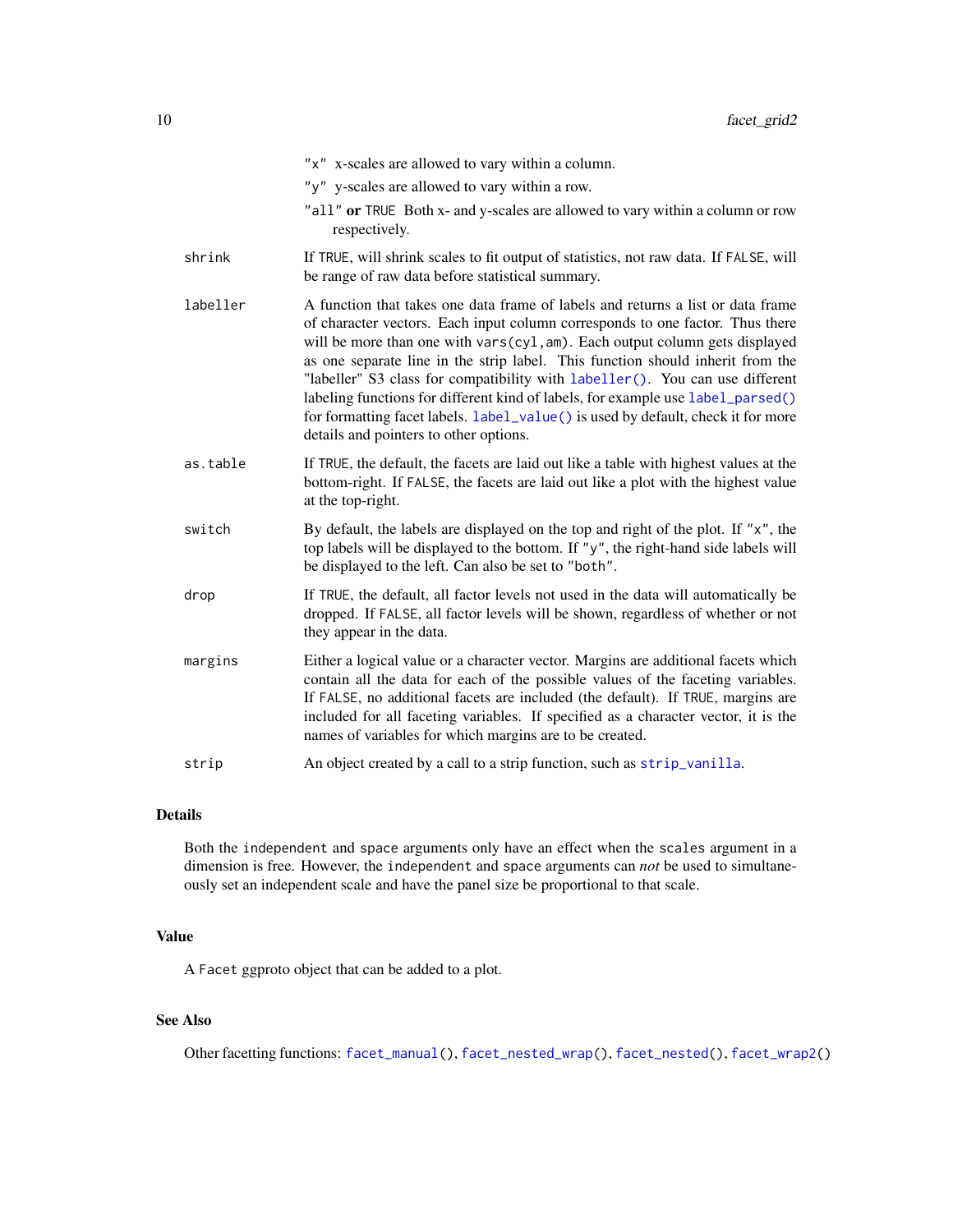### <span id="page-10-0"></span>facet\_manual 11

#### Examples

```
p <- ggplot(mpg, aes(displ, hwy)) + geom_point()
# Repeat all axes for every facet
p + facet_grid2(cyl ~ drv, axes = "all")
# Repeat only y-axes
p + facet_grid2(cyl ~ drv, axes = "y")
# Repeat axes without x-labels
p + facet_grid2(cyl ~ drv, axes = "all", remove_labels = "x")
# Grid facets with independent axes for every panel
p + facet_grid2(cyl ~ drv, scales = "free", independent = "all")
```
<span id="page-10-1"></span>facet\_manual *Manual layout for panels*

#### Description

In facet\_manual() the layout for panels is determined by a custom design. Inspired by base-R graphics [layout\(\)](#page-0-0) function, this variant of facets offers more freedom in how panels are displayed, but comes with less guarantees that it looks right.

#### Usage

```
facet_manual(
  facets,
  design = NULL,
 widths = NULL,heights = NULL,
  respect = FALSE,drop = TRUE,strip.position = "top",
  scales = "fixed",
  axes = "margins",
  remove_labels = "none",
  labeller = "label_value",
  trim_blank = TRUE,
  strip = strip_vanilla()
\lambda
```
### Arguments

facets A set of variables or expressions quoted by [vars\(\)](#page-0-0) and defining faceting groups on the rows or columns dimension. The variables can be named (the names are passed to labeller).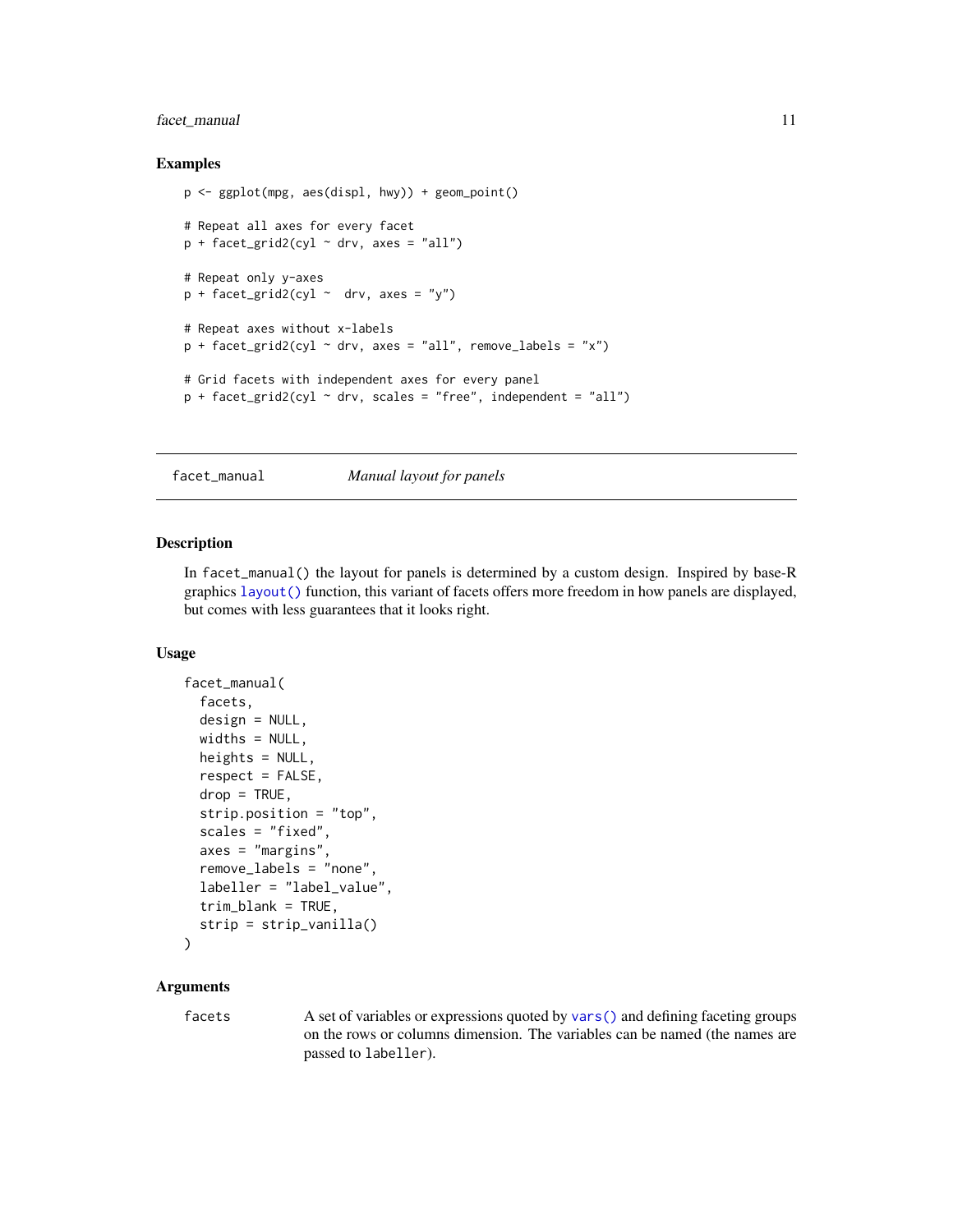|                 | For compatibility with the classic interface, can also be a formula or char-<br>acter vector. Use either a one sided formula, $\sim a + b$ , or a character vector,<br>c("a", "b").                                                                                                                                                                                                                                  |
|-----------------|----------------------------------------------------------------------------------------------------------------------------------------------------------------------------------------------------------------------------------------------------------------------------------------------------------------------------------------------------------------------------------------------------------------------|
| design          | Specification of panel areas in the layout. Can either be specified as a character(1)<br>string or as a matrix. See examples.                                                                                                                                                                                                                                                                                        |
| widths, heights |                                                                                                                                                                                                                                                                                                                                                                                                                      |
|                 | A numeric or unit vector setting the sizes of panels. A numeric vector is<br>converted to relative "null" units. Alternatively, when NULL (default), the sizes<br>are set per instructions of coord or theme aspect ratio. Note that these widths<br>and heights apply to the cells where panels can be drawn. In between such cells,<br>room will be made to fit plot decoration such as paddings, axes and strips. |
| respect         | A logical(1). If TRUE, widths and heights specified in "null" units are propor-<br>tional. If FALSE, "null" units in the x- and y-directions can vary independently.<br>Alternatively, when NULL, the respect parameter takes instructions from the<br>coord or theme.                                                                                                                                               |
| drop            | If TRUE, the default, all factor levels not used in the data will automatically be<br>dropped. If FALSE, all factor levels will be shown, regardless of whether or not<br>they appear in the data.                                                                                                                                                                                                                   |
|                 | strip.position By default, the labels are displayed on the top of the plot. Using strip.position<br>it is possible to place the labels on either of the four sides by setting strip. position<br>$=c("top", "bottom", "left", "right")$                                                                                                                                                                              |
| scales          | A character(1) or logical(1) whether scales are shared across facets or al-<br>lowed to vary. One of the following:                                                                                                                                                                                                                                                                                                  |
|                 | "fixed" or FALSE Scales are shared across all facets (default).                                                                                                                                                                                                                                                                                                                                                      |
|                 | "free_x" x-scales are allowed to vary.                                                                                                                                                                                                                                                                                                                                                                               |
|                 | "free_y" y-scales are allowed to vary.                                                                                                                                                                                                                                                                                                                                                                               |
|                 | "free" or TRUE Both scales can vary                                                                                                                                                                                                                                                                                                                                                                                  |
| axes            | A character(1) or logical(1) where axes should be drawn. One of the fol-<br>lowing:                                                                                                                                                                                                                                                                                                                                  |
|                 | "margins" or FALSE Only draw axes at the outer margins (default).                                                                                                                                                                                                                                                                                                                                                    |
|                 | "x" Draw axes at the outer margins and all inner x-axes too.                                                                                                                                                                                                                                                                                                                                                         |
|                 | "y" Draw axes at the outer margins and all inner y-axes too.                                                                                                                                                                                                                                                                                                                                                         |
|                 | "all" or TRUE Draw the axes for every panel.                                                                                                                                                                                                                                                                                                                                                                         |
| remove_labels   | A character(1) or logical(1) determining whether axis text is displayed at<br>inner panels. One of the following:                                                                                                                                                                                                                                                                                                    |
|                 | "none" or FALSE Display axis text at all axes (default).                                                                                                                                                                                                                                                                                                                                                             |
|                 | "x" Display axis text at outer margins and all inner y-axes.                                                                                                                                                                                                                                                                                                                                                         |
|                 | "y" Display axis text at outer margins and all inner x-axes.                                                                                                                                                                                                                                                                                                                                                         |
|                 | "all" or TRUE Only display axis text at the outer margins.                                                                                                                                                                                                                                                                                                                                                           |
| labeller        | A function that takes one data frame of labels and returns a list or data frame<br>of character vectors. Each input column corresponds to one factor. Thus there<br>will be more than one with vars(cyl, am). Each output column gets displayed<br>as one separate line in the strip label. This function should inherit from the                                                                                    |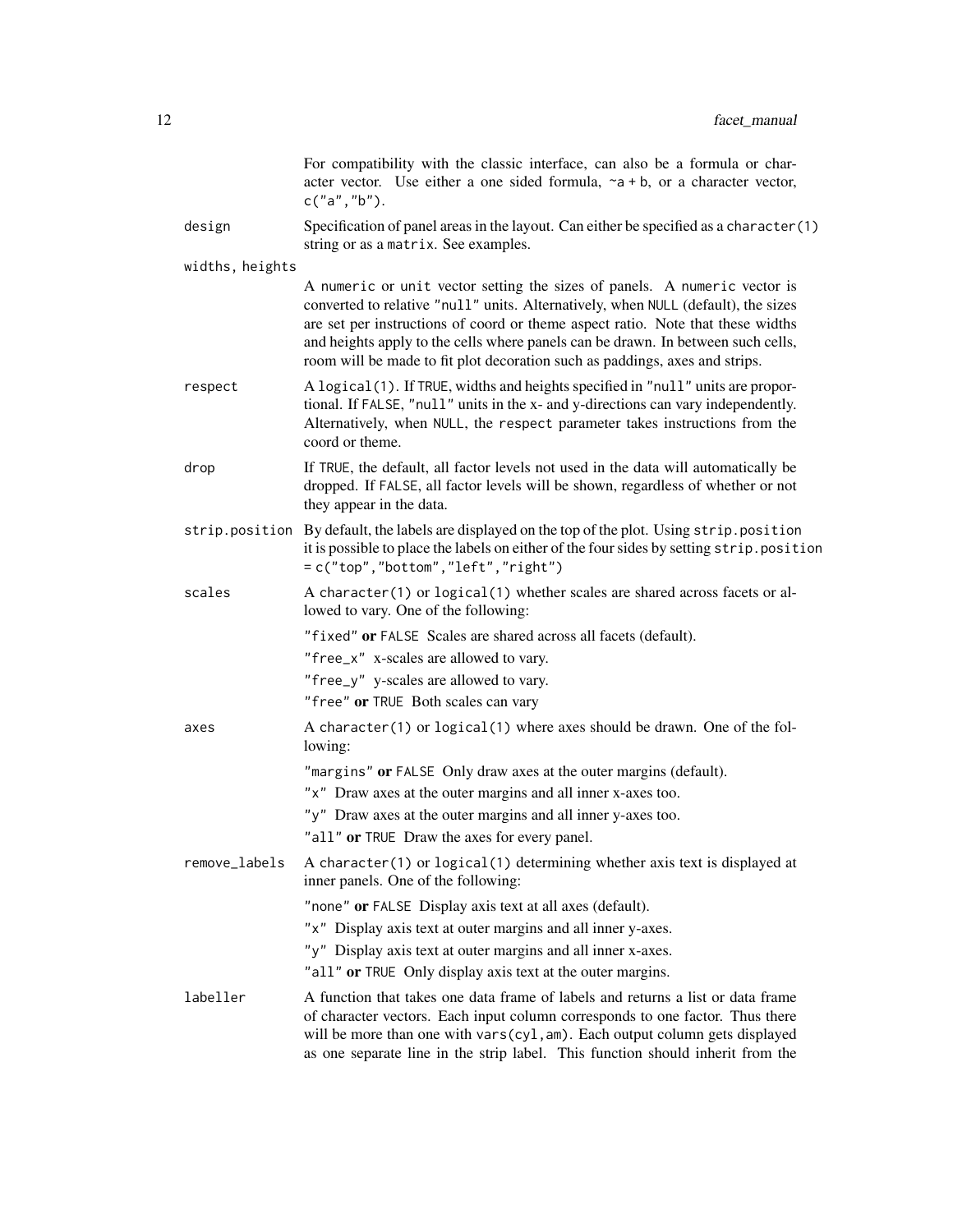|            | "labeller" S3 class for compatibility with labeller(). You can use different<br>labeling functions for different kind of labels, for example use label_parsed()<br>for formatting facet labels. label_value() is used by default, check it for more<br>details and pointers to other options. |
|------------|-----------------------------------------------------------------------------------------------------------------------------------------------------------------------------------------------------------------------------------------------------------------------------------------------|
| trim_blank | A logical(1). When TRUE (default), the design will be trimmed to remove<br>empty rows and columns.                                                                                                                                                                                            |
| strip      | An object created by a call to a strip function, such as strip_vanilla.                                                                                                                                                                                                                       |

### Value

A Facet ggproto object that can be added to a plot.

### See Also

Other facetting functions: [facet\\_grid2\(](#page-7-1)), [facet\\_nested\\_wrap\(](#page-16-1)), [facet\\_nested\(](#page-13-1)), [facet\\_wrap2\(](#page-19-1))

#### Examples

```
# A standard plot
p <- ggplot(mtcars, aes(mpg, wt)) +
  geom_point()
# The `design` argument can be a character string.
# New rows are indicated by newline symbol (`\n`), which are added
# automatically for multi-line strings.
# The `#`-symbol indicates empty cells.
design <- "
A##
 AB#
 #BC
 ##C
"p + facet_manual(~ cyl, design)
# Alternatively, the `design` argument can be a matrix.
# Using `NA`s will leave the cell empty.
design <- matrix(c(1,2,3,3), 2, 2, byrow = TRUE)
p + facet_manual(~ cyl, design)
# The sizes of columns and rows can be adjusted with the `widths` and
# `heights`parameters respectively.
p + facet_manual(
  ~ cyl, t(design),
  widths = c(2, 1), heights = c(2, 1), respect = TRUE
)
```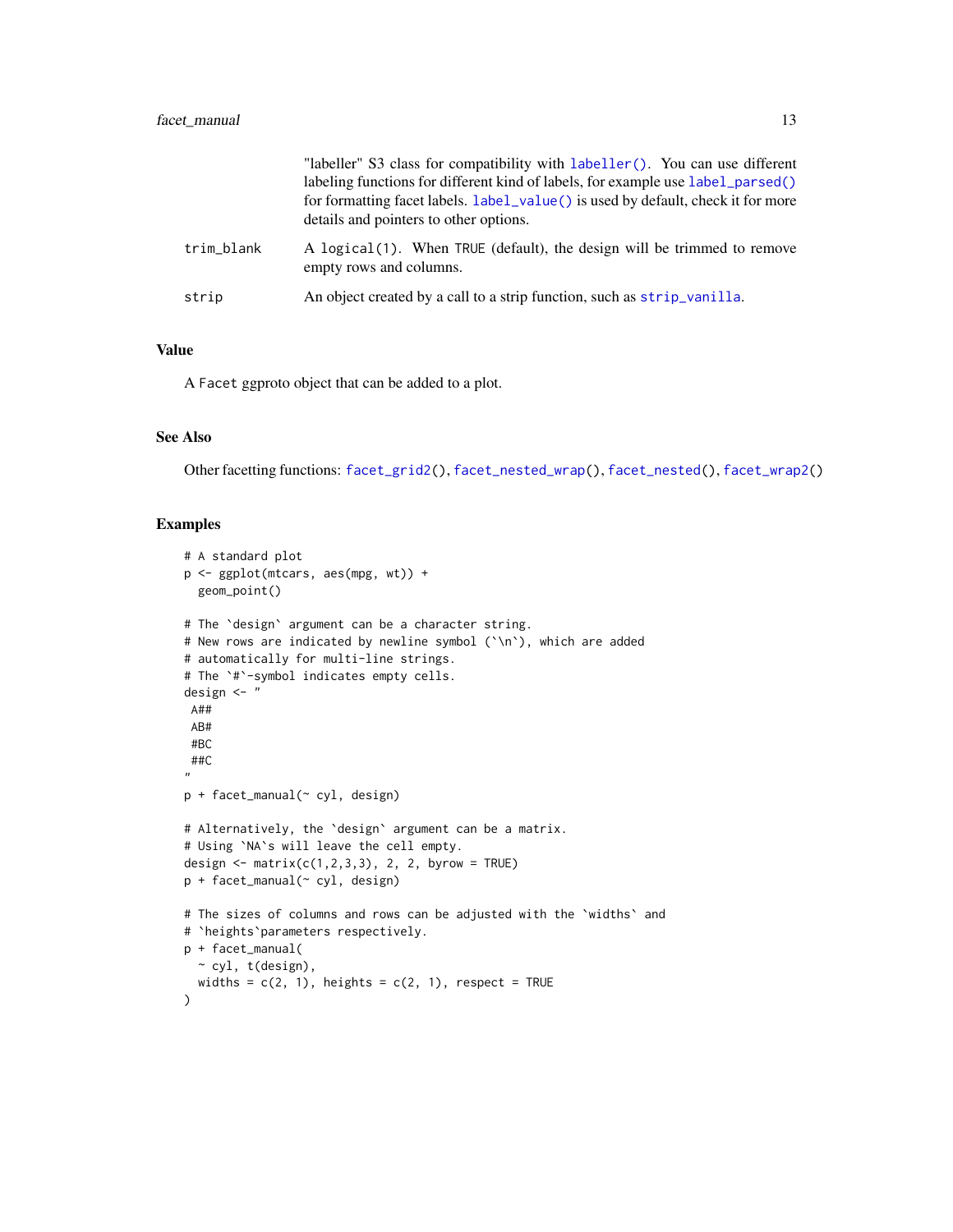#### Description

facet\_nested() forms a matrix of panels defined by row and column faceting variables and nests grouped facets.

### Usage

```
facet_nested(
  rows = NULL,cols = NULL,
 scales = "fixed",
  space = "fixed",axes = "margins",
  remove_labels = "none",
  independent = "none",
  shrink = TRUE,
  labeller = "label_value",
 as.table = TRUE,
 switch = NULL,
 drop = TRUE,margins = FALSE,
 nest_line = element_blank(),
 reset = unit(0, "mm"),
  strip = strip_nested(),
 bleed = NULL
)
```

| rows | A set of variables or expressions quoted by vars () and defining faceting groups<br>on the rows or columns dimension. The variables can be named (the names are<br>passed to labeller).                                                                                                                   |
|------|-----------------------------------------------------------------------------------------------------------------------------------------------------------------------------------------------------------------------------------------------------------------------------------------------------------|
|      | For compatibility with the classic interface, rows can also be a formula with the<br>rows (of the tabular display) on the LHS and the columns (of the tabular display)<br>on the RHS; the dot in the formula is used to indicate there should be no faceting<br>on this dimension (either row or column). |
| cols | A set of variables or expressions quoted by vars () and defining faceting groups<br>on the rows or columns dimension. The variables can be named (the names are<br>passed to labeller).                                                                                                                   |
|      | For compatibility with the classic interface, rows can also be a formula with the<br>rows (of the tabular display) on the LHS and the columns (of the tabular display)<br>on the RHS; the dot in the formula is used to indicate there should be no faceting<br>on this dimension (either row or column). |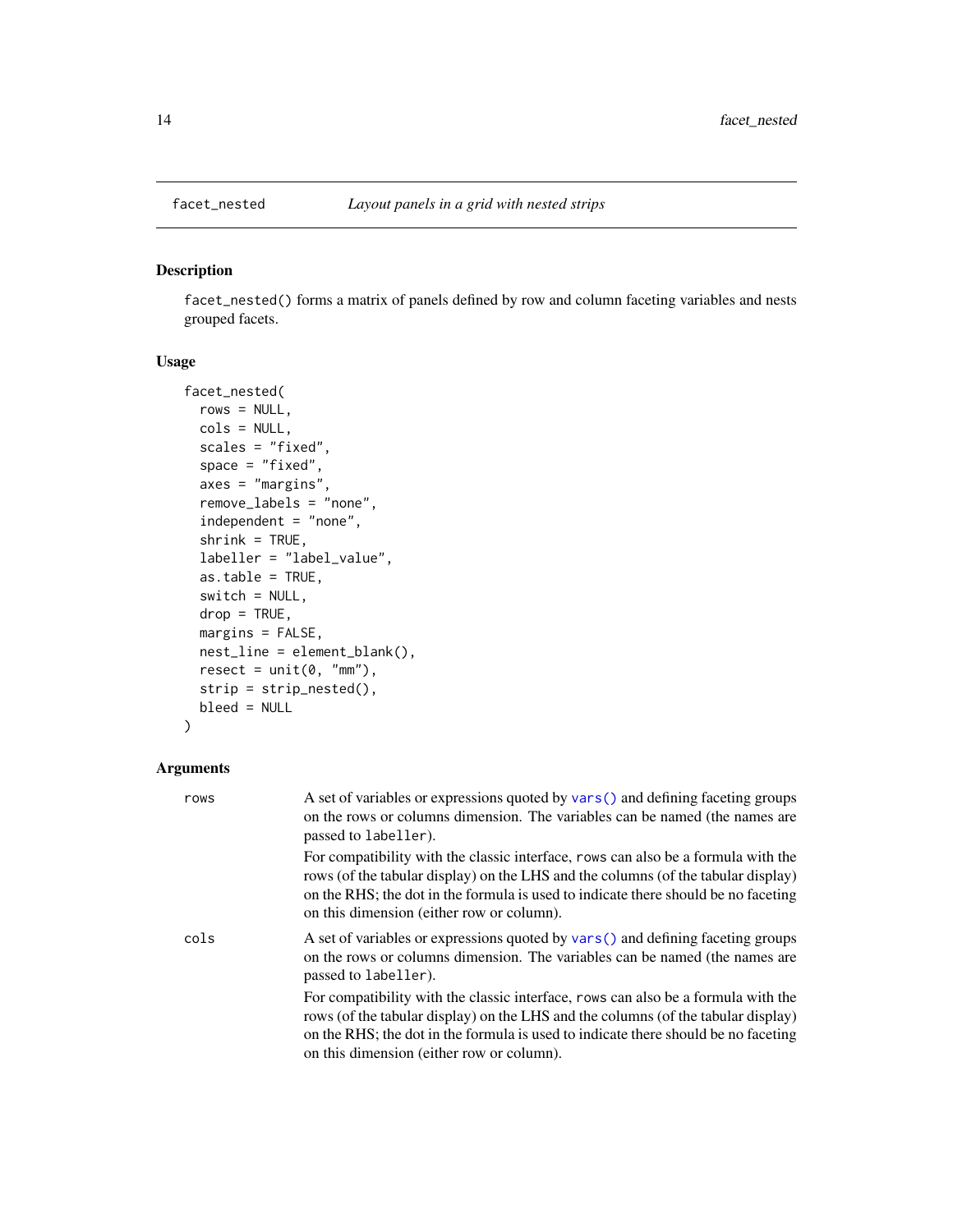| scales        | A character(1) or logical(1) whether scales are shared across facets or al-<br>lowed to vary. Interacts with the independent argument. One of the following:                                                                                                                                                                                                               |
|---------------|----------------------------------------------------------------------------------------------------------------------------------------------------------------------------------------------------------------------------------------------------------------------------------------------------------------------------------------------------------------------------|
|               | "fixed" or FALSE Scales are shared across all facets (default).                                                                                                                                                                                                                                                                                                            |
|               | "free_x" x-scales are allowed to vary across rows.                                                                                                                                                                                                                                                                                                                         |
|               | "free_y" y-scales are allowed to vary across columns.                                                                                                                                                                                                                                                                                                                      |
|               | "free" or TRUE Scales can vary across rows and columns.                                                                                                                                                                                                                                                                                                                    |
| space         | A character(1) or logical(1) determining whether the size of panels are<br>proportional to the length of the scales. When the independent argument allows<br>for free scales in a dimension, the panel sizes cannot be proportional. Note that<br>the scales argument must be free in the same dimension as the space argument<br>to have an effect. One of the following: |
|               | "fixed" or FALSE All panels have the same size (default).                                                                                                                                                                                                                                                                                                                  |
|               | "free_x" Panel widths are proportional to the x-scales.                                                                                                                                                                                                                                                                                                                    |
|               | "free_y" Panel heights are proportional to the y-scales.                                                                                                                                                                                                                                                                                                                   |
|               | "free" or TRUE Both the widths and heights vary according to scales.                                                                                                                                                                                                                                                                                                       |
| axes          | A character(1) or logical(1) where axes should be drawn. One of the fol-<br>lowing:                                                                                                                                                                                                                                                                                        |
|               | "margins" or FALSE Only draw axes at the outer margins (default).                                                                                                                                                                                                                                                                                                          |
|               | "x" Draw axes at the outer margins and all inner x-axes too.                                                                                                                                                                                                                                                                                                               |
|               | "y" Draw axes at the outer margins and all inner y-axes too.                                                                                                                                                                                                                                                                                                               |
|               | "all" or TRUE Draw the axes for every panel.                                                                                                                                                                                                                                                                                                                               |
| remove_labels | A character(1) or logical(1) determining whether axis text is displayed at<br>inner panels. One of the following:                                                                                                                                                                                                                                                          |
|               | "none" or FALSE Display axis text at all axes (default).                                                                                                                                                                                                                                                                                                                   |
|               | "x" Display axis text at outer margins and all inner y-axes.                                                                                                                                                                                                                                                                                                               |
|               | "y" Display axis text at outer margins and all inner x-axes.                                                                                                                                                                                                                                                                                                               |
|               | "all" or TRUE Only display axis text at the outer margins.                                                                                                                                                                                                                                                                                                                 |
| independent   | A character(1) or logical(1) determining whether scales can vary within a<br>row or column of panels, like they can be in ggplot2::facet_wrap. The scales<br>argument must be free for the same dimension before they can be set to inde-<br>pendent. One of the following:                                                                                                |
|               | "none" or FALSE All y-scales should be fixed in a row and all x-scales are fixed<br>in a column (default).                                                                                                                                                                                                                                                                 |
|               | "x" x-scales are allowed to vary within a column.                                                                                                                                                                                                                                                                                                                          |
|               | "y" y-scales are allowed to vary within a row.                                                                                                                                                                                                                                                                                                                             |
|               | "all" or TRUE Both x- and y-scales are allowed to vary within a column or row<br>respectively.                                                                                                                                                                                                                                                                             |
| shrink        | If TRUE, will shrink scales to fit output of statistics, not raw data. If FALSE, will<br>be range of raw data before statistical summary.                                                                                                                                                                                                                                  |
| labeller      | A function that takes one data frame of labels and returns a list or data frame<br>of character vectors. Each input column corresponds to one factor. Thus there<br>will be more than one with vars(cyl, am). Each output column gets displayed<br>as one separate line in the strip label. This function should inherit from the                                          |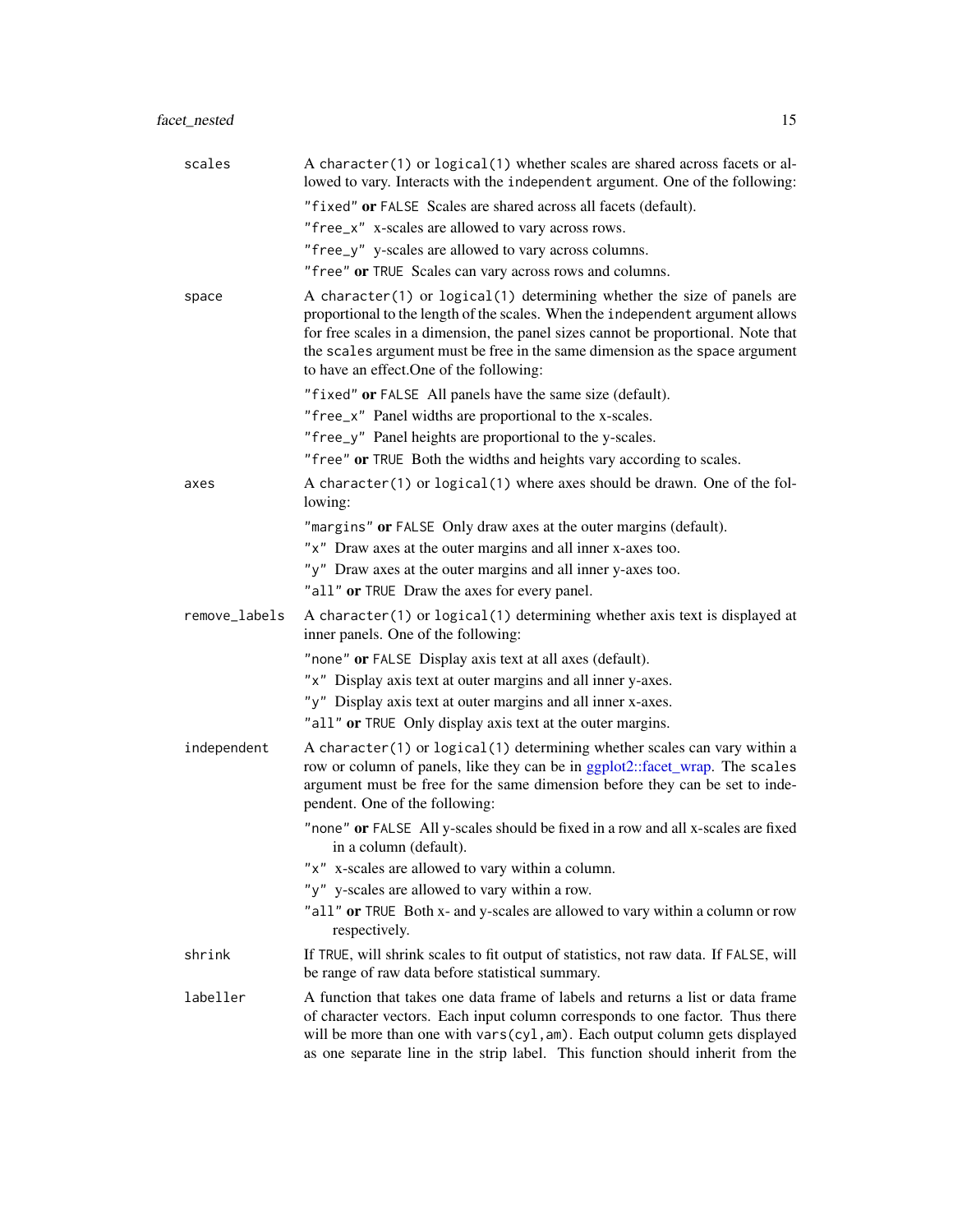|           | "labeller" S3 class for compatibility with labeller(). You can use different<br>labeling functions for different kind of labels, for example use label_parsed()<br>for formatting facet labels. label_value() is used by default, check it for more<br>details and pointers to other options.                                                                                                            |
|-----------|----------------------------------------------------------------------------------------------------------------------------------------------------------------------------------------------------------------------------------------------------------------------------------------------------------------------------------------------------------------------------------------------------------|
| as.table  | If TRUE, the default, the facets are laid out like a table with highest values at the<br>bottom-right. If FALSE, the facets are laid out like a plot with the highest value<br>at the top-right.                                                                                                                                                                                                         |
| switch    | By default, the labels are displayed on the top and right of the plot. If "x", the<br>top labels will be displayed to the bottom. If "y", the right-hand side labels will<br>be displayed to the left. Can also be set to "both".                                                                                                                                                                        |
| drop      | If TRUE, the default, all factor levels not used in the data will automatically be<br>dropped. If FALSE, all factor levels will be shown, regardless of whether or not<br>they appear in the data.                                                                                                                                                                                                       |
| margins   | Either a logical value or a character vector. Margins are additional facets which<br>contain all the data for each of the possible values of the faceting variables.<br>If FALSE, no additional facets are included (the default). If TRUE, margins are<br>included for all faceting variables. If specified as a character vector, it is the<br>names of variables for which margins are to be created. |
| nest_line | a theme element, either element_blank() or inheriting from element_line().<br>This element inherits from the ggh4x. facet. nestline element in the theme.                                                                                                                                                                                                                                                |
| resect    | a unit vector of length 1, indicating how much the nesting line should be short-<br>ened.                                                                                                                                                                                                                                                                                                                |
| strip     | An object created by a call to a strip function, such as strip_nested().                                                                                                                                                                                                                                                                                                                                 |
| bleed     | Deprecated. Use 'strip = strip_nested(bleed = )' instead. See details.                                                                                                                                                                                                                                                                                                                                   |
|           |                                                                                                                                                                                                                                                                                                                                                                                                          |

This function inherits the capabilities of [facet\\_grid2\(](#page-7-1)).

Unlike facet\_grid(), this function only automatically expands missing variables when they have no variables in that direction, to allow for unnested variables. It still requires at least one layer to have all faceting variables.

Hierarchies are inferred from the order of variables supplied to rows or cols. The first variable is interpreted to be the outermost variable, while the last variable is interpreted to be the innermost variable. They display order is always such that the outermost variable is placed the furthest away from the panels. For more information about the nesting of strips, please visit the documentation of [strip\\_nested\(](#page-71-1)).

#### Value

A *FacetNested* ggproto object that can be added to a plot.

#### See Also

See [strip\\_nested](#page-71-1) for nested strips. See [facet\\_grid](#page-0-0) for descriptions of the original arguments. See [unit](#page-0-0) for the construction of a unit vector.

Other facetting functions: [facet\\_grid2\(](#page-7-1)), [facet\\_manual\(](#page-10-1)), [facet\\_nested\\_wrap\(](#page-16-1)), [facet\\_wrap2\(](#page-19-1))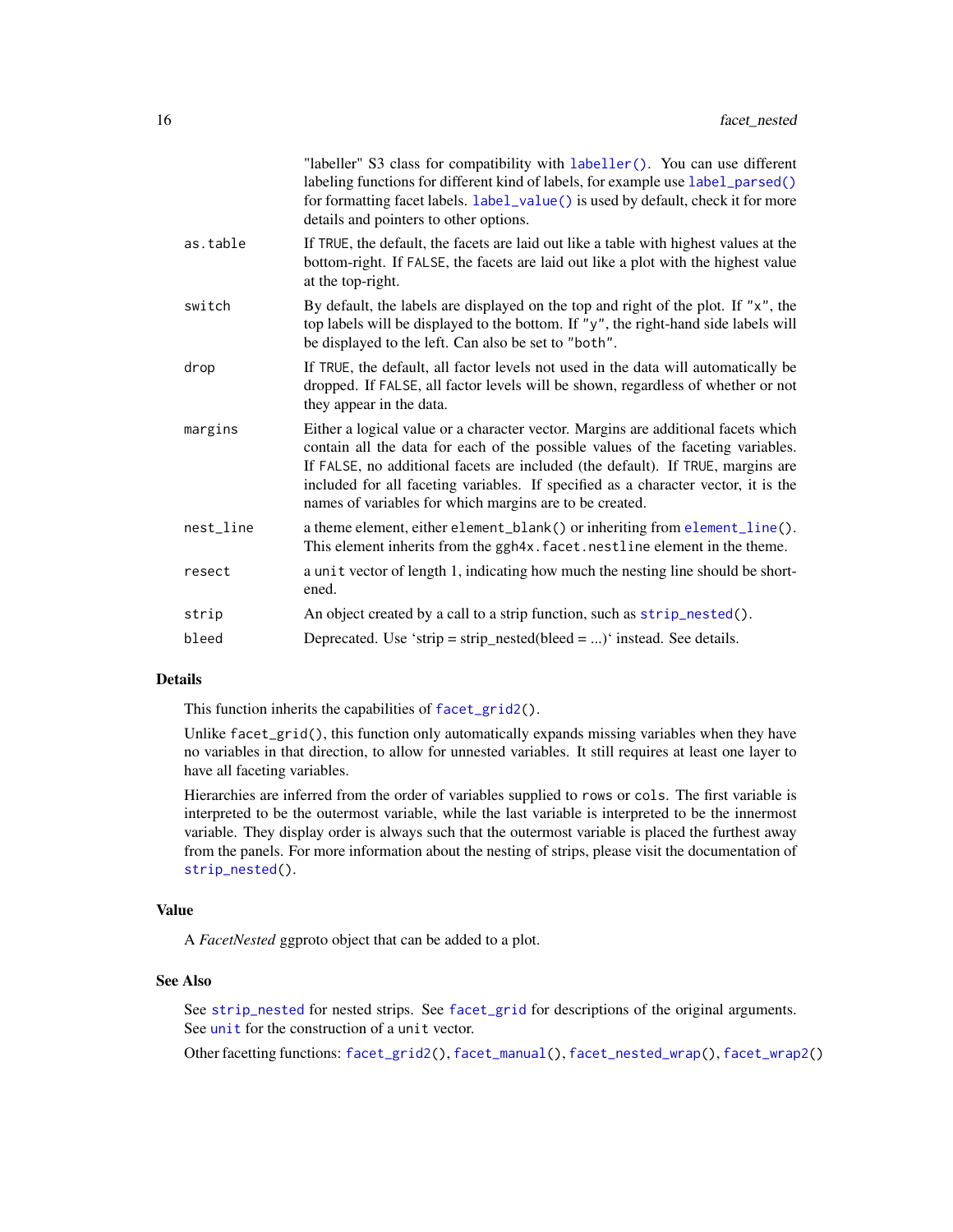### <span id="page-16-0"></span>facet\_nested\_wrap 17

#### Examples

```
# A standard plot
p <- ggplot(mtcars, aes(mpg, wt)) +
  geom_point()
# Similar to `facet_grid2(..., strip = strip_nested())`
p + facet_nested(\sim vs + cyl)
# The nest line inherits from the global theme
p + \text{facet\_nested}(\sim cyl + vs, \text{nest\_line} = \text{element\_line}(\text{colour} = \text{"red"})) +theme(ggh4x.facet.nestline = element_line(linetype = 3))
```
<span id="page-16-1"></span>facet\_nested\_wrap *Ribbon of panels with nested strips.*

#### Description

facet\_nested\_wrap() wraps a sequence of panels onto a two-dimensional layout, and nests grouped facets where possible.

#### Usage

```
facet_nested_wrap(
  facets,
  nrow = NULL,
  ncol = NULL,
  scales = "fixed",
  axes = "margins",remove_labels = "none",
  shrink = TRUE,labeller = "label_value",
  as.table = TRUE,
  drop = TRUE,dir = "h",strip.position = "top",
  nest_line = element_blank(),
  reset = unit(0, "mm"),
  trim_blank = TRUE,
  strip = strip_nested(),
  bleed = NULL
)
```
### Arguments

facets A set of variables or expressions quoted by [vars\(\)](#page-0-0) and defining faceting groups on the rows or columns dimension. The variables can be named (the names are passed to labeller).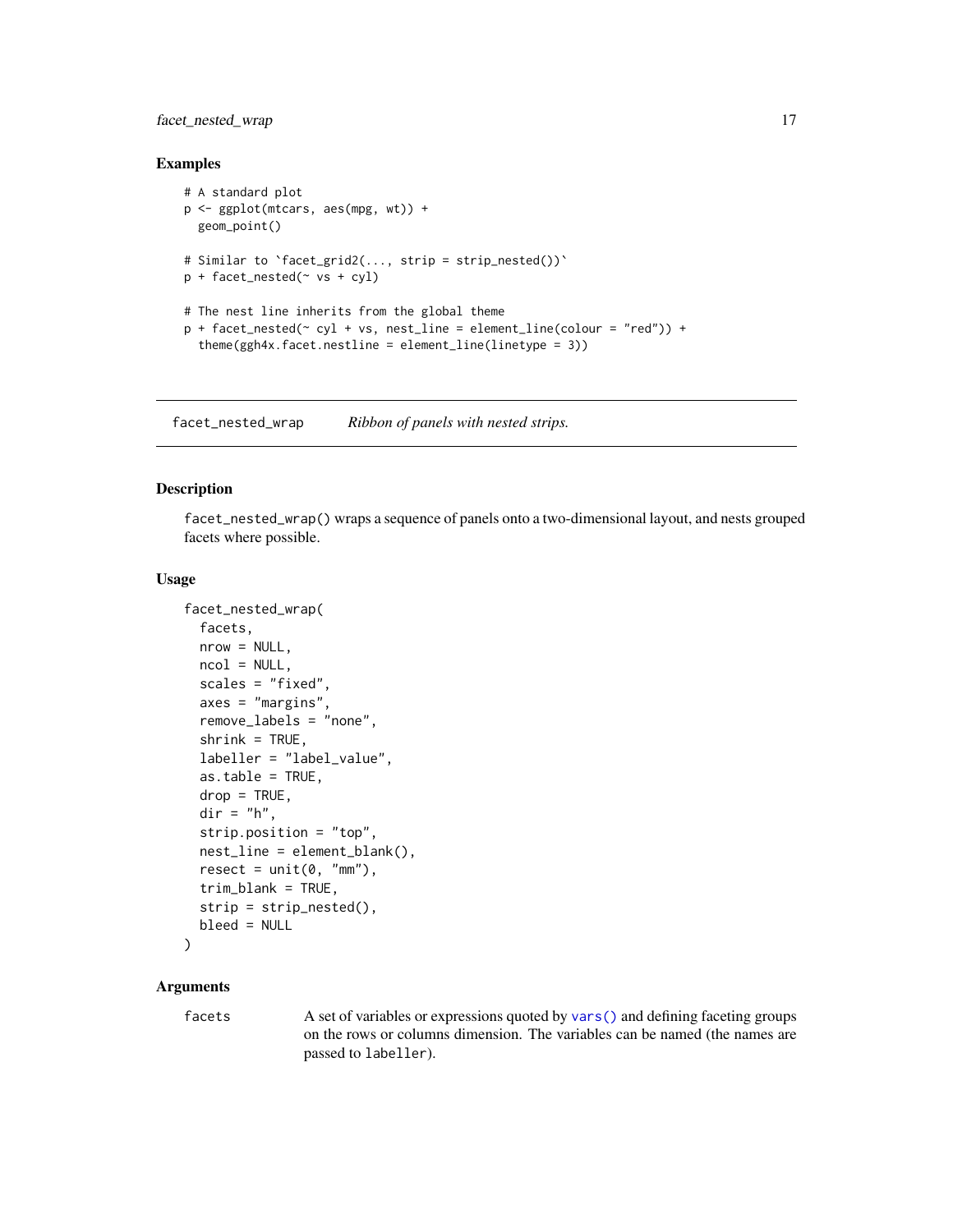|               | For compatibility with the classic interface, can also be a formula or char-<br>acter vector. Use either a one sided formula, $\sim a + b$ , or a character vector,<br>c("a", "b").                                                                                                                                                                                                                                                                                                                                                                                                                                                |
|---------------|------------------------------------------------------------------------------------------------------------------------------------------------------------------------------------------------------------------------------------------------------------------------------------------------------------------------------------------------------------------------------------------------------------------------------------------------------------------------------------------------------------------------------------------------------------------------------------------------------------------------------------|
| nrow          | Number of rows and columns.                                                                                                                                                                                                                                                                                                                                                                                                                                                                                                                                                                                                        |
| ncol          | Number of rows and columns.                                                                                                                                                                                                                                                                                                                                                                                                                                                                                                                                                                                                        |
| scales        | A character(1) or logical(1) whether scales are shared across facets or al-<br>lowed to vary. One of the following:                                                                                                                                                                                                                                                                                                                                                                                                                                                                                                                |
|               | "fixed" or FALSE Scales are shared across all facets (default).                                                                                                                                                                                                                                                                                                                                                                                                                                                                                                                                                                    |
|               | "free_x" x-scales are allowed to vary.                                                                                                                                                                                                                                                                                                                                                                                                                                                                                                                                                                                             |
|               | "free_y" y-scales are allowed to vary.                                                                                                                                                                                                                                                                                                                                                                                                                                                                                                                                                                                             |
|               | "free" or TRUE Both scales can vary                                                                                                                                                                                                                                                                                                                                                                                                                                                                                                                                                                                                |
| axes          | A character(1) or logical(1) where axes should be drawn. One of the fol-<br>lowing:                                                                                                                                                                                                                                                                                                                                                                                                                                                                                                                                                |
|               | "margins" or FALSE Only draw axes at the outer margins (default).                                                                                                                                                                                                                                                                                                                                                                                                                                                                                                                                                                  |
|               | "x" Draw axes at the outer margins and all inner x-axes too.                                                                                                                                                                                                                                                                                                                                                                                                                                                                                                                                                                       |
|               | "y" Draw axes at the outer margins and all inner y-axes too.                                                                                                                                                                                                                                                                                                                                                                                                                                                                                                                                                                       |
|               | "all" or TRUE Draw the axes for every panel.                                                                                                                                                                                                                                                                                                                                                                                                                                                                                                                                                                                       |
| remove_labels | A character(1) or logical(1) determining whether axis text is displayed at<br>inner panels. One of the following:                                                                                                                                                                                                                                                                                                                                                                                                                                                                                                                  |
|               | "none" or FALSE Display axis text at all axes (default).                                                                                                                                                                                                                                                                                                                                                                                                                                                                                                                                                                           |
|               | "x" Display axis text at outer margins and all inner y-axes.                                                                                                                                                                                                                                                                                                                                                                                                                                                                                                                                                                       |
|               | "y" Display axis text at outer margins and all inner x-axes.                                                                                                                                                                                                                                                                                                                                                                                                                                                                                                                                                                       |
|               | "all" or TRUE Only display axis text at the outer margins.                                                                                                                                                                                                                                                                                                                                                                                                                                                                                                                                                                         |
| shrink        | If TRUE, will shrink scales to fit output of statistics, not raw data. If FALSE, will<br>be range of raw data before statistical summary.                                                                                                                                                                                                                                                                                                                                                                                                                                                                                          |
| labeller      | A function that takes one data frame of labels and returns a list or data frame<br>of character vectors. Each input column corresponds to one factor. Thus there<br>will be more than one with vars(cyl, am). Each output column gets displayed<br>as one separate line in the strip label. This function should inherit from the<br>"labeller" S3 class for compatibility with labeller(). You can use different<br>labeling functions for different kind of labels, for example use label_parsed()<br>for formatting facet labels. label_value() is used by default, check it for more<br>details and pointers to other options. |
| as.table      | If TRUE, the default, the facets are laid out like a table with highest values at the<br>bottom-right. If FALSE, the facets are laid out like a plot with the highest value<br>at the top-right.                                                                                                                                                                                                                                                                                                                                                                                                                                   |
| drop          | If TRUE, the default, all factor levels not used in the data will automatically be<br>dropped. If FALSE, all factor levels will be shown, regardless of whether or not<br>they appear in the data.                                                                                                                                                                                                                                                                                                                                                                                                                                 |
| dir           | Direction: either "h" for horizontal, the default, or "v", for vertical.                                                                                                                                                                                                                                                                                                                                                                                                                                                                                                                                                           |
|               | strip.position By default, the labels are displayed on the top of the plot. Using strip.position<br>it is possible to place the labels on either of the four sides by setting strip. position<br>$= c("top", "bottom", "left", "right")$                                                                                                                                                                                                                                                                                                                                                                                           |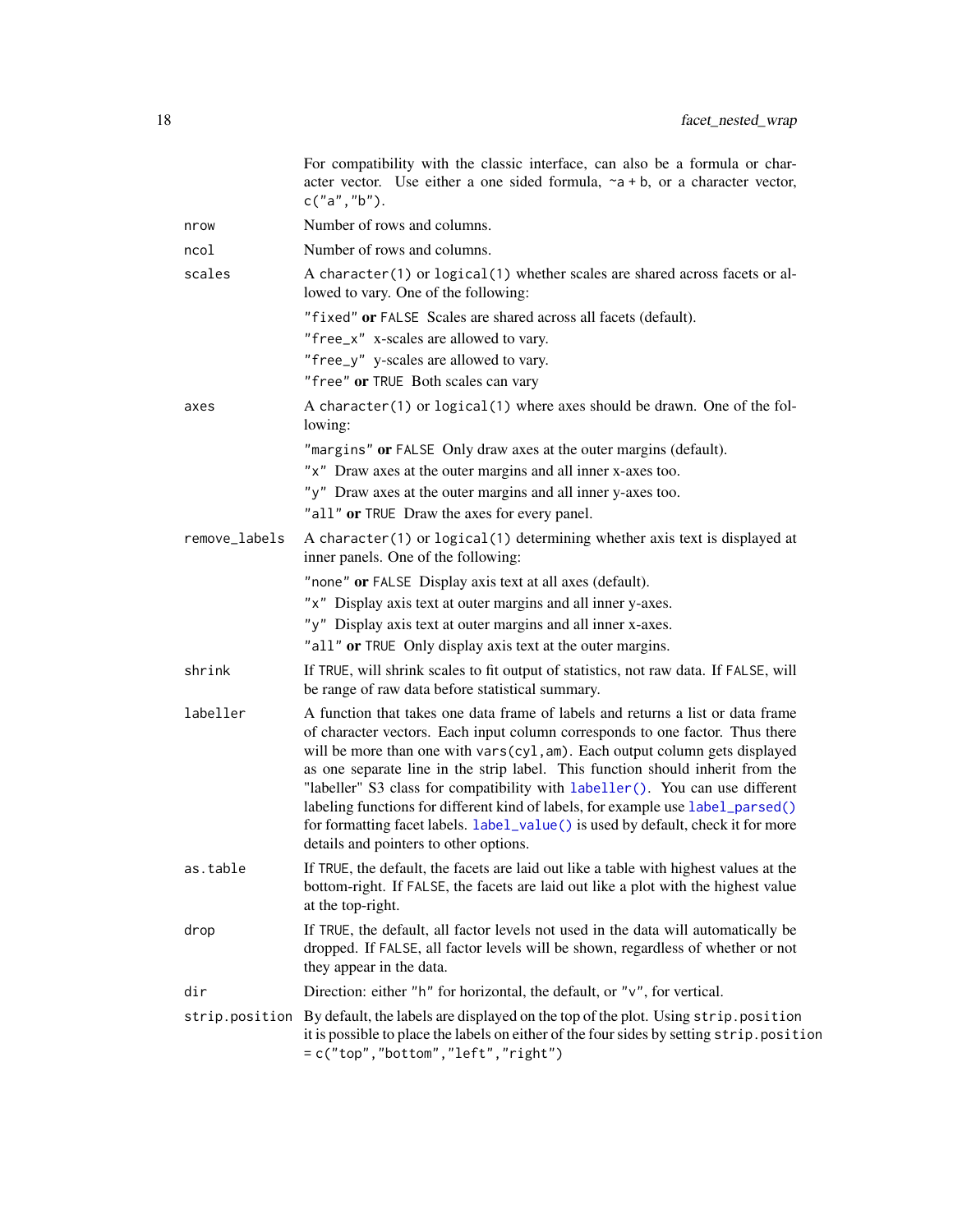| nest_line  | a theme element, either element_blank() or inheriting from element_line().<br>This element inherits from the ggh4x. facet. nestline element in the theme.                                                             |
|------------|-----------------------------------------------------------------------------------------------------------------------------------------------------------------------------------------------------------------------|
| resect     | a unit vector of length 1, indicating how much the nesting line should be short-<br>ened.                                                                                                                             |
| trim_blank | A logical (1). When TRUE (default), does not draw rows and columns contain-<br>ing no panels. When FALSE, the nrow and nool arguments are taken literally,<br>even when there are more than needed to fit all panels. |
| strip      | An object created by a call to a strip function, such as strip_nested().                                                                                                                                              |
| bleed      | Deprecated. Use 'strip = strip_nested(bleed = )' instead. See details.                                                                                                                                                |

This function inherits the capabilities of [facet\\_wrap2\(](#page-19-1)).

This function only merges strips in the same row or column as they appear through regular facet\_wrap() layout behaviour.

Hierarchies are inferred from the order of variables supplied to facets. The first variable is interpreted to be the outermost variable, while the last variable is interpreted to be the innermost variable. They display order is always such that the outermost variable is placed the furthest away from the panels. For more information about the nesting of strips, please visit the documentation of [strip\\_nested\(](#page-71-1)).

### Value

A FacetNestedWrap ggproto object that can be added to a plot.

### See Also

See [strip\\_nested](#page-71-1) for nested strips. See [facet\\_wrap](#page-0-0) for descriptions of the original arguments. See [unit](#page-0-0) for the construction of a unit vector.

Other facetting functions: [facet\\_grid2\(](#page-7-1)), [facet\\_manual\(](#page-10-1)), [facet\\_nested\(](#page-13-1)), [facet\\_wrap2\(](#page-19-1))

#### Examples

```
# A standard plot
p <- ggplot(mpg, aes(displ, hwy)) +
 geom_point()
# Similar to `facet_wrap2(..., strip = strip_nested())`.
p + facet_nested_wrap(vars(cyl, drv))
# A nest line inherits from the global theme
p + facet_nested_wrap(vars(cyl, drv),
                     nest_line = element_line(colour = "red")) +
 theme(ggh4x.facet.nestline = element_line(linetype = 3))
```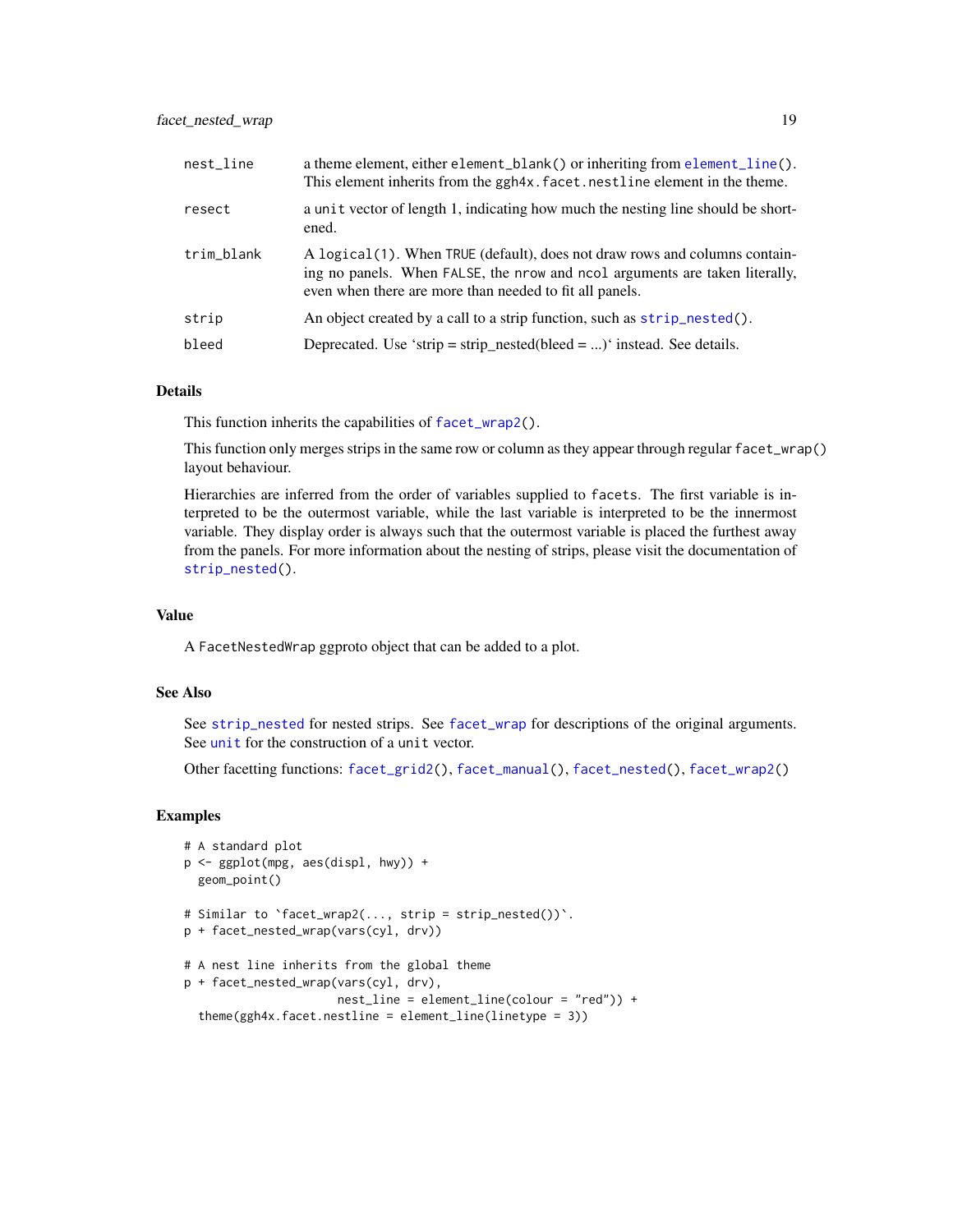<span id="page-19-1"></span><span id="page-19-0"></span>

### Description

This function behaves like [facet\\_wrap\(](#page-0-0)), but has a few extra options on axis drawing when scales are fixed.

### Usage

```
facet_wrap2(
 facets,
 nrow = NULL,ncol = NULL,scales = "fixed",
 axes = "margins",
 remove_labels = "none",
 shrink = TRUE,labeller = "label_value",
 as.table = TRUE,
 drop = TRUE,dir = "h",strip.position = "top",
 trim_blank = TRUE,
 strip = strip_vanilla()
)
```

| facets | A set of variables or expressions quoted by vars () and defining faceting groups<br>on the rows or columns dimension. The variables can be named (the names are<br>passed to labeller). |  |
|--------|-----------------------------------------------------------------------------------------------------------------------------------------------------------------------------------------|--|
|        | For compatibility with the classic interface, can also be a formula or char-<br>acter vector. Use either a one sided formula, $\sim a + b$ , or a character vector,<br>c("a", "b").     |  |
| nrow   | Number of rows and columns.                                                                                                                                                             |  |
| ncol   | Number of rows and columns.                                                                                                                                                             |  |
| scales | A character(1) or logical(1) whether scales are shared across facets or al-<br>lowed to vary. One of the following:                                                                     |  |
|        | "fixed" or FALSE Scales are shared across all facets (default).                                                                                                                         |  |
|        | "free_x" x-scales are allowed to vary.                                                                                                                                                  |  |
|        | "free_y" y-scales are allowed to vary.                                                                                                                                                  |  |
|        | "free" or TRUE Both scales can vary                                                                                                                                                     |  |
| axes   | A character(1) or logical(1) where axes should be drawn. One of the fol-<br>lowing:                                                                                                     |  |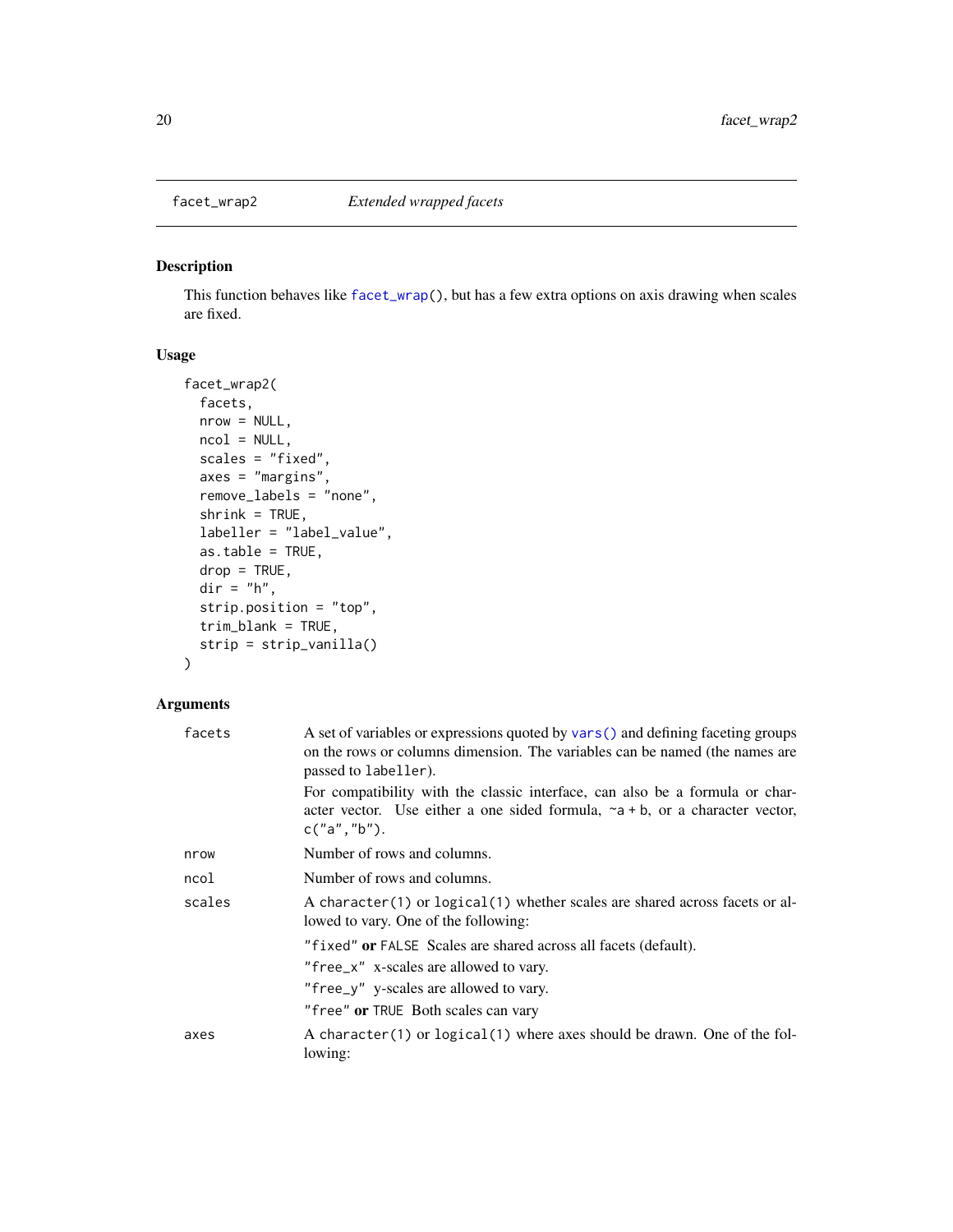|               | "margins" or FALSE Only draw axes at the outer margins (default).                                                                                                                                                                                                                                                                                                                                                                                                                                                                                                                                                                  |
|---------------|------------------------------------------------------------------------------------------------------------------------------------------------------------------------------------------------------------------------------------------------------------------------------------------------------------------------------------------------------------------------------------------------------------------------------------------------------------------------------------------------------------------------------------------------------------------------------------------------------------------------------------|
|               | "x" Draw axes at the outer margins and all inner x-axes too.                                                                                                                                                                                                                                                                                                                                                                                                                                                                                                                                                                       |
|               | "y" Draw axes at the outer margins and all inner y-axes too.                                                                                                                                                                                                                                                                                                                                                                                                                                                                                                                                                                       |
|               | "all" or TRUE Draw the axes for every panel.                                                                                                                                                                                                                                                                                                                                                                                                                                                                                                                                                                                       |
| remove_labels | A character(1) or logical(1) determining whether axis text is displayed at<br>inner panels. One of the following:                                                                                                                                                                                                                                                                                                                                                                                                                                                                                                                  |
|               | "none" or FALSE Display axis text at all axes (default).                                                                                                                                                                                                                                                                                                                                                                                                                                                                                                                                                                           |
|               | "x" Display axis text at outer margins and all inner y-axes.                                                                                                                                                                                                                                                                                                                                                                                                                                                                                                                                                                       |
|               | "y" Display axis text at outer margins and all inner x-axes.                                                                                                                                                                                                                                                                                                                                                                                                                                                                                                                                                                       |
|               | "all" or TRUE Only display axis text at the outer margins.                                                                                                                                                                                                                                                                                                                                                                                                                                                                                                                                                                         |
| shrink        | If TRUE, will shrink scales to fit output of statistics, not raw data. If FALSE, will<br>be range of raw data before statistical summary.                                                                                                                                                                                                                                                                                                                                                                                                                                                                                          |
| labeller      | A function that takes one data frame of labels and returns a list or data frame<br>of character vectors. Each input column corresponds to one factor. Thus there<br>will be more than one with vars(cyl, am). Each output column gets displayed<br>as one separate line in the strip label. This function should inherit from the<br>"labeller" S3 class for compatibility with labeller(). You can use different<br>labeling functions for different kind of labels, for example use label_parsed()<br>for formatting facet labels. label_value() is used by default, check it for more<br>details and pointers to other options. |
| as.table      | If TRUE, the default, the facets are laid out like a table with highest values at the<br>bottom-right. If FALSE, the facets are laid out like a plot with the highest value<br>at the top-right.                                                                                                                                                                                                                                                                                                                                                                                                                                   |
| drop          | If TRUE, the default, all factor levels not used in the data will automatically be<br>dropped. If FALSE, all factor levels will be shown, regardless of whether or not<br>they appear in the data.                                                                                                                                                                                                                                                                                                                                                                                                                                 |
| dir           | Direction: either "h" for horizontal, the default, or "v", for vertical.                                                                                                                                                                                                                                                                                                                                                                                                                                                                                                                                                           |
|               | strip.position By default, the labels are displayed on the top of the plot. Using strip.position<br>it is possible to place the labels on either of the four sides by setting strip. position<br>= c("top","bottom","left","right")                                                                                                                                                                                                                                                                                                                                                                                                |
| trim_blank    | A logical(1). When TRUE (default), does not draw rows and columns contain-<br>ing no panels. When FALSE, the nrow and ncol arguments are taken literally,<br>even when there are more than needed to fit all panels.                                                                                                                                                                                                                                                                                                                                                                                                               |
| strip         | An object created by a call to a strip function, such as strip_vanilla.                                                                                                                                                                                                                                                                                                                                                                                                                                                                                                                                                            |
|               |                                                                                                                                                                                                                                                                                                                                                                                                                                                                                                                                                                                                                                    |

### Value

A Facet ggproto object that can be added to a plot.

## See Also

Other facetting functions: [facet\\_grid2\(](#page-7-1)), [facet\\_manual\(](#page-10-1)), [facet\\_nested\\_wrap\(](#page-16-1)), [facet\\_nested\(](#page-13-1))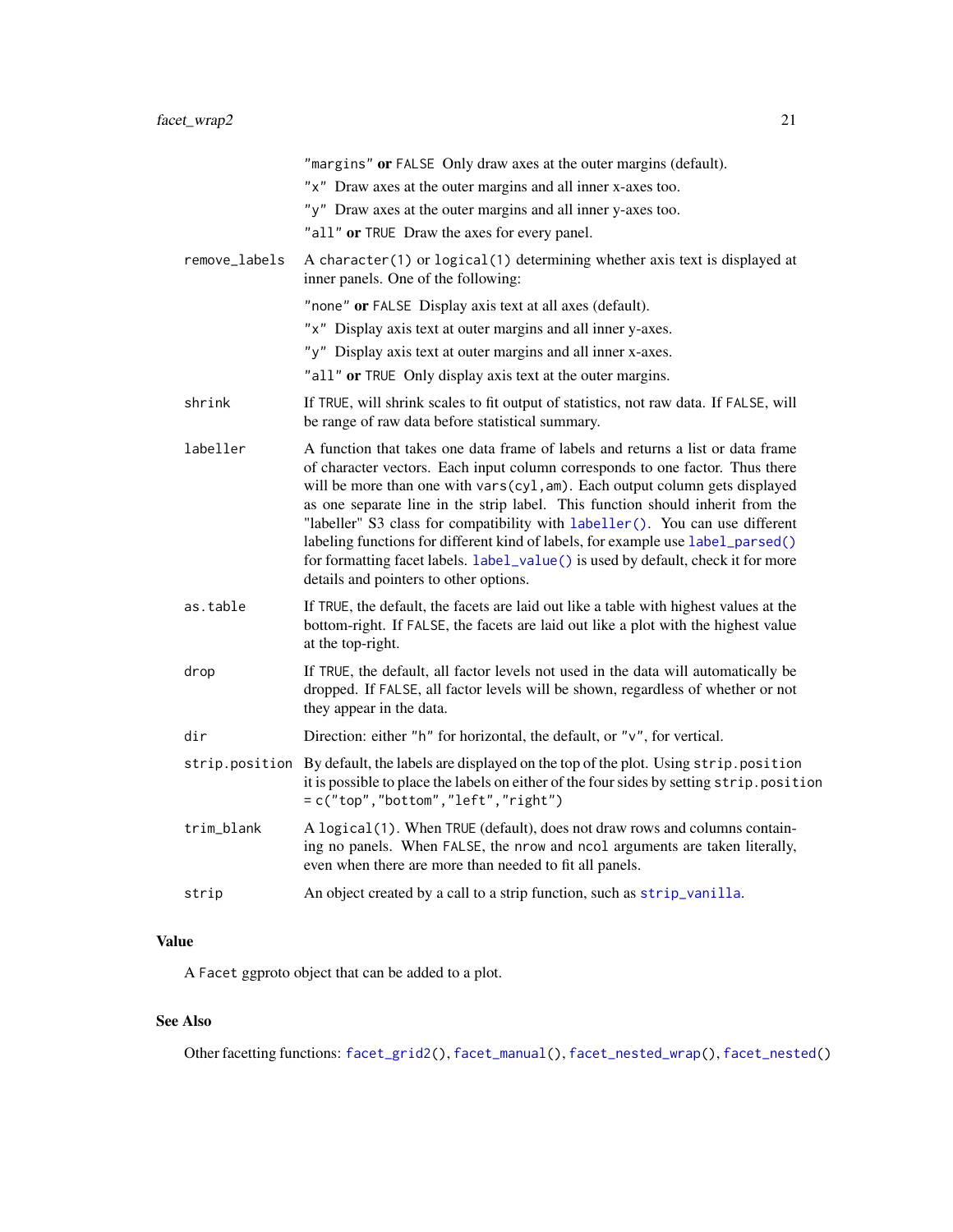#### Examples

```
p <- ggplot(mpg, aes(displ, hwy)) + geom_point()
# Repeat all axes for every facet
p + facet_wrap2(vars(class), axes = "all")
# Repeat only y-axes
p + facet_wrap2(vars(class), axes = "y")
# Repeat axes without labels
p + facet_wrap2(vars(class), axes = "all", remove_labels = "all")
# Repeat axes without x-axis labels
p + facet_wrap2(vars(class), axes = "all", remove_labels = "x")
```
force\_panelsizes *Force a facetted plot to have specified panel sizes*

#### Description

Takes a ggplot and modifies its facet drawing behaviour such that the widths and heights of panels are set by the user.

#### Usage

```
force_panelsizes(rows = NULL, cols = NULL, respect = NULL)
```
#### Arguments

| rows    | a numeric or unit vector for setting panel heights.                            |
|---------|--------------------------------------------------------------------------------|
| cols    | a numeric or unit vector for setting panel widths.                             |
| respect | a logical value. If TRUE, widths and heights specified in "null" units are     |
|         | proportional. If FALSE, "null" units in x- and y-direction vary independently. |

#### Details

Forcing the panel sizes should in theory work regardless of what facetting choice was made, as long as this function is called after the facet specification. Even when no facets are specified, ggplot2 defaults to the [facet\\_null](#page-0-0) specification; a single panel. force\_panelsizes works by wrapping the original panel drawing function inside a function that modifies the widths and heights of panel grobs in the original function's output gtable.

When rows or cols are numeric vectors, panel sizes are defined as ratios i.e. relative "null" units. rows and cols vectors are repeated or shortened to fit the number of panels in their direction. When rows or cols are NULL, no changes are made in that direction.

When respect = NULL, default behaviour specified elsewhere is inherited.

No attempt is made to guarantee that the plot fits the output device. The space argument in [facet\\_grid](#page-0-0) will be overruled. When individual panels span multiple rows or columns, this function may not work as intended.

<span id="page-21-0"></span>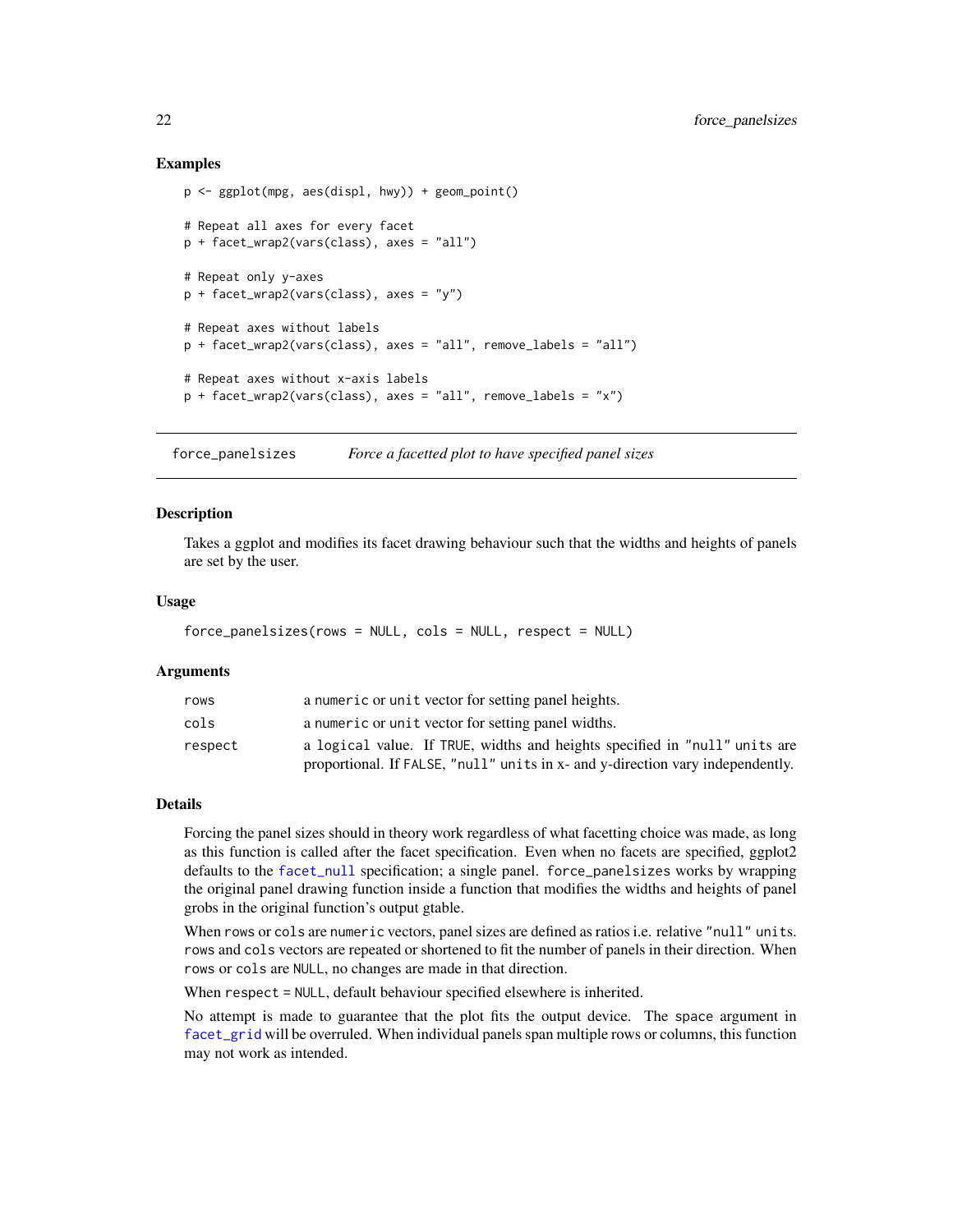### <span id="page-22-0"></span>geom\_pointpath 23

### Value

A forcedsize S3 object that can be added to a plot.

### See Also

[facet\\_grid](#page-0-0) [facet\\_wrap](#page-0-0) [facet\\_null](#page-0-0) [unit](#page-0-0)

### Examples

```
ggplot(mtcars, aes(disp, mpg)) +
 geom_point() +
 facet_grid(vs \sim am) +
 force\_panel sizes(rows = c(2, 1),cols = c(2, 1)
```
geom\_pointpath *Point Paths*

### Description

The point path geom is used to make a scatterplot wherein the points are connected with lines in some order. This geom intends to mimic the type = 'b' style of base R line plots.

### Usage

```
geom_pointpath(
 mapping = NULL,
 data = NULL,
 stat = "identity",
 position = "identity",
  ...,
 na.rm = FALSE,show.legend = NA,
  arrow = NULL,inherit.aes = TRUE
\mathcal{L}
```

| mapping | Set of aesthetic mappings created by aes () or aes (). If specified and inherit. aes<br>$=$ TRUE (the default), it is combined with the default mapping at the top level of<br>the plot. You must supply mapping if there is no plot mapping. |
|---------|-----------------------------------------------------------------------------------------------------------------------------------------------------------------------------------------------------------------------------------------------|
| data    | The data to be displayed in this layer. There are three options:                                                                                                                                                                              |
|         | If NULL, the default, the data is inherited from the plot data as specified in the<br>call to $ggplot()$ .                                                                                                                                    |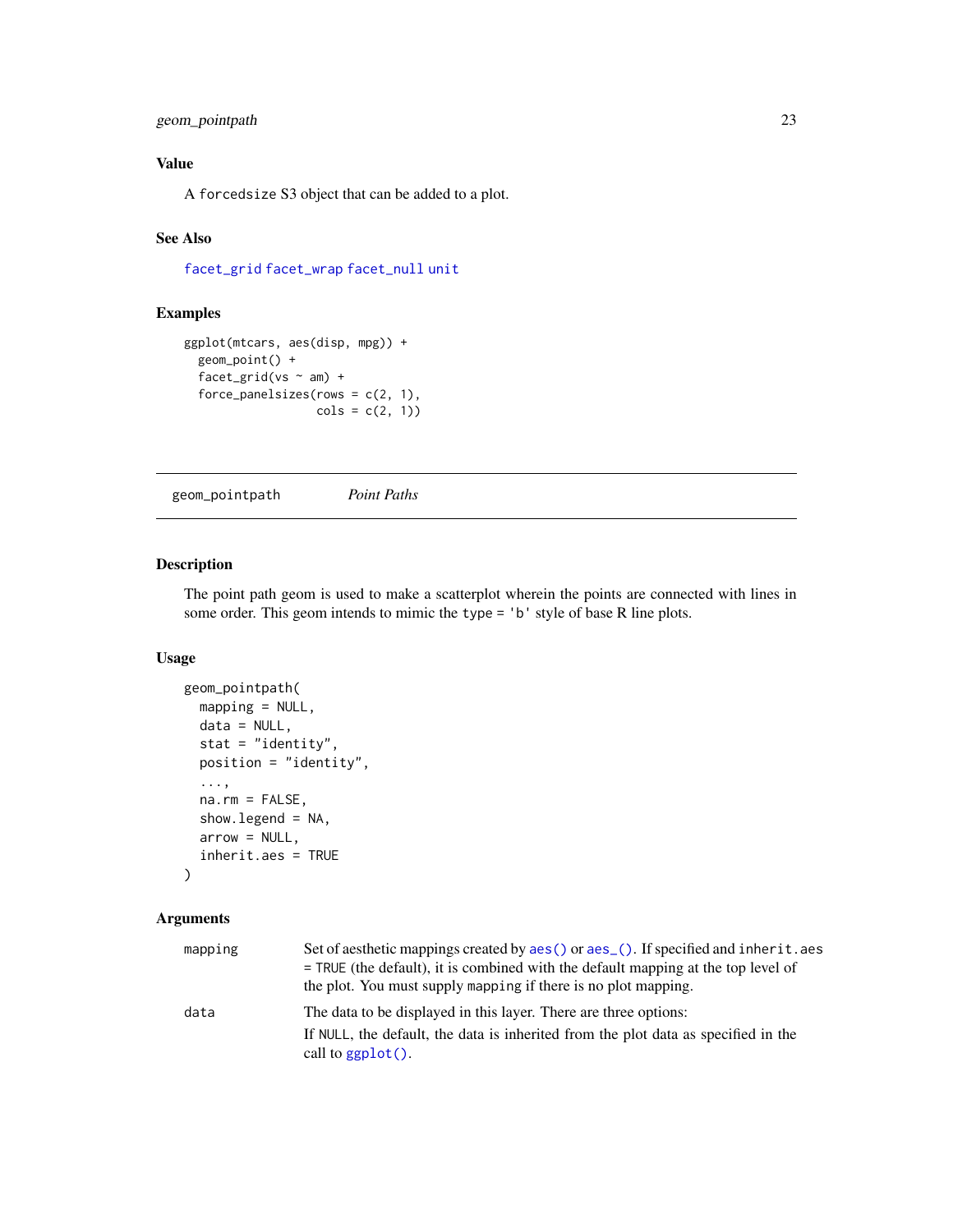| A data. frame, or other object, will override the plot data. All objects will be<br>fortified to produce a data frame. See fortify() for which variables will be<br>created.                                                                           |
|--------------------------------------------------------------------------------------------------------------------------------------------------------------------------------------------------------------------------------------------------------|
| A function will be called with a single argument, the plot data. The return<br>value must be a data. frame, and will be used as the layer data. A function<br>can be created from a formula (e.g. $\sim$ head(.x, 10)).                                |
| The statistical transformation to use on the data for this layer, as a string.                                                                                                                                                                         |
| Position adjustment, either as a string, or the result of a call to a position adjust-<br>ment function.                                                                                                                                               |
| Other arguments passed on to layer(). These are often aesthetics, used to set<br>an aesthetic to a fixed value, like colour = "red" or size = 3. They may also<br>be parameters to the paired geom/stat.                                               |
| If FALSE, the default, missing values are removed with a warning. If TRUE,<br>missing values are silently removed.                                                                                                                                     |
| logical. Should this layer be included in the legends? NA, the default, includes if<br>any aesthetics are mapped. FALSE never includes, and TRUE always includes. It<br>can also be a named logical vector to finely select the aesthetics to display. |
| Arrow specification as created by grid::arrow().                                                                                                                                                                                                       |
| If FALSE, overrides the default aesthetics, rather than combining with them.<br>This is most useful for helper functions that define both data and aesthetics and<br>shouldn't inherit behaviour from the default plot specification, e.g. borders().  |
|                                                                                                                                                                                                                                                        |

The linesize aesthetic can be interpreted as the size aesthetic for geom\_line(). The mult is a numeric value to scale the proportion of gaps in the line around points.

While the need for this geom is not very apparent, since it can be approximated in a variety of ways, the trick up its sleeve is that it dynamically adapts the inter-point segments so these don't deform under different aspect ratios or device sizes.

### Value

A *Layer* ggproto object.

### Aesthetics

geom\_pointpath() understands the following aesthetics (required aesthetics are in bold):

- x
- y
- alpha
- colour
- group
- shape
- size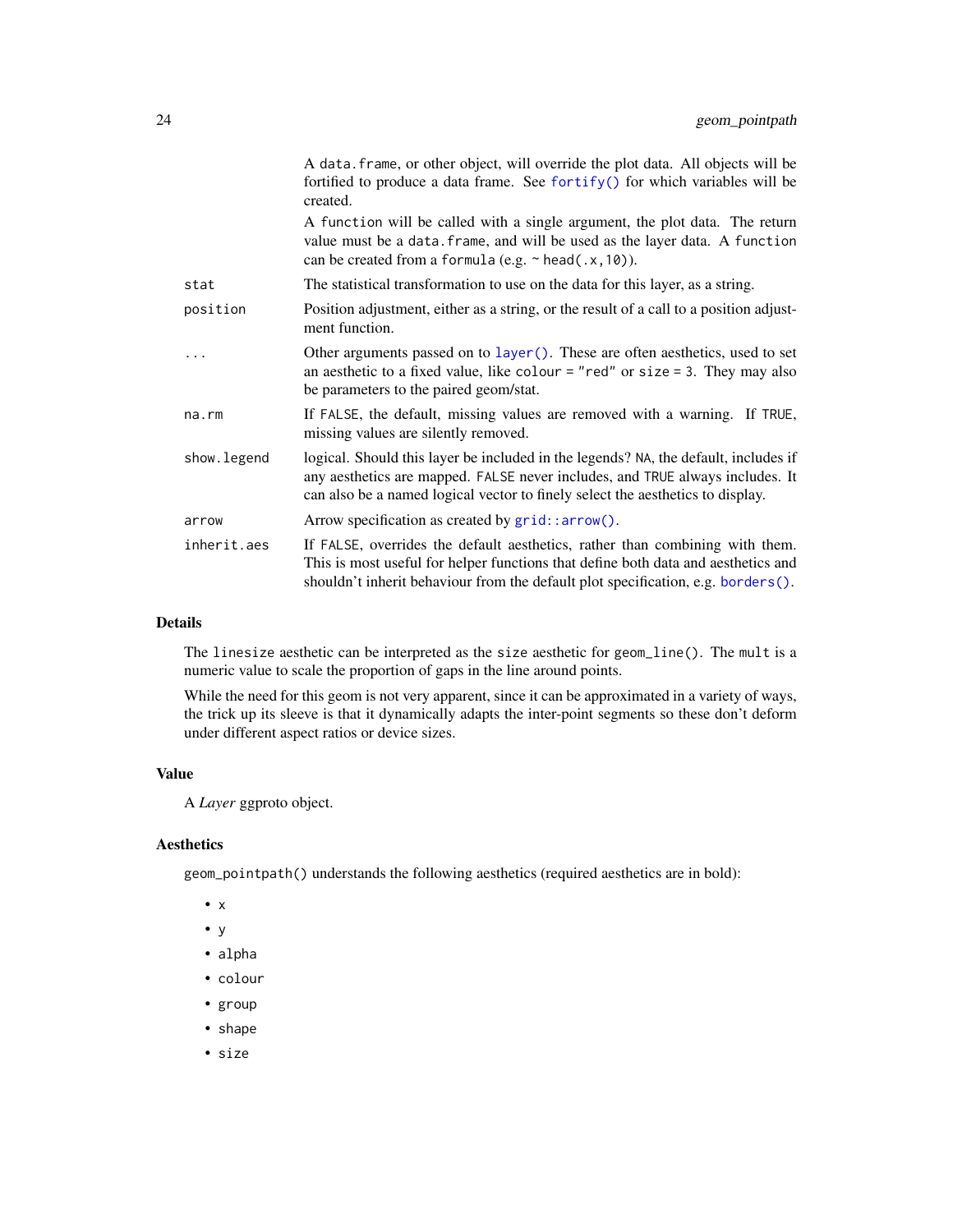### <span id="page-24-0"></span>geom\_polygonraster 25

- stroke
- linesize
- linetype
- mult

### Examples

```
ggplot(pressure, aes(temperature, pressure)) +
 geom_pointpath()
```
geom\_polygonraster *Polygon parameterisation for rasters*

### Description

geom\_polygonraster takes data that describes a raster with pixels of the same size and reparametrises the data as a polygon. This allows for more flexible transformations of the data, but comes at an efficiency cost.

### Usage

```
geom_polygonraster(
 mapping = NULL,
 data = NULL,stat = "identity",
 position = position_lineartrans(),
  ...,
 hjust = 0.5,
 vjust = 0.5,
 na.rm = FALSE,show.legend = NA,
  inherit.aes = TRUE
)
```

| mapping | Set of aesthetic mappings created by aes () or aes (). If specified and inherit. aes<br>$=$ TRUE (the default), it is combined with the default mapping at the top level of<br>the plot. You must supply mapping if there is no plot mapping. |
|---------|-----------------------------------------------------------------------------------------------------------------------------------------------------------------------------------------------------------------------------------------------|
| data    | The data to be displayed in this layer. There are three options:                                                                                                                                                                              |
|         | If NULL, the default, the data is inherited from the plot data as specified in the<br>call to $ggplot()$ .                                                                                                                                    |
|         | A data frame, or other object, will override the plot data. All objects will be<br>fortified to produce a data frame. See fortify() for which variables will be<br>created.                                                                   |
|         | A function will be called with a single argument, the plot data. The return<br>value must be a data. frame, and will be used as the layer data. A function<br>can be created from a formula (e.g. $\sim$ head(.x, 10)).                       |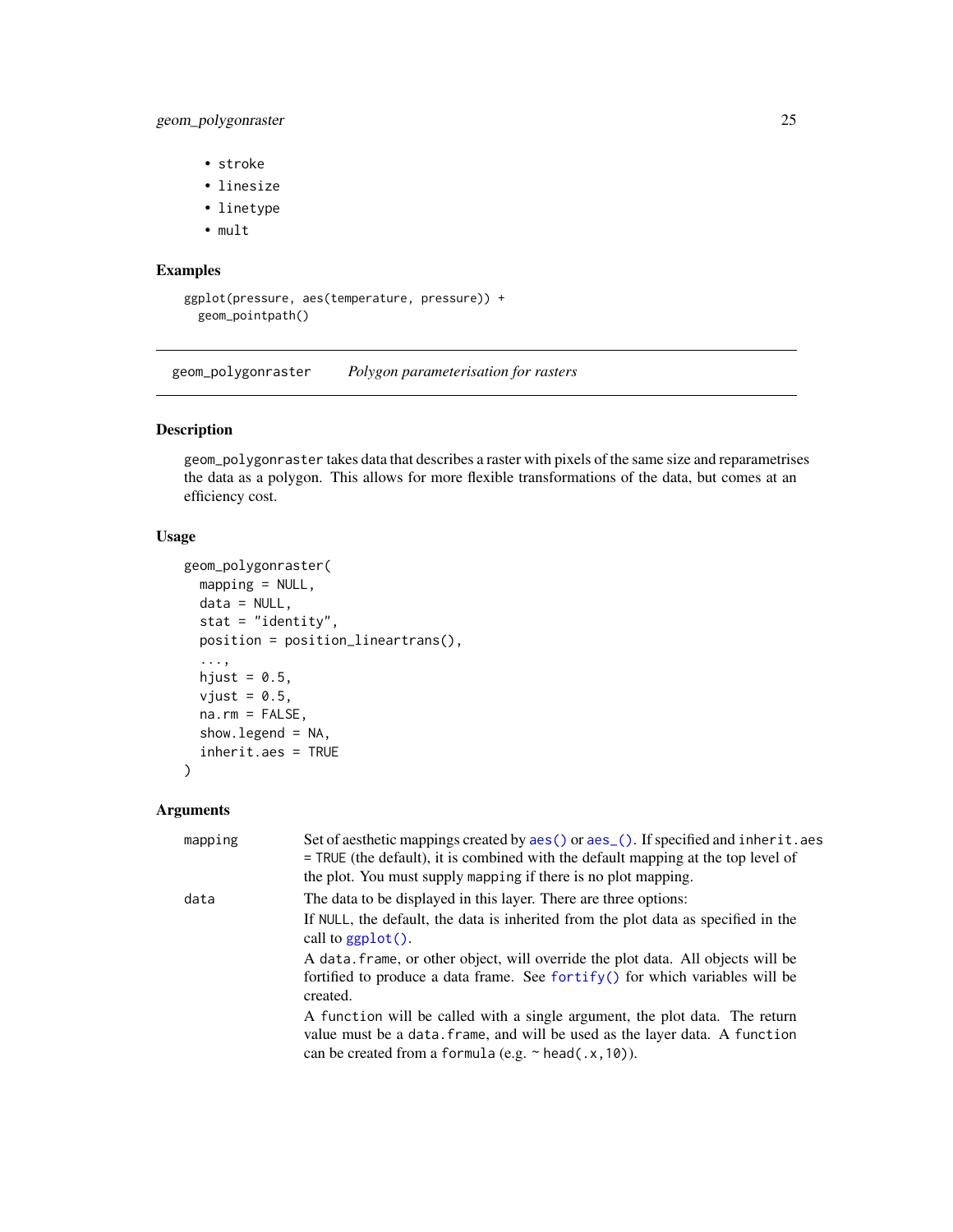| stat        | The statistical transformation to use on the data for this layer, as a string.                                                                                                                                                                         |
|-------------|--------------------------------------------------------------------------------------------------------------------------------------------------------------------------------------------------------------------------------------------------------|
| position    | Position adjustment, either as a string, or the result of a call to a position adjust-<br>ment function.                                                                                                                                               |
|             | Other arguments passed on to layer (). These are often aesthetics, used to set<br>an aesthetic to a fixed value, like colour = "red" or size = 3. They may also<br>be parameters to the paired geom/stat.                                              |
| hjust       | horizontal and vertical justification of the grob. Each justification value should<br>be a number between 0 and 1. Defaults to $0.5$ for both, centering each pixel over<br>its data location.                                                         |
| vjust       | horizontal and vertical justification of the grob. Each justification value should<br>be a number between 0 and 1. Defaults to 0.5 for both, centering each pixel over<br>its data location.                                                           |
| na.rm       | If FALSE, the default, missing values are removed with a warning. If TRUE,<br>missing values are silently removed.                                                                                                                                     |
| show.legend | logical. Should this layer be included in the legends? NA, the default, includes if<br>any aesthetics are mapped. FALSE never includes, and TRUE always includes. It<br>can also be a named logical vector to finely select the aesthetics to display. |
| inherit.aes | If FALSE, overrides the default aesthetics, rather than combining with them.<br>This is most useful for helper functions that define both data and aesthetics and<br>shouldn't inherit behaviour from the default plot specification, e.g. borders().  |
|             |                                                                                                                                                                                                                                                        |

For each pixel in a raster, makes a vertex for each of the four corner points. These coordinates can then by transformed by coord-functions such as [coord\\_polar](#page-0-0) or position-functions such as [position\\_lineartrans](#page-51-1). Currently substitutes group aesthetics right before drawing in favour of pixel identifiers.

### Value

A *Layer* ggproto object.

### Aesthetics

geom\_raster() understands the following aesthetics (required aesthetics are in bold):

- x
- y
- fill
- alpha
- group

#### See Also

[geom\\_raster](#page-0-0)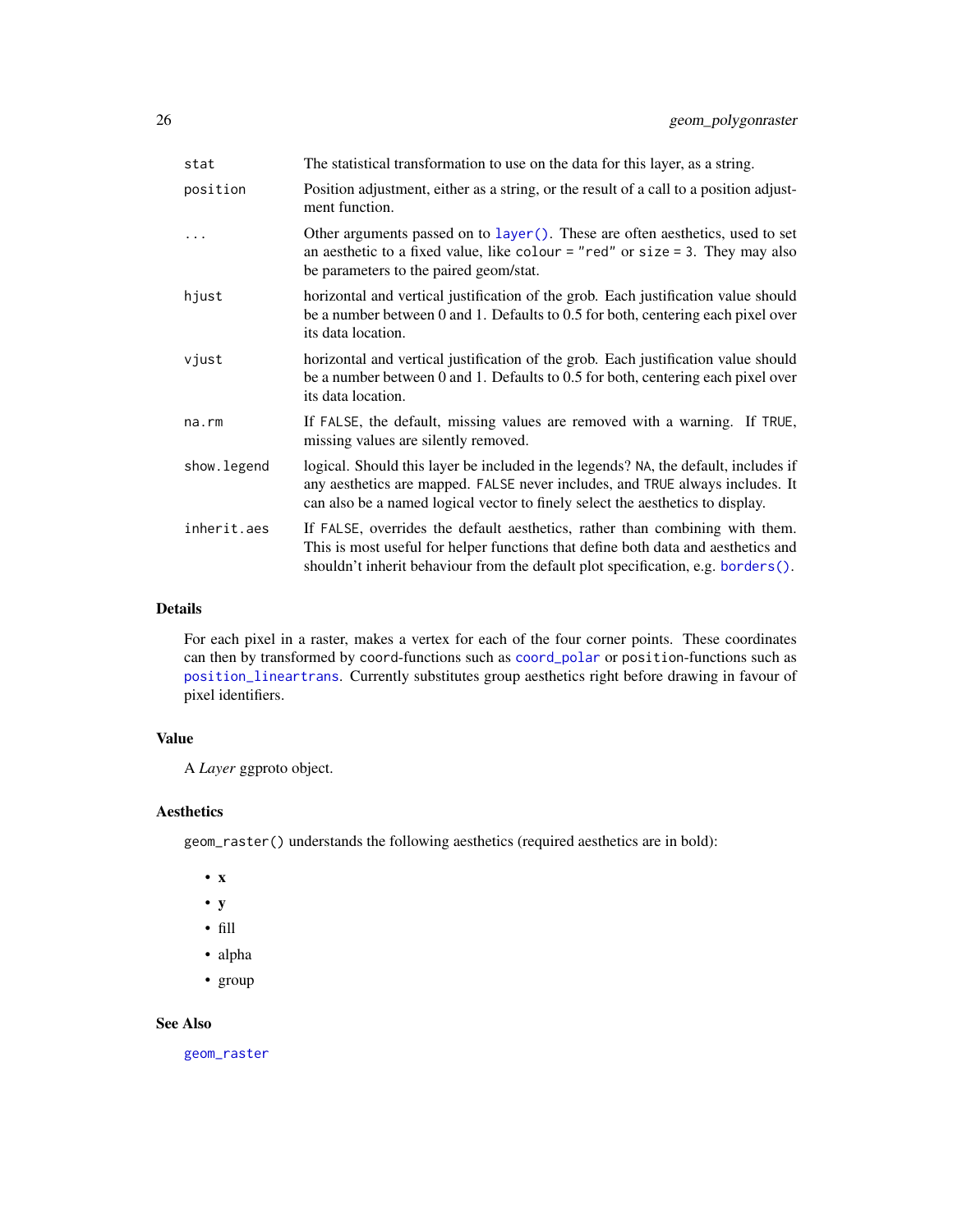### <span id="page-26-0"></span>geom\_rectmargin 27

#### Examples

```
# Combining with coord_polar()
ggplot(faithfuld, aes(waiting, eruptions)) +
 geom_polygonraster(aes(fill = density)) +
 coord_polar()
# Combining with linear transformations
df \leq - data.frame(x = row(volcano)[TRUE],y = col(volcano)[TRUE],
                 z = volcano[TRUE])
ggplot(df, aes(x, y, fill = z)) +geom_polygonraster(position = position_lineartrans(angle = 30,
                                                     shear = c(1, 0))
```
geom\_rectmargin *Rectangular rugs in the margins*

#### Description

Like rug plots display data points of a 2D plot as lines in the margins, this function plots rectangles in the margins. Rectangular rugs are convenient for displaying one-dimensional, ranged annotations for two-dimensional plots.

#### Usage

```
geom_rectmargin(
 mapping = NULL,
 data = NULL,stat = "identity",
 position = "identity",
  ...,
 outside = FALSE,
 sides = "bl",length = unit(0.03, "npc"),linejoin = "mitre",
 na.rm = FALSE,showu = NA,
  inherit.aes = TRUE
)
geom_tilemargin(
 mapping = NULL,
 data = NULL,
 stat = "identity",
 position = "identity",
  ...,
```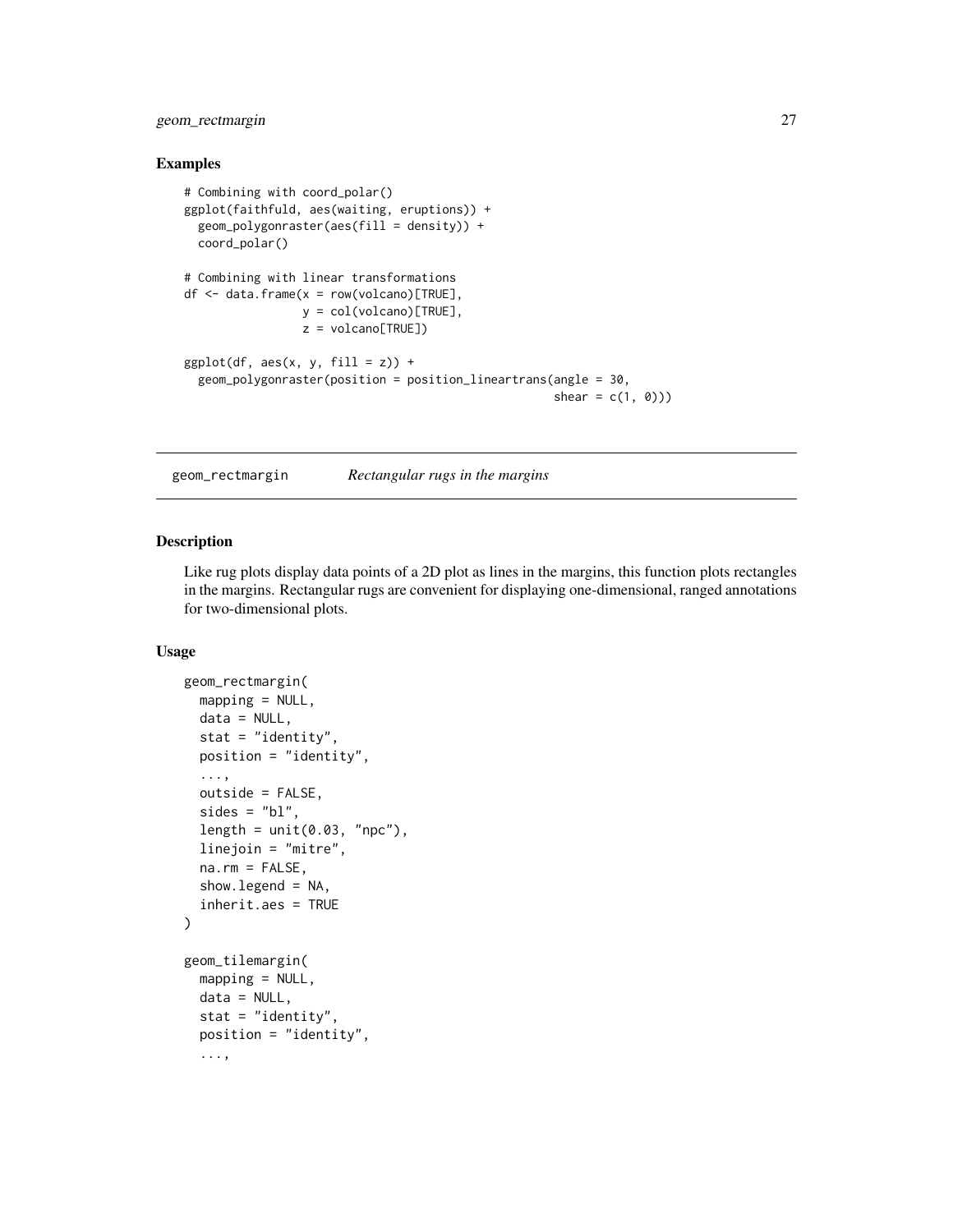```
outside = FALSE,
sides = "bl",length = unit(0.03, 'npc"),
linejoin = "mitre",
na.rm = FALSE,show.legend = NA,
inherit.aes = TRUE
```

```
\mathcal{L}
```

| mapping      | Set of aesthetic mappings created by aes() or aes_(). If specified and inherit.aes<br>= TRUE (the default), it is combined with the default mapping at the top level of                                                                                              |  |
|--------------|----------------------------------------------------------------------------------------------------------------------------------------------------------------------------------------------------------------------------------------------------------------------|--|
|              | the plot. You must supply mapping if there is no plot mapping.                                                                                                                                                                                                       |  |
| data         | The data to be displayed in this layer. There are three options:                                                                                                                                                                                                     |  |
|              | If NULL, the default, the data is inherited from the plot data as specified in the<br>call to ggplot().                                                                                                                                                              |  |
|              | A data. frame, or other object, will override the plot data. All objects will be<br>fortified to produce a data frame. See fortify() for which variables will be<br>created.                                                                                         |  |
|              | A function will be called with a single argument, the plot data. The return<br>value must be a data. frame, and will be used as the layer data. A function<br>can be created from a formula (e.g. ~ head(.x, 10)).                                                   |  |
| stat         | The statistical transformation to use on the data for this layer, as a string.                                                                                                                                                                                       |  |
| position     | Position adjustment, either as a string, or the result of a call to a position adjust-<br>ment function.                                                                                                                                                             |  |
| $\cdots$     | Other arguments passed on to layer (). These are often aesthetics, used to set<br>an aesthetic to a fixed value, like colour = "red" or size = 3. They may also<br>be parameters to the paired geom/stat.                                                            |  |
| outside      | logical of length 1 that controls whether to move the rectangles outside of the<br>plot area. For the best results, it is probably best to set coord_cartesian(clip<br>= "off") and avoid overlap with the default axes by changing the sides argu-<br>ment to "tr". |  |
| sides        | A string of length 1 that controls which sides of the plot the rug-rectangles<br>appear on. A string containing any letters in "trbl" will set it to top, right,<br>bottom and left respectively.                                                                    |  |
| length       | A unit object that sets the width and height of the rectangles in the x- and<br>y-directions respectively. Note that scale expansion can affect the look of this.                                                                                                    |  |
| linejoin     | Line join style (round, mitre, bevel).                                                                                                                                                                                                                               |  |
| $na$ . $rm$  | If FALSE, the default, missing values are removed with a warning. If TRUE,<br>missing values are silently removed.                                                                                                                                                   |  |
| show. legend | logical. Should this layer be included in the legends? NA, the default, includes if<br>any aesthetics are mapped. FALSE never includes, and TRUE always includes. It<br>can also be a named logical vector to finely select the aesthetics to display.               |  |
| inherit.aes  | If FALSE, overrides the default aesthetics, rather than combining with them.<br>This is most useful for helper functions that define both data and aesthetics and<br>shouldn't inherit behaviour from the default plot specification, e.g. borders().                |  |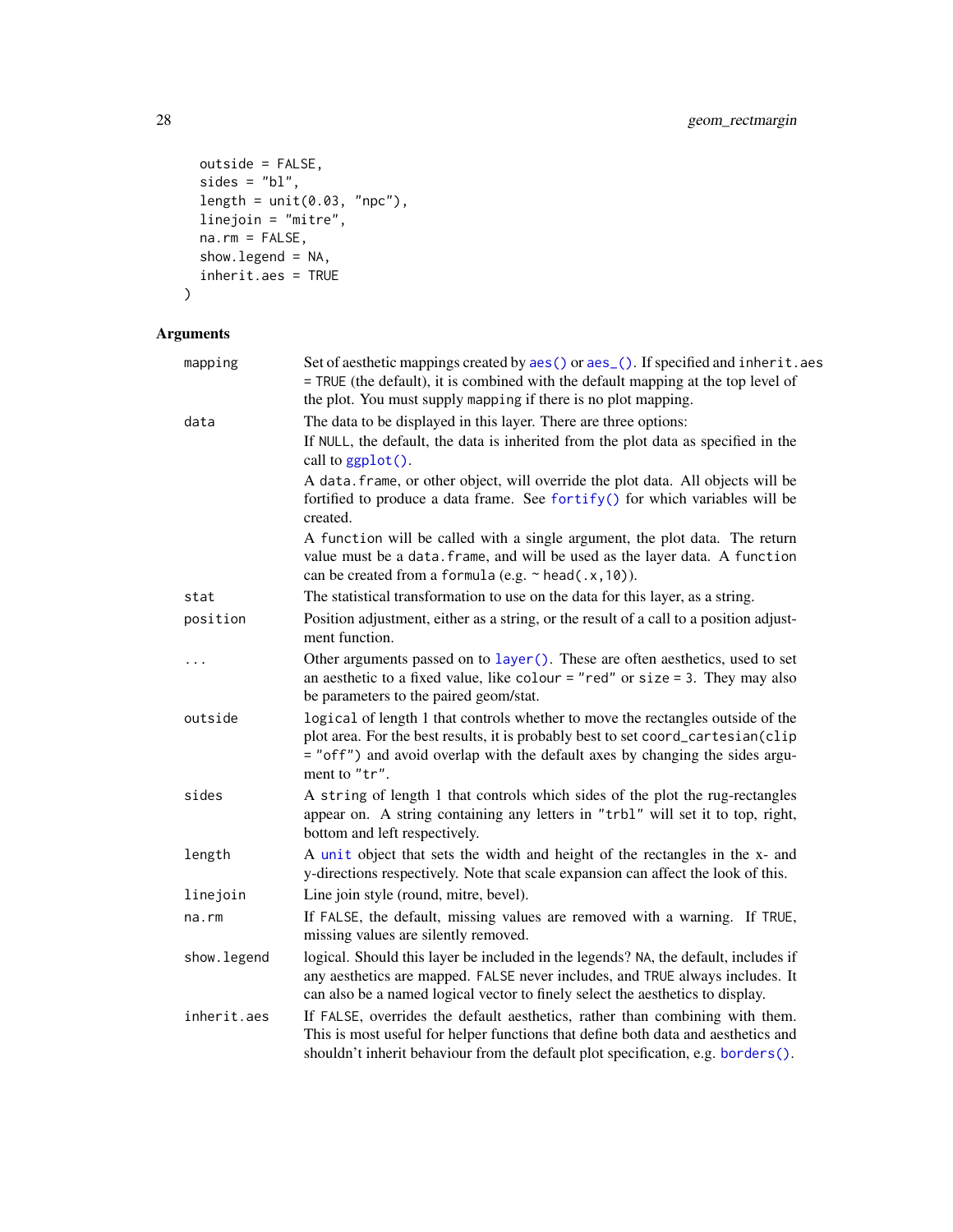By default, scales are expanded 5% on either side of the plot, whereas the rug rectangles will occupy 3% of the total plot size by default. The geom\_rectmargin() and geom\_tilemargin() versions do the same thing, but are parametrised differently; see [geom\\_rect](#page-0-0).

These functions do not have hard-coded required aesthetics, since the x and y directions can be omitted by not choosing a side in the corresponding direction, i.e. y-direction variables are omitted when plotting the rug only on the top and/or bottom. This can result in errors when the aesthetics are not specified appropriately, so some caution is advised.

### Value

```
A Layer ggproto object.
```
### **Aesthetics**

geom\_rectmargin() requires either one of the following sets of aesthetics, but also can use both:

- xmin
- xmax

and/or:

- ymin
- ymax

geom\_tilemargin() requires either one of the following sets of aesthetics, but can also use both:

- x
- width

and/or:

- y
- height

Furthermore, geom\_rectmargin() and geom\_tilemargin() also understand these shared aesthetics:

- alpha
- colour
- fill
- group
- linetype
- size

#### See Also

[geom\\_rug](#page-0-0), [geom\\_rect](#page-0-0), [geom\\_tile](#page-0-0)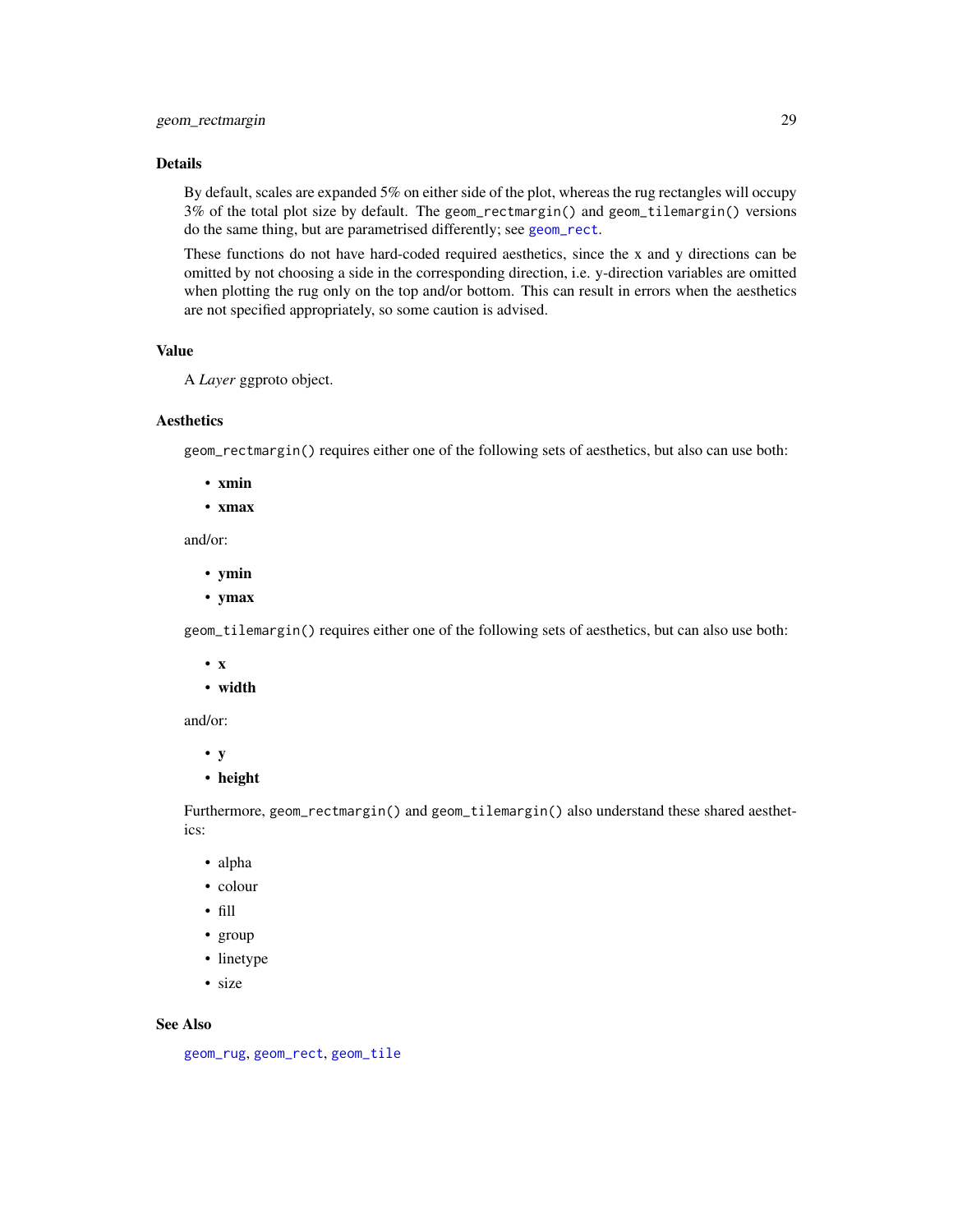### Examples

```
# geom_rectmargin() is parameterised by the four corners
df <- data.frame(
 xmin = c(1, 5),
 xmax = c(2, 7),
 ymin = c(1, 2),
 ymax = c(2, 4),fill = c("A", "B"))
ggplot(df, aes(xmin = xmin, xmax = xmax,ymin = ymin, ymax = ymax,
               fill = fill() +geom_rect() +
  geom_rectmargin()
# geom_tilemargin() is parameterised by center and size
df <- data.frame(
 x = c(1, 4),
  y = c(1, 2),
  width = c(2, 1),
  height = c(1, 2),
  fill = c("A", "B")\mathcal{L}ggplot(df, aes(x, y,
               width = width, height = height,
               fill = fill() +
  geom_tile() +
  geom_tilemargin()
```
geom\_text\_aimed *Aimed text*

### Description

Similar to geom\_text(), this geom also generates text but places the text at an angle so that the text seems aimed towards a point defined by [xend, yend].

#### Usage

```
geom_text_aimed(
 mapping = NULL,data = NULL,
  stat = "identity",
 position = "identity",
  ...,
  parse = FALSE,
```
<span id="page-29-0"></span>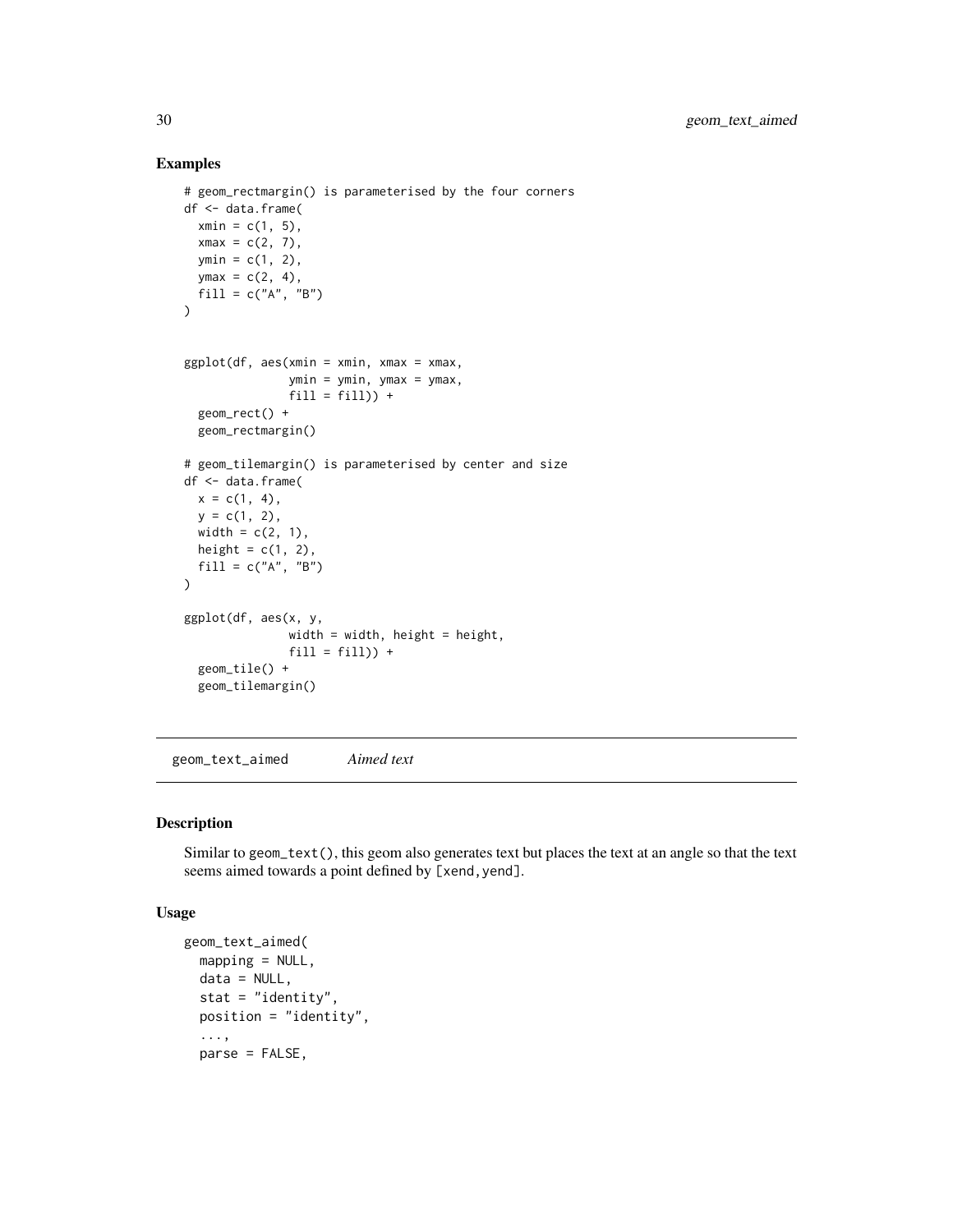### geom\_text\_aimed 31

```
nudge_x = 0,
  nudge_y = 0,
 flip_upsidedown = TRUE,
 check_overlap = FALSE,
  na.rm = FALSE,
  show.legend = NA,
  inherit.aes = TRUE
\mathcal{L}
```

| mapping         | Set of aesthetic mappings created by aes() or aes_(). If specified and inherit.aes<br>= TRUE (the default), it is combined with the default mapping at the top level of<br>the plot. You must supply mapping if there is no plot mapping.                                                              |  |
|-----------------|--------------------------------------------------------------------------------------------------------------------------------------------------------------------------------------------------------------------------------------------------------------------------------------------------------|--|
| data            | The data to be displayed in this layer. There are three options:                                                                                                                                                                                                                                       |  |
|                 | If NULL, the default, the data is inherited from the plot data as specified in the<br>call to ggplot().                                                                                                                                                                                                |  |
|                 | A data. frame, or other object, will override the plot data. All objects will be<br>fortified to produce a data frame. See fortify() for which variables will be<br>created.                                                                                                                           |  |
|                 | A function will be called with a single argument, the plot data. The return<br>value must be a data. frame, and will be used as the layer data. A function<br>can be created from a formula (e.g. $\sim$ head(.x, 10)).                                                                                |  |
| stat            | The statistical transformation to use on the data for this layer, as a string.                                                                                                                                                                                                                         |  |
| position        | Position adjustment, either as a string, or the result of a call to a position adjust-<br>ment function. Cannot be jointy specified with nudge_x or nudge_y.                                                                                                                                           |  |
| .               | Other arguments passed on to layer (). These are often aesthetics, used to set<br>an aesthetic to a fixed value, like colour = "red" or size = 3. They may also<br>be parameters to the paired geom/stat.                                                                                              |  |
| parse           | If TRUE, the labels will be parsed into expressions and displayed as described in<br>?plotmath.                                                                                                                                                                                                        |  |
| nudge_x         | Horizontal and vertical adjustment to nudge labels by. Useful for offsetting text<br>from points, particularly on discrete scales. Cannot be jointly specified with<br>position.                                                                                                                       |  |
| nudge_y         | Horizontal and vertical adjustment to nudge labels by. Useful for offsetting text<br>from points, particularly on discrete scales. Cannot be jointly specified with<br>position.                                                                                                                       |  |
| flip_upsidedown |                                                                                                                                                                                                                                                                                                        |  |
|                 | A logical(1). If TRUE (default), the angle of text placed at angles between 90<br>and 270 degrees is flipped so that it is more comfortable to read. If FALSE, will<br>take calculated angles literally.                                                                                               |  |
| check_overlap   | If TRUE, text that overlaps previous text in the same layer will not be plotted.<br>check_overlap happens at draw time and in the order of the data. Therefore<br>data should be arranged by the label column before calling geom_text(). Note<br>that this argument is not supported by geom_label(). |  |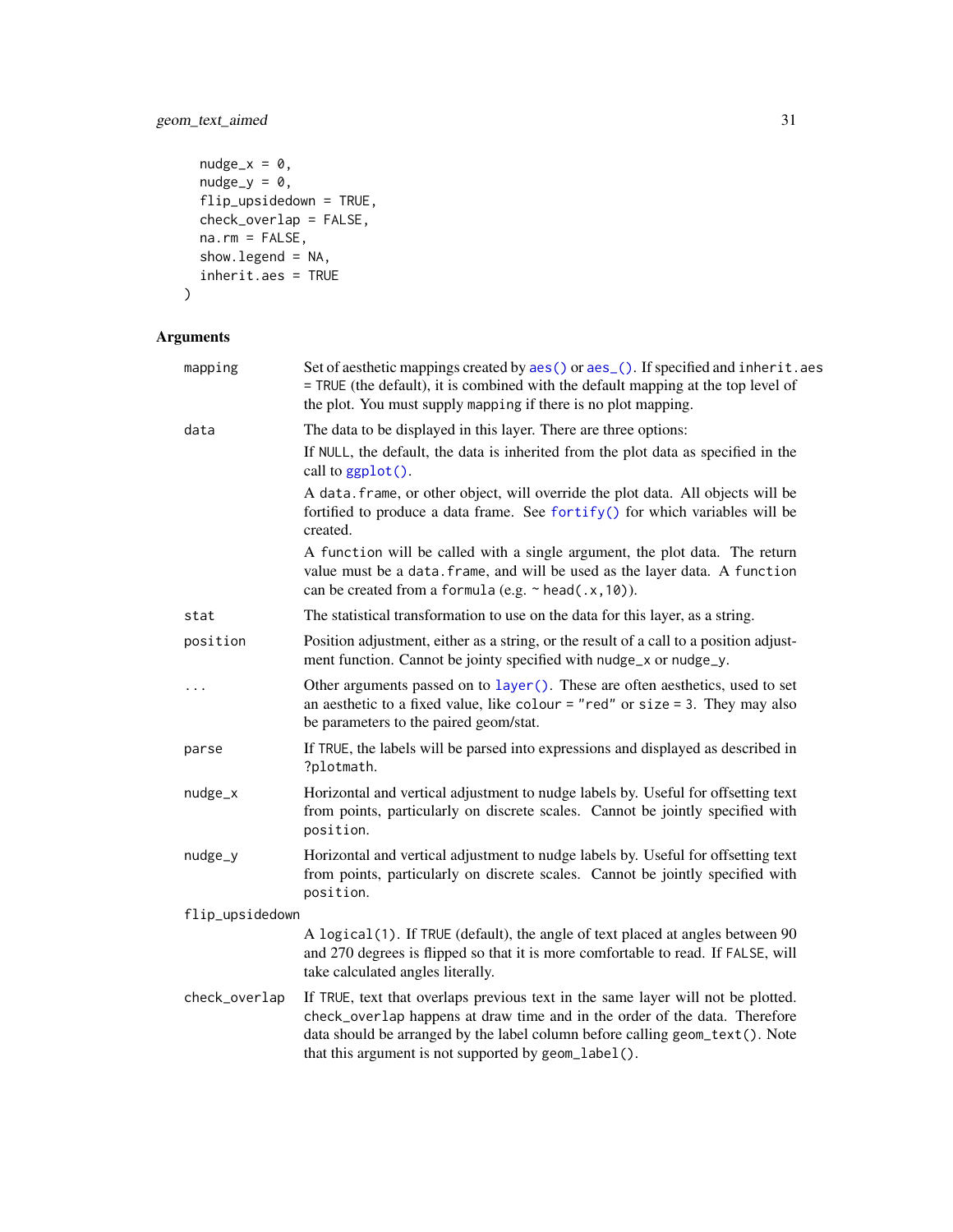| na.rm       | If FALSE, the default, missing values are removed with a warning. If TRUE,<br>missing values are silently removed.                                                                                                                                     |
|-------------|--------------------------------------------------------------------------------------------------------------------------------------------------------------------------------------------------------------------------------------------------------|
| show.legend | logical. Should this layer be included in the legends? NA, the default, includes if<br>any aesthetics are mapped. FALSE never includes, and TRUE always includes. It<br>can also be a named logical vector to finely select the aesthetics to display. |
| inherit.aes | If FALSE, overrides the default aesthetics, rather than combining with them.<br>This is most useful for helper functions that define both data and aesthetics and<br>shouldn't inherit behaviour from the default plot specification, e.g. borders().  |

The calculated angle is such that the text will be parallel to a line passing through the coordinates [x,y] and [xend, yend]. The calculated angle is added to the angle angle aesthetic, so that you can set text perpendicular to that line by setting angle = 90. These angles are calculated in absolute coordinates, meaning that resizing the plot will retain the same appearance.

### Value

A ggplot2 Layer

### Aesthetics

geom\_text\_aimed() understands the following aesthetics (required aesthetics are in bold):

- x
- y
- label
- alpha
- angle
- colour
- family
- fontface
- group
- hjust
- lineheight
- size
- vjust
- xend
- yend

Learn more about setting these aesthetics in vignette("ggplot2-specs").

### Note

When using this geom to aim text at the centre of a polar plot, make sure the radius range does not have close to zero width.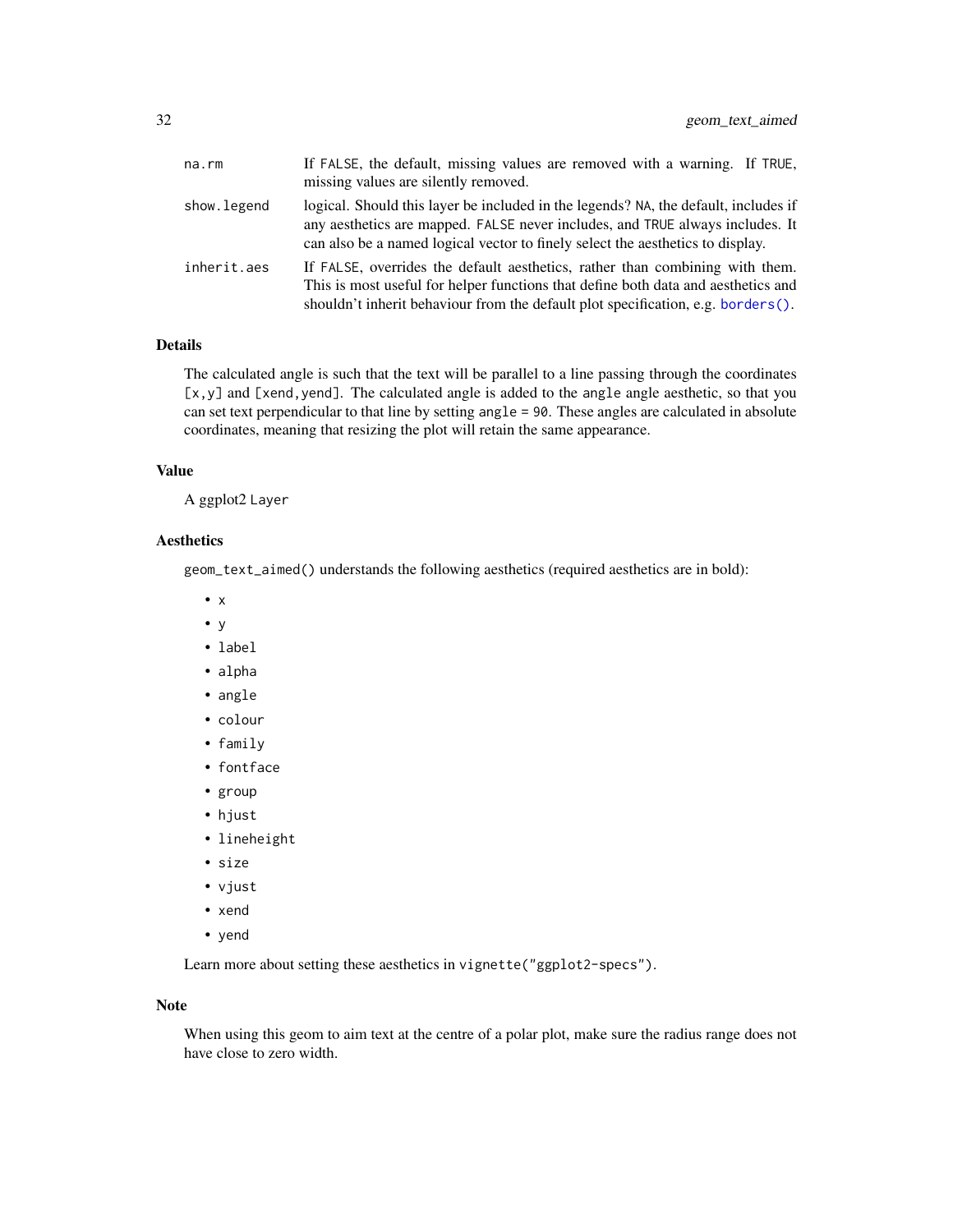#### <span id="page-32-0"></span>ggsubset 33

#### Examples

```
# Point all labels to upper right corner
ggplot(mtcars, aes(mpg, wt)) +
 geom_text_aimed(aes(label = rownames(mtcars)),
                  xend = Inf, yend = Inf# Point all labels to center of polar plot
ggplot(mpg, aes(manufacturer)) +
 geom_bar(width = 1, aes(fill = manufacturer), show.legend = FALSE) +
 geom_text_aimed(aes(label = manufacturer), hjust = 0,
                 stat = "count", nudge_y = 2) +
 scale_x_discrete(labels = NULL) +
 coord_polar()
```
ggsubset *Passing a subset of data to ggplot2 layers.*

### Description

This is a convenience function to allow layer objects, such as geoms, to take a subset of the data in the main ggplot() call, without storing a duplicate of the subset in the ggplot object.

#### Usage

ggsubset(rowtest = NULL, omit = NULL)

#### Arguments

| rowtest | logical expression indicating which rows to keep. |
|---------|---------------------------------------------------|
| omit    | a character column name to exclude.               |

#### Details

ggsubset is a wrapper around subset.data.frame where the subset argument is set to rowtest and the select argument to -omit. Since the data argument in the layer() function can take a function with one argument, we can pass the function returned from ggsubset as that argument to subset the data by rows.

#### Value

A function that takes a data.frame as argument and returns a subset of that data.frame according to rowtest

#### See Also

See [layer](#page-0-0), specifically the data argument. See [subset.data.frame](#page-0-0) for the internal function.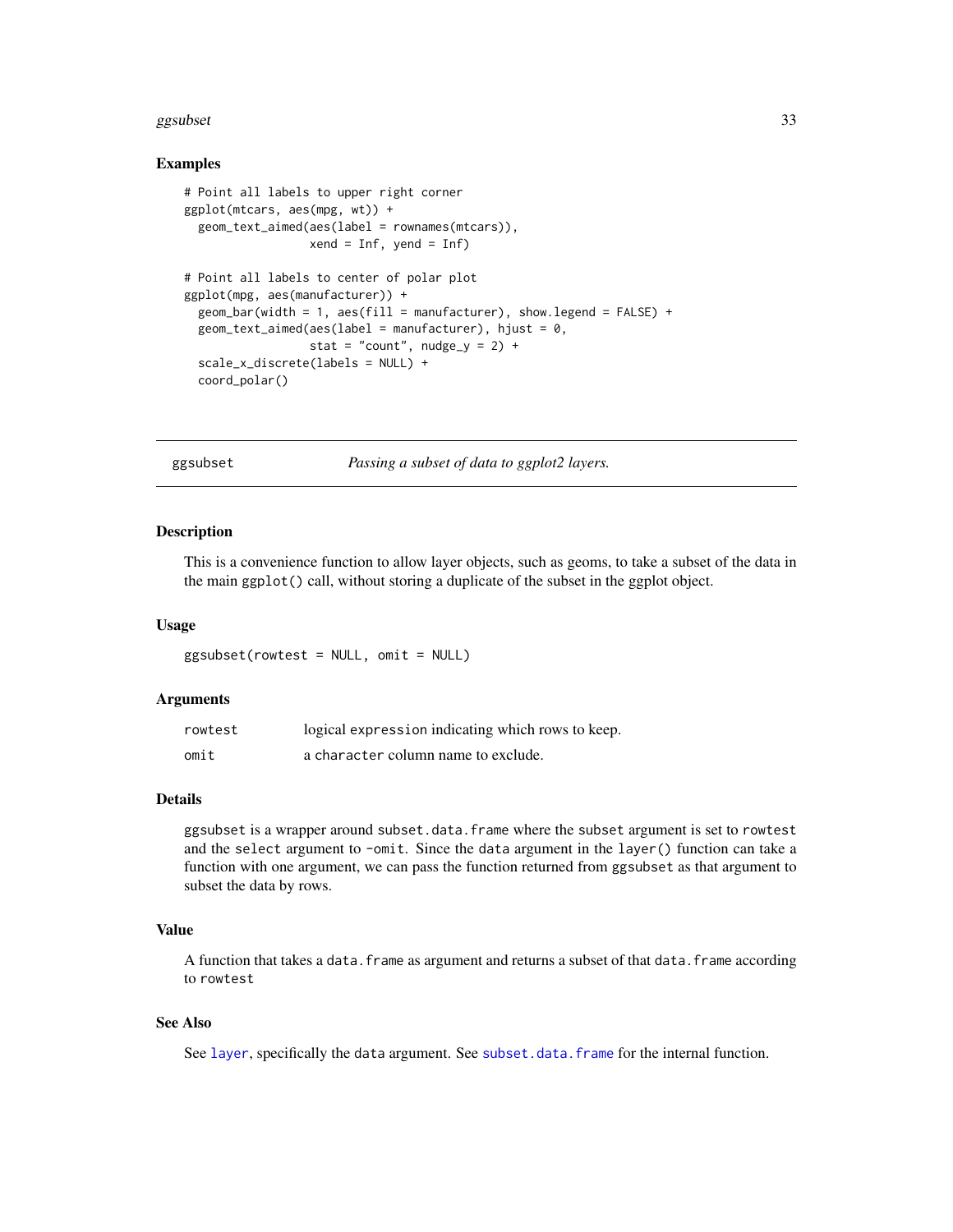### <span id="page-33-0"></span>Examples

```
ggplot(iris, aes(Sepal.Width, Sepal.Length)) +
 geom_point(data = ggsubset(Species == "setosa"))
```
guide\_axis\_logticks *Axis guide with ticks for logarithmic breaks*

### Description

This axis guide is probably best described as [annotation\\_logticks](#page-0-0) but implemented as a guide instead of a geom. The tick marks probably best suit log10 transformations.

### Usage

```
guide_axis_logticks(
  title = waiver(),
  check.overlap = FALSE,
  angle = NULL,
  n.dodge = 1,
  order = 0,
 position = waitver(),
 prescaled = FALSE,
  trunc_lower = NULL,
  trunc_upper = NULL,
  colour = NULL,
  color = NULL,
  base = wavier())
```

| title         | A character string or expression indicating a title of guide. If NULL, the title is<br>not shown. By default (waiver()), the name of the scale object or the name<br>specified in $\text{ labs}()$ is used for the title. |
|---------------|---------------------------------------------------------------------------------------------------------------------------------------------------------------------------------------------------------------------------|
| check.overlap | silently remove overlapping labels, (recursively) prioritizing the first, last, and<br>middle labels.                                                                                                                     |
| angle         | Compared to setting the angle in theme() / element_text(), this also uses<br>some heuristics to automatically pick the hjust and vjust that you probably<br>want.                                                         |
| n.dodge       | The number of rows (for vertical axes) or columns (for horizontal axes) that<br>should be used to render the labels. This is useful for displaying labels that<br>would otherwise overlap.                                |
| order         | Used to determine the order of the guides (left-to-right, top-to-bottom), if more<br>than one guide must be drawn at the same location.                                                                                   |
| position      | Where this guide should be drawn: one of top, bottom, left, or right.                                                                                                                                                     |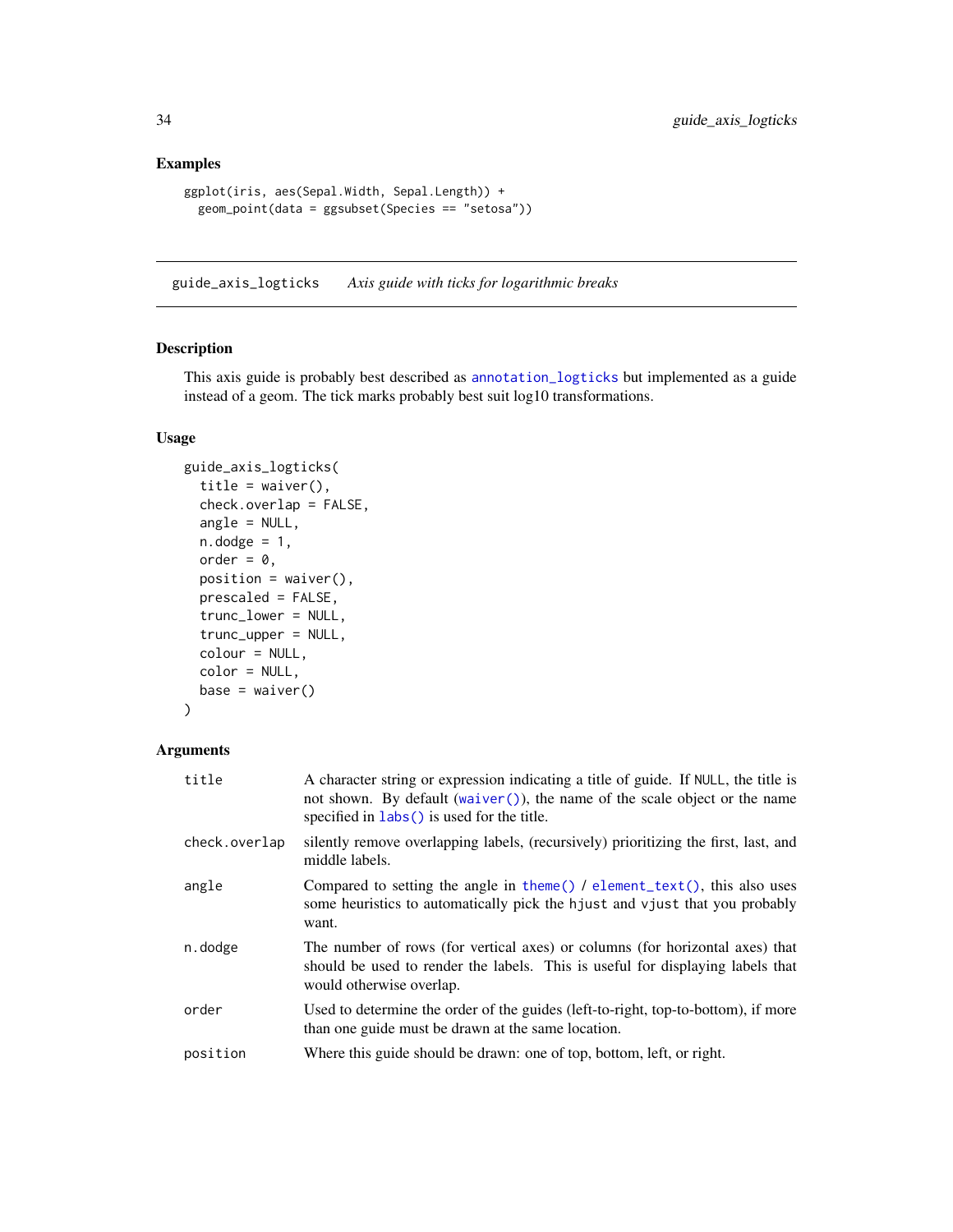| prescaled   | A logical of length one, indicating whether the data has been manually rescaled<br>(TRUE) or the scale takes care of the transformation (FALSE).                                            |
|-------------|---------------------------------------------------------------------------------------------------------------------------------------------------------------------------------------------|
| trunc_lower | The lower and upper range of the truncated axis:                                                                                                                                            |
|             | • NULL to not perform any truncation.                                                                                                                                                       |
|             | • A function that takes the break positions as input and returns the lower or<br>upper boundary. Note that also for discrete scales, positions are the mapped<br>positions as numeric.      |
|             | • A numeric value in data units for the lower and upper boundaries.                                                                                                                         |
|             | • A unit object.                                                                                                                                                                            |
| trunc_upper | The lower and upper range of the truncated axis:                                                                                                                                            |
|             | • NULL to not perform any truncation.                                                                                                                                                       |
|             | • A function that takes the break positions as input and returns the lower or<br>upper boundary. Note that also for discrete scales, positions are the mapped<br>positions as numeric.      |
|             | • A numeric value in data units for the lower and upper boundaries.                                                                                                                         |
|             | • A unit object.                                                                                                                                                                            |
| colour      | A character (1) with a valid colour for colouring the axis text, axis ticks and<br>axis line. Overrules the colour assigned by the theme.                                                   |
| color       | A character (1) with a valid colour for colouring the axis text, axis ticks and<br>axis line. Overrules the colour assigned by the theme.                                                   |
| base        | When this is provided, the guide takes this as the base for the log transformation<br>instead of trying to guess the base. It is recommended to use this argument if<br>the base is not 10. |

The length of minor ticks can be controlled relative to the length of major ticks by setting ggh4x.axis.ticks.length.minor as a rel object. Likewise the size of the smallest ticks are controlled by the ggh4x.axis.ticks.length.minor, also relative to the major ticks.

### Value

An *axis\_logticks* guide class object.

#### See Also

Other axis-guides: [guide\\_axis\\_manual\(](#page-35-1)), [guide\\_axis\\_minor\(](#page-37-1)), [guide\\_axis\\_nested\(](#page-39-1)), [guide\\_axis\\_truncated\(](#page-42-1))

### Examples

```
# The guide works well out of the box with log10 scales
p <- ggplot(pressure, aes(temperature, pressure)) +
  geom_line()
p + scale_y_log10(guide = "axis_logticks")
```

```
# If the data is already transformed, you can set 'prescaled' to TRUE
ggplot(pressure, aes(temperature, log10(pressure))) +
```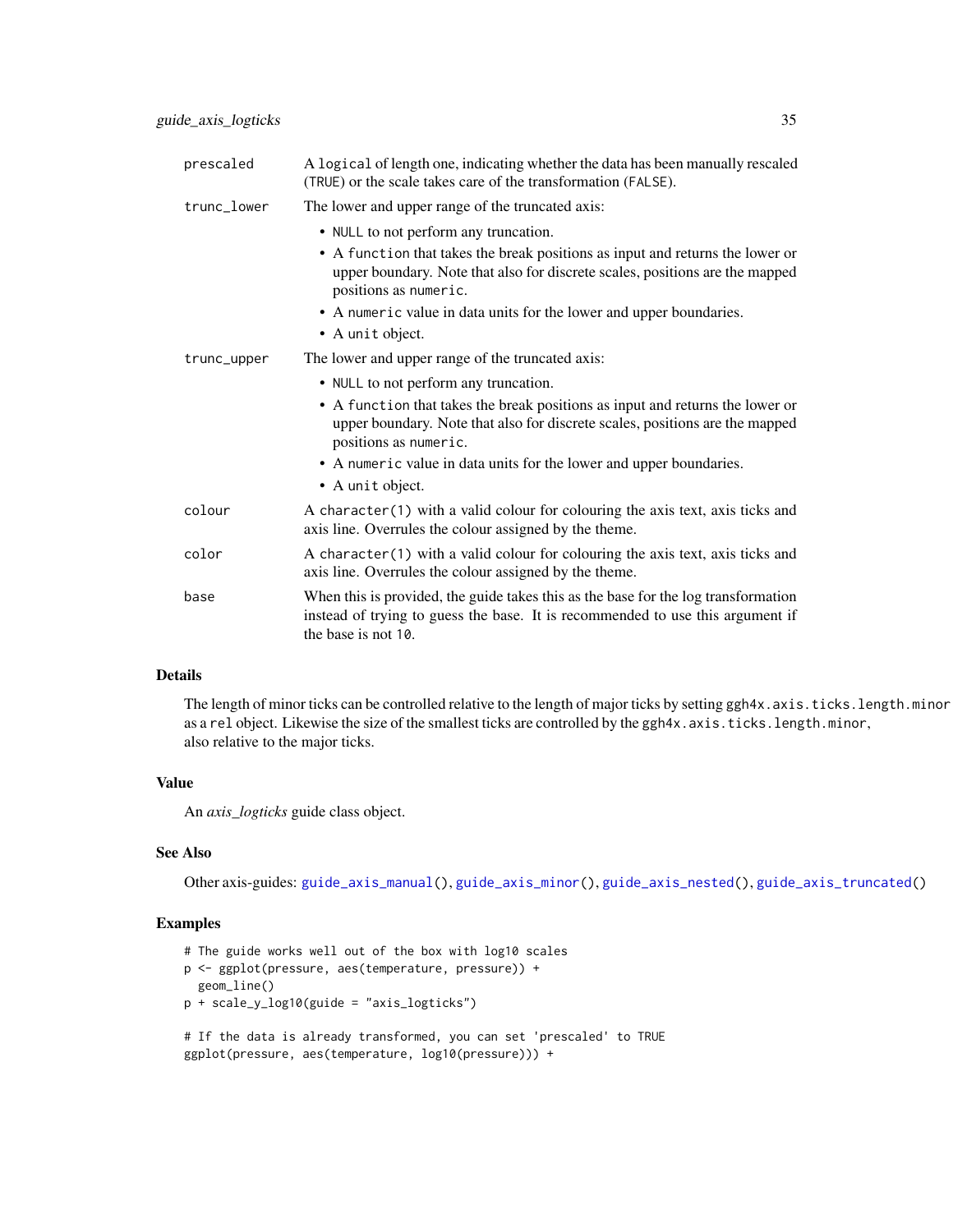```
geom_line() +
 guides(y = guide_axis_logticks(prescaled = TRUE))
# The lenghts of the log-ticks are controlled by the theme relative to the
# major ticks.
p + scale_y_log10(guide = "axis_logticks") +theme(
    axis.ticks.length.y = unit(1, "cm"),
   ggh4x.axis.ticks. length.minor = rel(0.55),ggh4x.axis.ticks.length.mini = rel(0.1)
 \mathcal{L}
```
<span id="page-35-1"></span>guide\_axis\_manual *Manual axis*

#### Description

This axis allows a greater degree of control than the default axes guides. In particular, this axis allows setting break positions and labels independently from the scale and is not bound by the same constraints as secondary axes. Additionally, label attributes may be set in parallel to the labels themselves, circumventing the unsupported vectorised input to element\_text().

#### Usage

```
guide_axis_manual(
  title = waiver(),
  breaks = waiver(),
  labels = waire(),label_family = NULL,
  label_face = NULL,
  label_colour = NULL,
  label_size = NULL,
  label_hjust = NULL,
  label\_vjust = NULL,label_lineheight = NULL,
  label_color = NULL,
  label_margin = NULL,
  check. overlap = FALSE,angle = NULL,
  n.dodge = 1,
  order = \theta,
  colour = NULL,
  color = NULL,
  trunc_lower = NULL,
  trunc_upper = NULL,
  position = waiver()
)
```
<span id="page-35-0"></span>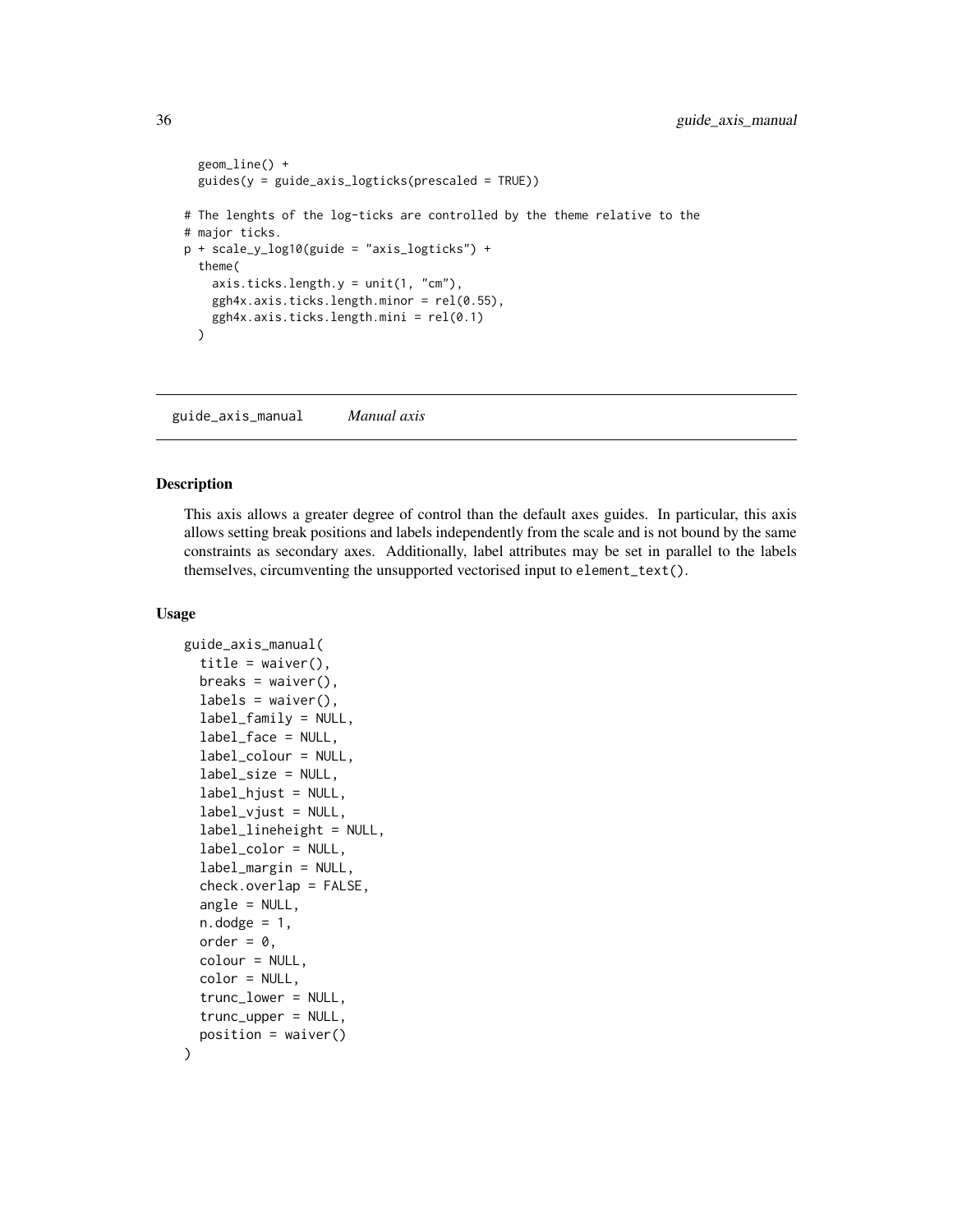| title         | A character string or expression indicating a title of guide. If NULL, the title is<br>not shown. By default (waiver()), the name of the scale object or the name<br>specified in labs () is used for the title.                                                                                                                                                                                                                                                                                      |
|---------------|-------------------------------------------------------------------------------------------------------------------------------------------------------------------------------------------------------------------------------------------------------------------------------------------------------------------------------------------------------------------------------------------------------------------------------------------------------------------------------------------------------|
| breaks        | One of the following ways to parametrise the tick and label positions:                                                                                                                                                                                                                                                                                                                                                                                                                                |
|               | • NULL to draw no ticks and labels.                                                                                                                                                                                                                                                                                                                                                                                                                                                                   |
|               | • waiver () for the default breaks computed by the scale (default).                                                                                                                                                                                                                                                                                                                                                                                                                                   |
|               | • A numeric vector for continuous or discrete scales, or a character vector<br>for discrete scales.                                                                                                                                                                                                                                                                                                                                                                                                   |
|               | • A function that takes the limits as input and returns breaks as output. Also<br>accepts rlang lambda notation.                                                                                                                                                                                                                                                                                                                                                                                      |
|               | • A unit vector for setting data-independent breaks.                                                                                                                                                                                                                                                                                                                                                                                                                                                  |
| labels        | One of the following ways to dictate the labels:                                                                                                                                                                                                                                                                                                                                                                                                                                                      |
|               | • NULL to draw no labels.                                                                                                                                                                                                                                                                                                                                                                                                                                                                             |
|               | • waiver () for the default labels computed by the scale on the breaks (de-<br>fault). Note that a scale with non-identity transformation is unlikely to gra-<br>ciously handle breaks defined in grid-units.                                                                                                                                                                                                                                                                                         |
|               | • A character vector giving                                                                                                                                                                                                                                                                                                                                                                                                                                                                           |
|               | • A function that takes the breaks as input and returns labels as output. Also<br>accepts rlang lambda notation.                                                                                                                                                                                                                                                                                                                                                                                      |
|               | label_family, label_face, label_colour, label_size, label_hjust, label_vjust, label_lineheight, label_o<br>Arguments passed down to the label constructor. See element_text() argu-<br>ments, which these arguments mirror with the label_-prefix. With the excep-<br>tion of label_margin, the other label_* arguments are assumed be parallel to<br>(the result of) the labels argument and will be recycled with rep_len() as<br>necessary. By default, these parameters are taken from the theme. |
| check.overlap | silently remove overlapping labels, (recursively) prioritizing the first, last, and<br>middle labels.                                                                                                                                                                                                                                                                                                                                                                                                 |
| angle         | Compared to setting the angle in theme() / element_text(), this also uses<br>some heuristics to automatically pick the hjust and vjust that you probably<br>want.                                                                                                                                                                                                                                                                                                                                     |
| n.dodge       | The number of rows (for vertical axes) or columns (for horizontal axes) that<br>should be used to render the labels. This is useful for displaying labels that<br>would otherwise overlap.                                                                                                                                                                                                                                                                                                            |
| order         | Used to determine the order of the guides (left-to-right, top-to-bottom), if more<br>than one guide must be drawn at the same location.                                                                                                                                                                                                                                                                                                                                                               |
| colour        | A character(1) with a valid colour for colouring the axis text, axis ticks and<br>axis line. Overrules the colour assigned by the theme.                                                                                                                                                                                                                                                                                                                                                              |
| color         | A character(1) with a valid colour for colouring the axis text, axis ticks and<br>axis line. Overrules the colour assigned by the theme.                                                                                                                                                                                                                                                                                                                                                              |
| trunc_lower   | The lower and upper range of the truncated axis:                                                                                                                                                                                                                                                                                                                                                                                                                                                      |
|               | • NULL to not perform any truncation.                                                                                                                                                                                                                                                                                                                                                                                                                                                                 |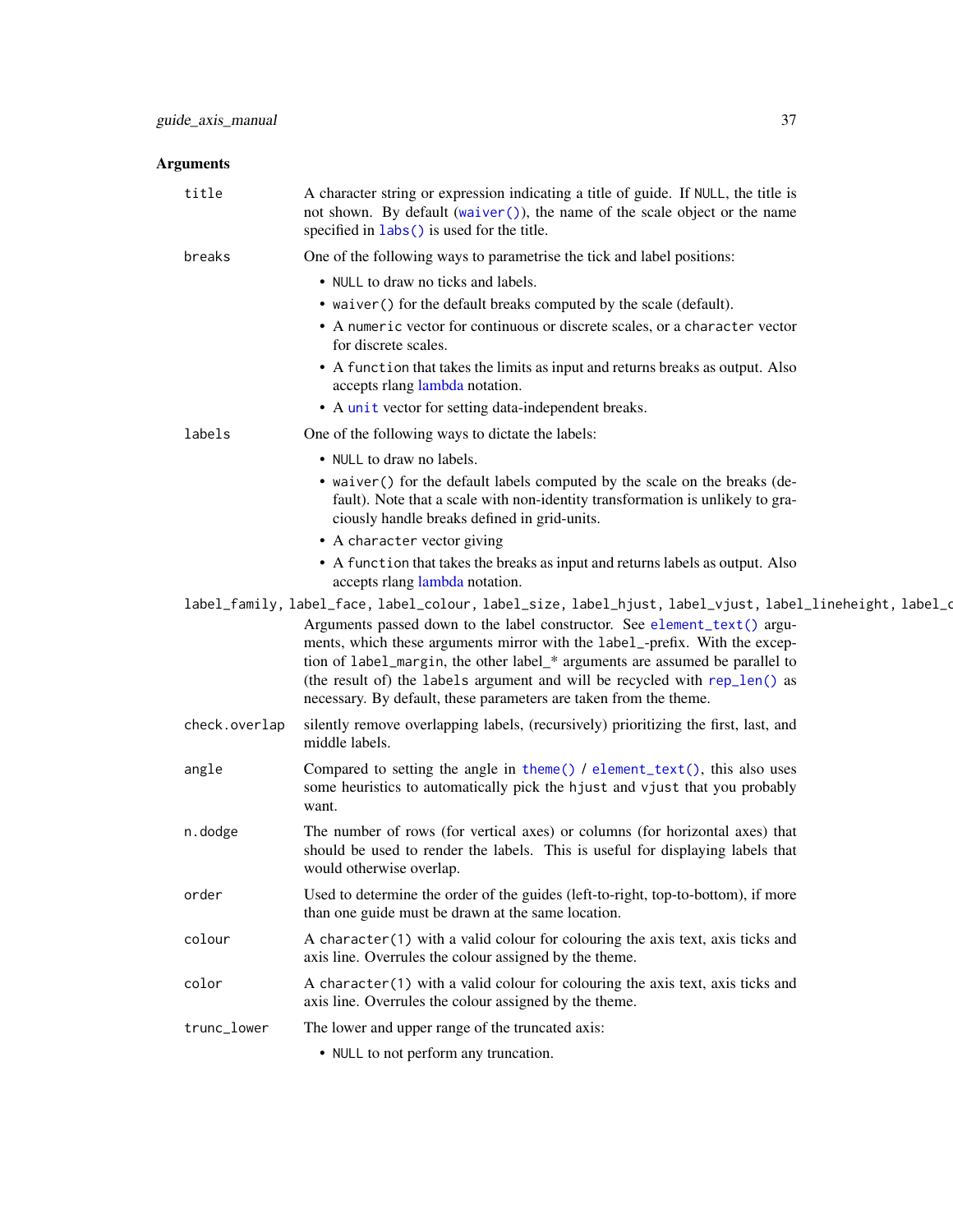|             | • A function that takes the break positions as input and returns the lower or<br>upper boundary. Note that also for discrete scales, positions are the mapped<br>positions as numeric.<br>• A numeric value in data units for the lower and upper boundaries.<br>• A unit object. |
|-------------|-----------------------------------------------------------------------------------------------------------------------------------------------------------------------------------------------------------------------------------------------------------------------------------|
| trunc_upper | The lower and upper range of the truncated axis:                                                                                                                                                                                                                                  |
|             | • NULL to not perform any truncation.                                                                                                                                                                                                                                             |
|             | • A function that takes the break positions as input and returns the lower or<br>upper boundary. Note that also for discrete scales, positions are the mapped<br>positions as numeric.                                                                                            |
|             | • A numeric value in data units for the lower and upper boundaries.                                                                                                                                                                                                               |
|             | • A unit object.                                                                                                                                                                                                                                                                  |
| position    | Where this guide should be drawn: one of top, bottom, left, or right.                                                                                                                                                                                                             |
|             |                                                                                                                                                                                                                                                                                   |

### Value

An *axis\_manual* guide class object.

### See Also

Other axis-guides: [guide\\_axis\\_logticks\(](#page-33-0)), [guide\\_axis\\_minor\(](#page-37-0)), [guide\\_axis\\_nested\(](#page-39-0)), [guide\\_axis\\_truncated\(](#page-42-0))

#### Examples

```
ggplot(iris, aes(Species, Sepal.Width)) +
  geom_boxplot(aes(fill = Species)) +
  guides(x = guide_axis_manual(
   label_colour = scales::hue_pal()(3),
   label_face = c("bold", "italic", "plain"),
   labels = toupper
  ))
# Using the manual axis to annotate some specific point
ggplot(pressure, aes(temperature, pressure)) +
  geom_point() +
  geom_hline(yintercept = 300, linetype = 2, colour = "blue") +
  guides(y.sec = guide_axis_manual(breaks = 300, labels = "some\nthreshold",
                                   label_colour = "blue"))
```
<span id="page-37-0"></span>guide\_axis\_minor *Axis guide with ticks for minor breaks*

#### Description

These are similar the the normal axis guides for position scales, but also place tickmarks at minor break positions.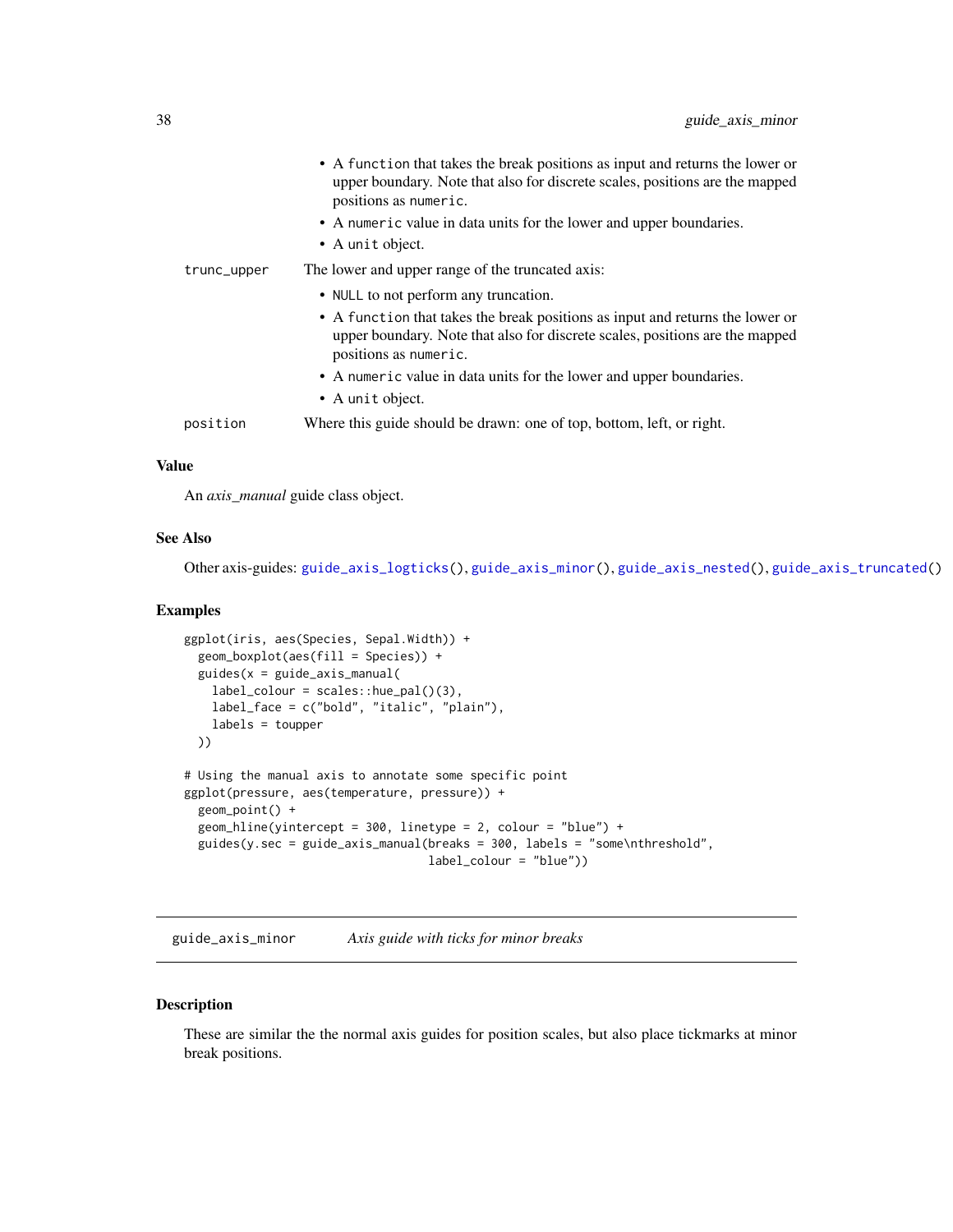guide\_axis\_minor 39

# Usage

```
guide_axis_minor(
  title = waiver(),
  check.overlap = FALSE,
  angle = NULL,
  n.dodge = 1,
  order = 0,
  colour = NULL,
  color = NULL,
  trunc_lower = NULL,
  trunc_upper = NULL,
  position = waiver()
\mathcal{L}
```

| title         | A character string or expression indicating a title of guide. If NULL, the title is<br>not shown. By default (waiver()), the name of the scale object or the name<br>specified in labs () is used for the title. |
|---------------|------------------------------------------------------------------------------------------------------------------------------------------------------------------------------------------------------------------|
| check.overlap | silently remove overlapping labels, (recursively) prioritizing the first, last, and<br>middle labels.                                                                                                            |
| angle         | Compared to setting the angle in theme() $\ell$ element_text(), this also uses<br>some heuristics to automatically pick the hjust and vjust that you probably<br>want.                                           |
| n.dodge       | The number of rows (for vertical axes) or columns (for horizontal axes) that<br>should be used to render the labels. This is useful for displaying labels that<br>would otherwise overlap.                       |
| order         | Used to determine the order of the guides (left-to-right, top-to-bottom), if more<br>than one guide must be drawn at the same location.                                                                          |
| colour        | A character (1) with a valid colour for colouring the axis text, axis ticks and<br>axis line. Overrules the colour assigned by the theme.                                                                        |
| color         | A character(1) with a valid colour for colouring the axis text, axis ticks and<br>axis line. Overrules the colour assigned by the theme.                                                                         |
| trunc_lower   | The lower and upper range of the truncated axis:                                                                                                                                                                 |
|               | • NULL to not perform any truncation.                                                                                                                                                                            |
|               | • A function that takes the break positions as input and returns the lower or<br>upper boundary. Note that also for discrete scales, positions are the mapped<br>positions as numeric.                           |
|               | • A numeric value in data units for the lower and upper boundaries.<br>• A unit object.                                                                                                                          |
| trunc_upper   | The lower and upper range of the truncated axis:                                                                                                                                                                 |
|               | • NULL to not perform any truncation.                                                                                                                                                                            |
|               | • A function that takes the break positions as input and returns the lower or<br>upper boundary. Note that also for discrete scales, positions are the mapped<br>positions as numeric.                           |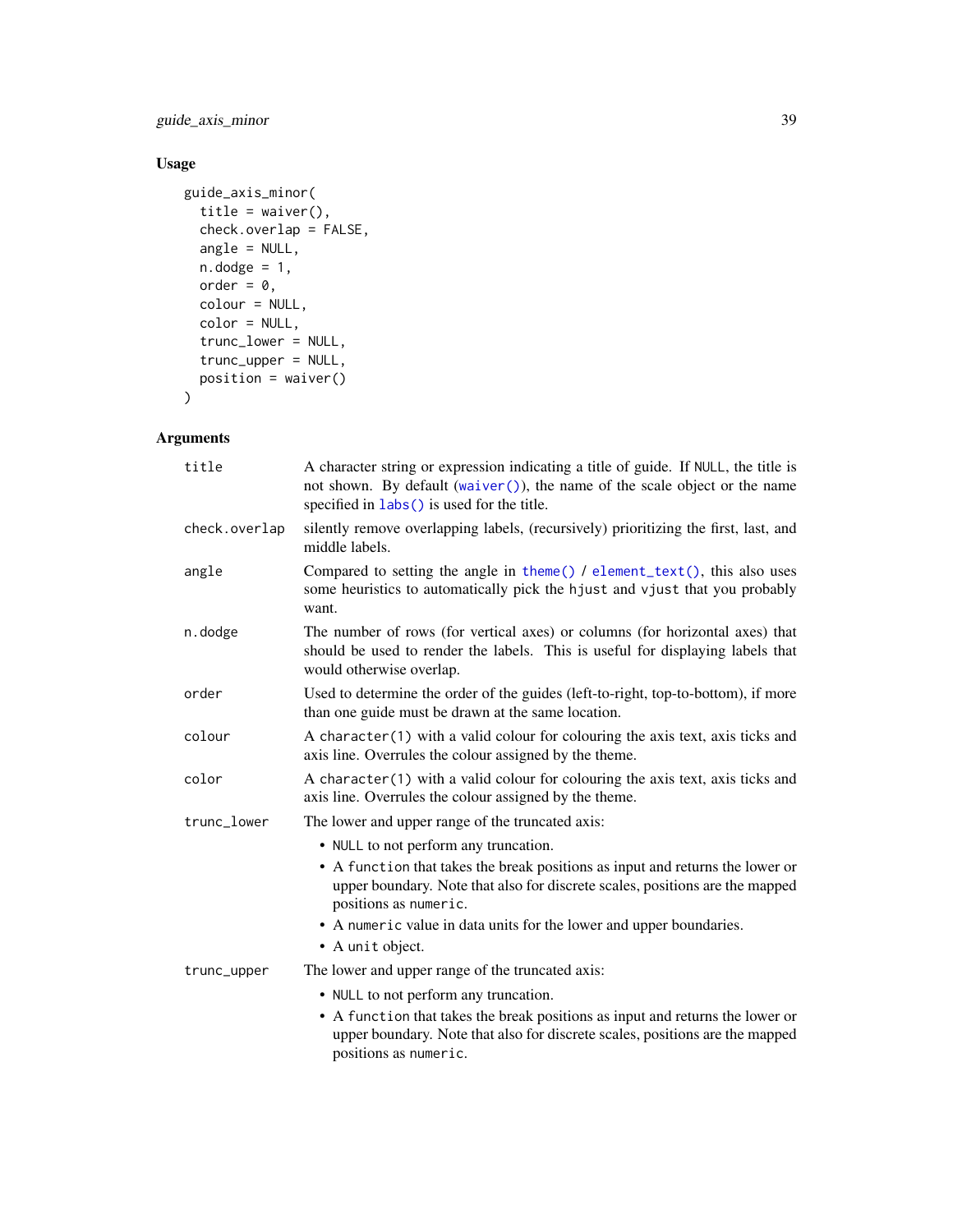|          | • A numeric value in data units for the lower and upper boundaries.   |
|----------|-----------------------------------------------------------------------|
|          | • A unit object.                                                      |
| position | Where this guide should be drawn: one of top, bottom, left, or right. |

### Details

The length of minor ticks can be controlled relative to the length of major ticks by setting ggh4x.axis.ticks.length.minor as a rel object.

### Value

An *axis\_minor* guide class object.

#### See Also

Other axis-guides: [guide\\_axis\\_logticks\(](#page-33-0)), [guide\\_axis\\_manual\(](#page-35-0)), [guide\\_axis\\_nested\(](#page-39-0)), [guide\\_axis\\_truncated\(](#page-42-0))

#### Examples

```
# Using the minor breaks axis
p <- ggplot(iris, aes(Sepal.Width, Sepal.Length)) +
 geom_point()
p + scale_y_continuous(guide = "axis_minor")
# Minor break positions are still controlled by the scale
p + scale_y_continuous(guide = "axis_minor",
                      minor_breaks = seq(4, 8, by = 0.2)# Minor tick length is controlled relative to major ticks
p + scale_y_continuous(guide = "axis_minor") +
 theme(ggh4x.axis.ticks.length.minor = rel(0.1))
```
<span id="page-39-0"></span>guide\_axis\_nested *Nested axis guide*

#### Description

Discrete position scales containing interacting factors can be visualised more clearly with a nested axis guide. Nested axis guides separate labels based on a delimiter and groups identical later labels, indicating the grouping with a line spanning the earlier labels.

#### Usage

```
guide_axis_nested(
  title = waiver(),
  check.overlap = FALSE,
  angle = NULL,
  n.dodge = 1,
```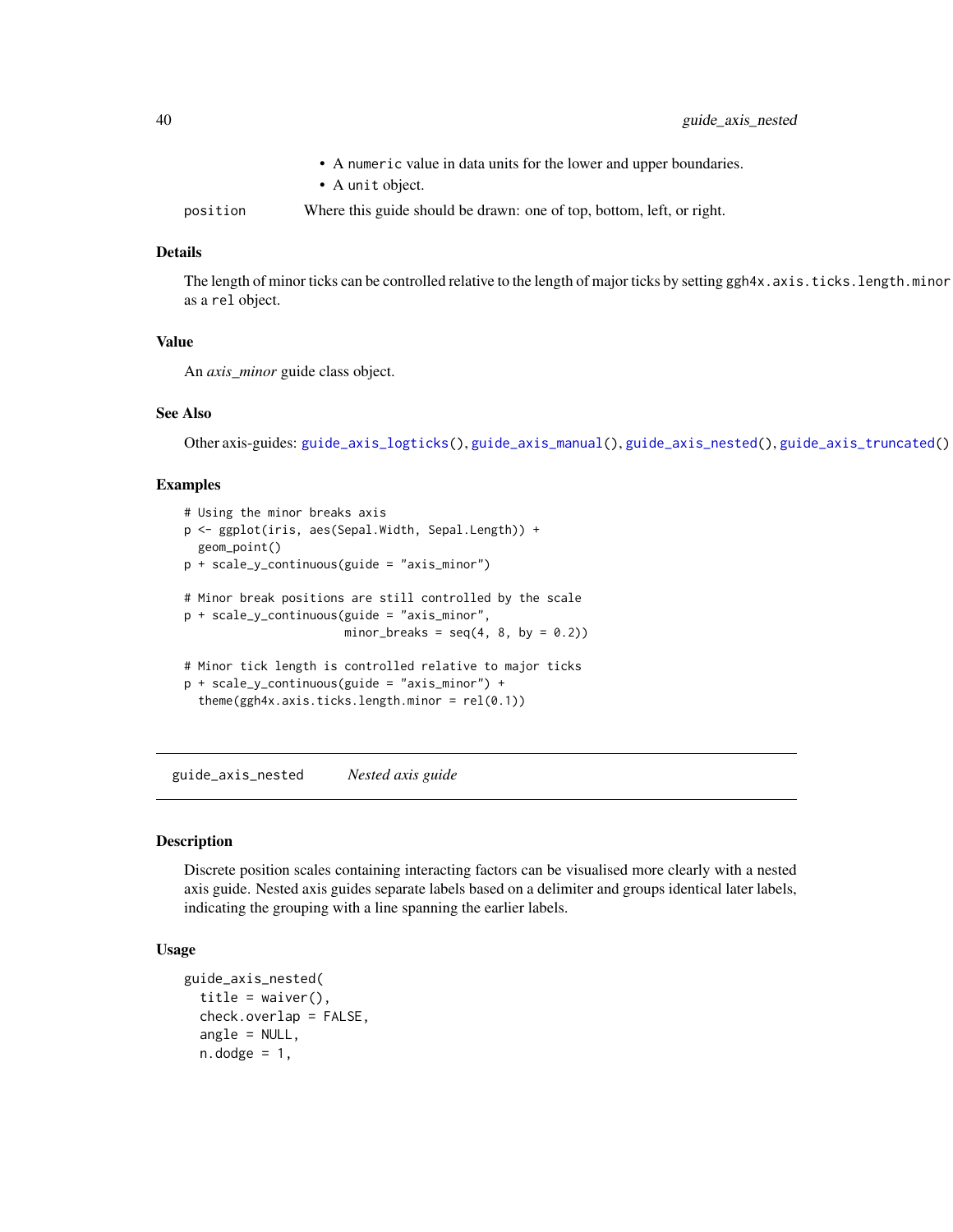# guide\_axis\_nested 41

```
order = 0,
 position = waiver(),
 delim = waiver(),trunc_lower = NULL,
 trunc\_upper = NULL,colour = NULL,
 color = NULL,
 extend = 0.5\mathcal{L}
```

| title         | A character string or expression indicating a title of guide. If NULL, the title is<br>not shown. By default (waiver()), the name of the scale object or the name<br>specified in labs() is used for the title. |
|---------------|-----------------------------------------------------------------------------------------------------------------------------------------------------------------------------------------------------------------|
| check.overlap | silently remove overlapping labels, (recursively) prioritizing the first, last, and<br>middle labels.                                                                                                           |
| angle         | Compared to setting the angle in theme() / element_text(), this also uses<br>some heuristics to automatically pick the hjust and vjust that you probably<br>want.                                               |
| n.dodge       | The number of rows (for vertical axes) or columns (for horizontal axes) that<br>should be used to render the labels. This is useful for displaying labels that<br>would otherwise overlap.                      |
| order         | Used to determine the order of the guides (left-to-right, top-to-bottom), if more<br>than one guide must be drawn at the same location.                                                                         |
| position      | Where this guide should be drawn: one of top, bottom, left, or right.                                                                                                                                           |
| delim         | A character of length 1 to tell strsplit how hierarchies should be broken up.<br>Internally defaults to "." to match interaction's default delimiter.                                                           |
| trunc_lower   | The lower and upper range of the truncated axis:                                                                                                                                                                |
|               | • NULL to not perform any truncation.                                                                                                                                                                           |
|               | • A function that takes the break positions as input and returns the lower or<br>upper boundary. Note that also for discrete scales, positions are the mapped<br>positions as numeric.                          |
|               | • A numeric value in data units for the lower and upper boundaries.<br>• A unit object.                                                                                                                         |
| trunc_upper   | The lower and upper range of the truncated axis:                                                                                                                                                                |
|               | • NULL to not perform any truncation.                                                                                                                                                                           |
|               | • A function that takes the break positions as input and returns the lower or<br>upper boundary. Note that also for discrete scales, positions are the mapped<br>positions as numeric.                          |
|               | • A numeric value in data units for the lower and upper boundaries.                                                                                                                                             |
|               | • A unit object.                                                                                                                                                                                                |
| colour        | A character(1) with a valid colour for colouring the axis text, axis ticks and<br>axis line. Overrules the colour assigned by the theme.                                                                        |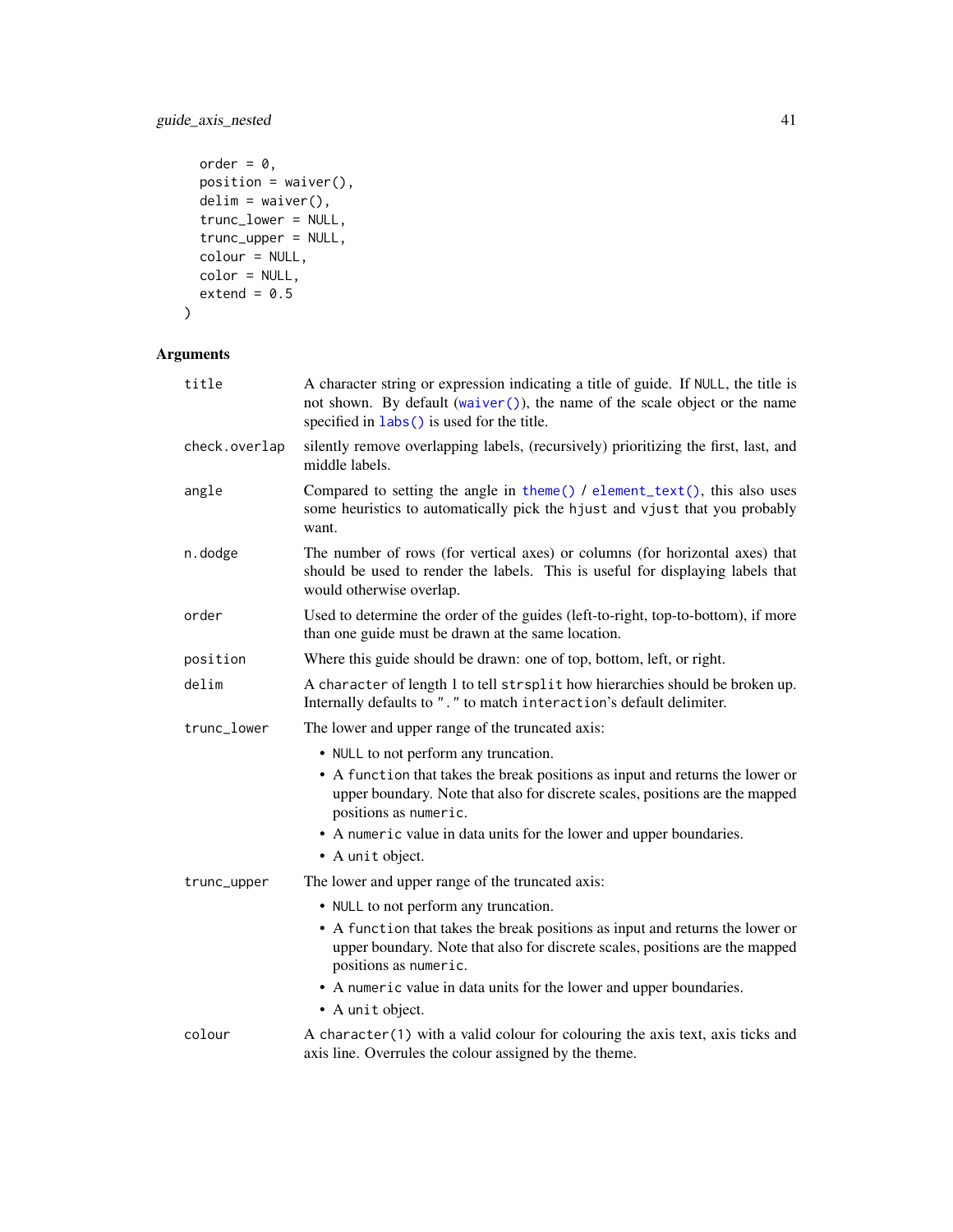| color  | A character (1) with a valid colour for colouring the axis text, axis ticks and<br>axis line. Overrules the colour assigned by the theme. |
|--------|-------------------------------------------------------------------------------------------------------------------------------------------|
| extend | A numeric of length 1 indicating how much to extend nesting lines relative to<br>the smallest difference in break positions.              |

#### Details

The guide itself makes no effort to group and order labels. To get nice groupings, consider reordering the levels of factor variables, or try setting the 'breaks' argument of a scale appropriately.

#### Value

A *axis\_nested* guide class object.

#### See Also

[guide\\_axis](#page-0-0) for the classic axis documentation. [weave\\_factors](#page-76-0) for an alternative to interaction().

Other axis-guides: [guide\\_axis\\_logticks\(](#page-33-0)), [guide\\_axis\\_manual\(](#page-35-0)), [guide\\_axis\\_minor\(](#page-37-0)), [guide\\_axis\\_truncated\(](#page-42-0))

#### Examples

```
# The defaults are suited for interaction variables
ggplot(mpg, aes(interaction(cyl, class), hwy)) +
 geom_boxplot() +
 scale_x_discrete(guide = "axis_nested")
# Control where labels are cut with the delim argument
ggplot(mpg, aes(interation(cyl, class, sep = "~!~\sim"). hwy)) +
 geom_boxplot() +
 scale_x_discrete(guide = guide_axis_nested(delim = "!"))
# The nesting lines inherit looks from axis ticks
ggplot(mpg, aes(interaction(cyl, class), hwy)) +
 geom_boxplot() +
 scale_x_discrete(guide = "axis_nested") +
 theme(axis.ticks = element_line(colour = "red"))
# The looks can be controlled independently by setting `ggh4x.axis.nestline`
ggplot(mpg, aes(interaction(cyl, class), hwy)) +
 geom_boxplot() +
 scale_x_discrete(guide = "axis_nested") +
 theme(ggh4x.axis.nestline = element_line(linetype = 2))
```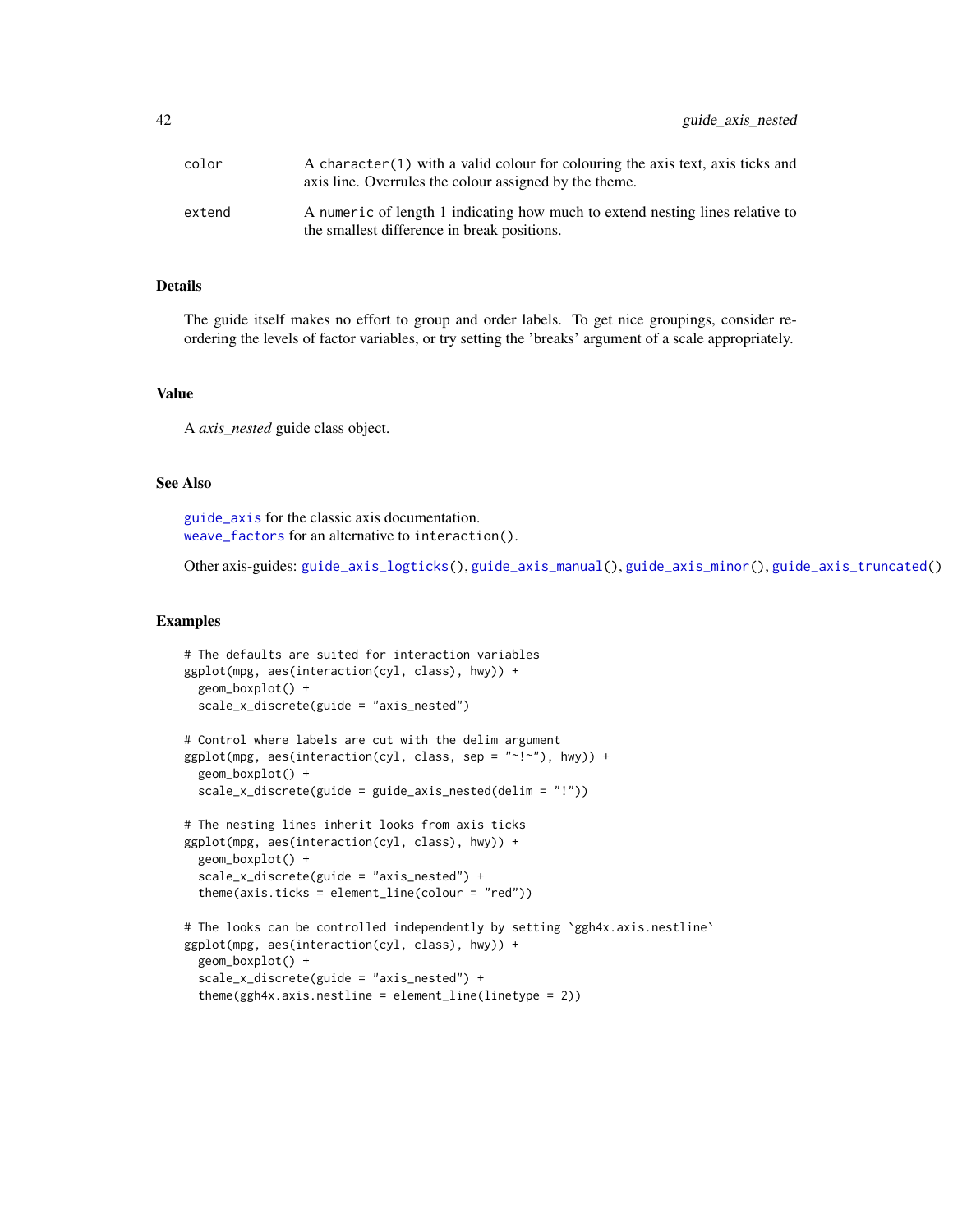#### <span id="page-42-0"></span>Description

This axis guide is similar to the normal axis guides for position scales, but can shorten the axis line that is being drawn. The guide\_axis\_colour() function is the same but with different defaults for the truncation that do not truncate the axis. Axis truncation and recolouring is supported throughout axes in ggh4x.

#### Usage

```
guide_axis_truncated(
  title = waiver(),
  check.overlap = FALSE,
  angle = NULL,
  n.dodge = 1,
  order = \theta,
  colour = NULL,
  color = NULL,
  trunc_lower = min,
  trunc\_upper = max,position = waiver()
\mathcal{L}guide_axis_colour(
  title = waiver(),
  check.overlap = FALSE,
  angle = NULL,
  n.dodge = 1,
  order = 0,
  colour = NULL,
  color = NULL,
  trunc_lower = NULL,
  trunc_upper = NULL,
 position = waiver()
)
guide_axis_color(
  title = waiver(),
  check.overlap = FALSE,
  angle = NULL,n.dodge = 1,
  order = 0,
  colour = NULL,
  color = NULL,
  trunc_lower = NULL,
```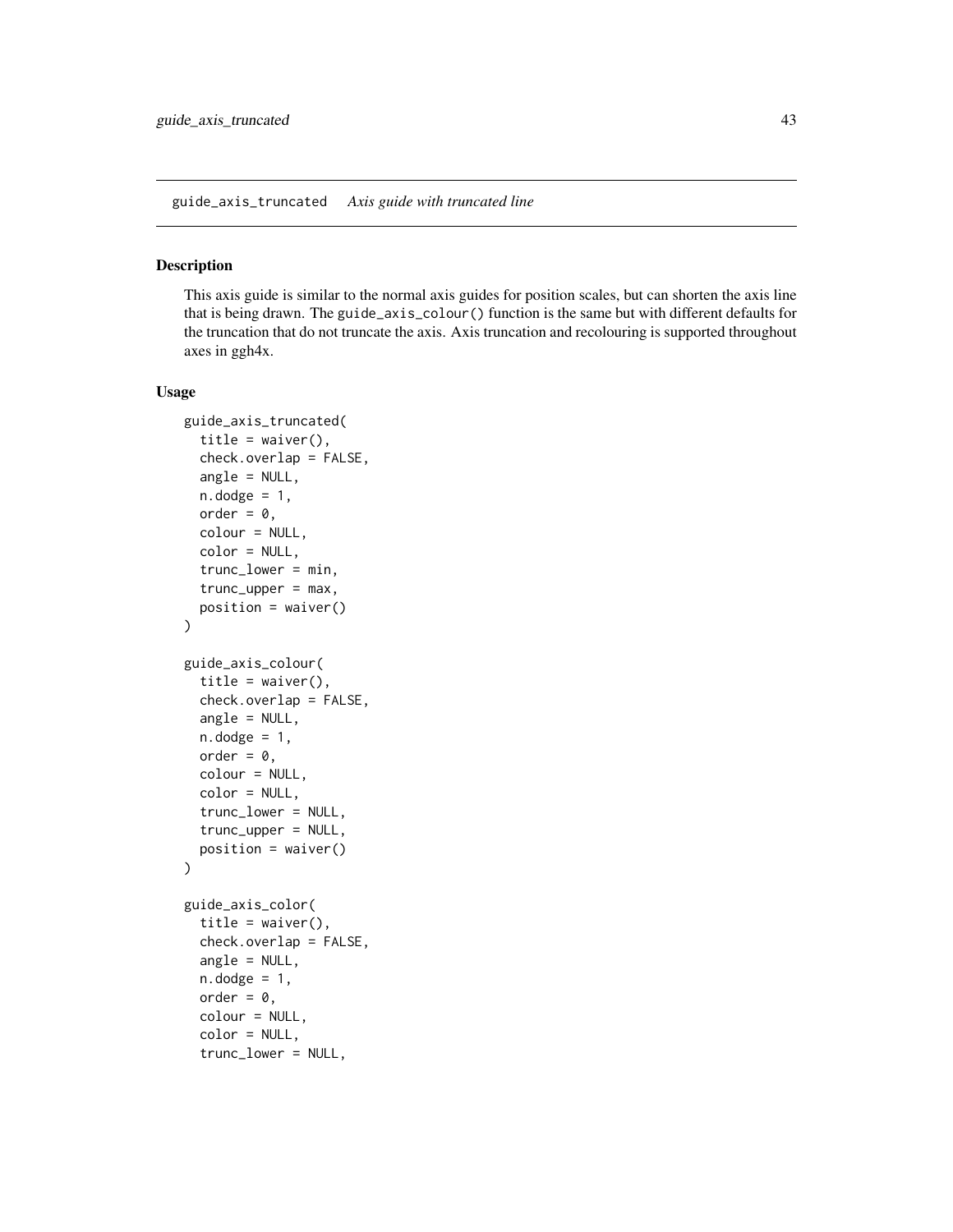```
trunc_upper = NULL,
  position = waiver()
\lambda
```
# Arguments

| title                    | A character string or expression indicating a title of guide. If NULL, the title is<br>not shown. By default (waiver()), the name of the scale object or the name<br>specified in labs () is used for the title. |
|--------------------------|------------------------------------------------------------------------------------------------------------------------------------------------------------------------------------------------------------------|
| check.overlap            | silently remove overlapping labels, (recursively) prioritizing the first, last, and<br>middle labels.                                                                                                            |
| angle                    | Compared to setting the angle in theme() $\ell$ element_text(), this also uses<br>some heuristics to automatically pick the hjust and vjust that you probably<br>want.                                           |
| n.dodge                  | The number of rows (for vertical axes) or columns (for horizontal axes) that<br>should be used to render the labels. This is useful for displaying labels that<br>would otherwise overlap.                       |
| order                    | Used to determine the order of the guides (left-to-right, top-to-bottom), if more<br>than one guide must be drawn at the same location.                                                                          |
| colour, color            | A character (1) with a valid colour for colouring the axis text, axis ticks and<br>axis line. Overrules the colour assigned by the theme.                                                                        |
| trunc_lower, trunc_upper |                                                                                                                                                                                                                  |
|                          | The lower and upper range of the truncated axis:                                                                                                                                                                 |
|                          | • NULL to not perform any truncation.                                                                                                                                                                            |
|                          | • A function that takes the break positions as input and returns the lower or<br>upper boundary. Note that also for discrete scales, positions are the mapped<br>positions as numeric.                           |
|                          | • A numeric value in data units for the lower and upper boundaries.                                                                                                                                              |
|                          | • A unit object.                                                                                                                                                                                                 |
| position                 | Where this guide should be drawn: one of top, bottom, left, or right.                                                                                                                                            |

# Value

An *axis\_ggh4x* guide class object.

# See Also

Other axis-guides: [guide\\_axis\\_logticks\(](#page-33-0)), [guide\\_axis\\_manual\(](#page-35-0)), [guide\\_axis\\_minor\(](#page-37-0)), [guide\\_axis\\_nested\(](#page-39-0))

# Examples

```
# Make a plot
p <- ggplot(mtcars, aes(wt, mpg)) +
 geom_point() +
 theme(axis.line = element_line(colour = "black"))
```
# Setting the default truncated axis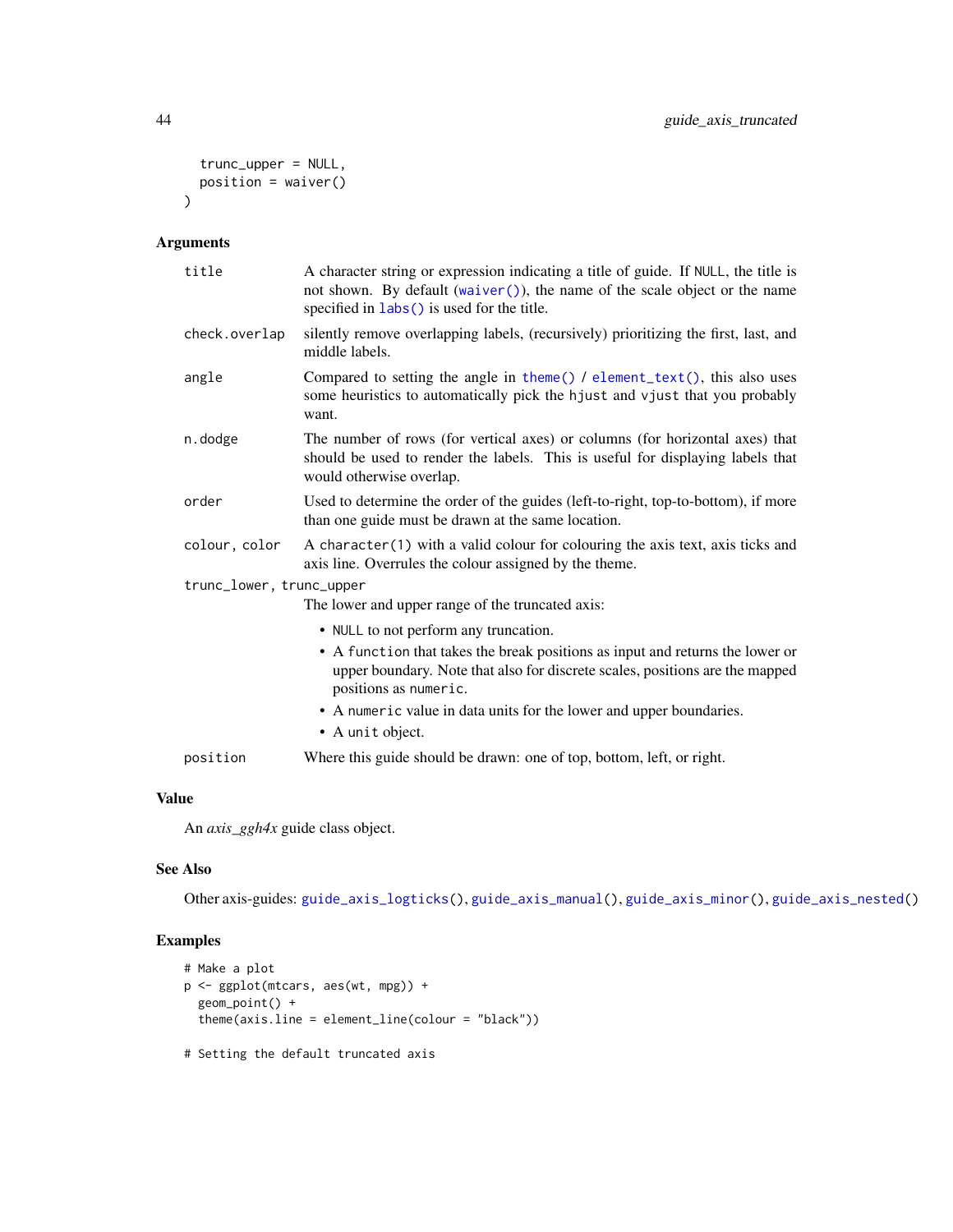# guide\_dendro 45

```
p + guides(x = "axis_truncated")# Truncating in data units
p + guides(x = guide\_axis_truncated()trunc_lower = 2.5, trunc_lupper = 4.5))
# Truncate by setting units
p + guides(x = guide\_axis\_truncated)trunc\_lower = unit(0.1, "npc"),trunc_upper = unit(0.9, "npc")
))
# Truncating with functions
p + guides(x = guide\_axis_truncated()trunc_lower = function(x) \{x - 0.2\},
  trunc_upper = function(x) \{x + 0.2\}))
# Recolouring the axes outside the theme
p + guides(x = guide\_axis\_colour(colour = "red"),y = guide_axis_colour(colour = "blue"))
```

|  | guide_dendro | Dendrogram guide |  |
|--|--------------|------------------|--|
|--|--------------|------------------|--|

### Description

Visual representation of a discrete variable with hierarchical relationships between members, like those detailed in  $scale_{-}(x|y)$  dendrogram).

### Usage

```
guide_dendro(
  title = waiver(),
  check.overlap = FALSE,
  n.dodge = 1,
  order = 0,
  position = waitver(),
  label = TRUE,trunc_lower = NULL,
  trunc_upper = NULL,
  colour = NULL,
  color = NULL,
  dendro = waire())
```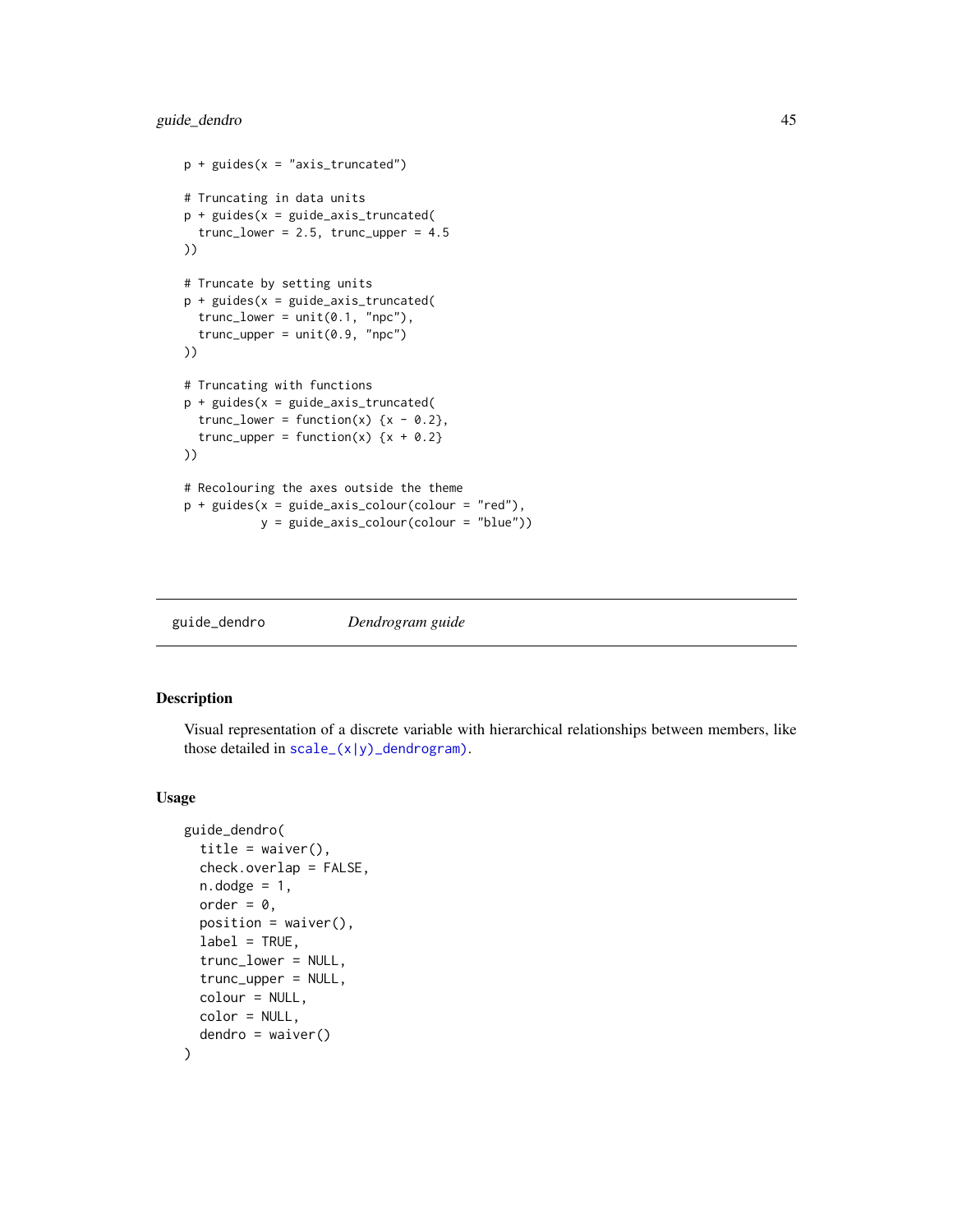# Arguments

| title         | A character string or expression indicating a title of guide. If NULL, the title is<br>not shown. By default (waiver()), the name of the scale object or the name<br>specified in labs () is used for the title. |
|---------------|------------------------------------------------------------------------------------------------------------------------------------------------------------------------------------------------------------------|
| check.overlap | silently remove overlapping labels, (recursively) prioritizing the first, last, and<br>middle labels.                                                                                                            |
| n.dodge       | The number of rows (for vertical axes) or columns (for horizontal axes) that<br>should be used to render the labels. This is useful for displaying labels that<br>would otherwise overlap.                       |
| order         | Used to determine the order of the guides (left-to-right, top-to-bottom), if more<br>than one guide must be drawn at the same location.                                                                          |
| position      | Where this guide should be drawn: one of top, bottom, left, or right.                                                                                                                                            |
| label         | A logical(1). If TRUE, labels are drawn at the dendrogram leaves. If FALSE,<br>labels are not drawn.                                                                                                             |
| trunc_lower   | The lower and upper range of the truncated axis:                                                                                                                                                                 |
|               | • NULL to not perform any truncation.                                                                                                                                                                            |
|               | • A function that takes the break positions as input and returns the lower or<br>upper boundary. Note that also for discrete scales, positions are the mapped<br>positions as numeric.                           |
|               | • A numeric value in data units for the lower and upper boundaries.                                                                                                                                              |
|               | • A unit object.                                                                                                                                                                                                 |
| trunc_upper   | The lower and upper range of the truncated axis:                                                                                                                                                                 |
|               | • NULL to not perform any truncation.                                                                                                                                                                            |
|               | • A function that takes the break positions as input and returns the lower or<br>upper boundary. Note that also for discrete scales, positions are the mapped<br>positions as numeric.                           |
|               | • A numeric value in data units for the lower and upper boundaries.                                                                                                                                              |
|               | • A unit object.                                                                                                                                                                                                 |
| colour        | A character(1) with a valid colour for colouring the axis text, axis ticks and<br>axis line. Overrules the colour assigned by the theme.                                                                         |
| color         | A character(1) with a valid colour for colouring the axis text, axis ticks and<br>axis line. Overrules the colour assigned by the theme.                                                                         |
| dendro        | Relevant plotting data for a dendrogram such as those returned by dendro_data.                                                                                                                                   |
|               |                                                                                                                                                                                                                  |

# Details

The dendrogram guide inherits graphical elements from the axis.ticks theme element. However, the size of the dendrogram is set to 10 times the axis.ticks.length theme element.

# Value

A *dendroguide* class object.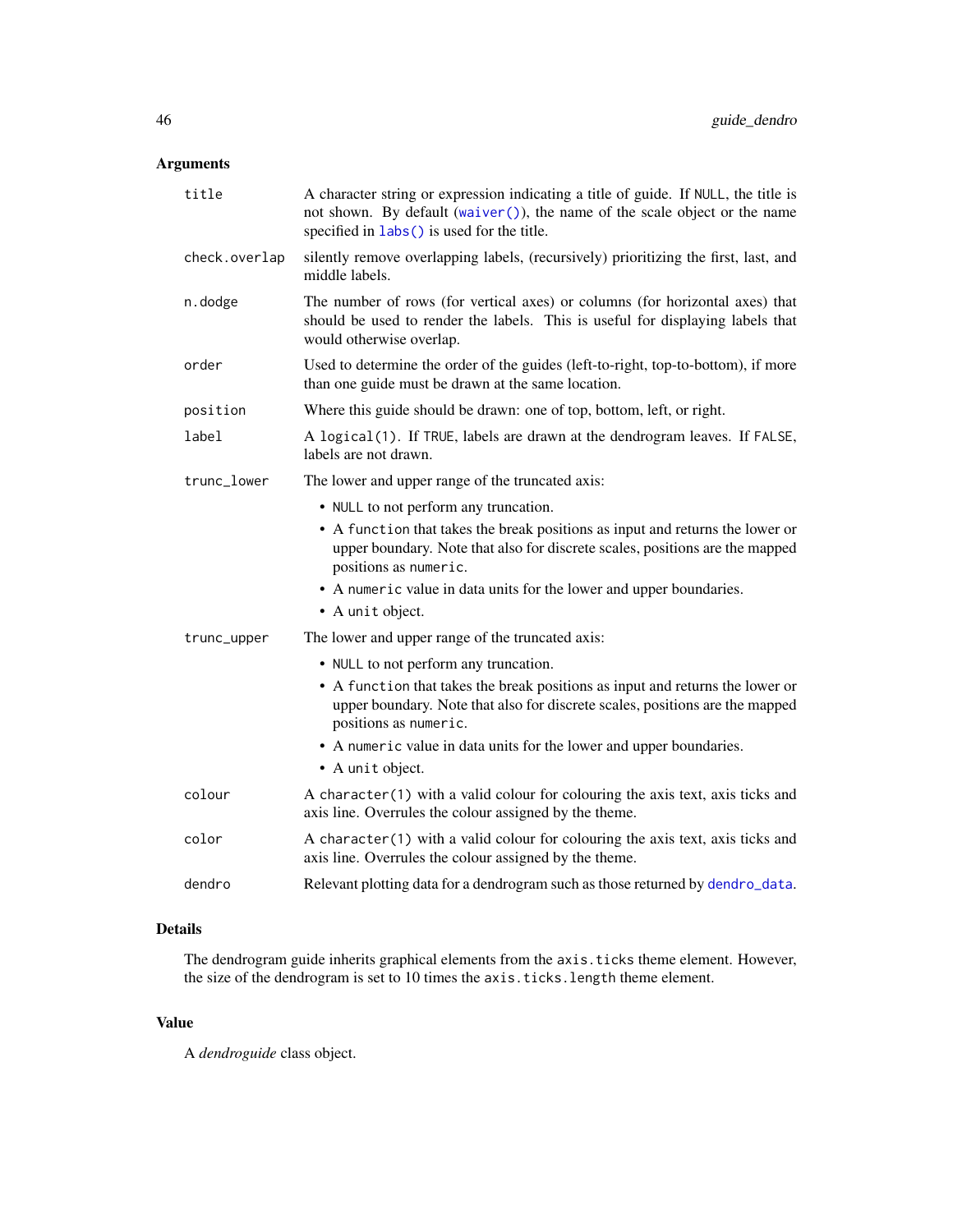# guide\_stringlegend 47

### Examples

```
clust <- hclust(dist(USArrests), "ave")
# Melting USArrests
df <- data.frame(
  State = rownames(USArrests)[row(USArrests)],
  variable = colnames(USArrests)[col(USArrests)],
  value = unname(do.call(c, USArrests))
\lambda# The guide function can be used to customise the axis
g \leftarrow ggplot(df, aes(variable, State, fill = value)) +geom_raster() +
  scale_y_dendrogram(hclust = clust,
                     guide = guide\_dendro(n.dodge = 2)# The looks of the dendrogram are controlled through ticks
g + theme(axis.ticks = element_line(colour = "red"))
# The size of the dendrogram is controlled through tick size * 10
g + theme(axis.ticks.length = unit(5, "pt"))
```
guide\_stringlegend *String legend*

### Description

This type of legend shows colour and fill mappings as coloured text. It does not draw keys as guide\_legend() does.

### Usage

```
guide_stringlegend(
  title = waiver(),
  title.position = NULL,
  title.theme = NULL,
  title.hjust = NULL,
  title.vjust = NULL,
  label.theme = NULL,
  label.hjust = NULL,
  label.vjust = NULL,family = NULL,
  face = NULL,size = NULL,
  spacing.x = NULL,spacing.y = NULL,spacing = NULL,
  default.units = "pt",
```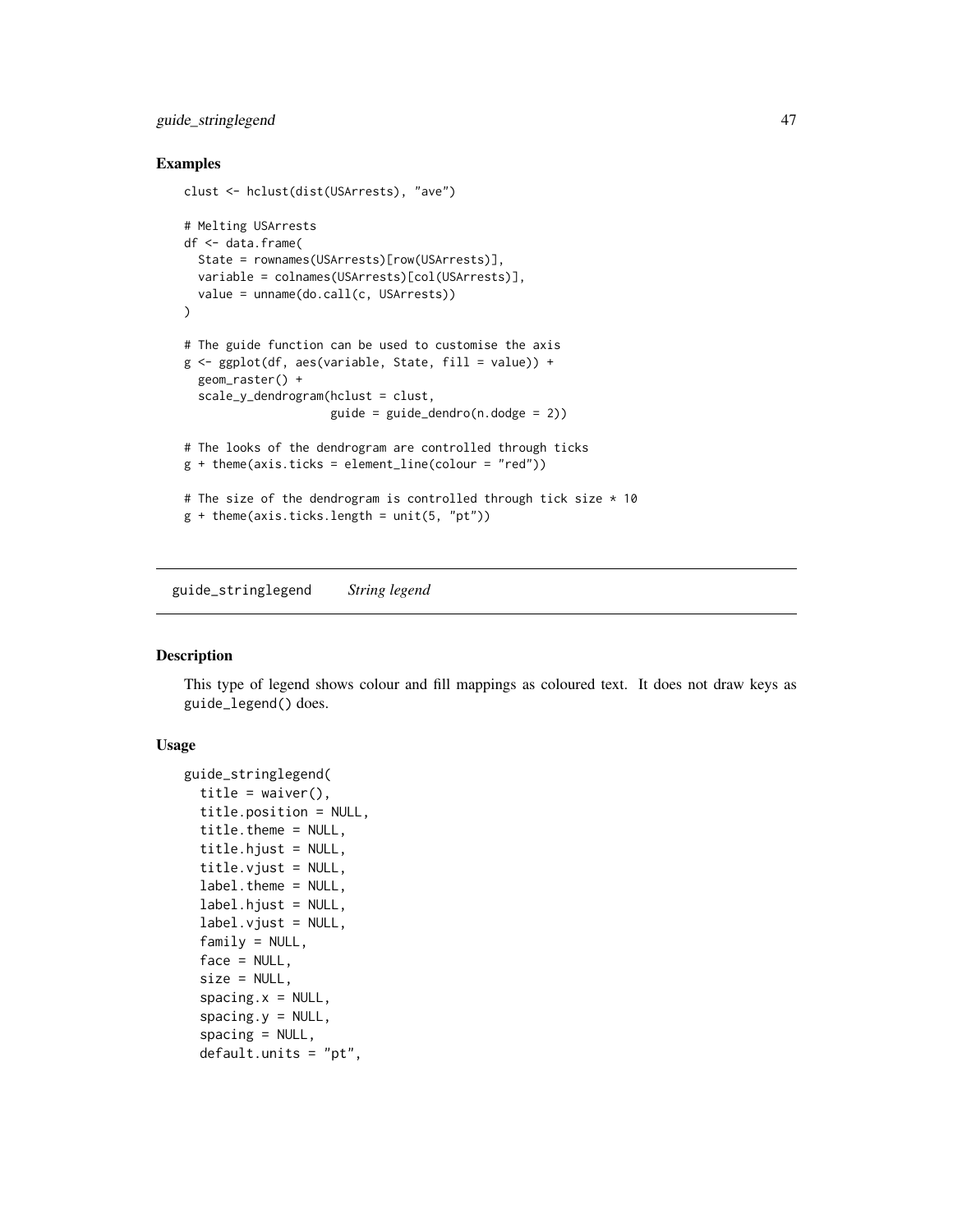```
direction = NULL,
  nrow = NULL,
  ncol = NULL,byrow = FALSE,
  reverse = FALSE,
  order = 0,...
\overline{)}
```

| title                                 | A character string or expression indicating a title of guide. If NULL, the title is<br>not shown. By default (waiver()), the name of the scale object or the name<br>specified in labs() is used for the title.                                                           |
|---------------------------------------|---------------------------------------------------------------------------------------------------------------------------------------------------------------------------------------------------------------------------------------------------------------------------|
| title.position                        | A character string indicating the position of a title. One of "top" (default for a<br>vertical guide), "bottom", "left" (default for a horizontal guide), or "right."                                                                                                     |
| title.theme                           | A theme object for rendering the title text. Usually the object of element_text()<br>is expected. By default, the theme is specified by legend. title in theme() or<br>theme.                                                                                             |
| title.hjust                           | A number specifying horizontal justification of the title text.                                                                                                                                                                                                           |
| title.vjust                           | A number specifying vertical justification of the title text.                                                                                                                                                                                                             |
| label.theme                           | A theme object for rendering the label text. Usually the object of element_text()<br>is expected. By default, the theme is specified by legend. text in theme().                                                                                                          |
| label.hjust                           | A numeric specifying horizontal justification of the label text.                                                                                                                                                                                                          |
| label.vjust                           | A numeric specifying vertical justification of the label text.                                                                                                                                                                                                            |
| family                                | A character(1) setting a font family for labels.                                                                                                                                                                                                                          |
| face                                  | A character(1) setting a font face for labels. One of the following: "plain",<br>"italic" or "bold", "bold.italic".                                                                                                                                                       |
| size<br>spacing.x, spacing.y, spacing | A numeric $(1)$ setting the label text size in pts.                                                                                                                                                                                                                       |
|                                       | A numeric(1) or unit for the spacing between label rows and columns. Inter-<br>nally defaults to half the size of the title.                                                                                                                                              |
| default.units                         | A character (1) indicating the default units to use if the spacing. $*$ arguments<br>are only given as numeric vectors.                                                                                                                                                   |
| direction                             | A character string indicating the direction of the guide. One of "horizontal" or<br>"vertical."                                                                                                                                                                           |
| nrow                                  | The desired number of rows of legends.                                                                                                                                                                                                                                    |
| ncol                                  | The desired number of column of legends.                                                                                                                                                                                                                                  |
| byrow                                 | logical. If FALSE (the default) the legend-matrix is filled by columns, otherwise<br>the legend-matrix is filled by rows.                                                                                                                                                 |
| reverse                               | logical. If TRUE the order of legends is reversed.                                                                                                                                                                                                                        |
| order                                 | positive integer less than 99 that specifies the order of this guide among multiple<br>guides. This controls the order in which multiple guides are displayed, not the<br>contents of the guide itself. If 0 (default), the order is determined by a secret<br>algorithm. |
| $\cdots$                              | ignored.                                                                                                                                                                                                                                                                  |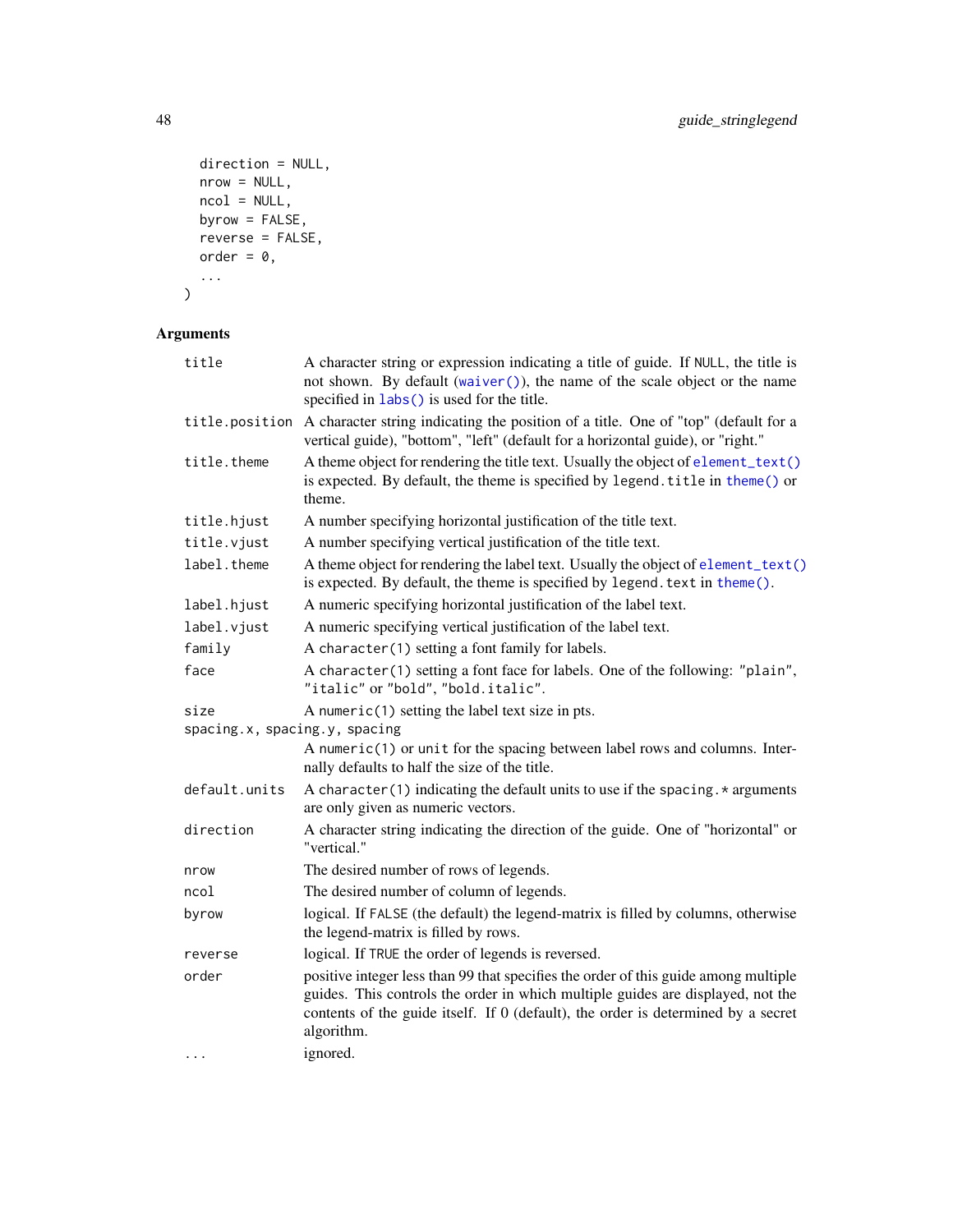# help\_secondary 49

# Value

A guide, stringlegend S3 object.

#### Examples

```
p <- ggplot(mpg, aes(displ, hwy)) +
  geom_point(aes(colour = manufacturer))
# String legend can be set in the `guides()` function
p + guides(colour = guide_stringlegend(ncol = 2))
# The string legend can also be set as argument to the scale
p + scale_colour_viridis_d(guide = "stringlegend")
```
help\_secondary *Secondary axis helper*

# Description

The purpose of this function is to construct a secondary axis with a projection function.

# Usage

```
help_secondary(
 data = NULL,primary = c(0, 1),
 secondary = c(0, 1),
 method = c("range", "max", "fit", "ccf", "sortfit"),
  ...
\mathcal{L}
```

| data               | A data.frame object.                                                                                                                                       |
|--------------------|------------------------------------------------------------------------------------------------------------------------------------------------------------|
| primary, secondary |                                                                                                                                                            |
|                    | An expression that is evaluated in the context of the data argument. These can<br>be symbols for column names or plain expressions.                        |
| method             | One of the following:                                                                                                                                      |
|                    | "range" Causes the ranges of primary and secondary data to overlap com-<br>pletely.                                                                        |
|                    | "max" Causes the maxima of primary and secondary data to coincide.                                                                                         |
|                    | "fit" Uses the coefficients of $\text{Im}(\text{primary} \sim \text{secondary})$ to make the axes fit.                                                     |
|                    | "ccf" Uses the lag at which maximum cross-correlation occurs to then align the<br>data by truncation. The aligned data is then passed to the "fit" method. |
|                    | "sortfit" Sorts the both primary and secondary independently before pass-<br>ing these on to the "fit" method.                                             |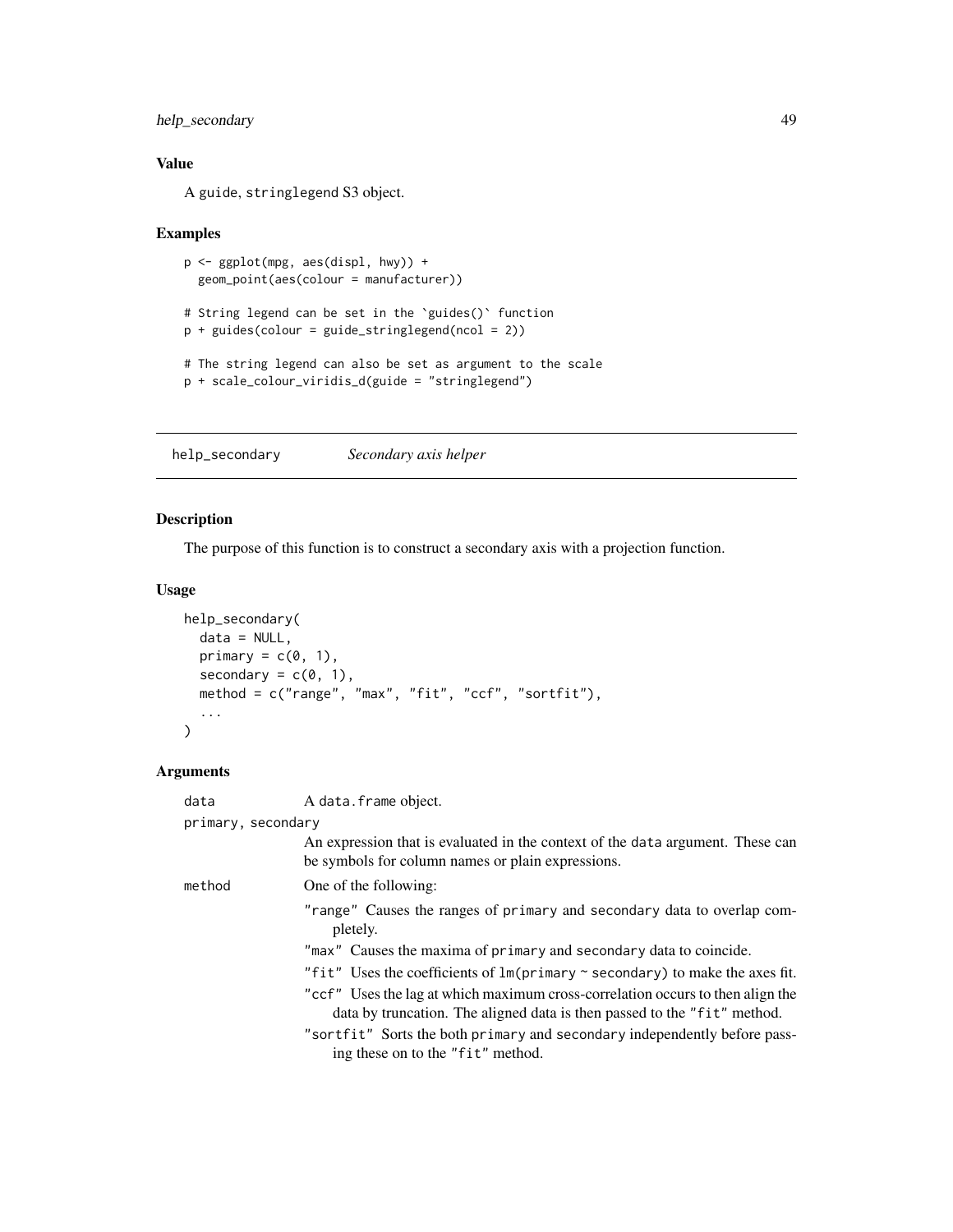name The name of the secondary axis

breaks One of:

- NULL for no breaks
- waiver() for the default breaks computed by the transformation object
- A numeric vector of positions
- A function that takes the limits as input and returns breaks as output

labels One of:

- NULL for no labels
- waiver() for the default labels computed by the transformation object
- A character vector giving labels (must be same length as breaks)
- A function that takes the breaks as input and returns labels as output
- guide A position guide that will be used to render the axis on the plot. Usually this is [guide\\_axis\(\)](#page-0-0).

# Details

The intent is to run this function before starting a plot. The output of the function is a secondary axis wherein the trans argument of sec\_axis() is populated by an appropriate transformation. In addition, the output also contains a output\$proj() function that helps transform the secondary data.

#### Value

An AxisSecondary ggproto object with a proj method for projecting secondary data.

#### Examples

```
# Run the secondary axis helper
sec <- help_secondary(economics, primary = unemploy, secondary = psavert)
# Making primary plot
p <- ggplot(economics, aes(date)) +
 geom_line(aes(y = unemploy), colour = "blue")
# For the secondary data, later we use the `proj` function from the helper
p \leq p + \text{geom\_line}(aes(y = sec\text{`proj}(psavert)), color = "red")# We feed the scale the secondary axis
p + scale_y_continuous(sec.axis = sec)
# Setup cross-correlated data
set.seed(42)
n < -100lag < - 20dat <- cumsum(rnorm(n + lag))
df <- data.frame(
 x = seq\_len(n),
 y1 = head(data, n),
```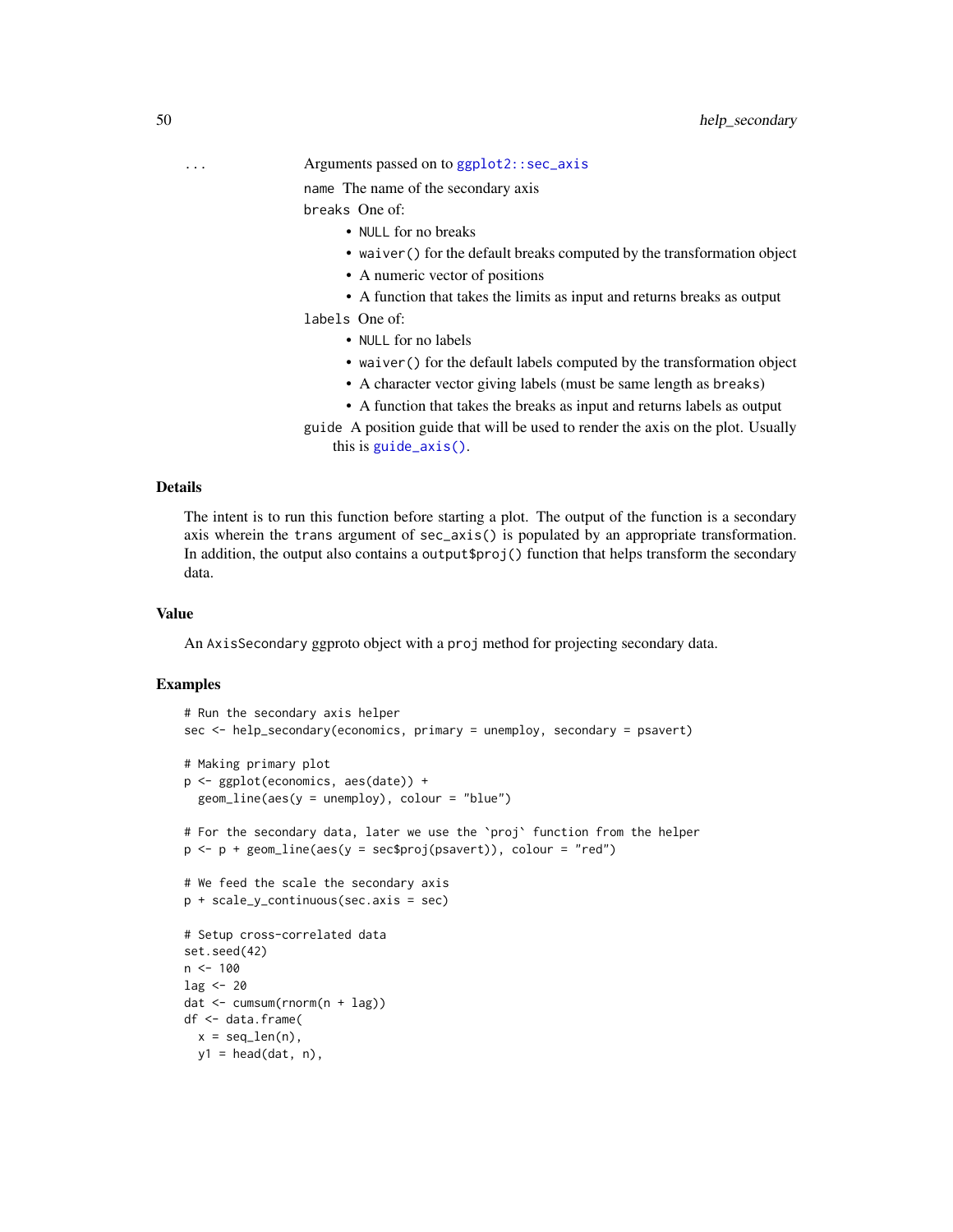```
y2 = 10 + tail(data, n) * 5 # offset and scale y2)
# Choosing the cross-correlation function method.
sec \leq help_secondary(df, y1, y2, method = "ccf")
ggplot(df, aes(x)) +geom\_line(aes(y = y1), colour = "blue") +geom\_line(aes(y = sec\proj(y2)), color = "red") +
 scale_y_continuous(sec.axis = sec)
```
position\_disjoint\_ranges

*Segregating overlapping ranges*

### **Description**

One-dimensional ranged data in the x-direction is segregated in the y-direction such that no overlap in two-dimensional space occurs. This positioning works best when no relevant information is plotted in the y-direction.

#### Usage

position\_disjoint\_ranges(extend = 1, stepsize = 1)

#### Arguments

| extend   | a numeric of length 1 indicating how far a range should be extended in total<br>for calculating overlaps. Setting this argument to a positive number leaves some<br>space between ranges in the same bin.          |
|----------|--------------------------------------------------------------------------------------------------------------------------------------------------------------------------------------------------------------------|
| stepsize | a numeric of length 1 that determines how much space is added between bins<br>in the y-direction. A positive value grows the bins from bottom to top, while a<br>negative value grows the bins from top to bottom. |

#### Details

An object is considered disjoint from a second object when the range between their xmin and xmax coordinates don't overlap. Objects that overlap are assigned to different bins in the y-direction, whereby lower bins are filled first. This way, information in the x-direction is preserved and different objects can be discerned.

Note that this positioning is only particularly useful when y-coordinates do not encode relevant information. Geoms that pair well with this positioning are [geom\\_rect](#page-0-0) and [geom\\_tile](#page-0-0).

This positioning function was inspired by the disjointBins() function in the IRanges package, but has been written such that it accepts any numeric input next to solely integer input.

#### Value

A *PositionDisjointRanges* object.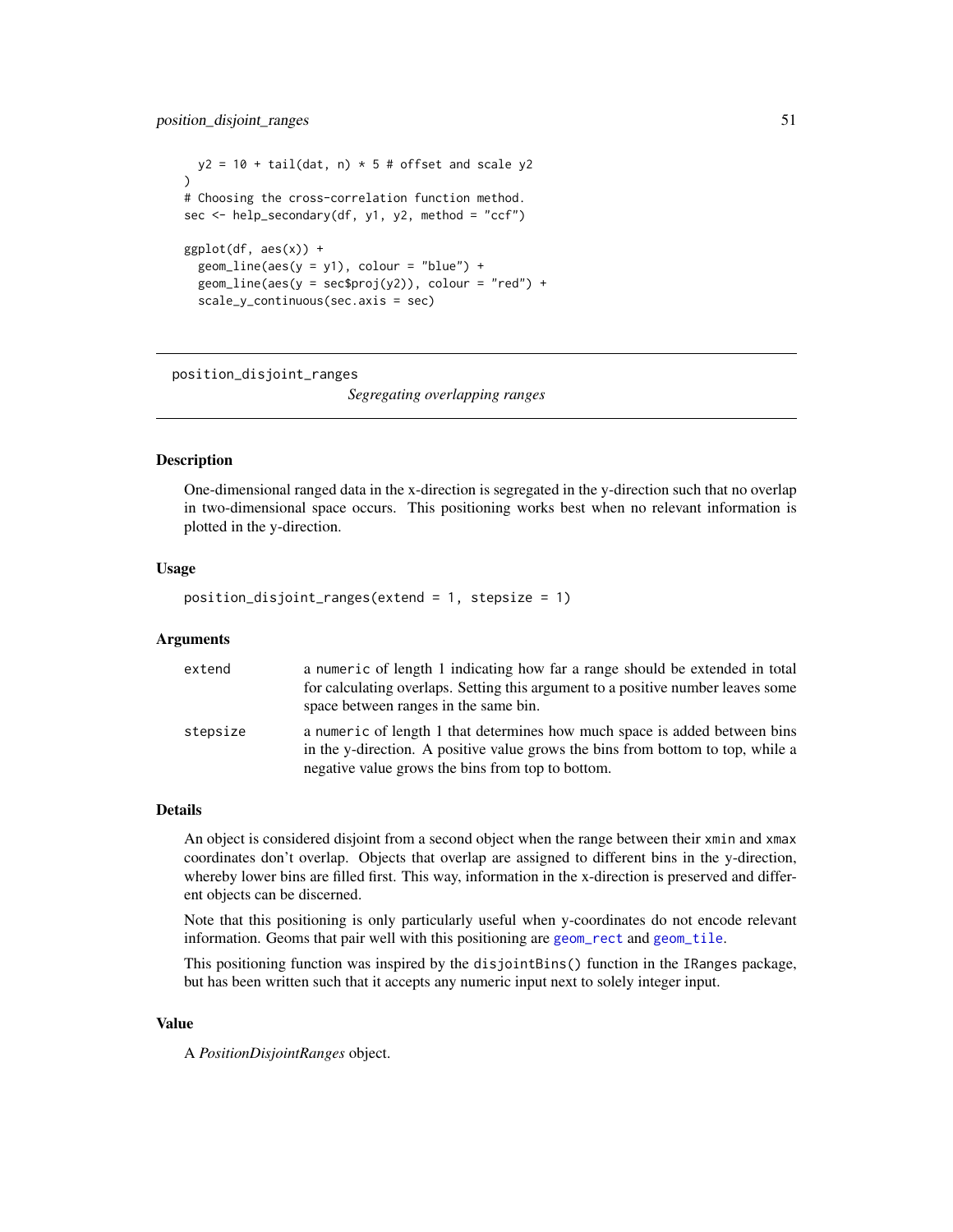# See Also

The disjointBins function the Bioconductor IRanges package.

### Examples

```
# Even though geom_tile() is parametrised by middle-x values, it is
# internally converted to xmin, xmax, ymin, ymax parametrisation so the
# positioning still works.
ggplot() +
 geom\_tile(aes(x = rnorm(200), y = 0),width = 0.2, height = 0.9,
            position = position\_disjoint\_ranges(extend = 0.1)
```
position\_lineartrans *Linearly transform coordinates*

### Description

Transforms coordinates in two dimensions in a linear manner for layers that have an x and y parametrisation.

#### Usage

```
position_lineartrans(scale = c(1, 1), shear = c(\emptyset, \emptyset), angle = \emptyset, M = NULL)
```
#### Arguments

| scale | A numeric of length two describing relative units with which to multiply the x<br>and y coordinates respectively.                                                          |
|-------|----------------------------------------------------------------------------------------------------------------------------------------------------------------------------|
| shear | A numeric of length two giving relative units by which to shear the output.<br>The first number is for vertical shearing whereas the second is for horizontal<br>shearing. |
| angle | A numeric noting an angle in degrees by which to rotate the input clockwise.                                                                                               |
| М     | A 2 x 2 real matrix: the transformation matrix for linear mapping. Overrides<br>other arguments if provided.                                                               |

#### Details

Linear transformation matrices are 2 x 2 real matrices. The 'scale', 'shear' and 'rotation' arguments are convenience arguments to construct a transformation matrix. These operations occur in the order: scaling - shearing - rotating. To apply the transformations in another order, build a custom 'M' argument.

For some common transformations, you can find appropriate matrices for the 'M' argument below.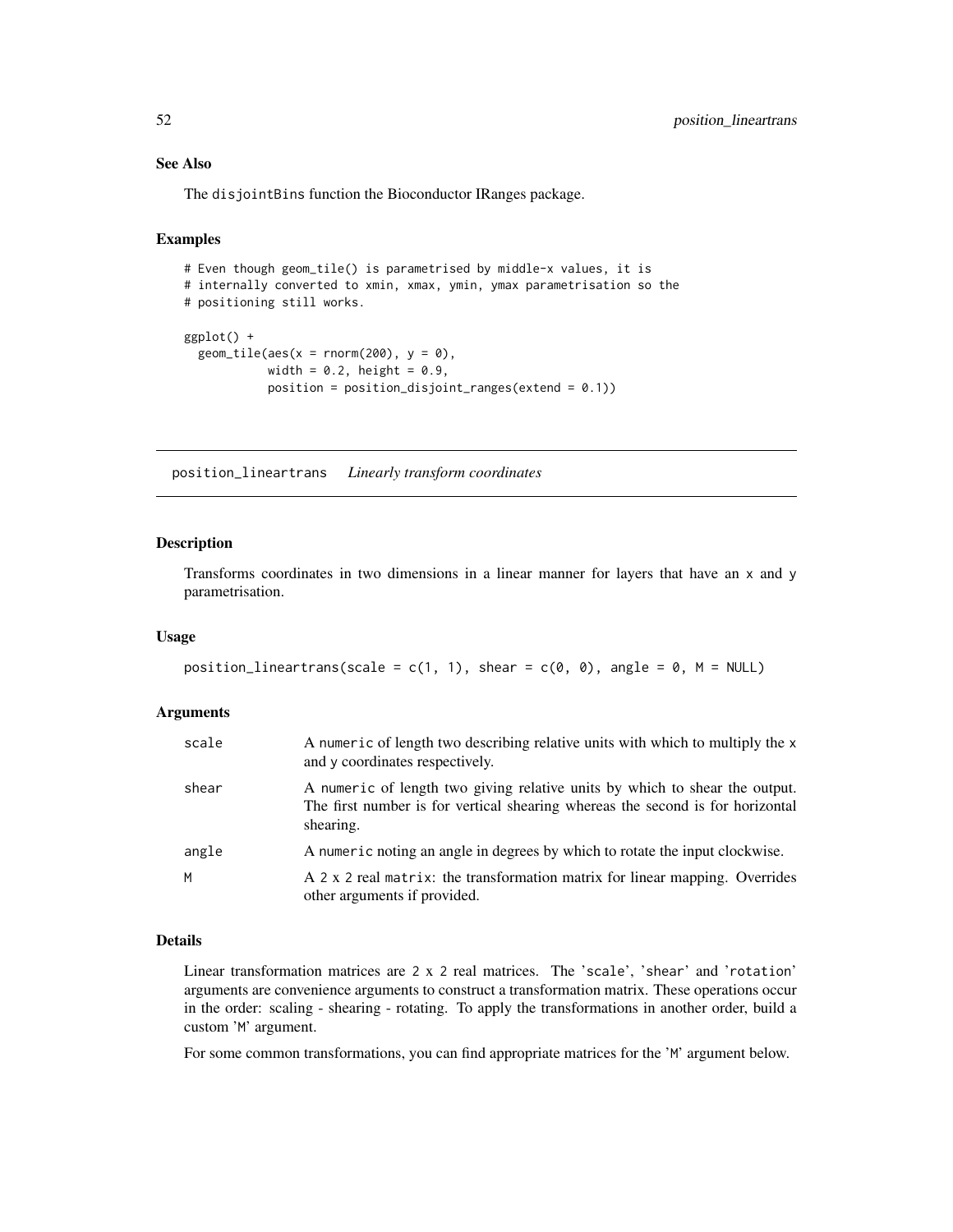position\_lineartrans 53

### Value

A *PositionLinearTrans* ggproto object.

# Common transformations

Identity transformations: An identity transformation, or returning the original coordinates, can be performed by using the following transformation matrix:

| 1 0 | | 0 1 | or  $M < -matrix(c(1, 0, 0, 1), 2)$ 

Scaling: A scaling transformation multiplies the dimension of an object by some amount. An example transformation matrix for scaling everything by a factor 2:

| 2 0 | | 0 2 |

or

 $M < -matrix(c(2, 0, 0, 2), 2)$ 

Squeezing: Similar to scaling, squeezing multiplies the dimensions by some amount that is unequal for the x and y coordinates. For example, squeezing y by half and expanding x by two:

| I | 2 | Ø   |  |
|---|---|-----|--|
|   | 0 | 0.5 |  |

or

M <-matrix(c(2,0,0,0.5),2)

Reflection: Mirroring the coordinates around one of the axes. Reflecting around the x-axis:

|                          | $\mathbf{1}$ | 0    | ľ                        |
|--------------------------|--------------|------|--------------------------|
| $\overline{\phantom{a}}$ | 0            | $-1$ | $\overline{\phantom{a}}$ |

```
or
```
 $M < -$ matrix(c(1,0,0,-1),2)

Reflecting around the y-axis:

 $\begin{array}{ccc} \n & -1 & 0 \n \end{array}$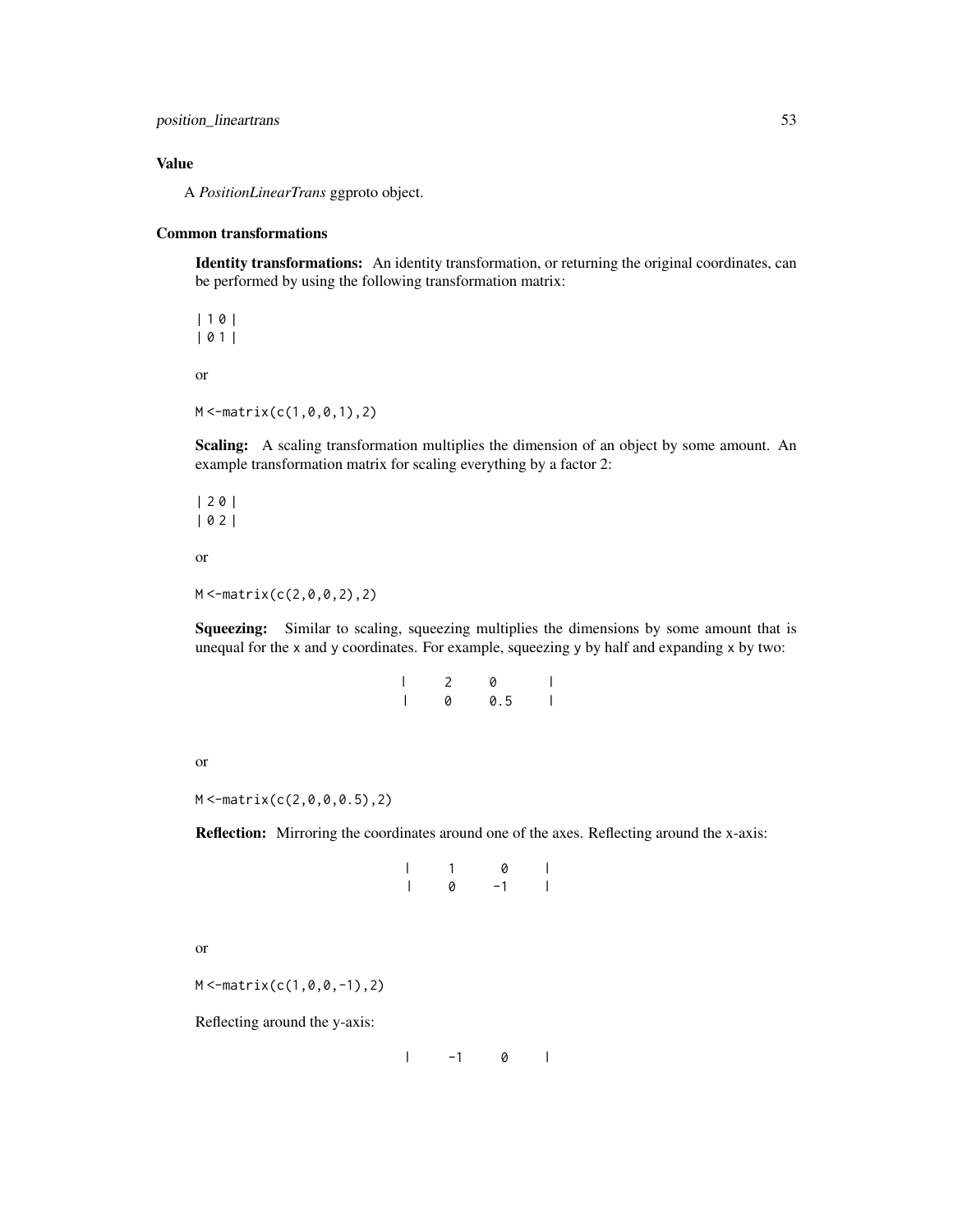| 0 1 |

or

 $M < -$ matrix(c(-1,0,0,1),2)

Projection: For projecting the coordinates on one of the axes, while collapsing everything from the other axis. Projecting onto the y-axis:

| $\overline{\phantom{a}}$ | 0 | 0 |   |
|--------------------------|---|---|---|
| $\overline{\phantom{a}}$ | 0 | 1 | L |

or

 $M < -$ matrix(c(0,0,0,1),2)

Projecting onto the x-axis:

|                          | 1 | 0 | $\overline{\phantom{a}}$ |
|--------------------------|---|---|--------------------------|
| $\overline{\phantom{a}}$ | 0 | 0 | $\overline{\phantom{a}}$ |

or

 $M < -matrix(c(1, 0, 0, 0), 2)$ 

Shearing: Tilting the coordinates horizontally or vertically. Shearing vertically by 10%:

| I | $\mathbf{1}$ | 0 | L            |
|---|--------------|---|--------------|
|   | 0.1          |   | $\mathsf{L}$ |

or

M <-matrix(c(1,0.1,0,1),2)

Shearing horizontally by 200%:

|   | $\mathcal{P}$ |  |
|---|---------------|--|
| 0 | ٠             |  |

or

M <-matrix(c(1,0,2,1),2)

Rotation: A rotation performs a motion around a fixed point, typically the origin the coordinate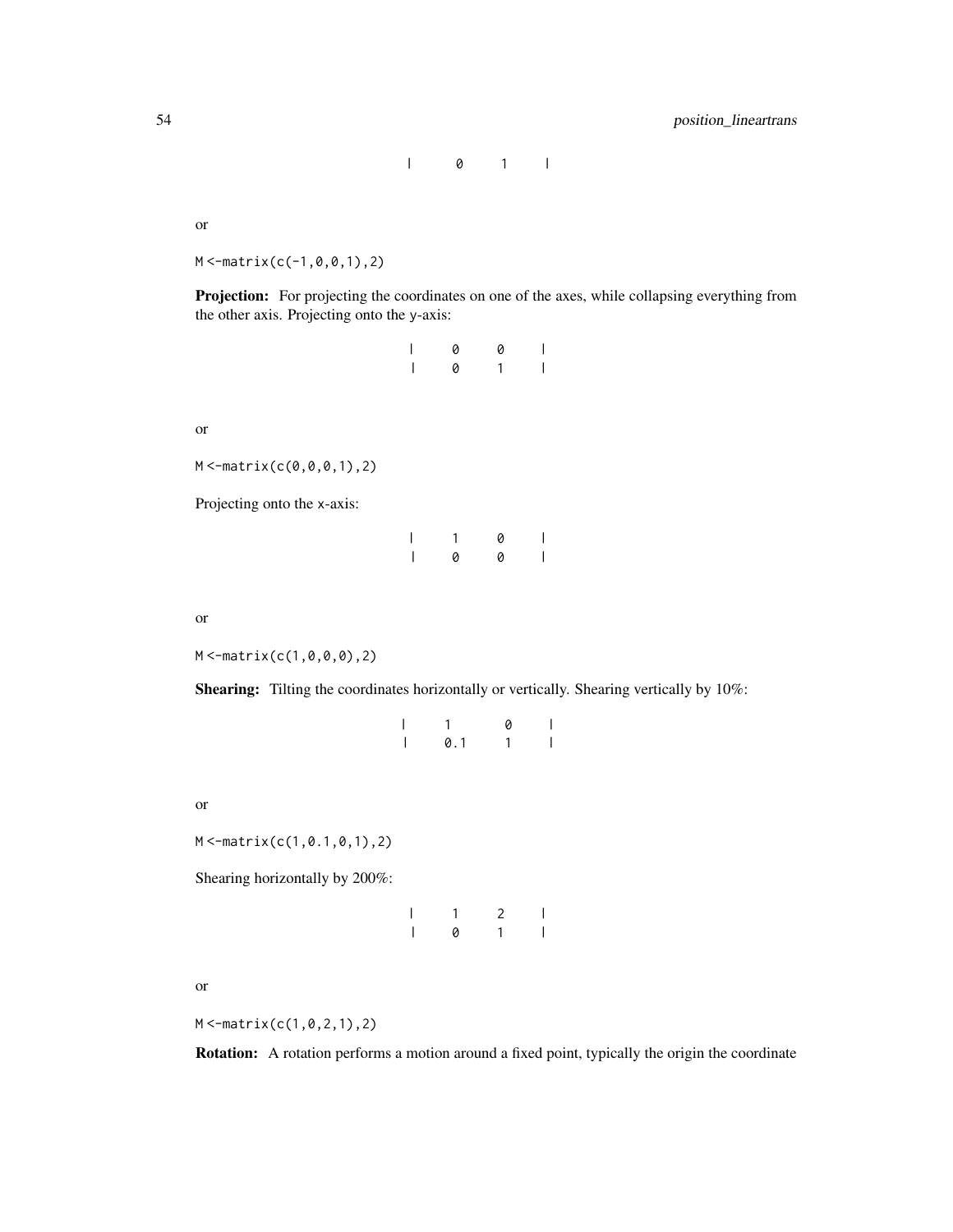system. To rotate the coordinates by 90 degrees counter-clockwise:

| 0            | $-1$ |                |
|--------------|------|----------------|
| $\mathbf{1}$ | 0    | $\overline{1}$ |

or

```
M < -matrix(c(0,1,-1,0),2)
```
For a rotation around any angle  $\theta$  :

| $cos\theta$ | $-sin\theta$ |  |
|-------------|--------------|--|
| $sin\theta$ | $cos\theta$  |  |

#### or

M <-matrix(c(cos(theta),sin(theta),-sin(theta),cos(theta)),2) with 'theta' defined in radians.

#### Examples

```
df <- data.frame(x = c(0, 1, 1, 0),
                 y = c(0, 0, 1, 1)ggplot(df, aes(x, y)) +geom_polygon(position = position_lineartrans(angle = 30))
# Custom transformation matrices
# Rotation
theta <- -30 * pi / 180
rot <- matrix(c(cos(theta), sin(theta), -sin(theta), cos(theta)), 2)
# Shear
shear \leq - matrix(c(1, 0, 1, 1), 2)
# Shear and then rotate
M <- rot %*% shear
ggplot(df, aes(x, y)) +geom\_polygon(position = position\_lineartrans(M = M))# Alternative shear and then rotate
ggplot(df, aes(x, y)) +geom_polygon(position = position_lineartrans(shear = c(\theta, 1), angle = 30))
# Rotate and then shear
M <- shear %*% rot
ggplot(df, aes(x, y)) +geom_polygon(position = position_lineartrans(M = M))
```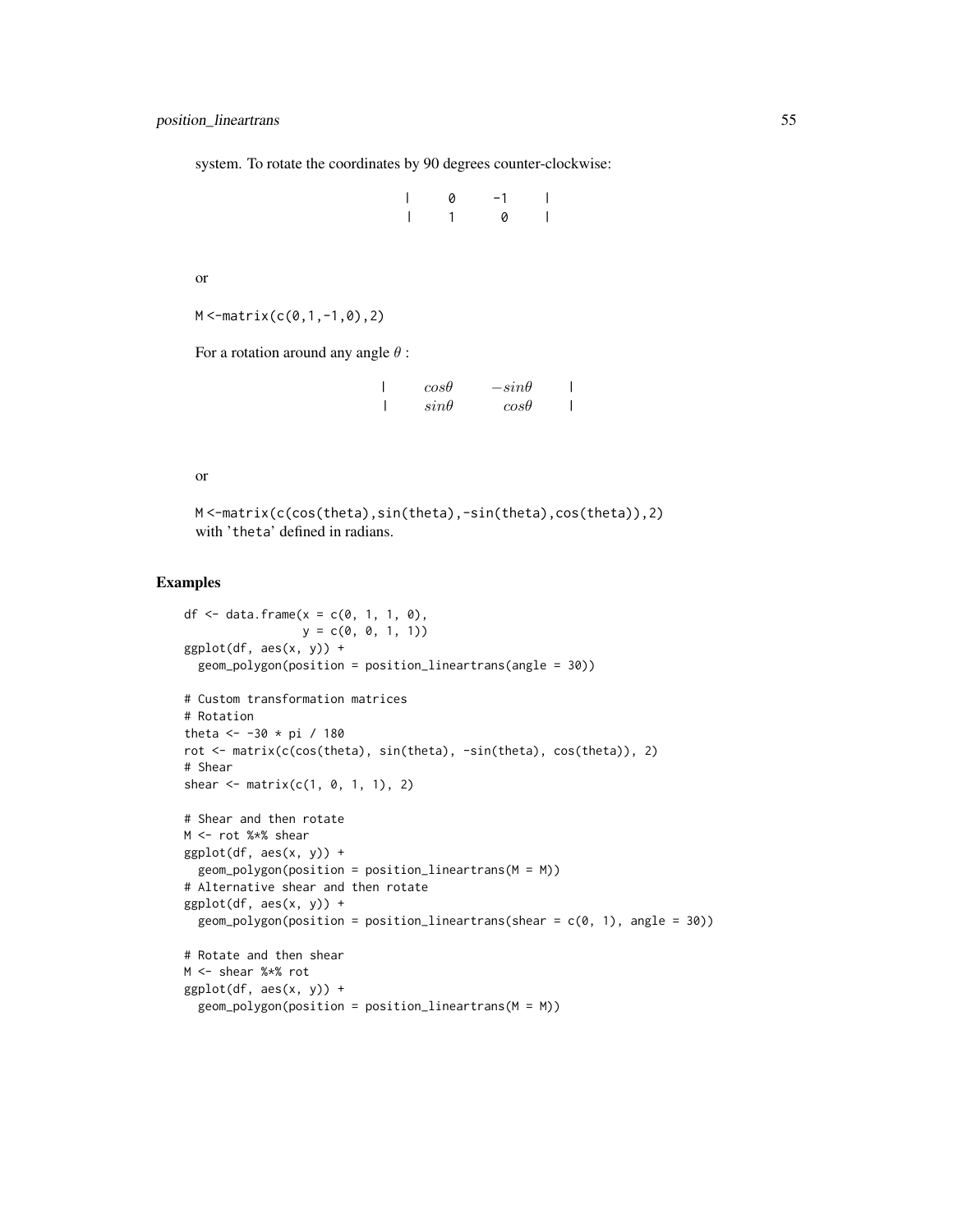scale\_dendrogram *Dendrogram position scales*

#### <span id="page-55-0"></span>Description

When discrete data has some inherent hierarchy to the relationship between discrete categories, you can display a dendrogram instead of a tick axis.

# Usage

```
scale_x_dendrogram(
  ...,
  hclust = waiver(),
  expand = waire(),
  guide = waire(),
 position = "bottom"
)
scale_y_dendrogram(
  ...,
  hclust = waiver(),
  expand = waire(),
  guide = waiver(),
 position = "left"
\mathcal{L}
```
#### Arguments

... Arguments passed on to [ggplot2::discrete\\_scale](#page-0-0)

aesthetics The names of the aesthetics that this scale works with.

- scale\_name The name of the scale that should be used for error messages associated with this scale.
- palette A palette function that when called with a single integer argument (the number of levels in the scale) returns the values that they should take (e.g., [scales::hue\\_pal\(\)](#page-0-0)).
- name The name of the scale. Used as the axis or legend title. If waiver(), the default, the name of the scale is taken from the first mapping used for that aesthetic. If NULL, the legend title will be omitted.

labels One of:

- NULL for no labels
- waiver() for the default labels computed by the transformation object
- A character vector giving labels (must be same length as breaks)
- A function that takes the breaks as input and returns labels as output. Also accepts rlang [lambda](#page-0-0) function notation.

limits One of: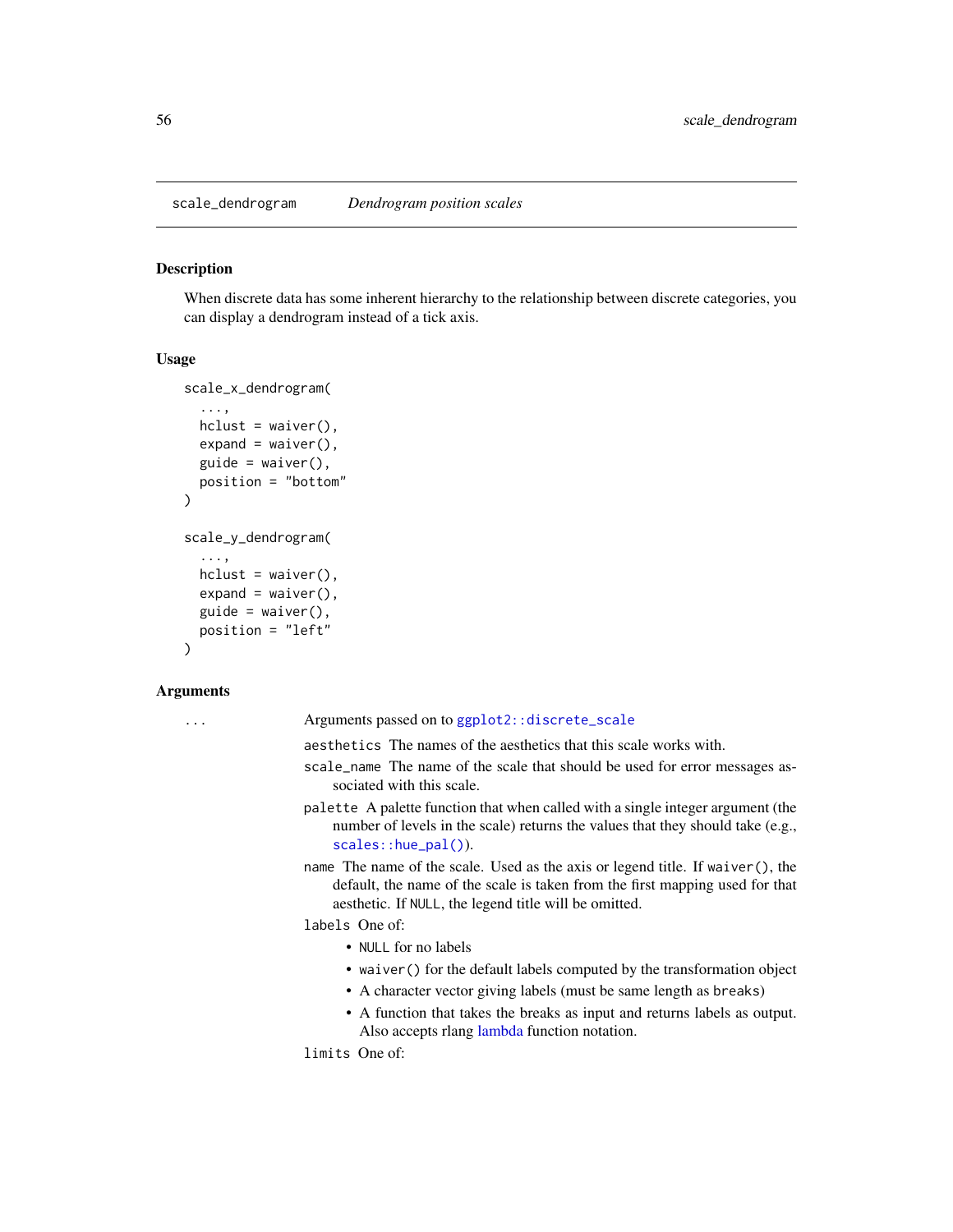|          | • NULL to use the default scale values                                                                                                                                                                                                                                                                                                                                                                               |
|----------|----------------------------------------------------------------------------------------------------------------------------------------------------------------------------------------------------------------------------------------------------------------------------------------------------------------------------------------------------------------------------------------------------------------------|
|          | • A character vector that defines possible values of the scale and their<br>order                                                                                                                                                                                                                                                                                                                                    |
|          | • A function that accepts the existing (automatic) values and returns new<br>ones. Also accepts rlang lambda function notation.                                                                                                                                                                                                                                                                                      |
|          | na. translate Unlike continuous scales, discrete scales can easily show miss-<br>ing values, and do so by default. If you want to remove missing values from<br>a discrete scale, specify na. translate = FALSE.                                                                                                                                                                                                     |
|          | na. value If na. translate = TRUE, what aesthetic value should the missing<br>values be displayed as? Does not apply to position scales where NA is al-<br>ways placed at the far right.                                                                                                                                                                                                                             |
|          | drop Should unused factor levels be omitted from the scale? The default, TRUE,<br>uses the levels that appear in the data; FALSE uses all the levels in the factor.                                                                                                                                                                                                                                                  |
|          | super The super class to use for the constructed scale                                                                                                                                                                                                                                                                                                                                                               |
| hclust   | An object of the type produced by the holiest function.                                                                                                                                                                                                                                                                                                                                                              |
| expand   | For position scales, a vector of range expansion constants used to add some<br>padding around the data to ensure that they are placed some distance away from<br>the axes. Use the convenience function expansion() to generate the values for<br>the expand argument. The defaults are to expand the scale by $5\%$ on each side<br>for continuous variables, and by 0.6 units on each side for discrete variables. |
| guide    | A function used to create a guide or its name. See guides () for more informa-<br>tion.                                                                                                                                                                                                                                                                                                                              |
| position | For position scales, The position of the axis. left or right for y axes, top or<br>bottom for x axes.                                                                                                                                                                                                                                                                                                                |

# Details

The dendrogram type of scale does two things, first it reorders the values along the relevant direction such that they follow the order captured in the hclust argument. Secondly, it draws the dendrogram at the axis. The dendrogram visuals inherit from the ticks theme elements, so defining a linetype for the tick marks sets the linetype for the dendrogram.

### Value

A *ScaleDendrogram* ggproto object.

# Examples

```
# Hierarchically cluster USArrests
yclus <- hclust(dist(USArrests), "ave")
xclus <- hclust(dist(t(USArrests)), "ave")
# Melting USArrests
df <- data.frame(
  State = rownames(USArrests)[row(USArrests)],
 variable = colnames(USArrests)[col(USArrests)],
  value = unname(do.call(c, USArrests))
)
```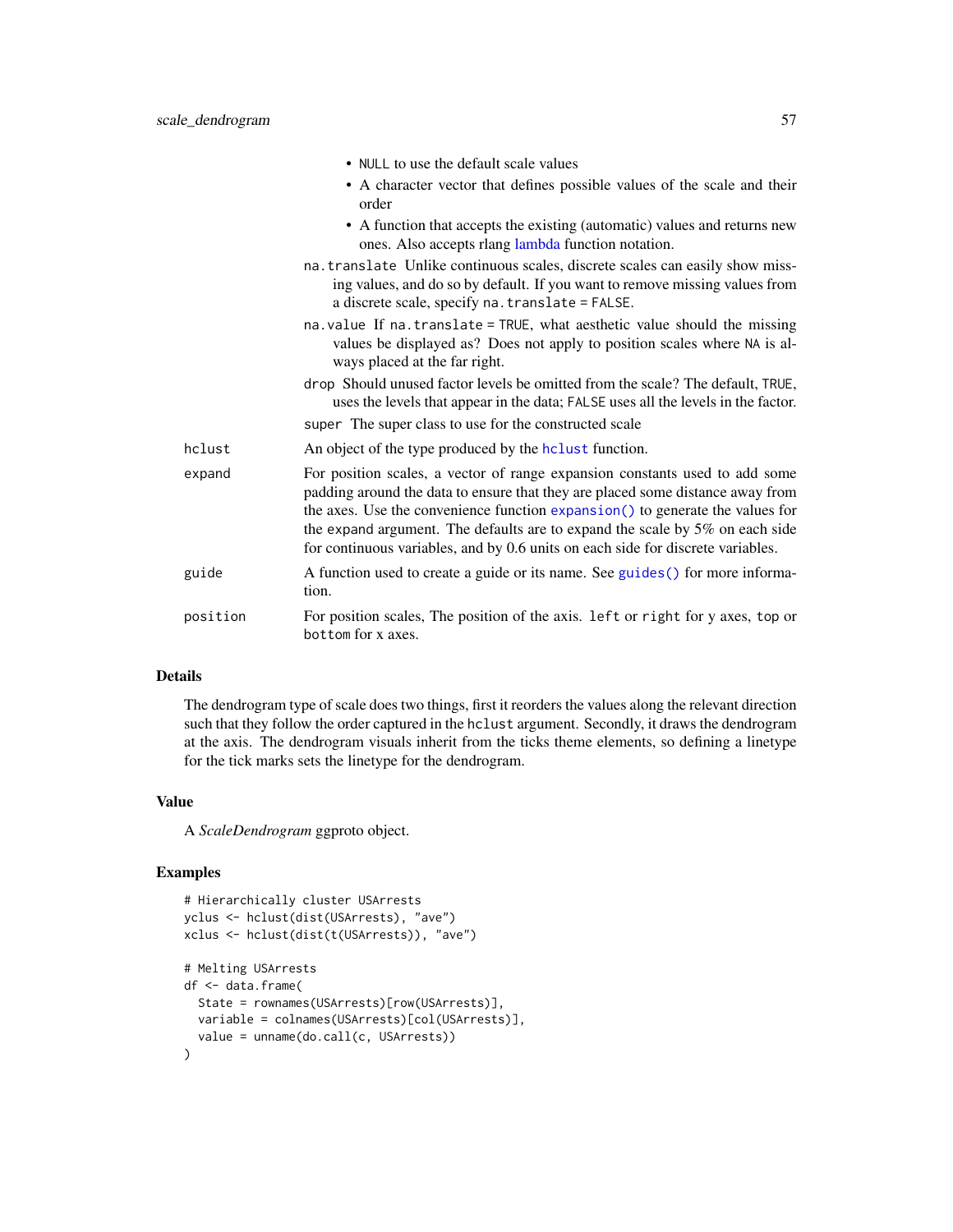```
# Supply the clustering to the scales
ggplot(df, aes(variable, State, fill = value)) +
 geom_raster() +
 scale_y_dendrogram(hclust = yclus) +
 scale_x_dendrogram(hclust = xclus)
```
scale\_fill\_multi *Multiple gradient colour scales*

### Description

Maps multiple aesthetics to multiple colour fill gradient scales. It takes in listed arguments for each aesthetic and disseminates these to [continuous\\_scale](#page-0-0).

#### Usage

```
scale_fill_multi(
  ...,
 colours,
 values = NULL,
 na.value = "transparent",
 guide = "colourbar",
  aesthetics = "fill",
  colors
)
scale_colour_multi(
  ...,
 colours,
 values = NULL,
 na.value = "transparent",
  guide = "colourbar",
  aesthetics = "colour",
  colors
)
```
### Arguments

..., colours, values, na.value, guide, colors

|            | listed arguments in scale_colour_gradientn (e.g. colours = $list(c("white", "red"), c("black", "l")$ |
|------------|------------------------------------------------------------------------------------------------------|
| aesthetics | a character vector with names of aesthetic mapping.                                                  |

#### Details

This function should only be called after all layers that this function affects are added to the plot.

The list elements of the listed arguments are assumed to follow the aesthetics order, i.e. the n*th* list element belongs to the n*th* aesthetic. When there are more list elements than n aesthetics, only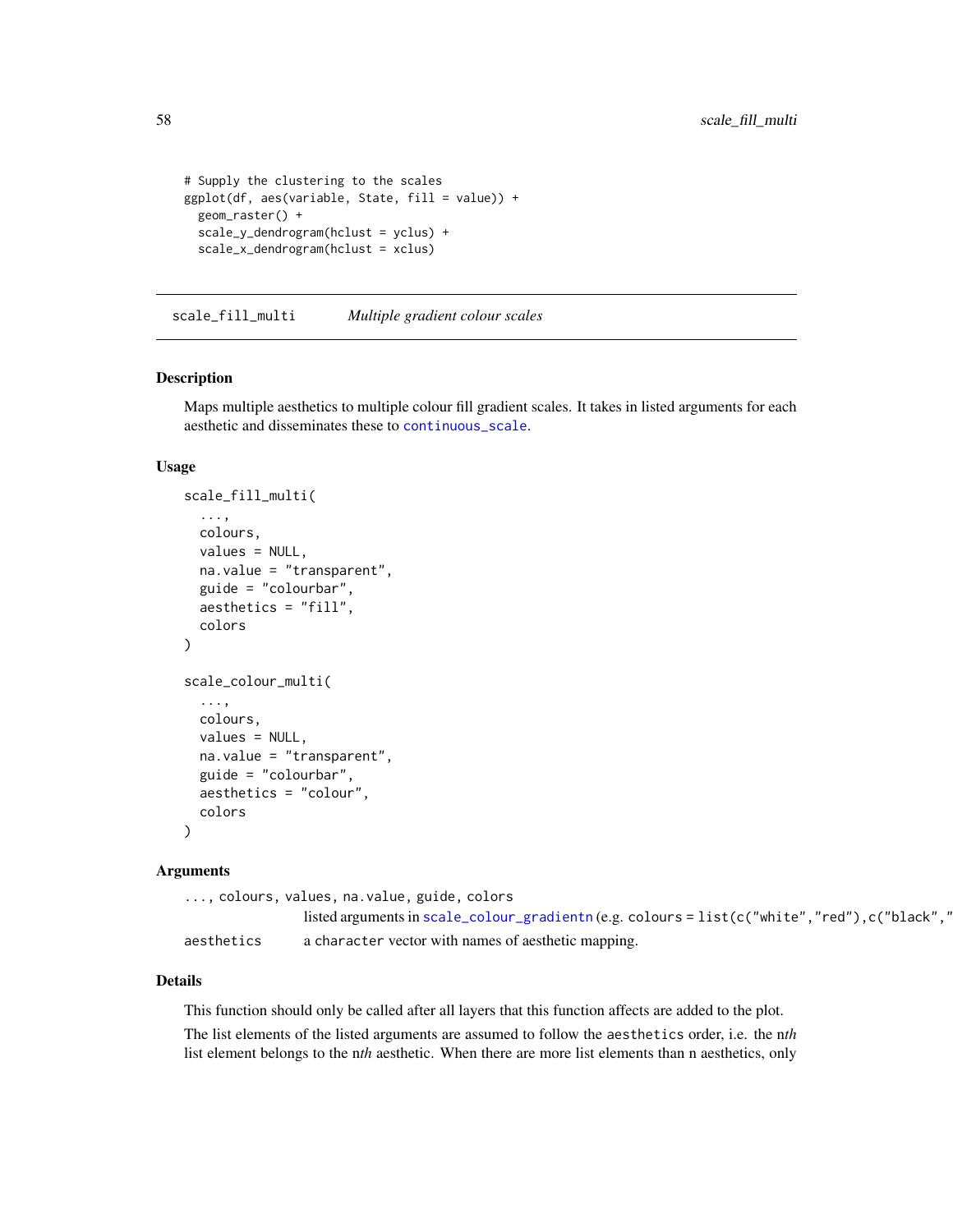### scale\_listed 59

the first n*th* list elements are taken. When there are more aesthetics than list elements, the first list element is used for the remaining aesthethics.

In contrast to other  $scale_{\pm}$  continous-family functions, the guide argument is interpreted before adding it to the plot instead of at the time of plot building. This behaviour ensures that the available\_aes argument of the guides are set correctly, but may interfere with the [guides](#page-0-0) function.

#### Value

A nested list-like structure of the class MultiScale.

#### Examples

```
# Setup dummy data
df <- rbind(data.frame(x = 1:3, y = 1, v = NA, w = 1:3, z = NA),
            data.frame(x = 1:3, y = 2, v = 1:3, w = NA, z = NA),
            data.frame(x = 1:3, y = 3, v = NA, w = NA, z = 1:3))
ggplot(df, aes(x, y)) +geom_raster(aes(fill1 = v)) +
 geom_raster(aes(fill2 = w)) +
 geom_raster(aes(fill3 = z)) +
 scale_fill_multi(aesthetics = c("fill1", "fill2", "fill3"),
                   colours = list(c("white", "red"),
                                  c("black", "blue"),
                                  c("grey50", "green")))
```
scale\_listed *Add a list of scales for non-standard aesthetics*

### **Description**

This function should only be called after all layers that the non-standard aesthetic scales affects have been added to the plot.

Inside a layer, the non-standard aesthetic should be part of the call to aes mapping.

May return a warning that the plot is ignoring unknown aesthetics.

#### Usage

```
scale_listed(scalelist, replaces = NULL)
```

| scalelist | A list wherein elements are the results of calls to a scale function with a non-<br>standard aesthetic set as the aesthetic argument.                                                     |
|-----------|-------------------------------------------------------------------------------------------------------------------------------------------------------------------------------------------|
| replaces  | A character vector of the same length as- and parallel to-scalelist, indicat-<br>ing what standard aesthetic to replace with the non-standard aesthetic. Typically<br>"colour" or "fill". |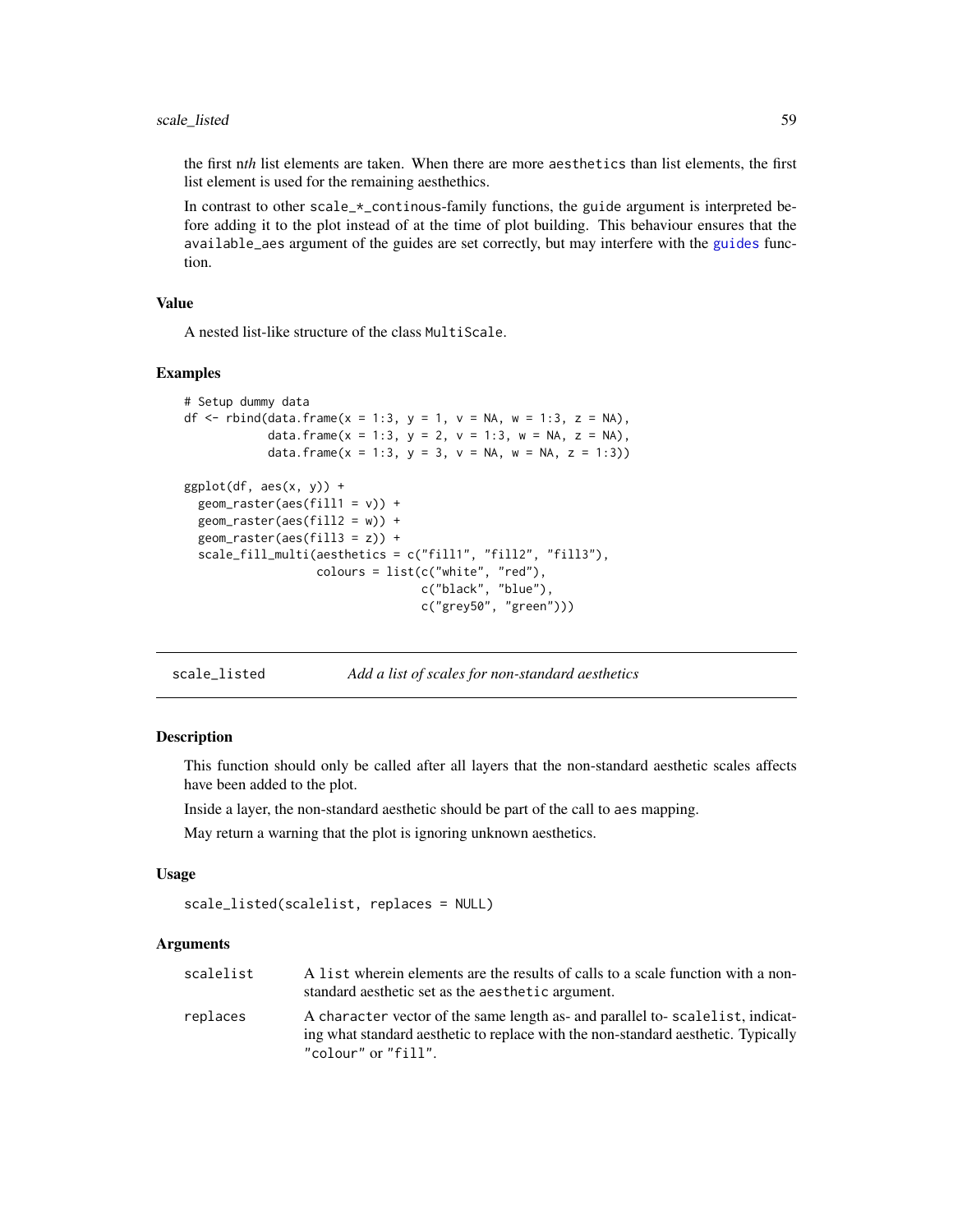### Details

Distributes a list of non-standard aesthetics scales to the plot, substituting geom and scale settings as necessary to display the non-standard aesthetics. Useful for mapping different geoms to different scales for example.

#### Value

A list of which the elements are of the class MultiScale.

#### Examples

```
# Annotation of heatmap
iriscor \le cor(t(iris[, 1:4]))
df <- data.frame(
  x = as.vector(row(iriscor)),y = as.vector(col(iriscor)),
  value = as.vector(iriscor)
\mathcal{L}annotation <- data.frame(
  z = \text{seq\_len}(nrow(iris)),Species = iris$Species,
  Leaves = ifelse(iris$Species == "setosa", "Short", "Long")
)
ggplot(df, aes(x, y)) +geom_raster(aes(fill = value)) +
  geom_tile(data = annotation,
            aes(x = z, y = -5, spec = Species), height = 5) +geom_tile(data = annotation,
            aes(y = z, x = -5, \text{leav} = \text{Leaves}), \text{width} = 5) +scale_listed(
    list(scale_fill_brewer(palette = "Set1", aesthetics = "spec"),
         scale_fill_brewer(palette = "Dark2", aesthetics = "leav")),
    replaces = c("fill", "fill")
  )
```
stat\_difference *Difference ribbon*

# Description

This makes a ribbon that is filled depending on whether the max is higher than min. This can be useful for displaying differences between two series.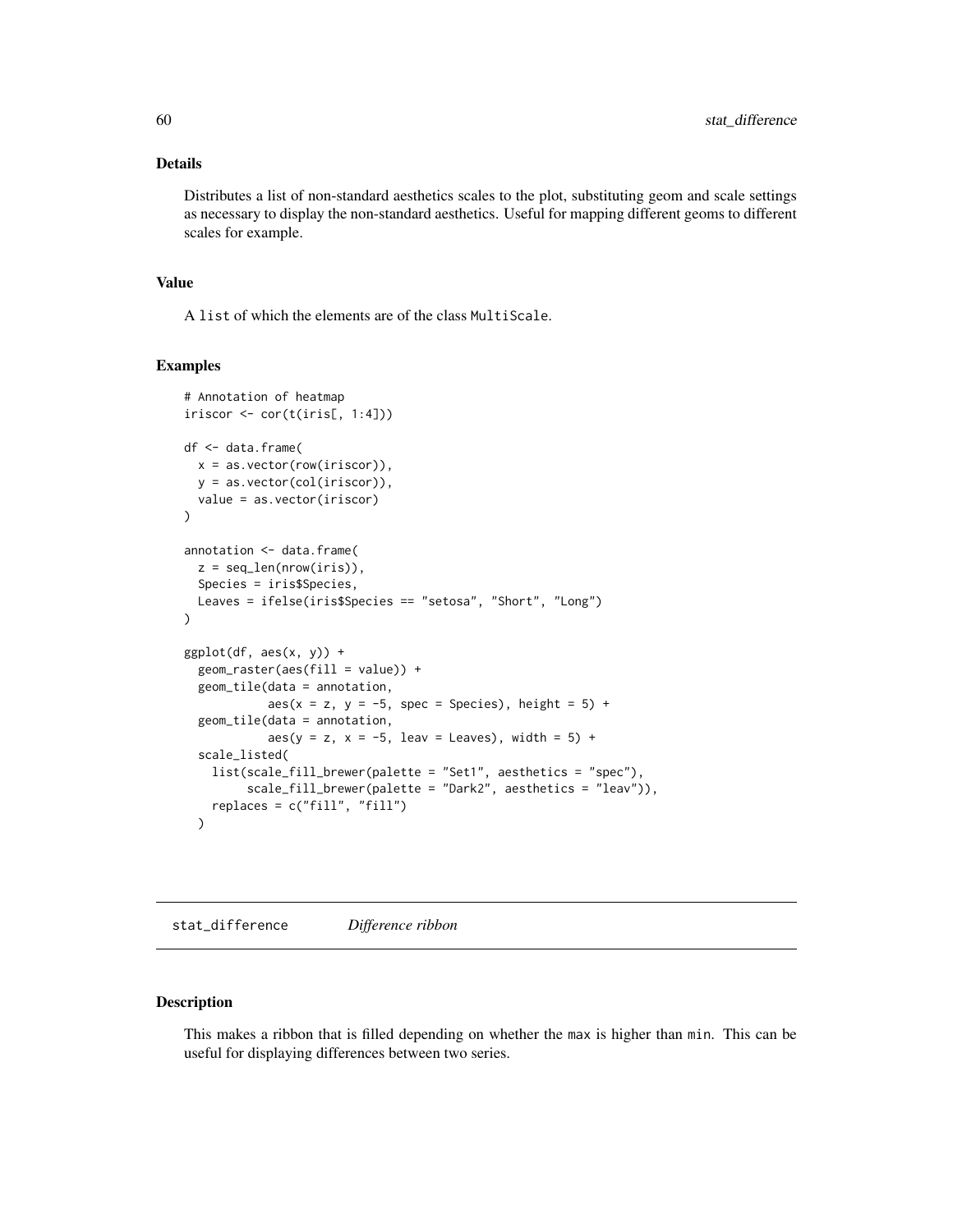# stat\_difference 61

# Usage

```
stat_difference(
  mapping = NULL,
  data = NULL,geom = "ribbon",
 position = "identity",
  ...,
 levels = c("''", "-"", "0"),
  na.rm = FALSE,orientation = NA,
  show.legend = NA,
  inherit.aes = TRUE
\mathcal{L}
```

| mapping      | Set of aesthetic mappings created by aes() or aes_(). If specified and inherit.aes<br>= TRUE (the default), it is combined with the default mapping at the top level of<br>the plot. You must supply mapping if there is no plot mapping.                                                      |
|--------------|------------------------------------------------------------------------------------------------------------------------------------------------------------------------------------------------------------------------------------------------------------------------------------------------|
| data         | The data to be displayed in this layer. There are three options:<br>If NULL, the default, the data is inherited from the plot data as specified in the<br>call to ggplot().                                                                                                                    |
|              | A data. frame, or other object, will override the plot data. All objects will be<br>fortified to produce a data frame. See fortify() for which variables will be<br>created.                                                                                                                   |
|              | A function will be called with a single argument, the plot data. The return<br>value must be a data. frame, and will be used as the layer data. A function<br>can be created from a formula (e.g. $\sim$ head(.x, 10)).                                                                        |
| geom         | Use to override the default connection between geom_density() and stat_density().                                                                                                                                                                                                              |
| position     | Position adjustment, either as a string, or the result of a call to a position adjust-<br>ment function.                                                                                                                                                                                       |
| .            | Other arguments passed on to layer (). These are often aesthetics, used to set<br>an aesthetic to a fixed value, like colour = "red" or size = 3. They may also<br>be parameters to the paired geom/stat.                                                                                      |
| levels       | A character (3) indicating factor levels for the fill aesthetic for the following<br>cases (1) max $>$ min (2) max $<$ min (3) max == min. Will be padded with NAs when<br>necessary.                                                                                                          |
| na.rm        | If FALSE, the default, missing values are removed with a warning. If TRUE,<br>missing values are silently removed.                                                                                                                                                                             |
| orientation  | The orientation of the layer. The default (NA) automatically determines the ori-<br>entation from the aesthetic mapping. In the rare event that this fails it can be<br>given explicitly by setting orientation to either "x" or "y". See the Orienta-<br><i>tion</i> section for more detail. |
| show. legend | logical. Should this layer be included in the legends? NA, the default, includes if<br>any aesthetics are mapped. FALSE never includes, and TRUE always includes. It<br>can also be a named logical vector to finely select the aesthetics to display.                                         |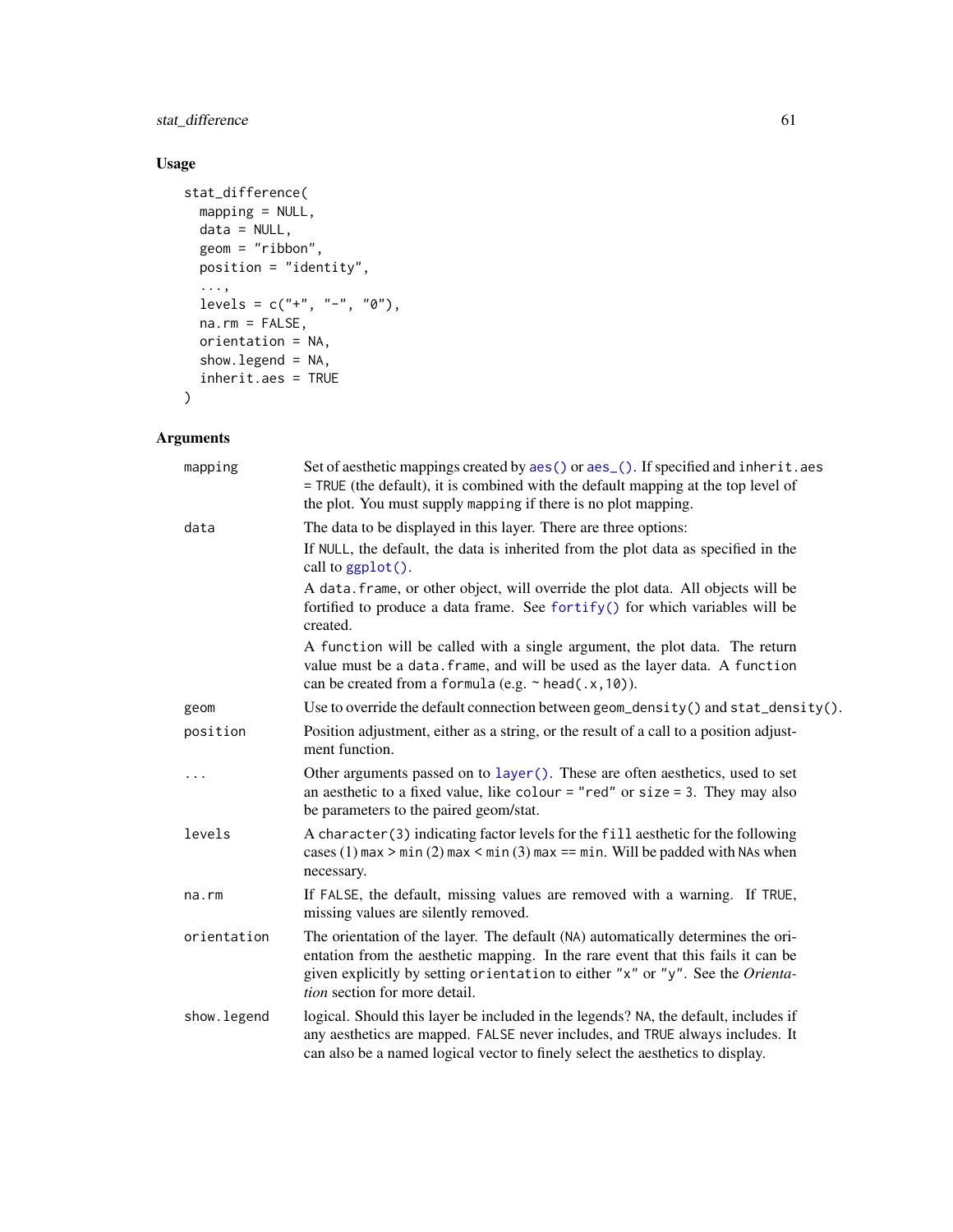| inherit.aes | If FALSE, overrides the default aesthetics, rather than combining with them.      |
|-------------|-----------------------------------------------------------------------------------|
|             | This is most useful for helper functions that define both data and aesthetics and |
|             | shouldn't inherit behaviour from the default plot specification, e.g. borders().  |

### Details

The stat may reorder the group aesthetic to accommodate two different fills for the signs of differences. The stat takes care to interpolate a series whenever a crossover between max and min series happens. This makes the ribbon not look stumpy at these crossovers.

### Value

A Layer object that can be added to a plot.

# **Aesthetics**

geom\_ribbon() understands the following aesthetics (required aesthetics are in bold):

- x *or* y
- ymin *or* xmin
- ymax *or* xmax
- alpha
- colour
- fill
- group
- linetype
- size

Learn more about setting these aesthetics in vignette("ggplot2-specs").

# Computed variables

sign A factor with the levels attribute set to the levels argument.

#### **Orientation**

This geom treats each axis differently and, thus, can thus have two orientations. Often the orientation is easy to deduce from a combination of the given mappings and the types of positional scales in use. Thus, ggplot2 will by default try to guess which orientation the layer should have. Under rare circumstances, the orientation is ambiguous and guessing may fail. In that case the orientation can be specified directly using the orientation parameter, which can be either "x" or "y". The value gives the axis that the geom should run along, "x" being the default orientation you would expect for the geom.

#### See Also

See [geom\\_histogram\(\)](#page-0-0), [geom\\_freqpoly\(\)](#page-0-0) for other methods of displaying continuous distribution. See [geom\\_violin\(\)](#page-0-0) for a compact density display.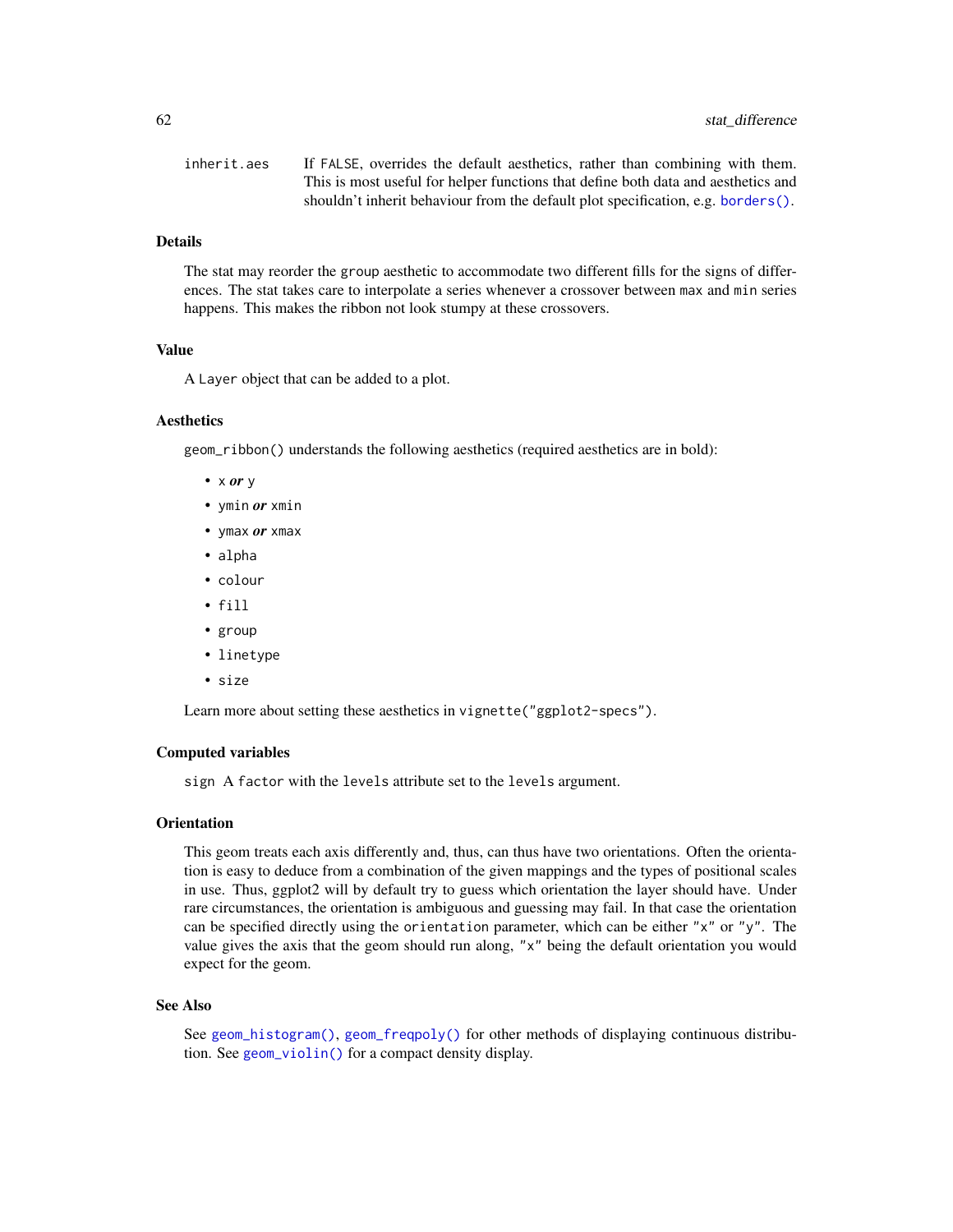# stat\_funxy 63

#### Examples

```
set.seed(2021)
df <- data.frame(
  x = 1:100,
  y = \text{cumsum}(\text{rnorm}(100)),z = \text{cumsum}(\text{rnorm}(100))\mathcal{L}ggplot(df, aes(x = x)) +stat_difference(aes(ymin = y, ymax = z), alpha = 0.3) +
  geom\_line(aes(y = y, colour = "min")) +geom\_line(aes(y = z, colour = "max"))
```
stat\_funxy *Apply function to position coordinates*

## Description

The function xy stat applies a function to the x- and y-coordinates of a layers positions by group. The stat\_centroid() and stat\_midpoint() functions are convenience wrappers for calculating centroids and midpoints. stat\_funxy() by default leaves the data as-is, but can be supplied functions and arguments.

#### Usage

```
stat_funxy(
 mapping = NULL,data = NULL,
  geom = "point",
 position = "identity",
  ...,
  funx = force,funy = force,argx = list(),
  argy = list(),
  crop_other = TRUE,
  show.legend = NA,
  inherit.aes = TRUE
)
stat_centroid(
  ...,
  funx = mean,
 funy = mean,
 args = list(na.rm = TRUE),argy = list(na.rm = TRUE)\lambdastat\_midpoint(..., \text{ arg}x = list(na.rm = TRUE), \text{ arg}y = list(na.rm = TRUE))
```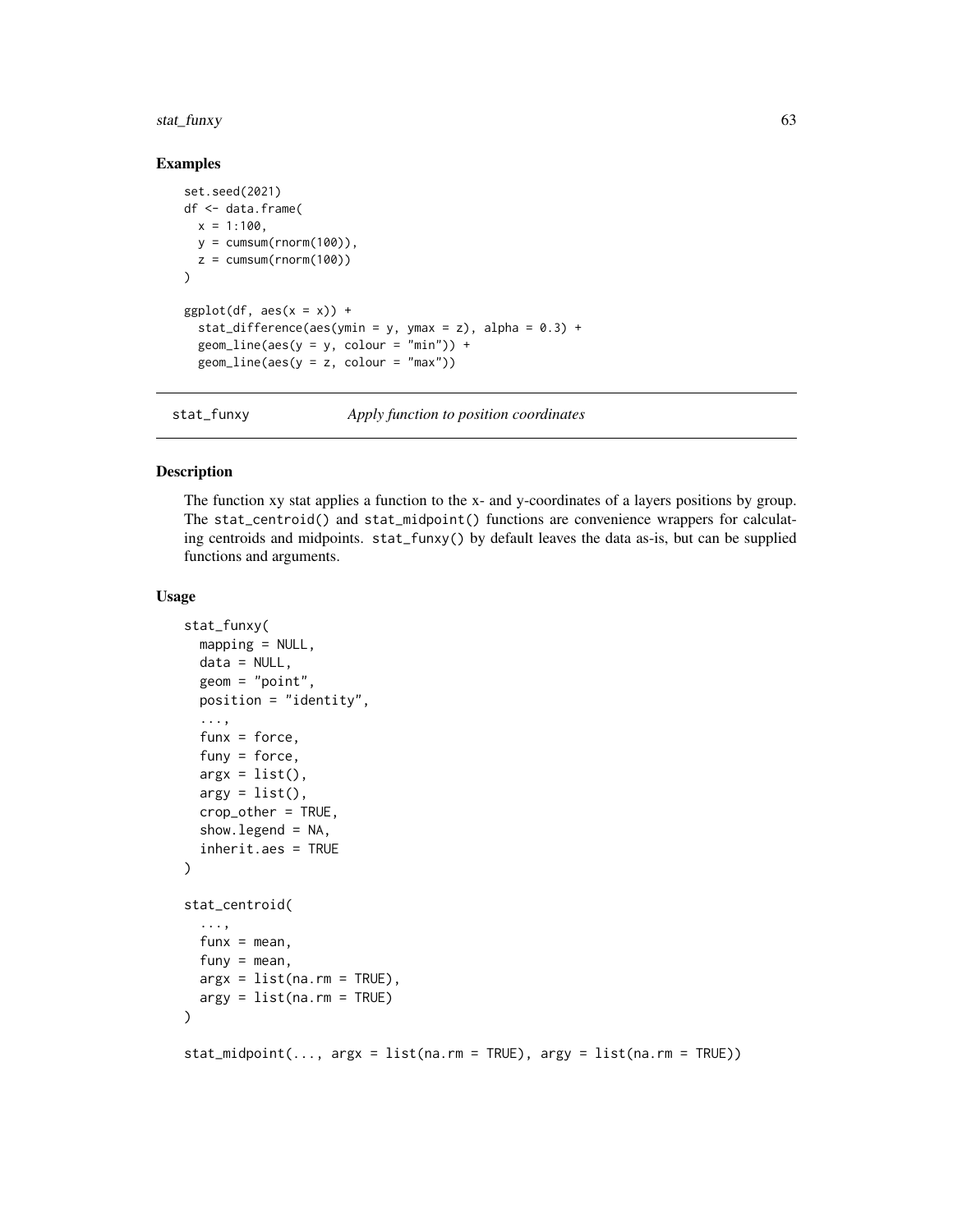# Arguments

| mapping      | Set of aesthetic mappings created by aes() or aes_(). If specified and inherit.aes<br>= TRUE (the default), it is combined with the default mapping at the top level of<br>the plot. You must supply mapping if there is no plot mapping.              |
|--------------|--------------------------------------------------------------------------------------------------------------------------------------------------------------------------------------------------------------------------------------------------------|
| data         | The data to be displayed in this layer. There are three options:                                                                                                                                                                                       |
|              | If NULL, the default, the data is inherited from the plot data as specified in the<br>call to ggplot().                                                                                                                                                |
|              | A data. frame, or other object, will override the plot data. All objects will be<br>fortified to produce a data frame. See fortify() for which variables will be<br>created.                                                                           |
|              | A function will be called with a single argument, the plot data. The return<br>value must be a data. frame, and will be used as the layer data. A function<br>can be created from a formula (e.g. $\sim$ head(.x, 10)).                                |
| geom         | The geometric object to use display the data                                                                                                                                                                                                           |
| position     | Position adjustment, either as a string, or the result of a call to a position adjust-<br>ment function.                                                                                                                                               |
|              | Other arguments passed on to layer (). These are often aesthetics, used to set<br>an aesthetic to a fixed value, like colour = "red" or size = 3. They may also<br>be parameters to the paired geom/stat.                                              |
| funx, funy   | A function to call on the layer's x and y positions respectively.                                                                                                                                                                                      |
| argx, argy   | A named list containing arguments to the funx, and funy function calls.                                                                                                                                                                                |
| crop_other   | A logical of length one; whether the other data should be fitted to the length<br>of x and y (default: TRUE). Useful to set to FALSE when funx or funy calculate<br>summaries of length one that need to be recycled.                                  |
| show. legend | logical. Should this layer be included in the legends? NA, the default, includes if<br>any aesthetics are mapped. FALSE never includes, and TRUE always includes. It<br>can also be a named logical vector to finely select the aesthetics to display. |
| inherit.aes  | If FALSE, overrides the default aesthetics, rather than combining with them.<br>This is most useful for helper functions that define both data and aesthetics and<br>shouldn't inherit behaviour from the default plot specification, e.g. borders().  |

# Details

This statistic only makes a minimal attempt at ensuring that the results from calling both functions are of equal length. Results of length 1 are recycled to match the longest length result.

# Value

A StatFunxy ggproto object, that can be added to a plot.

# Examples

```
p <- ggplot(iris, aes(Sepal.Width, Sepal.Length, colour = Species))
# Labelling group midpoints
p + geom\_point() +
```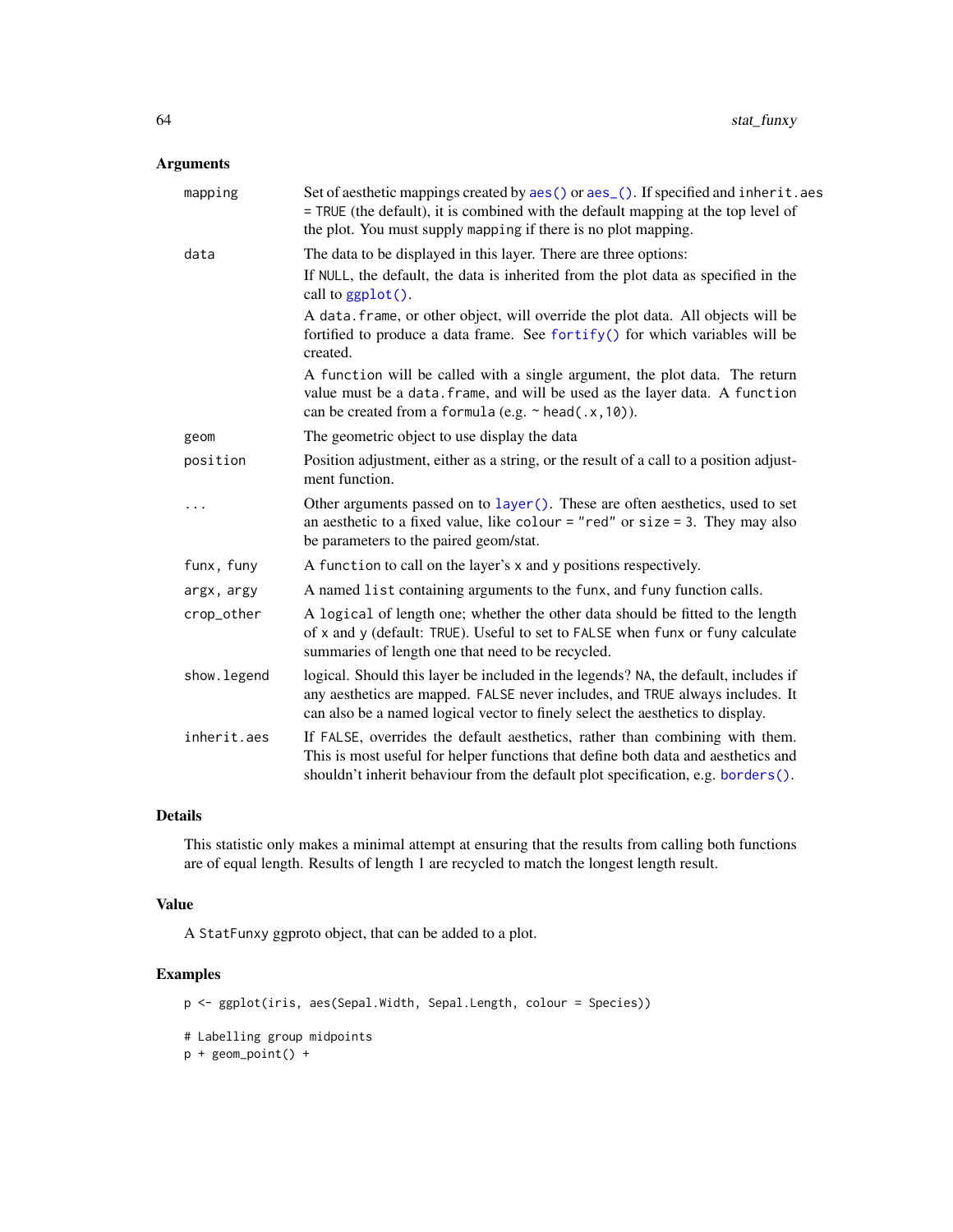```
stat_midpoint(aes(label = Species, group = Species),
               geom = "text", colour = "black")
# Drawing segments to centroids
p + geom\_point() +stat_centroid(aes(xend = Sepal.Width, yend = Sepal.Length),
                geom = "segment", crop_other = FALSE)
# Drawing intervals
ggplot(iris, aes(Sepal.Width, Sepal.Length, colour = Species)) +
 geom_point() +
 stat_funxy(geom = "path",
            funx = median, funy = quantile,argy = list(probs = c(0.1, 0.9)))
```
stat\_rle *Run length encoding*

# Description

Run length encoding takes a vector of values and calculates the lengths of consecutive repeated values.

### Usage

```
stat_rle(
 mapping = NULL,
  data = NULL,geom = "rect",
 position = "identity",
  ...,
  align = "none",
  na.rm = FALSE,orientation = "x",
  show.legend = NA,
  inherit.aes = TRUE
)
```

| mapping | Set of aesthetic mappings created by aes () or aes (). If specified and inherit. aes<br>$=$ TRUE (the default), it is combined with the default mapping at the top level of<br>the plot. You must supply mapping if there is no plot mapping. |
|---------|-----------------------------------------------------------------------------------------------------------------------------------------------------------------------------------------------------------------------------------------------|
| data    | The data to be displayed in this layer. There are three options:                                                                                                                                                                              |
|         | If NULL, the default, the data is inherited from the plot data as specified in the<br>call to $ggplot()$ .                                                                                                                                    |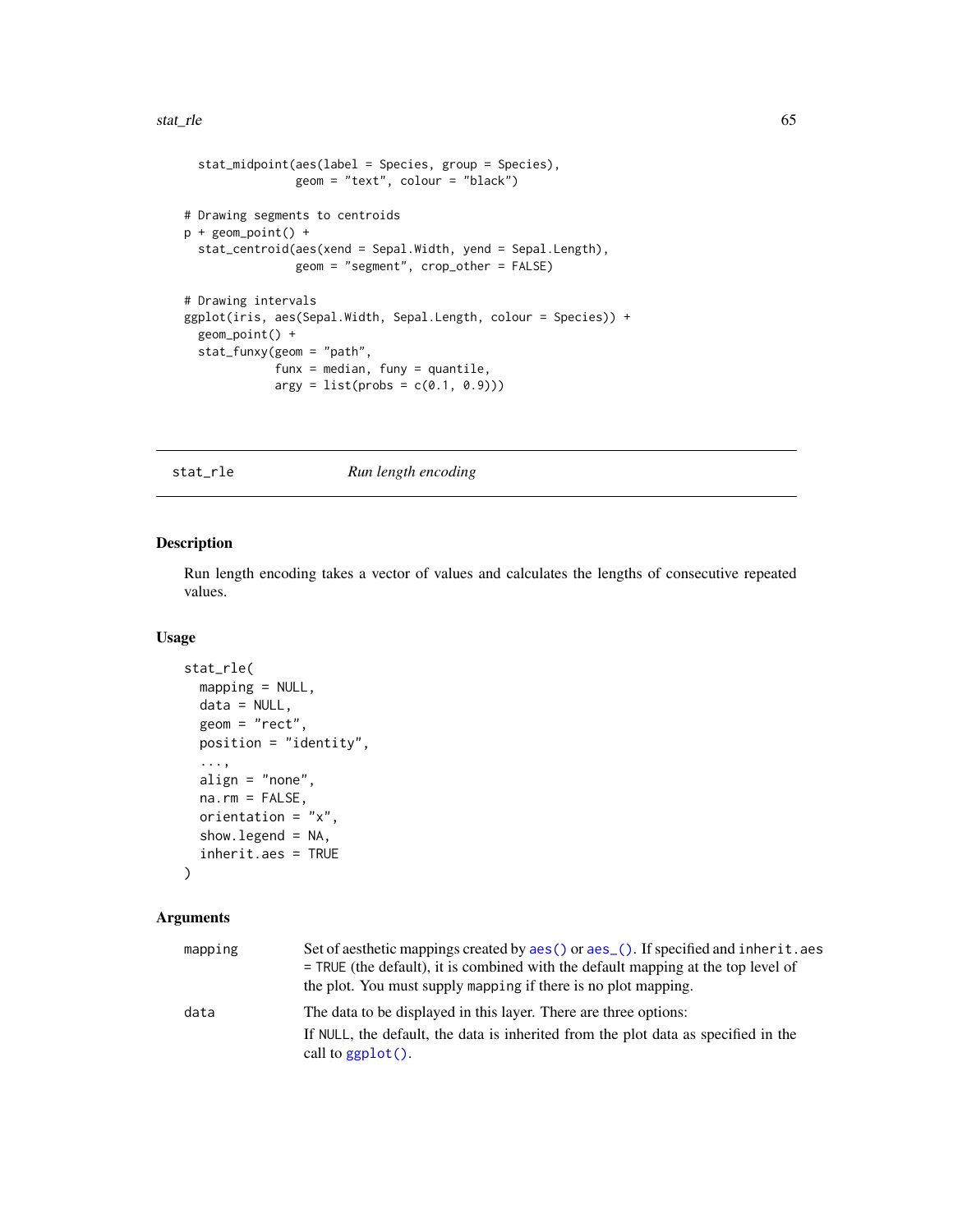|             | A data. frame, or other object, will override the plot data. All objects will be<br>fortified to produce a data frame. See fortify() for which variables will be<br>created.                                                                                                                   |
|-------------|------------------------------------------------------------------------------------------------------------------------------------------------------------------------------------------------------------------------------------------------------------------------------------------------|
|             | A function will be called with a single argument, the plot data. The return<br>value must be a data. frame, and will be used as the layer data. A function<br>can be created from a formula (e.g. $\sim$ head(.x, 10)).                                                                        |
| geom        | Use to override the default connection between $geom\_density()$ and $stat\_density()$ .                                                                                                                                                                                                       |
| position    | Position adjustment, either as a string, or the result of a call to a position adjust-<br>ment function.                                                                                                                                                                                       |
| .           | Other arguments passed on to layer (). These are often aesthetics, used to set<br>an aesthetic to a fixed value, like colour = "red" or size = 3. They may also<br>be parameters to the paired geom/stat.                                                                                      |
| align       | A character of length one that effect the computed start and end variables.<br>One of the following:                                                                                                                                                                                           |
|             | "none" Take exact start and end x values.                                                                                                                                                                                                                                                      |
|             | "center" Return start and end x values in between an end and the subsequent<br>start.                                                                                                                                                                                                          |
|             | "start" Align start values with previous end values.<br>"end" Align end values with next start values.                                                                                                                                                                                         |
| na.rm       | If FALSE, the default, missing values are removed with a warning. If TRUE,<br>missing values are silently removed.                                                                                                                                                                             |
| orientation | The orientation of the layer. The default (NA) automatically determines the ori-<br>entation from the aesthetic mapping. In the rare event that this fails it can be<br>given explicitly by setting orientation to either "x" or "y". See the Orienta-<br><i>tion</i> section for more detail. |
| show.legend | logical. Should this layer be included in the legends? NA, the default, includes if<br>any aesthetics are mapped. FALSE never includes, and TRUE always includes. It<br>can also be a named logical vector to finely select the aesthetics to display.                                         |
| inherit.aes | If FALSE, overrides the default aesthetics, rather than combining with them.<br>This is most useful for helper functions that define both data and aesthetics and<br>shouldn't inherit behaviour from the default plot specification, e.g. borders().                                          |

# Details

The data is first ordered on the x aesthetic before run lengths are calculated for the label aesthetic.

# Value

A ggplot2 layer

# Aesthetics

stat\_rle() understands the following aesthetics (required aesthetics are in bold)

- x
- label
- group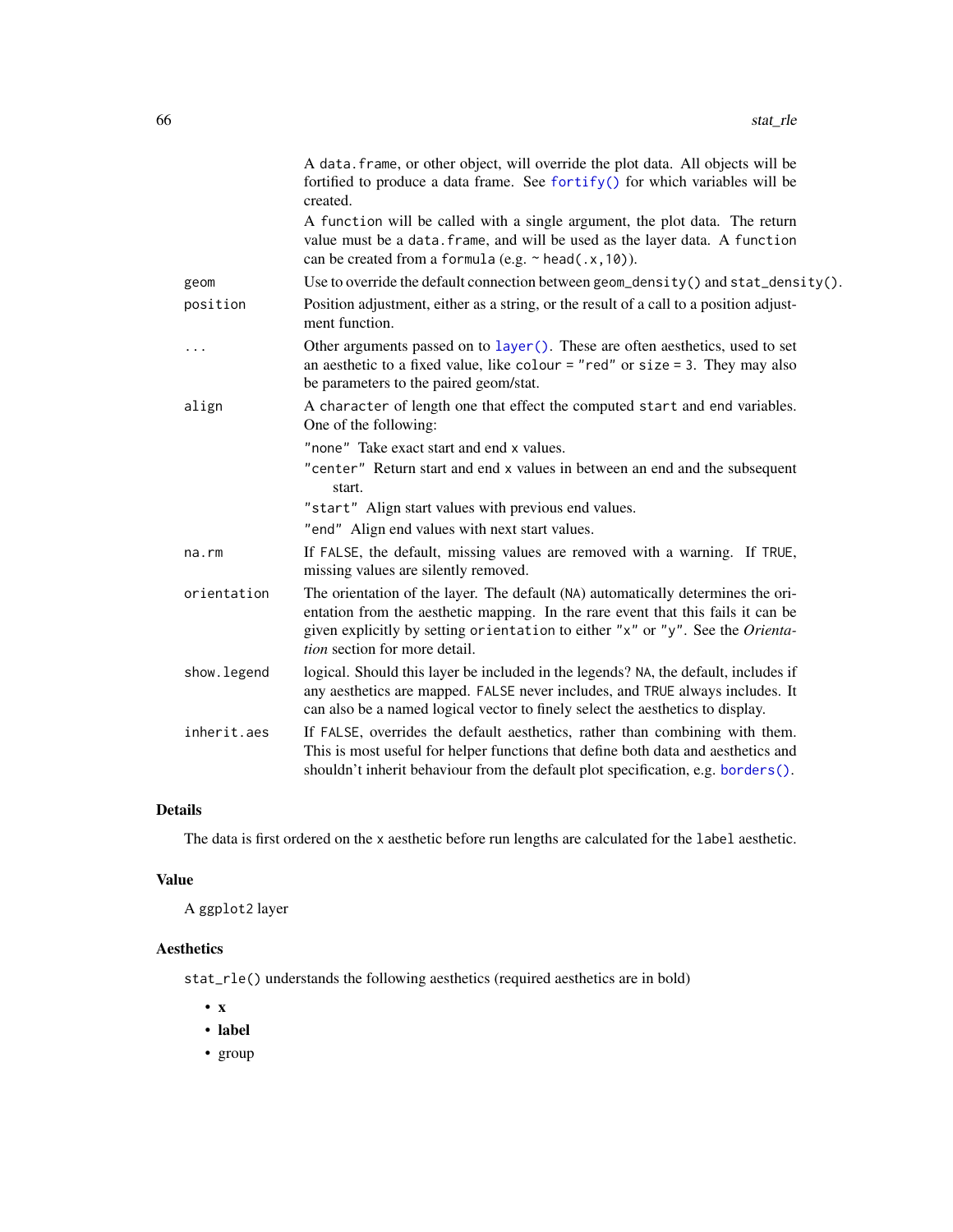#### Computed variables

start The x values at the start of every run.

end The x values at the end of every run.

start id The index where a run starts.

end\_id The index where a run ends.

run\_id The index of a run.

runlength The length of a run.

runvalue The value associated with a run.

### Examples

```
df <- data.frame(
  x = seq(0, 10, length.out = 100),
  y = sin(seq(0, 10, length.out = 100)*2)\lambda# Label every run of increasing values
ggplot(df) +
  stat_rle(aes(x, label = diff(c(0, y)) > 0),
           align = "end") +
  geom_point(aes(x, y))
# Label every run above some threshold
ggplot(df) +
  stat_rle(aes(x, label = y > 0),
           align = "center") +
  geom_point(aes(x, y))
# Categorising runs, more complicated usage
ggplot(df) +
  stat_rle(aes(stage(x, after_stat = run_id),
               after_stat(runlength),
               label = cut(y, c(-1, -0.6, 0.6, 1)),fill = after_stat(runvalue)),
           geom = "col")
```
stat\_rollingkernel *Rolling Kernel*

# Description

A rolling kernel moves along one of the axes and assigns weights to datapoints depending on the distance to the kernel's location. It then calculates a weighted average on the y-values of the datapoints, creating a trendline. In contrast to (weighted) rolling averages, the interval between datapoints do not need to be constant.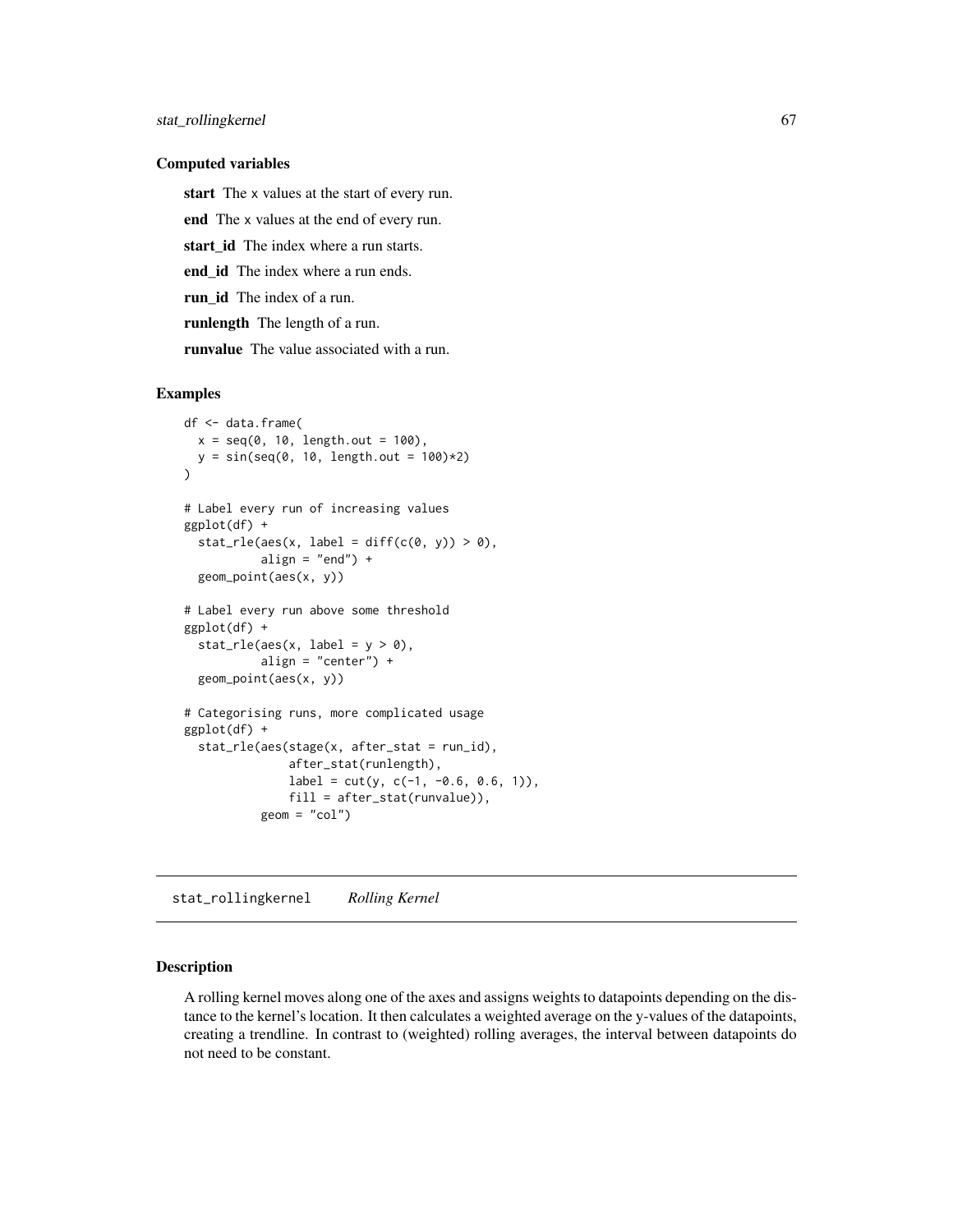# Usage

```
stat_rollingkernel(
 mapping = NULL,
 data = NULL,
 geom = "line",
 position = "identity",
  ...,
 bw = "nrd",
 kernel = "gaussian",
 n = 256,
 expand = 0.1,
 na.rm = FALSE,
 orientation = "x",show.legend = NA,
 inherit.aes = TRUE
)
```

| mapping  | Set of aesthetic mappings created by aes() or aes_(). If specified and inherit.aes<br>= TRUE (the default), it is combined with the default mapping at the top level of<br>the plot. You must supply mapping if there is no plot mapping.                                                                                     |
|----------|-------------------------------------------------------------------------------------------------------------------------------------------------------------------------------------------------------------------------------------------------------------------------------------------------------------------------------|
| data     | The data to be displayed in this layer. There are three options:                                                                                                                                                                                                                                                              |
|          | If NULL, the default, the data is inherited from the plot data as specified in the<br>call to ggplot().                                                                                                                                                                                                                       |
|          | A data. frame, or other object, will override the plot data. All objects will be<br>fortified to produce a data frame. See fortify() for which variables will be<br>created.                                                                                                                                                  |
|          | A function will be called with a single argument, the plot data. The return<br>value must be a data. frame, and will be used as the layer data. A function<br>can be created from a formula (e.g. $\sim$ head(.x, 10)).                                                                                                       |
| geom     | Use to override the default geom ("line").                                                                                                                                                                                                                                                                                    |
| position | Position adjustment, either as a string, or the result of a call to a position adjust-<br>ment function.                                                                                                                                                                                                                      |
| $\cdots$ | Other arguments passed on to layer (). These are often aesthetics, used to set<br>an aesthetic to a fixed value, like colour = "red" or size = 3. They may also<br>be parameters to the paired geom/stat.                                                                                                                     |
| bw       | A bandwidth, which can be one of the following:                                                                                                                                                                                                                                                                               |
|          | • A numeric of length one indicating a measure of kernel width, in data units.<br>• A rel object of length one constructed for setting a bandwidth relative to<br>the group data range. Can be constructed with the rel() function.<br>• A character of length one, naming one of the functions documented in<br>$bw.nrd()$ . |
| kernel   | One of the following:                                                                                                                                                                                                                                                                                                         |
|          | • A function that takes a vector of distances as first argument, a numeric<br>bandwidth as second argument and returns relative weights.                                                                                                                                                                                      |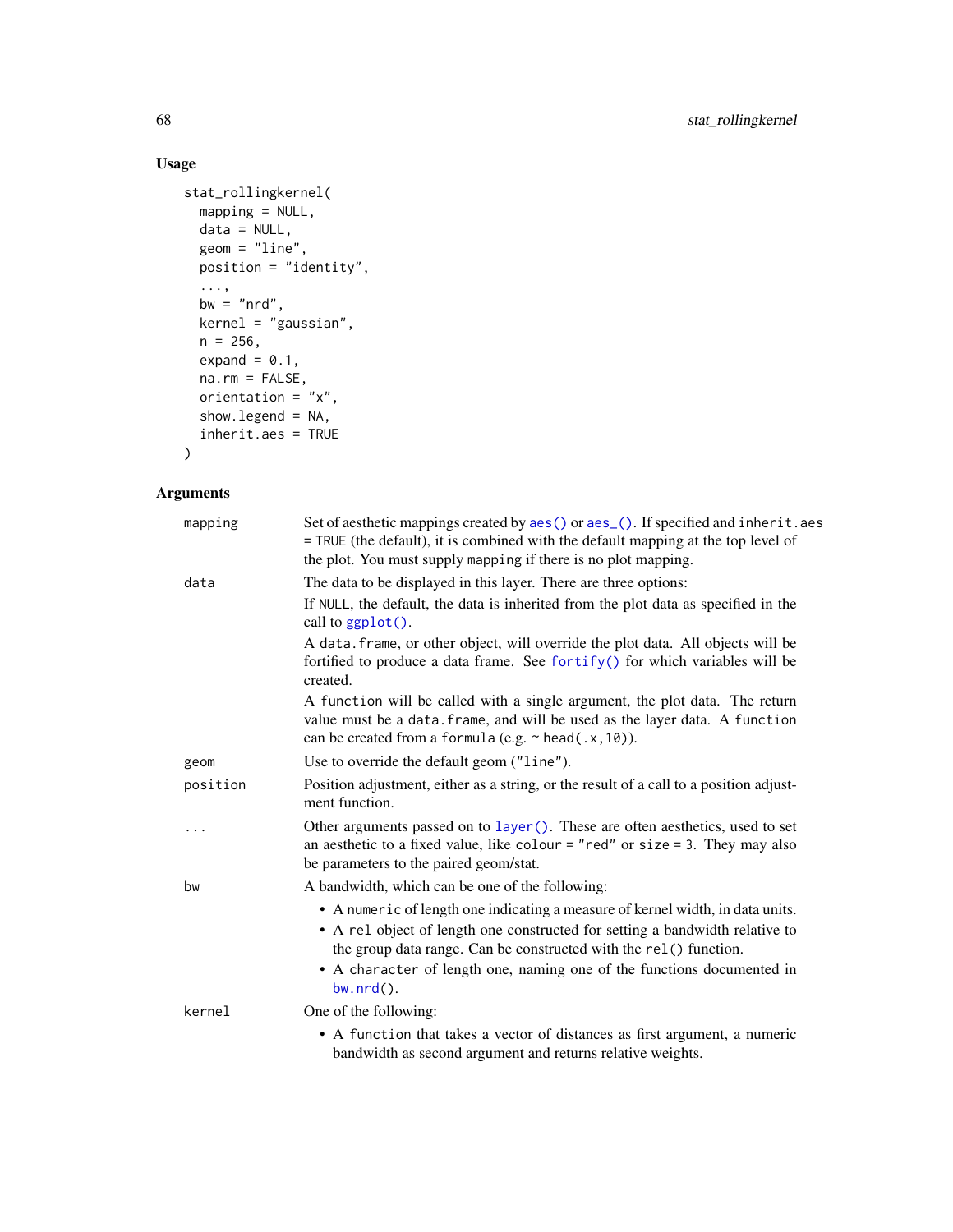|             | • A character of length one that can take one of the following values:                                                                                                                                                                                 |
|-------------|--------------------------------------------------------------------------------------------------------------------------------------------------------------------------------------------------------------------------------------------------------|
|             | "gaussian" or "norm" A kernel that follows a normal distribution with $0$<br>mean and bandwidth as standard deviation.                                                                                                                                 |
|             | "mean" or "unif" A kernel that follows a uniform distribution with $bandwidth*$<br>$-0.5$ and $bandwidth * 0.5$ as minimum and maximum. This is similar<br>to a simple, unweighted moving average.                                                     |
|             | "cauchy" A kernel that follows a Cauchy distribution with 0 as location<br>and bandwidth as scale parameters. The Cauchy distribution has fatter<br>tails than the normal distribution.                                                                |
| n           | An integer of length one: how many points to return per group.                                                                                                                                                                                         |
| expand      | A numeric of length one: how much to expand the range for which the rolling<br>kernel is calculated beyond the most extreme datapoints.                                                                                                                |
| $na$ . $rm$ | If FALSE, the default, missing values are removed with a warning. If TRUE,<br>missing values are silently removed.                                                                                                                                     |
| orientation | A character of length one, either "x" (default) or "y", setting the axis along<br>which the rolling should occur.                                                                                                                                      |
| show.legend | logical. Should this layer be included in the legends? NA, the default, includes if<br>any aesthetics are mapped. FALSE never includes, and TRUE always includes. It<br>can also be a named logical vector to finely select the aesthetics to display. |
| inherit.aes | If FALSE, overrides the default aesthetics, rather than combining with them.<br>This is most useful for helper functions that define both data and aesthetics and<br>shouldn't inherit behaviour from the default plot specification, e.g. borders().  |
|             |                                                                                                                                                                                                                                                        |

# Value

A *Layer* ggproto object.

# Aesthetics

stat\_rollingkernel() understands the following aesthetics (required aesthetics are in bold)

- x
- y
- group

# Computed variables

- x A sequence of ordered x positions.
- y The weighted value of the rolling kernel.

weight The sum of weight strengths at a position.

scaled The fraction of weight strengths at a position. This is the same as weight / sum(weight) by group.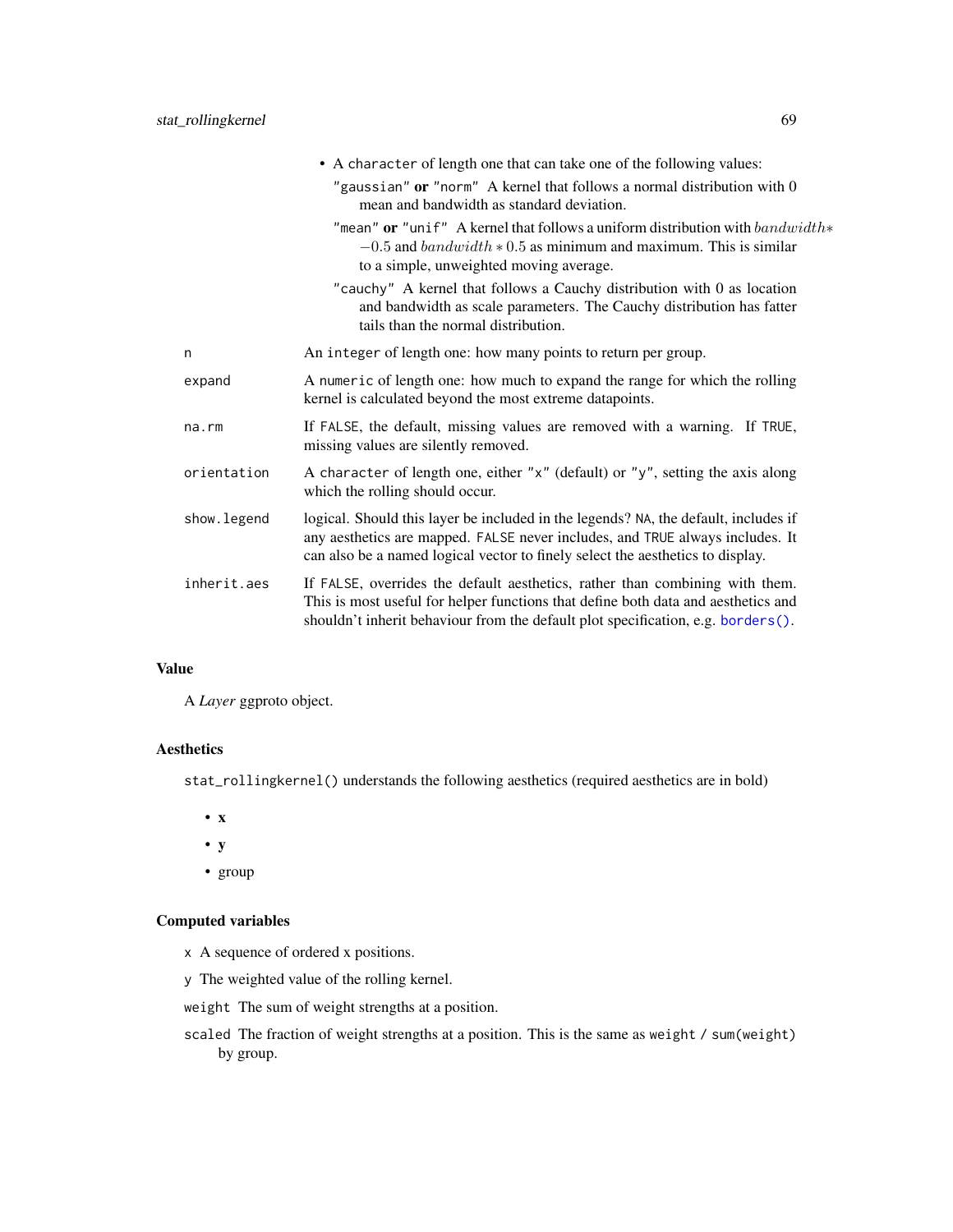# Examples

```
ggplot(mpg, aes(displ, hwy, colour = class)) +geom_point() +
 stat_rollingkernel()
# The (scaled) weights can be used to emphasise data-dense areas
ggplot(mpg, aes(displ, hwy, colour = class)) +
 geom_point() +
 stat_rollingkernel(aes(alpha = after_stat(scaled)))
```
stat\_theodensity *Fitted theoretical density*

# Description

Estimates the parameters of a given distribution and evaluates the probability density function with these parameters. This can be useful for comparing histograms or kernel density estimates against a theoretical distribution.

#### Usage

```
stat_theodensity(
 mapping = NULL,
 data = NULL,geom = "line",position = "identity",
  ...,
 distri = "norm",
 n = 512,fix.argv = NULL,start.arg = NULL,
 na.rm = TRUE,show.legend = NA,
  inherit.aes = TRUE
)
```

| mapping | Set of aesthetic mappings created by aes () or aes (). If specified and inherit. aes<br>= TRUE (the default), it is combined with the default mapping at the top level of<br>the plot. You must supply mapping if there is no plot mapping. |
|---------|---------------------------------------------------------------------------------------------------------------------------------------------------------------------------------------------------------------------------------------------|
| data    | The data to be displayed in this layer. There are three options:<br>If NULL, the default, the data is inherited from the plot data as specified in the<br>call to $ggplot()$ .                                                              |
|         | A data, frame, or other object, will override the plot data. All objects will be<br>fortified to produce a data frame. See fortify() for which variables will be<br>created.                                                                |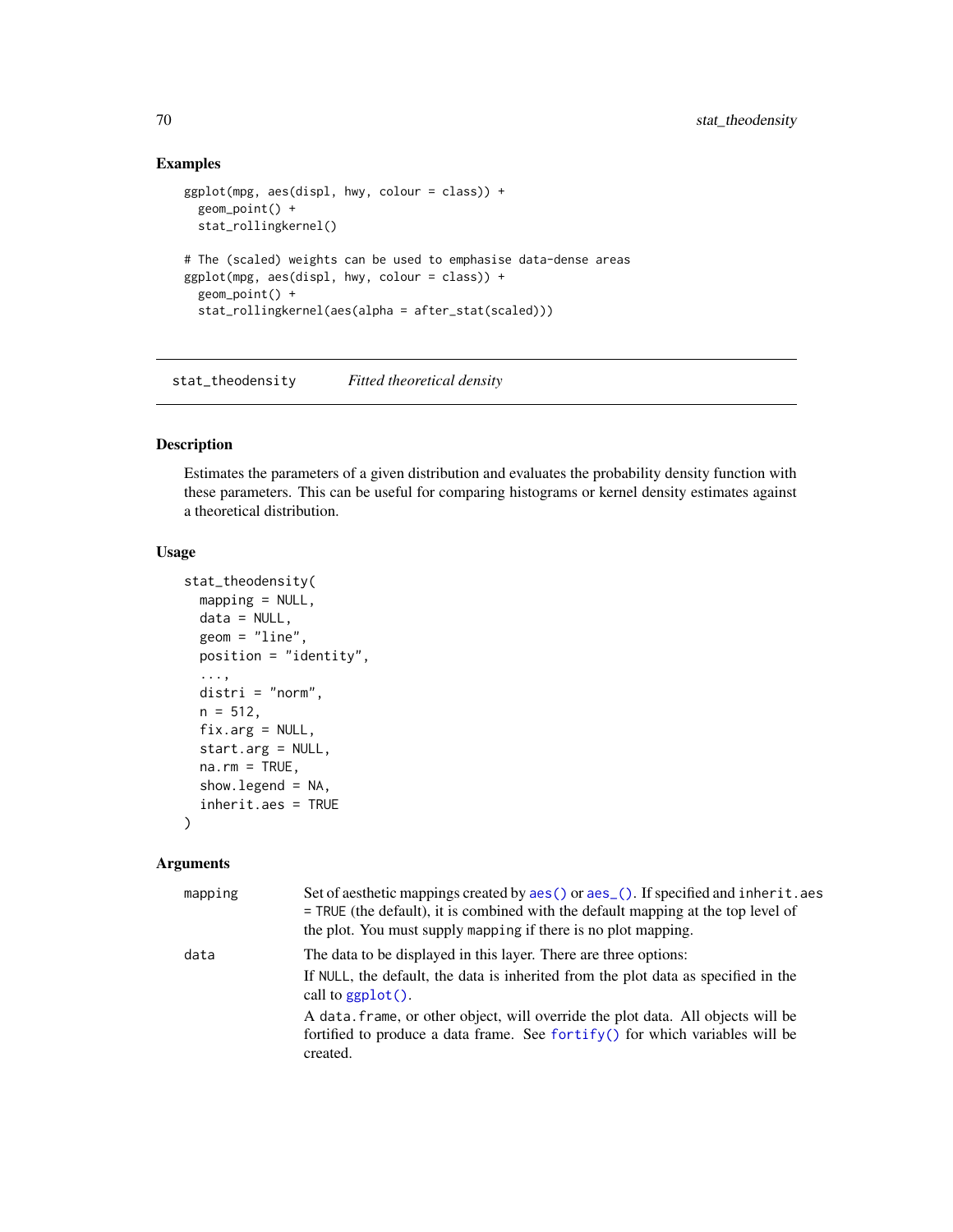|             | A function will be called with a single argument, the plot data. The return<br>value must be a data. frame, and will be used as the layer data. A function<br>can be created from a formula (e.g. $\sim$ head(.x, 10)).                                |
|-------------|--------------------------------------------------------------------------------------------------------------------------------------------------------------------------------------------------------------------------------------------------------|
| geom        | Use to override the default geom for stat_theodensity.                                                                                                                                                                                                 |
| position    | Position adjustment, either as a string, or the result of a call to a position adjust-<br>ment function.                                                                                                                                               |
| .           | Other arguments passed on to layer(). These are often aesthetics, used to set<br>an aesthetic to a fixed value, like colour = "red" or size = 3. They may also<br>be parameters to the paired geom/stat.                                               |
| distri      | A character of length 1 naming a distribution without prefix. See details.                                                                                                                                                                             |
| n           | An integer of length 1 with the number of equally spaced points at which the<br>density function is evaluated. Ignored if distribution is discrete.                                                                                                    |
| fix.arg     | An optional named list giving values of fixed parameters of the named distri-<br>bution. Parameters with fixed value are not estimated by maximum likelihood<br>procedures.                                                                            |
| start.arg   | A named list giving initial values of parameters for the named distribution. This<br>argument may be omitted (default) for some distributions for which reasonable<br>starting values are computed.                                                    |
| na.rm       | If FALSE, the default, missing values are removed with a warning. If TRUE,<br>missing values are silently removed.                                                                                                                                     |
| show.legend | logical. Should this layer be included in the legends? NA, the default, includes if<br>any aesthetics are mapped. FALSE never includes, and TRUE always includes. It<br>can also be a named logical vector to finely select the aesthetics to display. |
| inherit.aes | If FALSE, overrides the default aesthetics, rather than combining with them.<br>This is most useful for helper functions that define both data and aesthetics and<br>shouldn't inherit behaviour from the default plot specification, e.g. borders().  |

#### Details

Valid distri arguments are the names of distributions for which there exists a density function. The names should be given without a prefix (typically 'd', 'r', 'q' and 'r'). For example: "norm" for the normal distribution and "nbinom" for the negative binomial distribution. Take a look at [distributions](#page-0-0) in the stats package for an overview.

There are a couple of distribution for which there exist no reasonable starting values, such as the Student t-distribution and the F-distribution. In these cases, it would probably be wise to provide reasonable starting values as a named list to the start.arg argument. When estimating a binomial distribution, it would be best to supply the size to the fix. arg argument.

By default, the y values are such that the integral of the distribution is 1, which scales well with the defaults of kernel density estimates. When comparing distributions with absolute count histograms, a sensible choice for aesthetic mapping would be aes( $y = stat$ (count)  $*$  binwidth), wherein binwidth is matched with the bin width of the histogram.

For discrete distributions, the input data are expected to be integers, or doubles that can be divided by 1 without remainders.

Parameters are estimated using the [fitdist\(](#page-0-0)) function in the **fitdistrplus** package using maximum likelihood estimation. Hypergeometric and multinomial distributions from the stats package are not supported.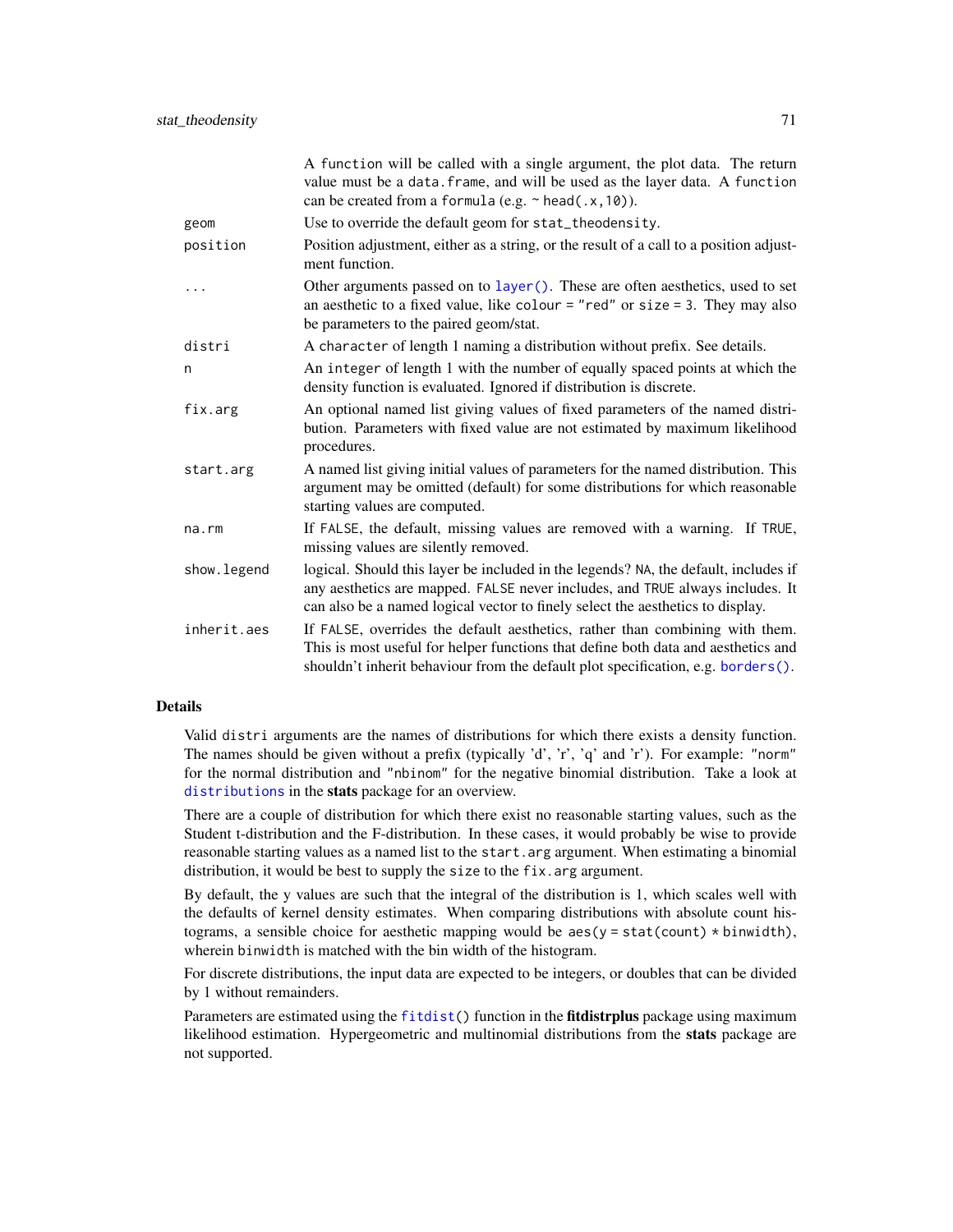# Value

A *Layer* ggproto object.

#### Computed variables

density probability density count density \* number of observations - useful for comparing to histograms scaled density scaled to a maximum of 1

#### See Also

[Distributions](#page-0-0) [fitdist](#page-0-0) [geom\\_density](#page-0-0) [geom\\_histogram](#page-0-0)

### Examples

```
# A mixture of normal distributions where the standard deviation is
# inverse gamma distributed resembles a cauchy distribution.
x <- rnorm(2000, 10, 1/rgamma(2000, 2, 0.5))
df \leq data.frame(x = x)
ggplot(df, aes(x)) +geom\_histogram(binwidth = 0.1,alpha = 0.3, position = "identity") +
 stat_theodensity(aes(y = stat(count) * 0.1, colour = "Normal"),
                   distri = "norm", geom = "line") +
 stat_theodensity(aes(y = stat(count) * 0.1, colour = "Cauchy"),
                   distri = "cauchy", geom = "line") +coord\_cartesian(xlim = c(5, 15))# A negative binomial can be understood as a Poisson-gamma mixture
df \le data.frame(x = c(rpois(500, 25),
                       rpois(500, rgamma(500, 5, 0.2))),
                 cat = rep(c("Poisson", "Poisson-gamma"), each = 500))
ggplot(df, aes(x)) +geom\_histogram(binwidth = 1, aes(fill = cat),alpha = 0.3, position = "identity") +
 stat_theodensity(aes(y = stat(count), colour = cat), distri = "nbinom",
                  geom = "step", position = position_nudge(x = -0.5)) +
 stat_summary(aes(y = x, colour = cat, x = 1),
               fun.data = function(x){data.frame(xintercept = mean(x))},
               geom = "vline")
```
strip\_nested *Nested strips*

#### **Description**

This strip style groups strips on the same layer that share a label. It is the default strip for [facet\\_nested\(\)](#page-13-0) and [facet\\_nested\\_wrap\(\)](#page-16-0).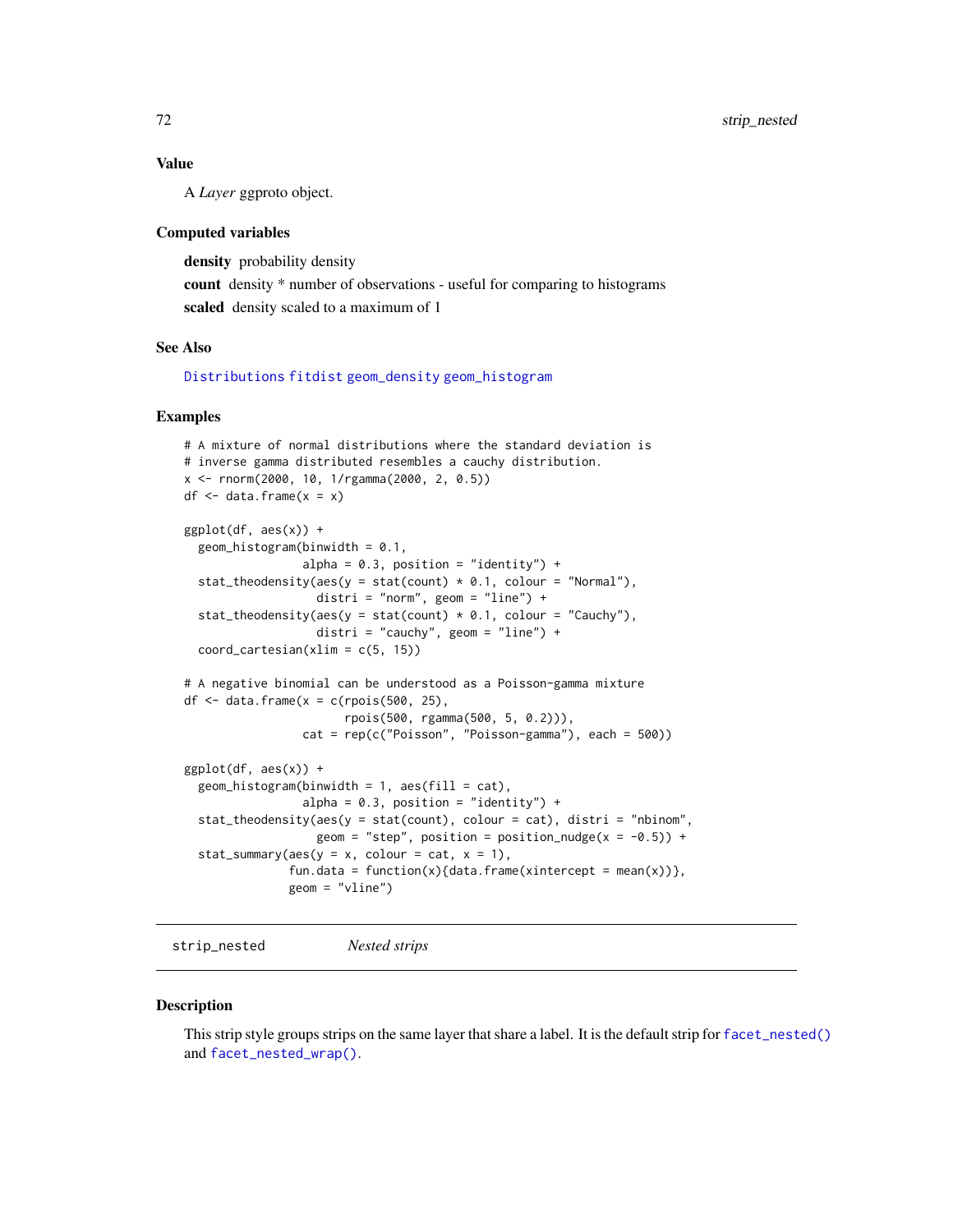<span id="page-72-0"></span>strip\_nested 73

## Usage

```
strip_nested(
 clip = "inherit",
  size = "constant",
 bleed = FALSE,
  text_x = NULL,text_y = NULL,background_x = NULL,
  background_y = NULL,
  by_layer_x = FALSE,
  by_{\text{layer}_y} = FALSE
)
```
#### Arguments

| clip                       | A character (1) that controls whether text labels are clipped to the background<br>boxes. Can be either "inherit" (default), "on" or "off". |  |
|----------------------------|---------------------------------------------------------------------------------------------------------------------------------------------|--|
| size                       | A character (1) stating that the strip margins in different layers remain "constant"<br>or are "variable".                                  |  |
| bleed                      | A logical (1) indicating whether merging of lower-layer variables is allowed<br>when the higher-layer variables are separate. See details.  |  |
|                            | $text_x$ , $text_y$ A list() with element_text() elements. See the details section in strip_themed().                                       |  |
| background_x, background_y |                                                                                                                                             |  |
|                            | A list() with element_rect() elements. See the details section in strip_themed().                                                           |  |
| by_layer_x, by_layer_y     |                                                                                                                                             |  |
|                            | A logical (1) that when TRUE, maps the different elements to different layers of                                                            |  |
|                            | the strip. When FALSE, maps the different elements to individual strips, possibly                                                           |  |
|                            | repeating the elements to match the number of strips through rep_len().                                                                     |  |

#### Details

The display order is always such that the outermost variable is placed the furthest away from the panels. Strips are automatically grouped when they span a nested variable.

The bleed argument controls whether lower-layer strips are allowed to be merged when higherlayer strips are different, i.e. they can bleed over hierarchies. Suppose the strip\_vanilla() behaviour would be the following for strips:

```
[_1_][_2_][_2_]
[_3_][_3_][_4_]
```
In such case, the default bleed = FALSE argument would result in the following:

[\_1\_][\_\_\_2\_\_\_\_] [\_3\_][\_3\_][\_4\_]

Whereas bleed = TRUE would allow the following:

[\_1\_][\_\_\_2\_\_\_\_] [\_\_\_3\_\_\_\_][\_4\_]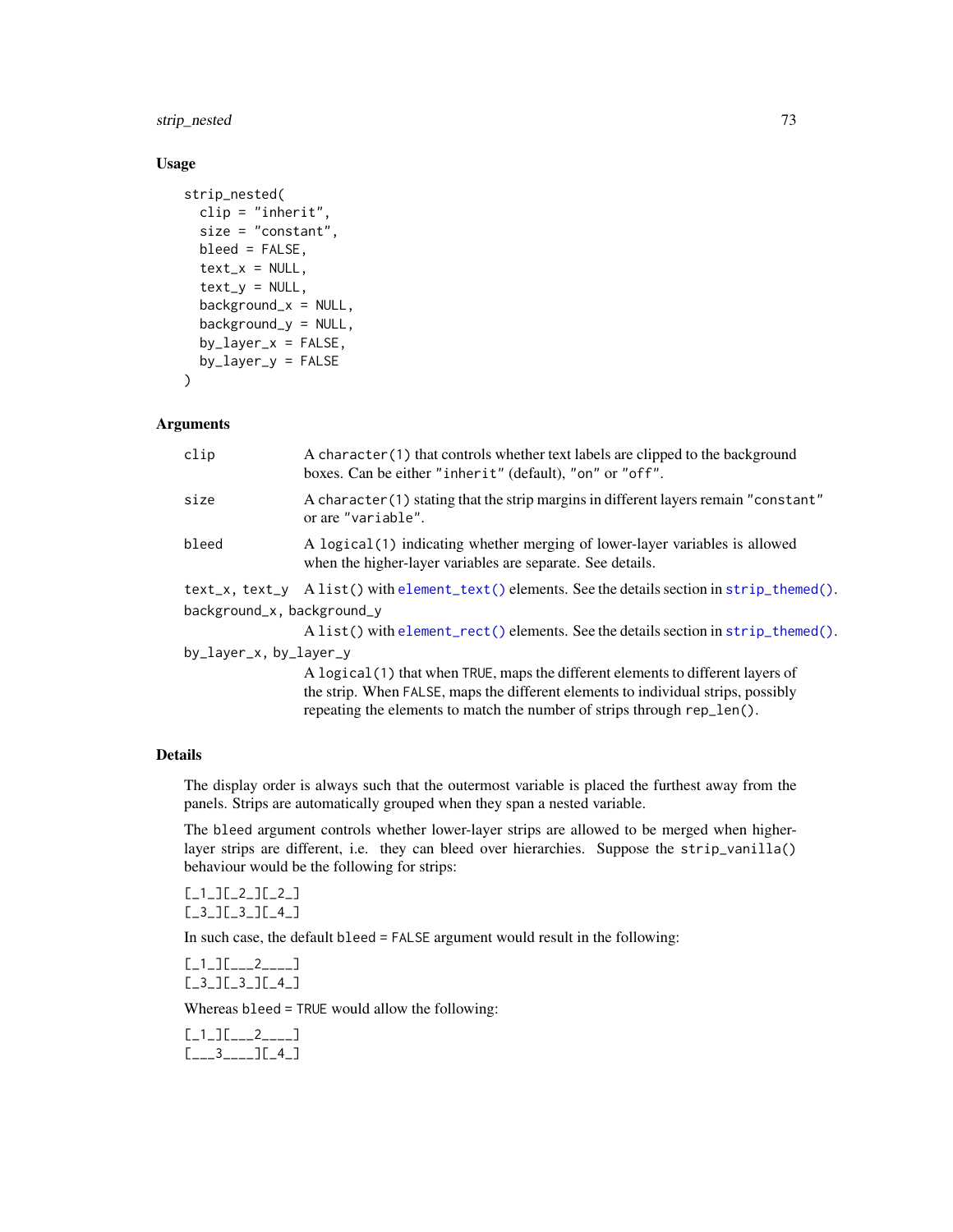<span id="page-73-1"></span>A StripNested ggproto object that can ge given as an argument to facets in ggh4x.

#### See Also

Other strips: [strip\\_themed\(](#page-73-0)), [strip\\_vanilla\(](#page-75-0))

#### Examples

```
# A standard plot
p <- ggplot(mpg, aes(displ, hwy)) +
  geom_point()
# Combine the strips
p + facet_wrap2(vars(cyl, drv), strip = strip_nested())
# The facet_nested and facet_nested_wrap functions have nested strips
# automatically
p + facet_nested_wrap(vars(cyl, drv))
# Changing the bleed argument merges the "f" labels in the top-right
p + facet_wrap2(vars(cyl, drv), strip = strip_nested(bleed = TRUE))
```
<span id="page-73-0"></span>strip\_themed *Strip with themed boxes and texts*

# Description

A style of strips with individually themed strips.

#### Usage

```
strip_themed(
 clip = "inherit",
  size = "constant",
  text_x = NULL,text_y = NULL,backgroundx = NULL,
 background_y = NULL,
 by_layer_x = FALSE,
 by_layer_y = FALSE
\lambda
```
#### Arguments

clip A character(1) that controls whether text labels are clipped to the background boxes. Can be either "inherit" (default), "on" or "off".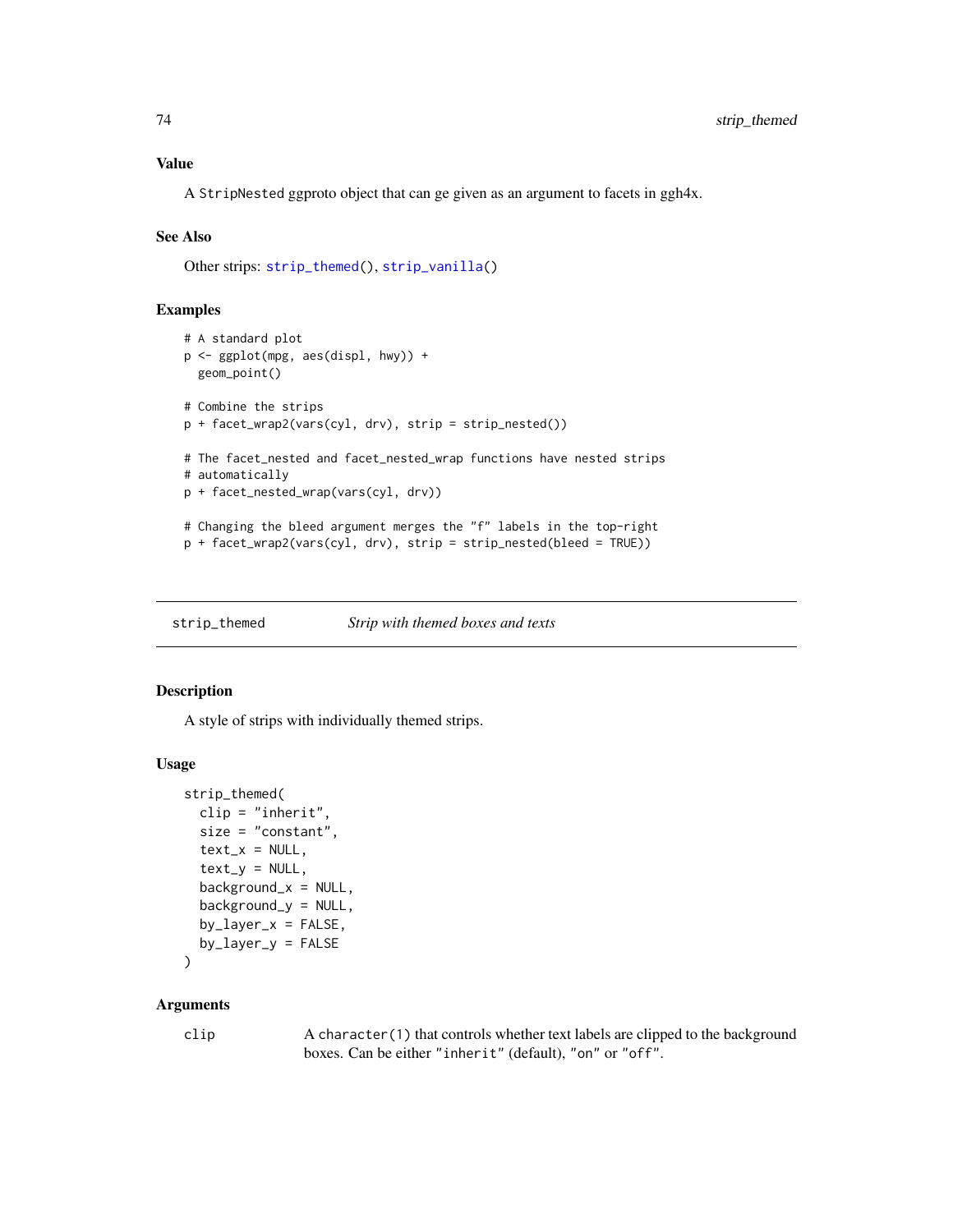# <span id="page-74-0"></span>strip\_themed 75

| size                       | A character (1) stating that the strip margins in different layers remain "constant"<br>or are "variable". |
|----------------------------|------------------------------------------------------------------------------------------------------------|
|                            | $text_x$ , $text_y$ A list() with element_text() elements. See details.                                    |
| background_x, background_y |                                                                                                            |
|                            | A list() with element_rect() elements. See details.                                                        |
| by_layer_x, by_layer_y     |                                                                                                            |
|                            | A logical (1) that when TRUE, maps the different elements to different layers of                           |
|                            | the strip. When FALSE, maps the different elements to individual strips, possibly                          |
|                            | repeating the elements to match the number of strips through rep_len().                                    |

#### Details

With respect to the text\_\* and background\_\* arguments, they can be a list with (a mix of) the following objects:

- NULL indicates that the global plot theme applies.
- element\_blank() omits drawing the background or text.
- An element class object inheriting from the element\_text or element\_rect classes.

For constructing homogeneous lists of elements, the [elem\\_list\\_text\(\)](#page-2-0) and [elem\\_list\\_rect\(\)](#page-2-0) are provided for convenience.

#### Value

A StripThemed ggproto object that can be given as an argument to facets in ggh4x.

# See Also

Other strips: [strip\\_nested\(](#page-71-0)), [strip\\_vanilla\(](#page-75-0))

# Examples

```
# Some simple plot
p <- ggplot(mpg, aes(displ, hwy)) +
  geom_point()
# Set some theming options, we can use 'element_blank()'
backgrounds <- list(element_blank(), element_rect(fill = "dodgerblue"))
# Or we could use `NULL` to use the global theme
texts <- list(element_text(colour = "red"), NULL, element_text(face = "bold"))
# Elements are repeated until the fit the number of facets
p + facet_wrap2(
  vars(drv, year),
  strip = strip_themed(
   background_x = backgrounds,
    text_x = texts)
\mathcal{L}
```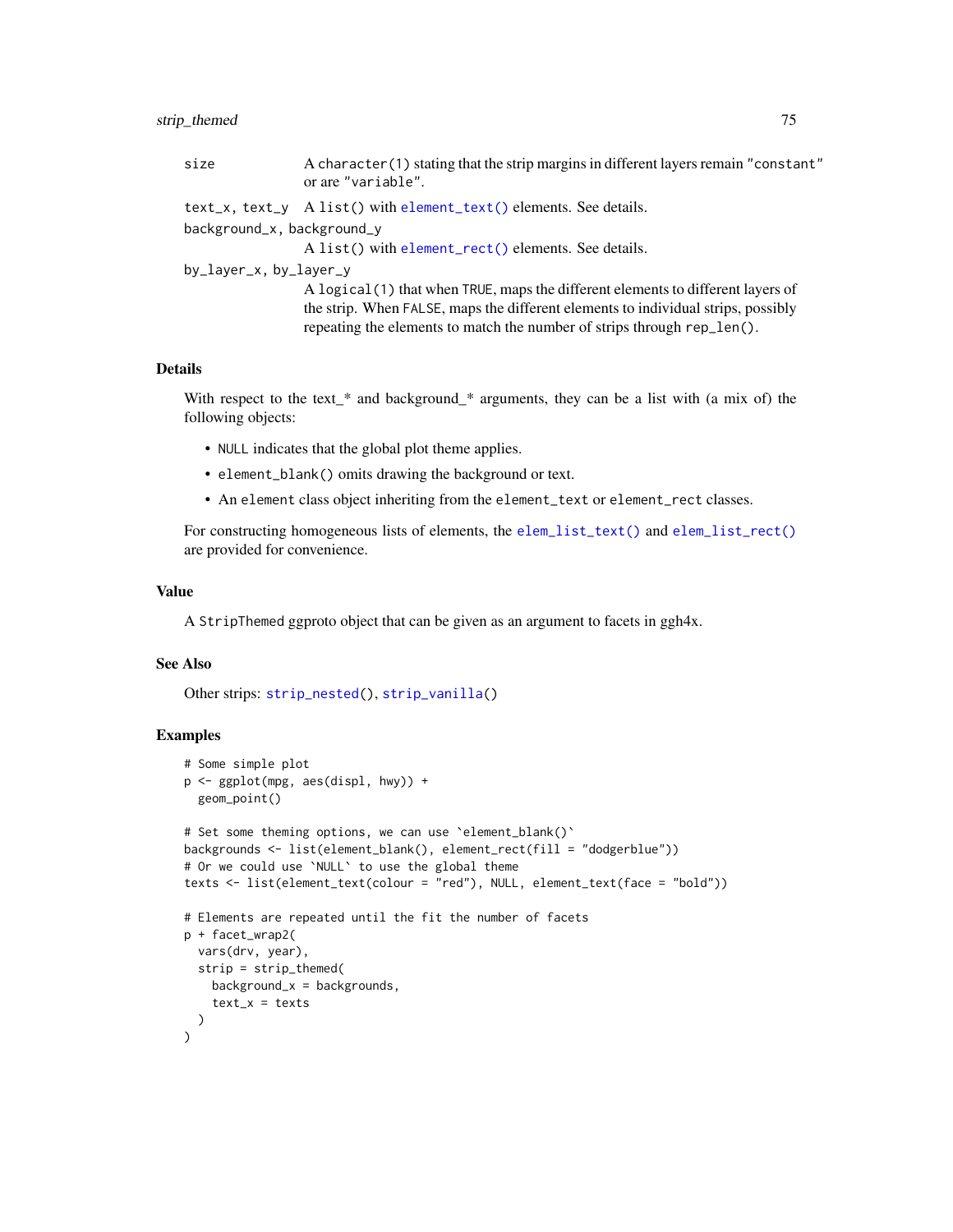```
# Except when applied to each layer instead of every strip
p + facet_wrap2(
 vars(drv, year),
 strip = strip_themed(
   background_x = background,
    text_x = texts,by_layer_x = TRUE)
\mathcal{L}# To conveniently distribute arguments over a list of the same elements,
# you can use the following wrappers:
p + facet_wrap2(
  vars(drv, year),
  strip = strip_themed(
    text_x = elementList_test(colour = c("blue", "red")),
    background_x = elem_list_rect(fill = c("white", "grey80")),
    by_layer_x = TRUE)
\mathcal{L}
```
<span id="page-75-0"></span>strip\_vanilla *Default strips*

## Description

Strips with the style of vanilla ggplot2.

# Usage

```
strip_vanilla(clip = "inherit", size = "constant")
```
# Arguments

| clip | A character (1) that controls whether text labels are clipped to the background<br>boxes. Can be either "inherit" (default), "on" or "off". |
|------|---------------------------------------------------------------------------------------------------------------------------------------------|
| size | A character (1) stating that the strip margins in different layers remain "constant"<br>or are "variable".                                  |

#### Value

A Strip ggproto object that can be used ggh4x facets.

#### See Also

Other strips: [strip\\_nested\(](#page-71-0)), [strip\\_themed\(](#page-73-0))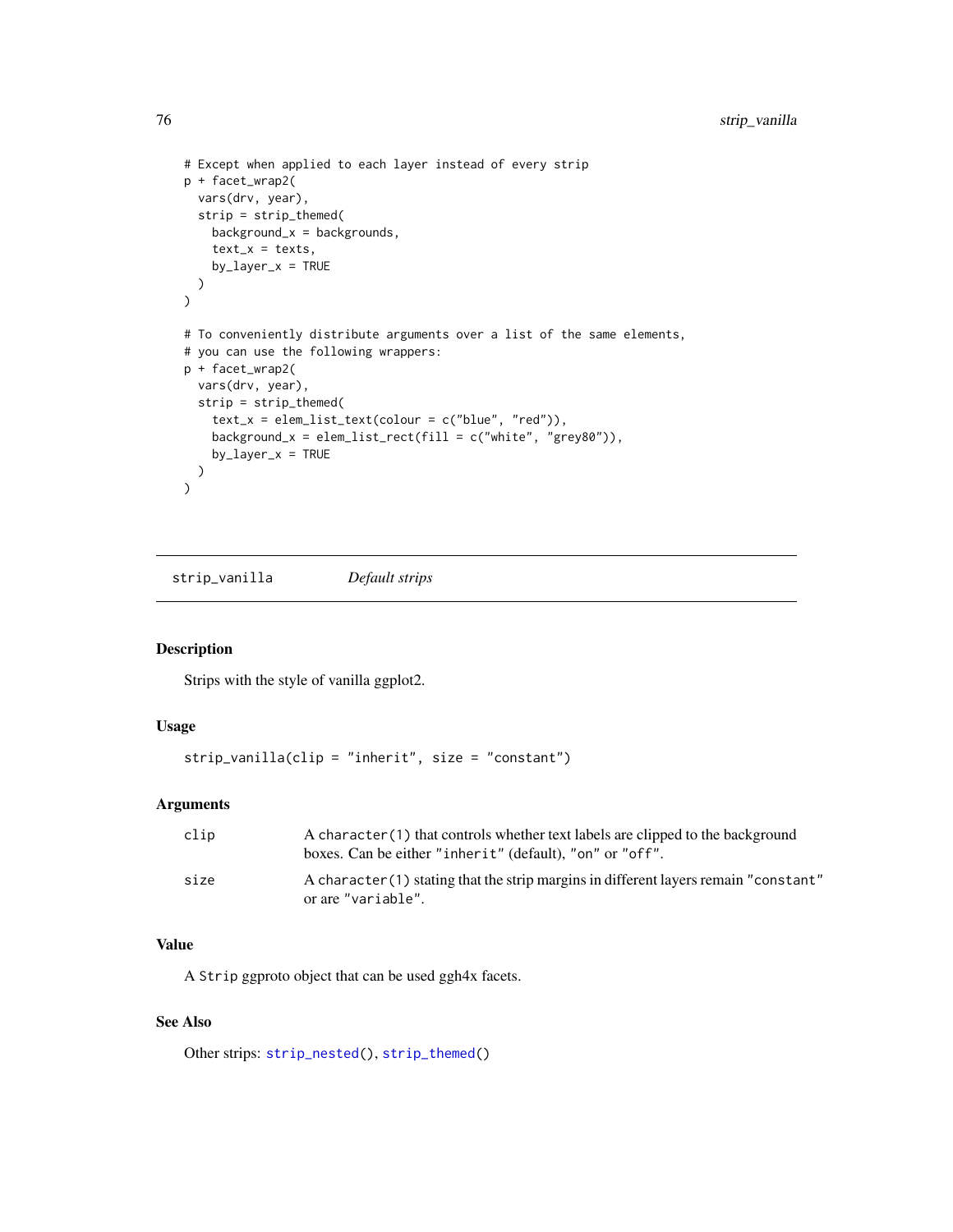# <span id="page-76-0"></span>weave\_factors 77

# Examples

```
# Some dummy data with a long string
df <- data.frame(
  short = "X",long = "A very long string that takes up a lot of space",
  value = 1
)
# Simple plot
p <- ggplot(df, aes(value, value)) +
 geom_point() +
  theme(strip.text.y.right = element_test(range = 0)# Short titles take up as much space as long titles
p + facet_grid2(
  vars(short, long),
  strip = strip_vanilla(size = "constant")
)
# Short titles take up less space
p + facet_grid2(
 vars(short, long),
  strip = strip_vanilla(size = "variable")
\mathcal{L}
```
weave\_factors *Bind together factors*

# Description

Computes a new factor out of combinations of input factors.

#### Usage

```
weave_factors(..., drop = TRUE, sep = ".", replaceNA = TRUE)
```
#### Arguments

| .         | The vectors                                                                                                   |
|-----------|---------------------------------------------------------------------------------------------------------------|
| drop      | A logical of length 1 which when TRUE will remove combinations of factors<br>not occurring in the input data. |
| sep       | A character of length 1 with a string to delimit the new level labels.                                        |
| replaceNA | A logical of length 1: replace NA values with empty strings?                                                  |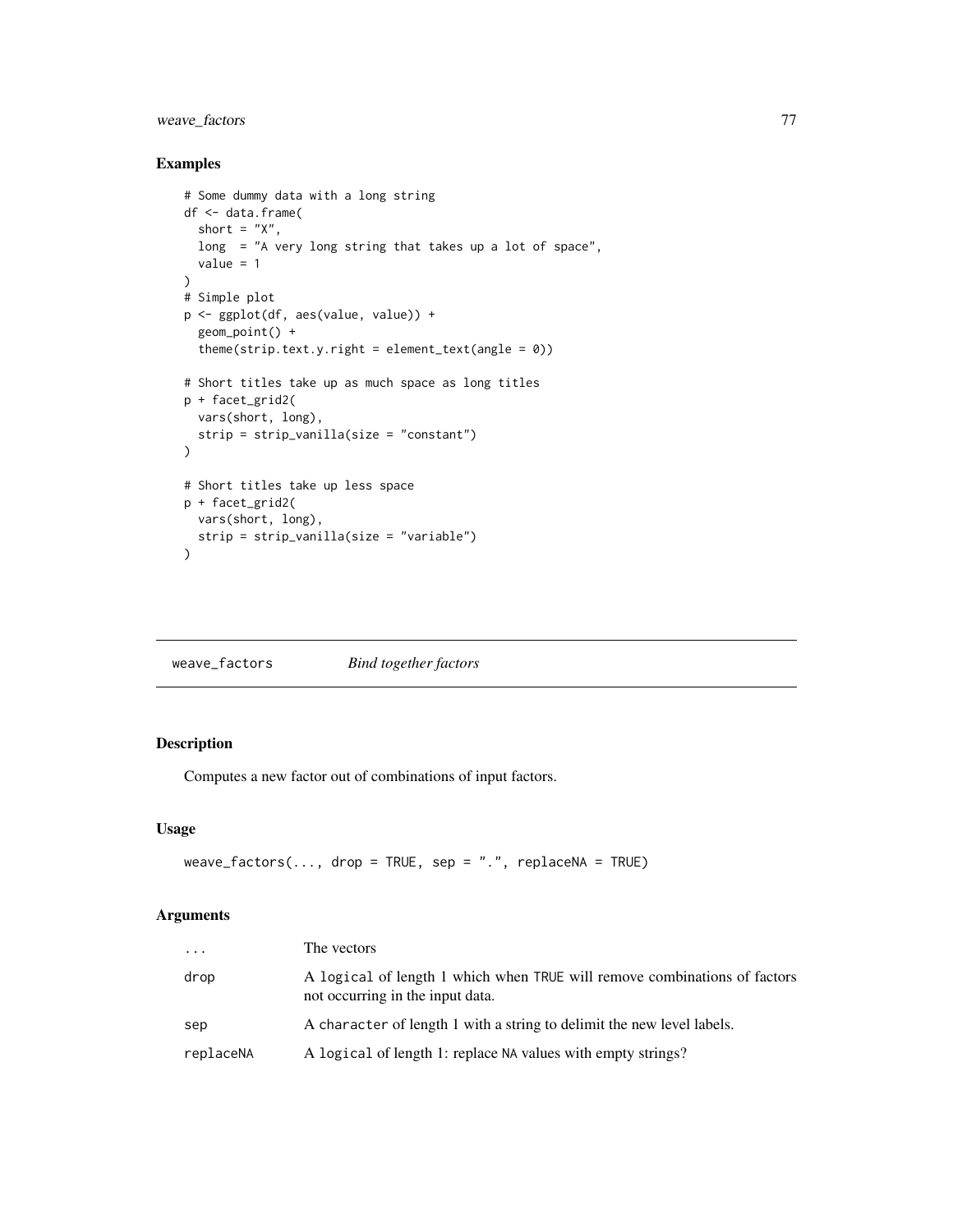#### <span id="page-77-0"></span>Details

weave\_factors() broadly resembles interaction(...,lex.order = TRUE), with a slightly altered approach to non-factor inputs. In other words, this function orders the new levels such that the levels of the first input variable in ... is given priority over the second input, the second input has priority over the third, etc.

This function treats non-factor inputs as if their levels were unique(as.character(x)), wherein x represents an input.

# Value

A factor representing combinations of input factors.

# See Also

[interaction](#page-0-0)

# Examples

```
f1 <- c("banana", "apple", "apple", "kiwi")
f2 \leftarrow factor(c(1, 1:3), labels = c("house", "cat", "dog"))# Notice the difference in level ordering between the following:
interaction(f1, f2, drop = TRUE, lex.order = TRUE)
interaction(f1, f2, drop = TRUE, lex.order = FALSE)
weave_factors(f1, f2)
# The difference is in how characters are interpreted
# The following are equivalent
```
interaction(f1, f2, drop = TRUE, lex.order = TRUE)

weave\_factors(as.factor(f1), f2)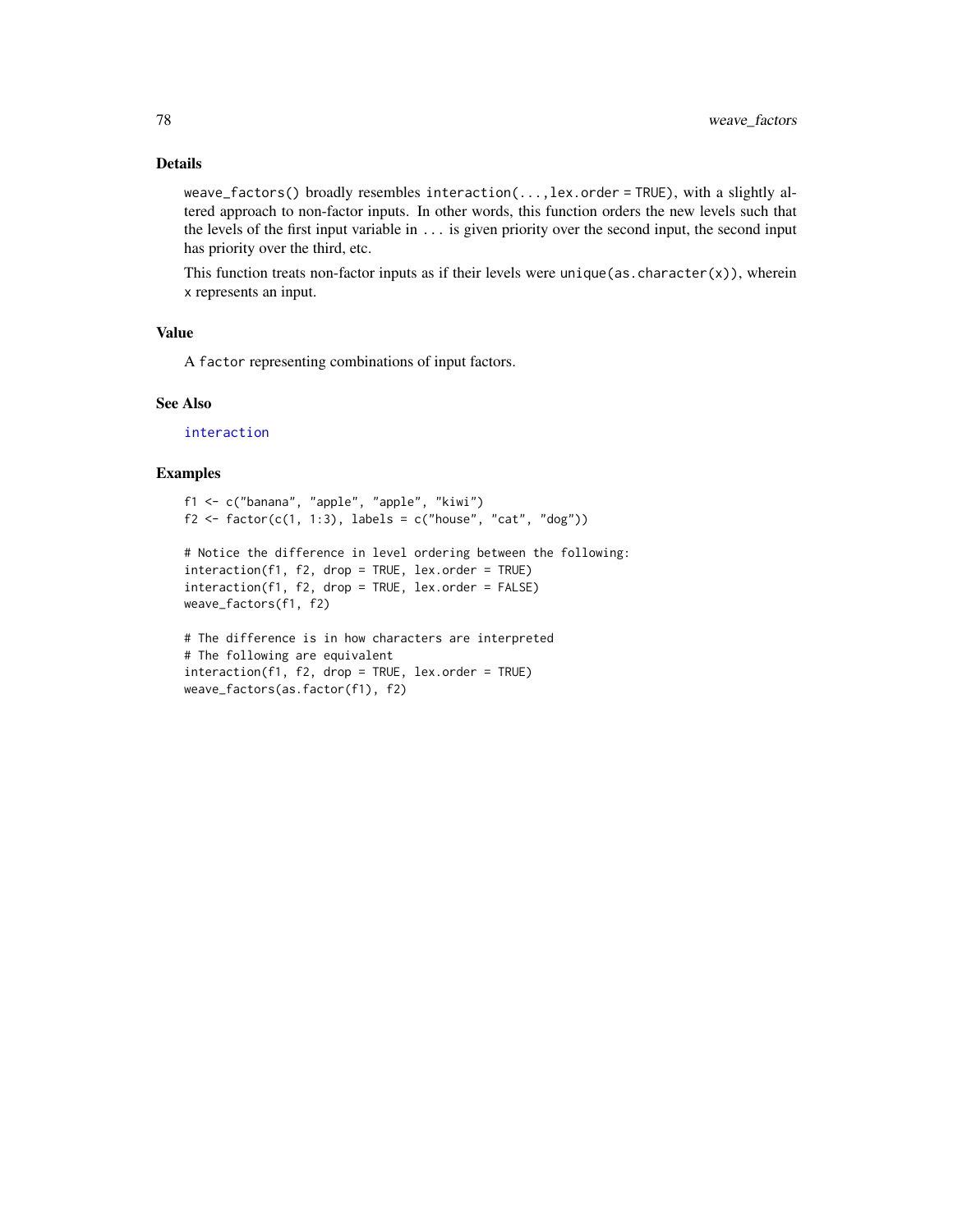# **Index**

∗ axis-guides guide\_axis\_logticks, [34](#page-33-0) guide\_axis\_manual, [36](#page-35-0) guide\_axis\_minor, [38](#page-37-0) guide\_axis\_nested, [40](#page-39-0) guide\_axis\_truncated, [43](#page-42-0) ∗ datasets FacetGrid2, [6](#page-5-0) ∗ facetting functions facet\_grid2, [8](#page-7-0) facet\_manual, [11](#page-10-0) facet\_nested, [14](#page-13-0) facet\_nested\_wrap, [17](#page-16-0) facet\_wrap2, [20](#page-19-0) ∗ strips strip\_nested, [72](#page-71-1) strip\_themed, [74](#page-73-1) strip\_vanilla, [76](#page-75-1) aes(), *[23](#page-22-0)*, *[25](#page-24-0)*, *[28](#page-27-0)*, *[31](#page-30-0)*, *[61](#page-60-0)*, *[64,](#page-63-0) [65](#page-64-0)*, *[68](#page-67-0)*, *[70](#page-69-0)* aes\_(), *[23](#page-22-0)*, *[25](#page-24-0)*, *[28](#page-27-0)*, *[31](#page-30-0)*, *[61](#page-60-0)*, *[64,](#page-63-0) [65](#page-64-0)*, *[68](#page-67-0)*, *[70](#page-69-0)* annotation\_logticks, *[34](#page-33-0)* borders(), *[24](#page-23-0)*, *[26](#page-25-0)*, *[28](#page-27-0)*, *[32](#page-31-0)*, *[62](#page-61-0)*, *[64](#page-63-0)*, *[66](#page-65-0)*, *[69](#page-68-0)*, *[71](#page-70-0)* bw.nrd, *[68](#page-67-0)* center\_limits, [3](#page-2-1) continuous\_scale, *[58](#page-57-0)* coord\_polar, *[26](#page-25-0)* dendro\_data, *[46](#page-45-0)* distribute\_args, [3](#page-2-1) Distributions, *[72](#page-71-1)* distributions, *[71](#page-70-0)* elem\_list\_rect *(*distribute\_args*)*, [3](#page-2-1) elem\_list\_rect(), *[75](#page-74-0)* elem\_list\_text *(*distribute\_args*)*, [3](#page-2-1) elem\_list\_text(), *[75](#page-74-0)* element\_line, *[16](#page-15-0)*, *[19](#page-18-0)* element\_part\_rect, [5](#page-4-0)

element\_rect(), *[3,](#page-2-1) [4](#page-3-0)*, *[73](#page-72-0)*, *[75](#page-74-0)* element\_text(), *[3,](#page-2-1) [4](#page-3-0)*, *[34](#page-33-0)*, *[37](#page-36-0)*, *[39](#page-38-0)*, *[41](#page-40-0)*, *[44](#page-43-0)*, *[48](#page-47-0)*, *[73](#page-72-0)*, *[75](#page-74-0)* expansion(), *[57](#page-56-0)*

facet\_grid, *[7](#page-6-0)*, *[16](#page-15-0)*, *[22,](#page-21-0) [23](#page-22-0)* facet\_grid2, [8,](#page-7-0) *[13](#page-12-0)*, *[16](#page-15-0)*, *[19](#page-18-0)*, *[21](#page-20-0)* facet\_manual, *[10](#page-9-0)*, [11,](#page-10-0) *[16](#page-15-0)*, *[19](#page-18-0)*, *[21](#page-20-0)* facet\_nested, *[10](#page-9-0)*, *[13](#page-12-0)*, [14,](#page-13-0) *[19](#page-18-0)*, *[21](#page-20-0)* facet\_nested(), *[72](#page-71-1)* facet\_nested\_wrap, *[10](#page-9-0)*, *[13](#page-12-0)*, *[16](#page-15-0)*, [17,](#page-16-0) *[21](#page-20-0)* facet\_nested\_wrap(), *[72](#page-71-1)* facet\_null, *[22,](#page-21-0) [23](#page-22-0)* facet\_wrap, *[7](#page-6-0)*, *[19,](#page-18-0) [20](#page-19-0)*, *[23](#page-22-0)* facet\_wrap2, *[10](#page-9-0)*, *[13](#page-12-0)*, *[16](#page-15-0)*, *[19](#page-18-0)*, [20](#page-19-0) FacetGrid2, [6](#page-5-0) FacetManual *(*FacetGrid2*)*, [6](#page-5-0) FacetNested *(*FacetGrid2*)*, [6](#page-5-0) FacetNestedWrap *(*FacetGrid2*)*, [6](#page-5-0) facetted\_pos\_scales, [6](#page-5-0) FacetWrap2 *(*FacetGrid2*)*, [6](#page-5-0) fitdist, *[71,](#page-70-0) [72](#page-71-1)* force\_panelsizes, [22](#page-21-0) fortify(), *[24,](#page-23-0) [25](#page-24-0)*, *[28](#page-27-0)*, *[31](#page-30-0)*, *[61](#page-60-0)*, *[64](#page-63-0)*, *[66](#page-65-0)*, *[68](#page-67-0)*, *[70](#page-69-0)*

geom\_density, *[72](#page-71-1)* geom\_freqpoly(), *[62](#page-61-0)* geom\_histogram, *[72](#page-71-1)* geom\_histogram(), *[62](#page-61-0)* geom\_pointpath, [23](#page-22-0) geom\_polygonraster, [25](#page-24-0) geom\_raster, *[26](#page-25-0)* geom\_rect, *[29](#page-28-0)*, *[51](#page-50-0)* geom\_rectmargin, [27](#page-26-0) geom\_rug, *[29](#page-28-0)* geom\_text\_aimed, [30](#page-29-0) geom\_tile, *[29](#page-28-0)*, *[51](#page-50-0)* geom\_tilemargin *(*geom\_rectmargin*)*, [27](#page-26-0) geom\_violin(), *[62](#page-61-0)* GeomPointPath *(*FacetGrid2*)*, [6](#page-5-0)